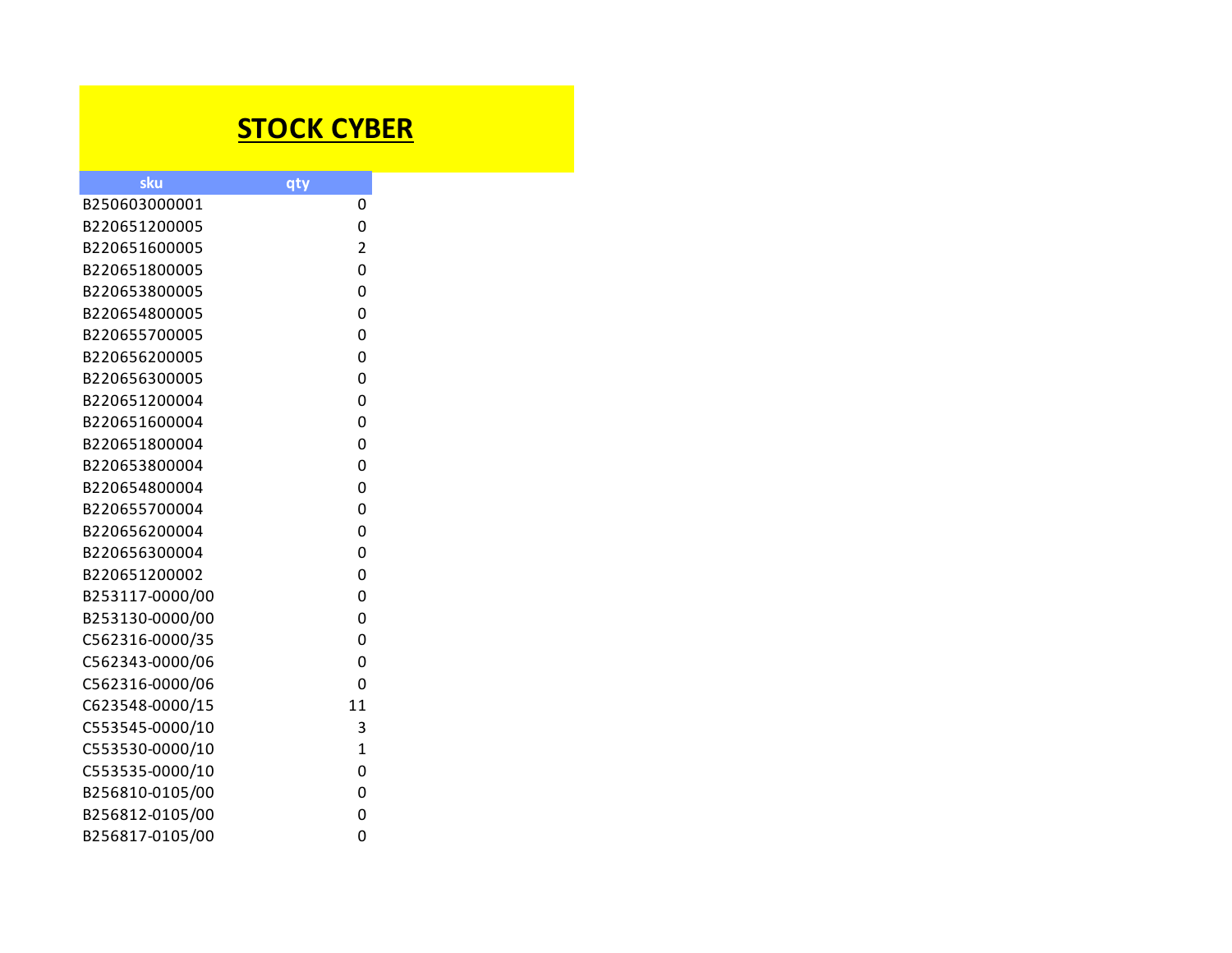| B256823-0105/00 | 0                       |
|-----------------|-------------------------|
| B256825-0105/00 | 0                       |
| B256830-0105/00 | 0                       |
| B256832-0105/00 | 0                       |
| B256810-0104/00 | 0                       |
| B256812-0104/00 | 0                       |
| B256817-0104/00 | 0                       |
| B256823-0104/00 | 0                       |
| B256825-0104/00 | 0                       |
| B256830-0104/00 | 0                       |
| B256832-0104/00 | 0                       |
| B256810-9009/00 | 0                       |
| B256812-9009/00 | 0                       |
| B256817-9009/00 | 0                       |
| B256823-9009/00 | 0                       |
| B256825-9009/00 | 0                       |
| B256830-9009/00 | 0                       |
| B256832-9009/00 | 0                       |
| B256810-0103/00 | 0                       |
| B256812-0103/00 | 0                       |
| B256817-0103/00 | 0                       |
| B256823-0103/00 | 0                       |
| B256825-0103/00 | 0                       |
| B256830-0103/00 | $\overline{\mathbf{c}}$ |
| B256832-0103/00 | 0                       |
| B256723-0004/00 | 0                       |
| B256725-0009/00 | 0                       |
| B256730-0009/00 | 0                       |
| B256733-0006/00 | 0                       |
| B256732-0001/00 | 0                       |
| B250331700001   | 0                       |
| B250332100001   | 0                       |
| B250332900001   | 0                       |
| B250143300001   | $\mathbf{1}$            |
| B250540100001   | 0                       |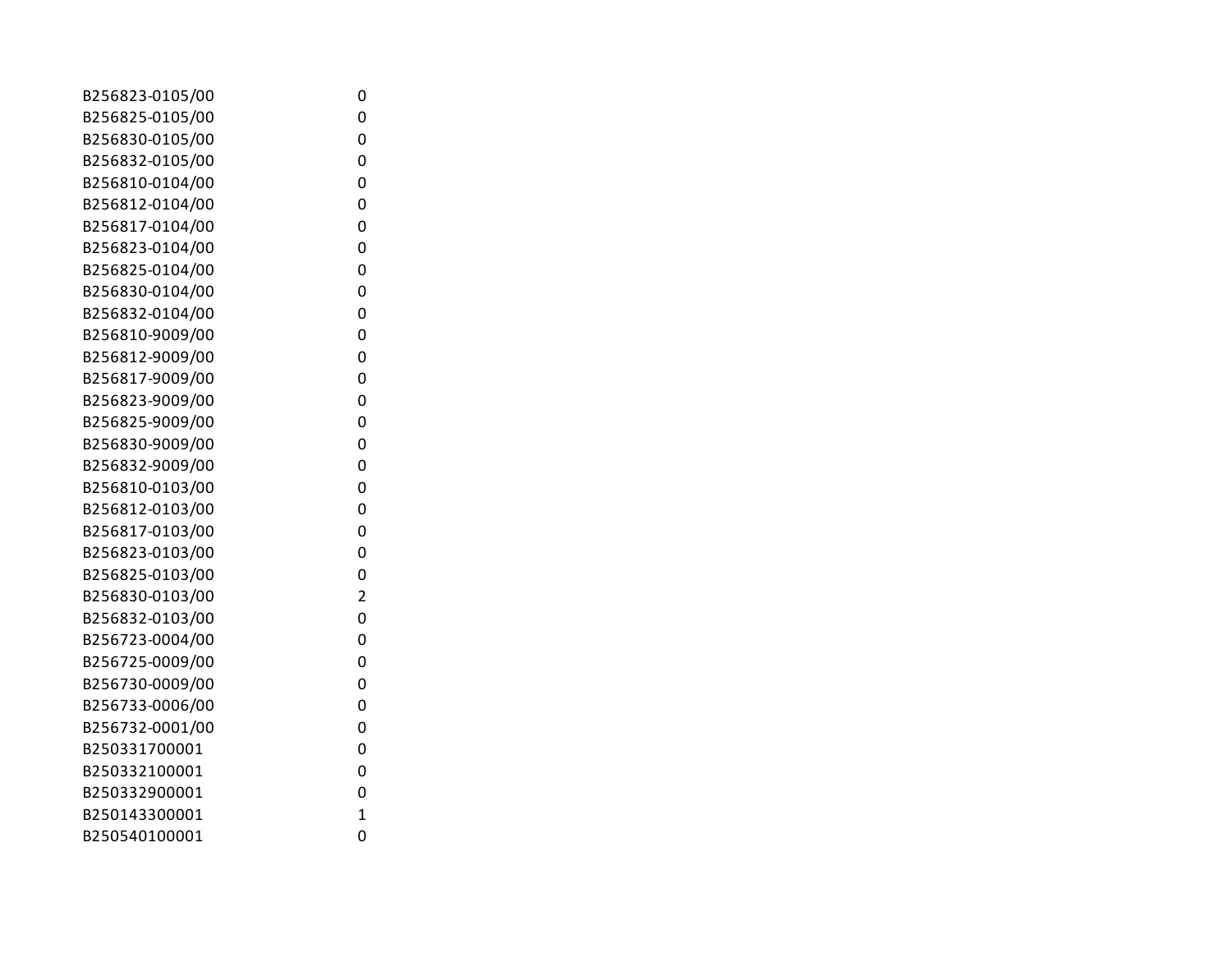| B250540700001   | 0 |
|-----------------|---|
| B250541700001   | 0 |
| B250542000001   | 0 |
| B250542500001   | 0 |
| B250543200001   | 0 |
| B250543400001   | 0 |
| B250550100001   | 0 |
| B250550700001   | 0 |
| B250551700001   | 0 |
| B250552000001   | 0 |
| B250553000001   | 0 |
| B250553200001   | 0 |
| B250553400001   | 0 |
| B250561700001   | 0 |
| B250043800001   | 0 |
| B250044800001   | 0 |
| B250045700001   | 0 |
| B250046200001   | 0 |
| B250025700003   | 0 |
| B250021200003   | 0 |
| B250021600003   | 0 |
| B250021600002   | 0 |
| B250021800002   | 0 |
| B250021200002   | 0 |
| B250025700000   | 0 |
| B250021800000   | 0 |
| B250021200000   | 0 |
| B250025700001   | 0 |
| B250024800001   | 0 |
| B250021200001   | 0 |
| B250021800001   | 0 |
| B250021600001   | 0 |
| B271023-0000/00 | 0 |
| B271025-0000/00 | 0 |
| B271005-0000/00 | 0 |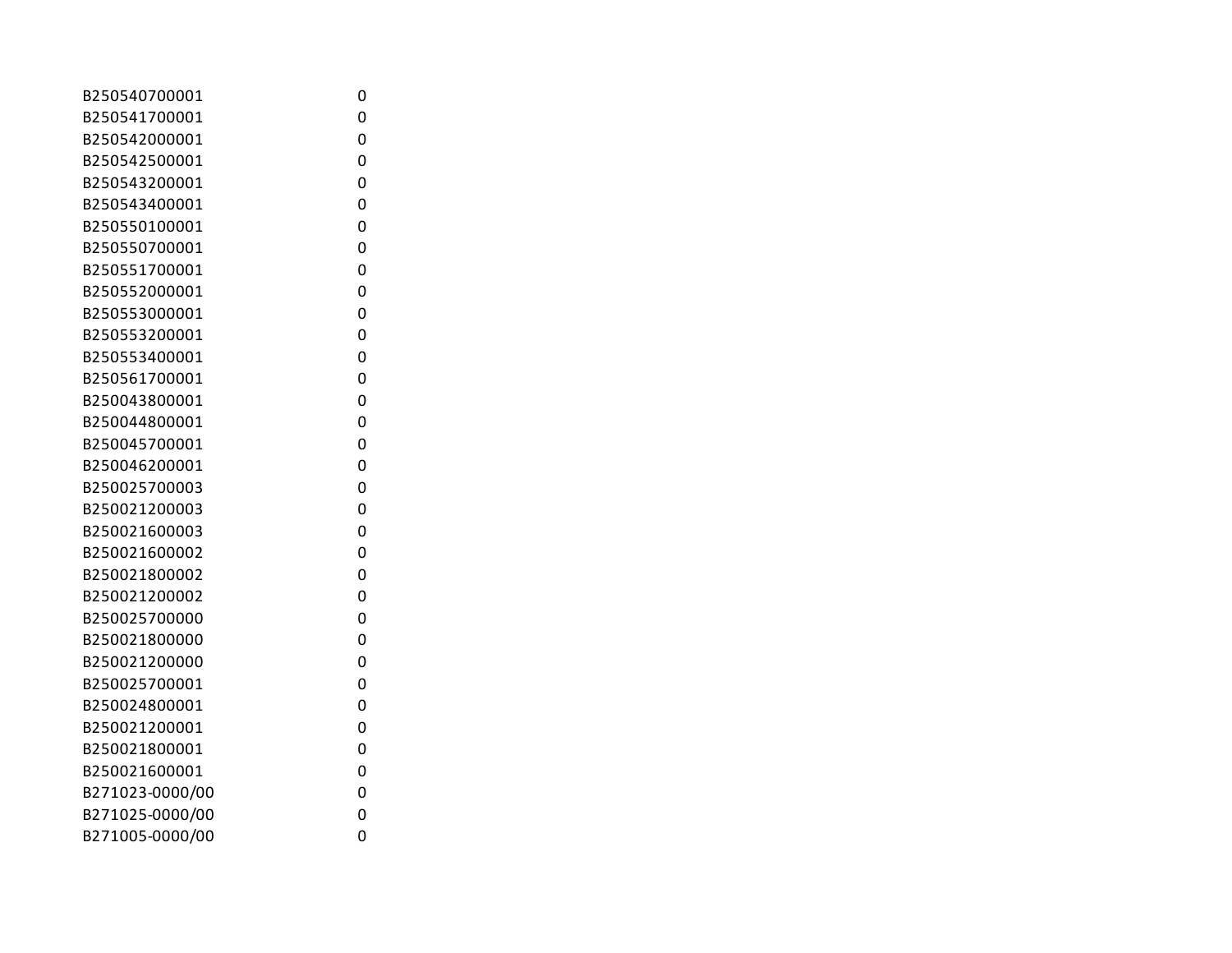| B271123-0000/00 | 0              |
|-----------------|----------------|
| B271125-0000/00 | 0              |
| B270925-0000/00 | 0              |
| B270905-0000/00 | 0              |
| B270823-0000/00 | 0              |
| B270825-0000/00 | 0              |
| B270625-0000/00 | 0              |
| C553490-0000/00 | 0              |
| C553477-0000/00 | 0              |
| C553451-0000/00 | 0              |
| C553440-0000/00 | $\overline{2}$ |
| C553416-0000/00 | 0              |
| C553351-0000/00 | 0              |
| C553321-0000/00 | $\overline{1}$ |
| C553243-0000/00 | 0              |
| C552940-0000/00 | 0              |
| C552921-0000/00 | 0              |
| C552840-0000/00 | 0              |
| C552740-0000/00 | 0              |
| C560471-0000/00 | 0              |
| C560472-0000/00 | 0              |
| C560473-0000/00 | 0              |
| C560474-0000/00 | 0              |
| C560475-0000/00 | 0              |
| C560468-0000/00 | 0              |
| C560469-0000/00 | 0              |
| C560711-0000/00 | 0              |
| C560562-0000/00 | 0              |
| C560551-0000/00 | 0              |
| C560543-0000/00 | 0              |
| C560540-0000/00 | 0              |
| C560516-0000/00 | 0              |
| C560509-0000/00 | 0              |
| C560311-0000/00 | 0              |
| C560316-0000/00 | $\overline{1}$ |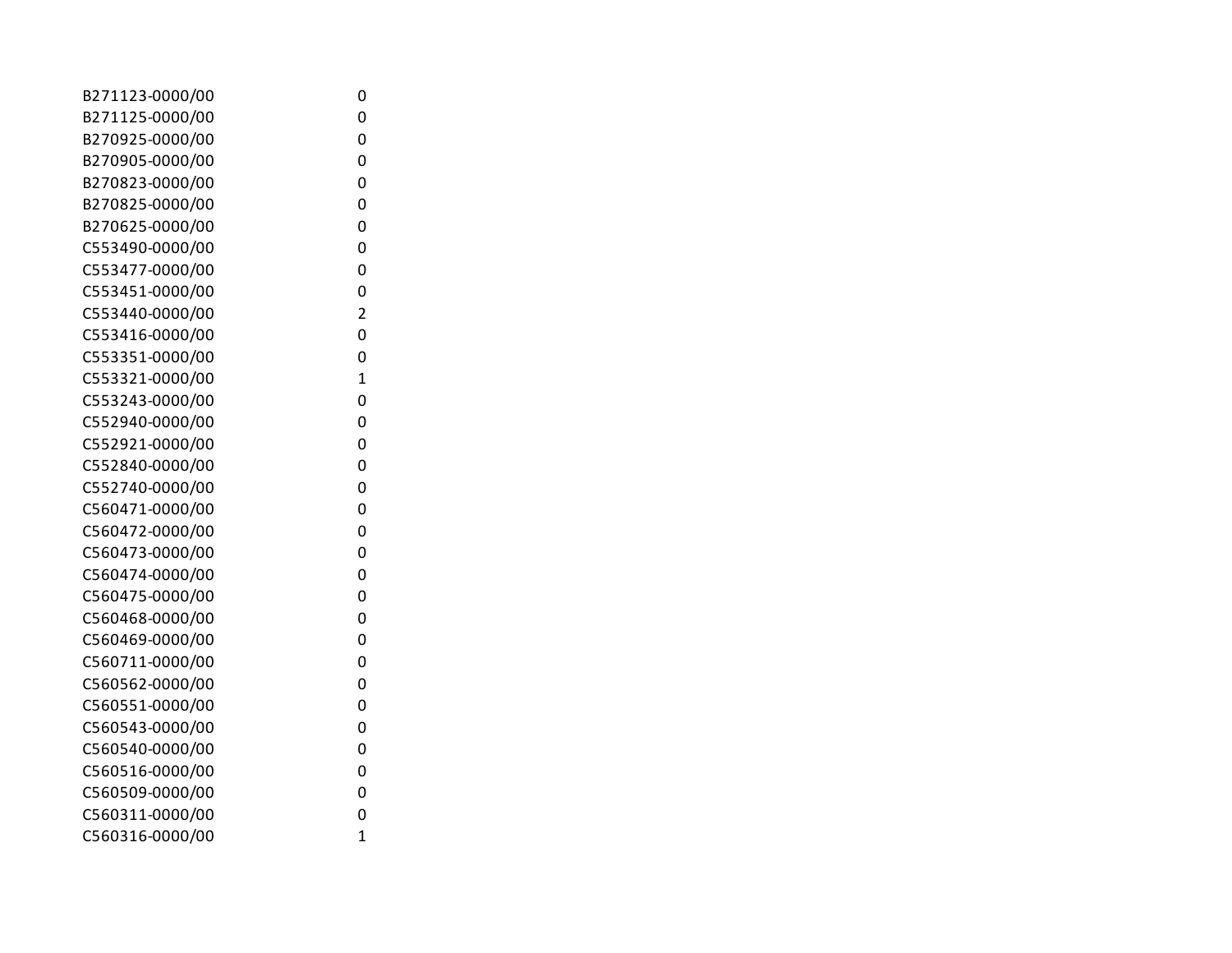| C560340-0000/00 | 2              |
|-----------------|----------------|
| C560343-0000/00 | $\mathbf{1}$   |
| C560351-0000/00 | 0              |
| C560362-0000/00 | 0              |
| C560301-0000/00 | 0              |
| C561071-0000/00 | 0              |
| C561072-0000/00 | 0              |
| C561073-0000/00 | 0              |
| C561074-0000/00 | 0              |
| C561075-0000/00 | 0              |
| C561068-0000/00 | 0              |
| C561069-0000/00 | 0              |
| C560211-0000/00 | 0              |
| C560216-0000/00 | $\mathbf{1}$   |
| C560240-0000/00 | 0              |
| C560243-0000/00 | 0              |
| C560251-0000/00 | 0              |
| C560262-0000/00 | $\overline{1}$ |
| C560201-0000/00 | 0              |
| C560816-0000/00 | 0              |
| C560840-0000/00 | 0              |
| C560843-0000/00 | 0              |
| C560851-0000/00 | 0              |
| C560862-0000/00 | 0              |
| C560801-0000/00 | 0              |
| C560809-0000/00 | 0              |
| C561011-0000/00 | 0              |
| C561016-0000/00 | 0              |
| C561040-0000/00 | 0              |
| C561043-0000/00 | 0              |
| C561051-0000/00 | 0              |
| C561001-0000/00 | 0              |
| C816310-0000/00 | 0              |
| C816311-0000/00 | 0              |
| C816210-0000/00 | 0              |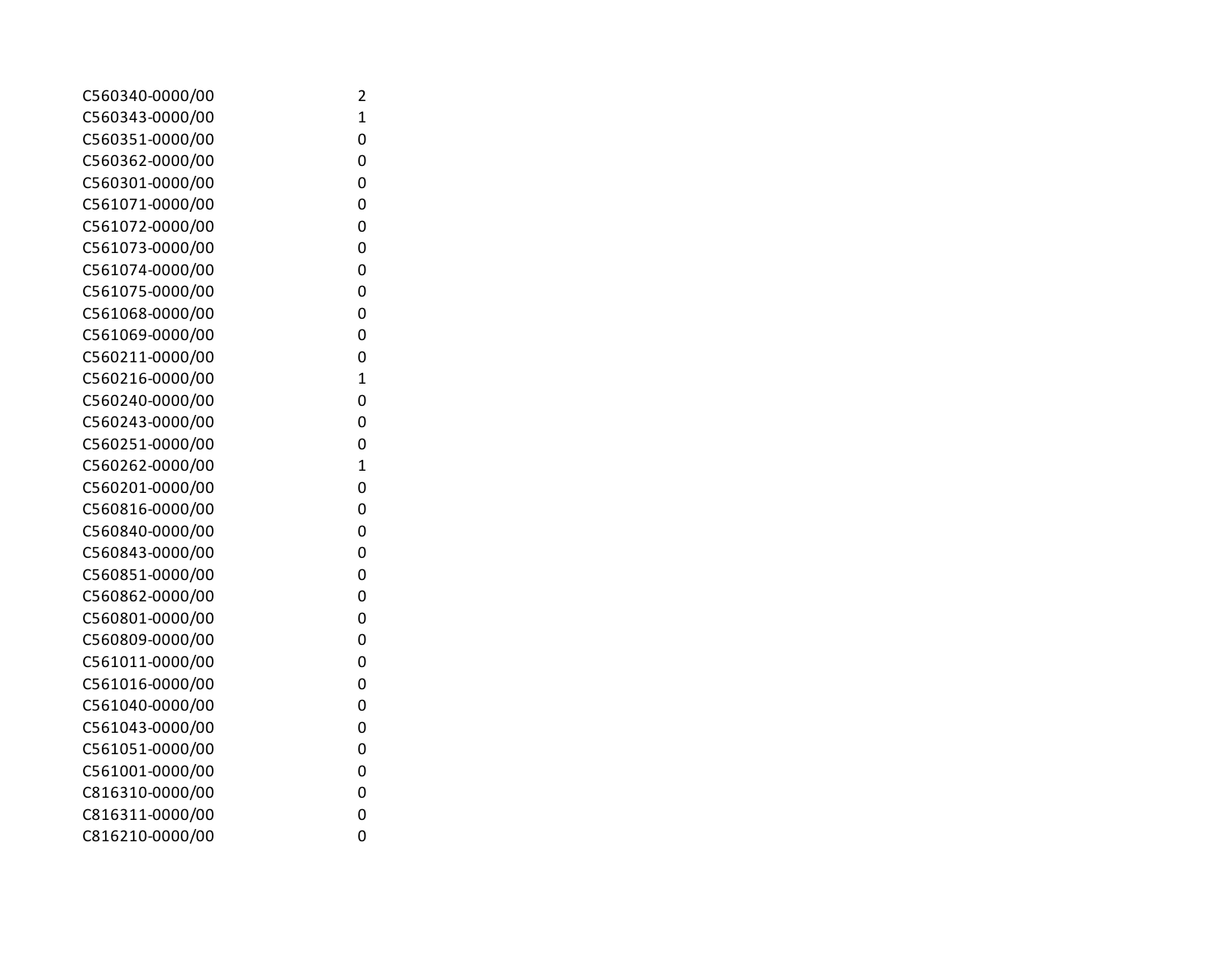| C816211-0000/00 | 0              |
|-----------------|----------------|
| C816215-0000/00 | 0              |
| C815411-0005/00 | 0              |
| C815415-0005/00 | 0              |
| C815403-0004/00 | 0              |
| C815415-0002/00 | 0              |
| C815410-0002/00 | 0              |
| C815411-0002/00 | 0              |
| C815610-0000/00 | 0              |
| C815611-0000/00 | 0              |
| C815615-0000/00 | 0              |
| C562943-0001/00 | 0              |
| C562951-0001/00 | 0              |
| C563043-0001/00 | $\overline{c}$ |
| C562740-0007/00 | 0              |
| C562743-0007/00 | 0              |
| C562751-0007/00 | 0              |
| C562740-0007/01 | 0              |
| C562743-0007/01 | 0              |
| C562751-0007/01 | 0              |
| C562740-0011/00 | 0              |
| C562743-0011/00 | 0              |
| C562751-0011/00 | 0              |
| C562740-0011/01 | 0              |
| C562743-0011/01 | 0              |
| C562751-0011/01 | 0              |
| B250671700001   | 0              |
| B250672100001   | 0              |
| B250673200001   | 0              |
| B250682100001   | 0              |
| B250682700001   | 0              |
| B250683200001   | 0              |
| B250621700001   | 0              |
| B250622100001   | 0              |
| B250622700001   | 0              |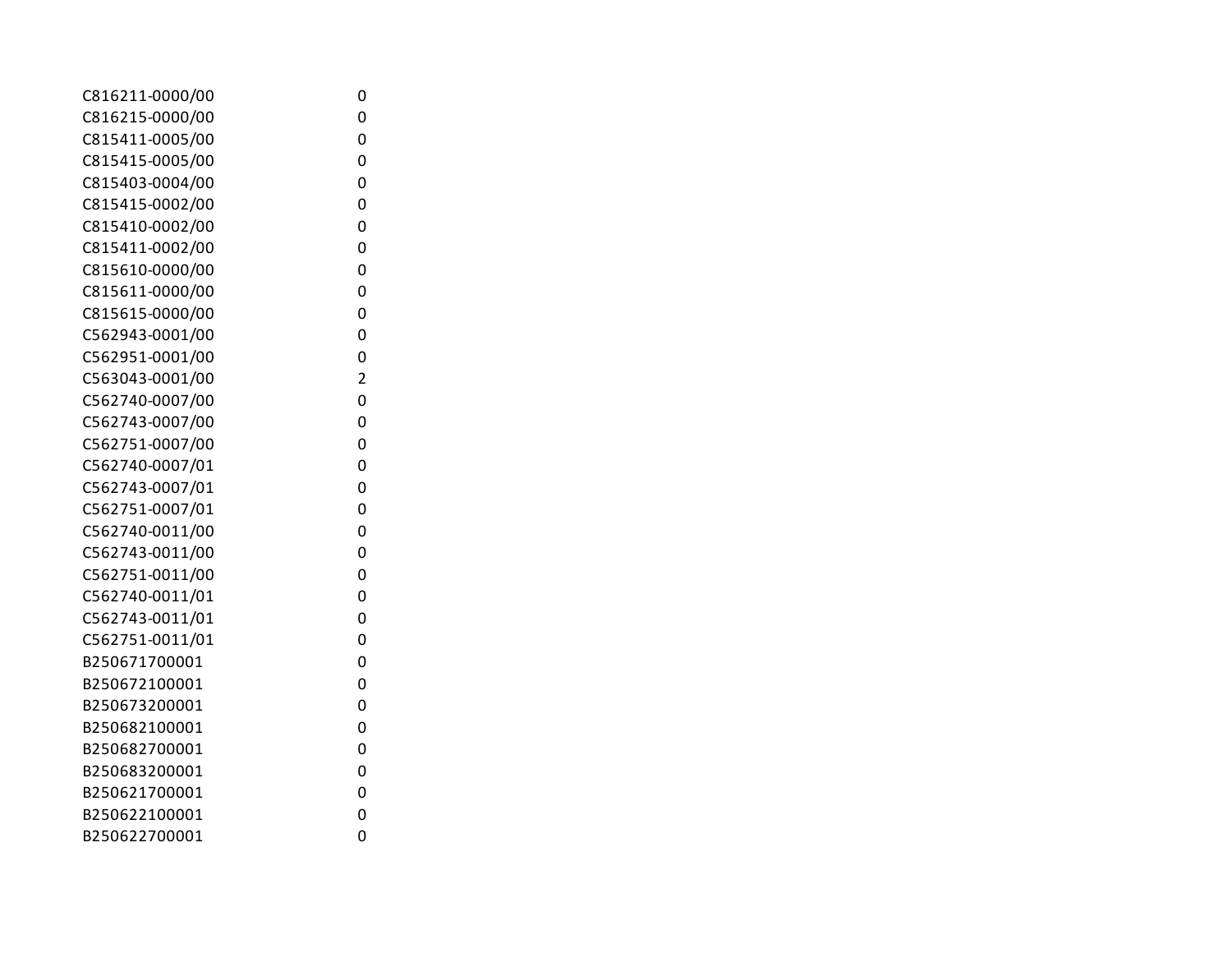| B250623200001   | 0            |
|-----------------|--------------|
| B250593000001   | 0            |
| C560209-0000/00 | 0            |
| B256712-0002/00 | 0            |
| B250400400001   | 0            |
| C815316-0000/01 | $\mathbf{1}$ |
| C815316-0000/02 | 0            |
| B250401700001   | 0            |
| B250402100001   | 0            |
| B250403000001   | 0            |
| B250403300001   | 0            |
| B256723-0002/00 | 0            |
| B270623-0000/00 | 0            |
| C815410-0005/00 | 0            |
| B250333200001   | 0            |
| C553443-0000/00 | 0            |
| C553482-0000/00 | 0            |
| C553483-0000/00 | 0            |
| C815111-0000/00 | 0            |
| C815410-0001/00 | 0            |
| C815411-0001/00 | 0            |
| C815410-0003/00 | 0            |
| B256817-0106/00 | 0            |
| B250260100001   | 0            |
| B250260700001   | 0            |
| B250261700001   | 0            |
| B250262100001   | 0            |
| B250263000001   | 0            |
| B250270100001   | 0            |
| B250270700001   | 0            |
| B250271700001   | 0            |
| B250272100001   | 0            |
| B250273000001   | 0            |
| B256823-0106/00 | 0            |
| B256825-0106/00 | 0            |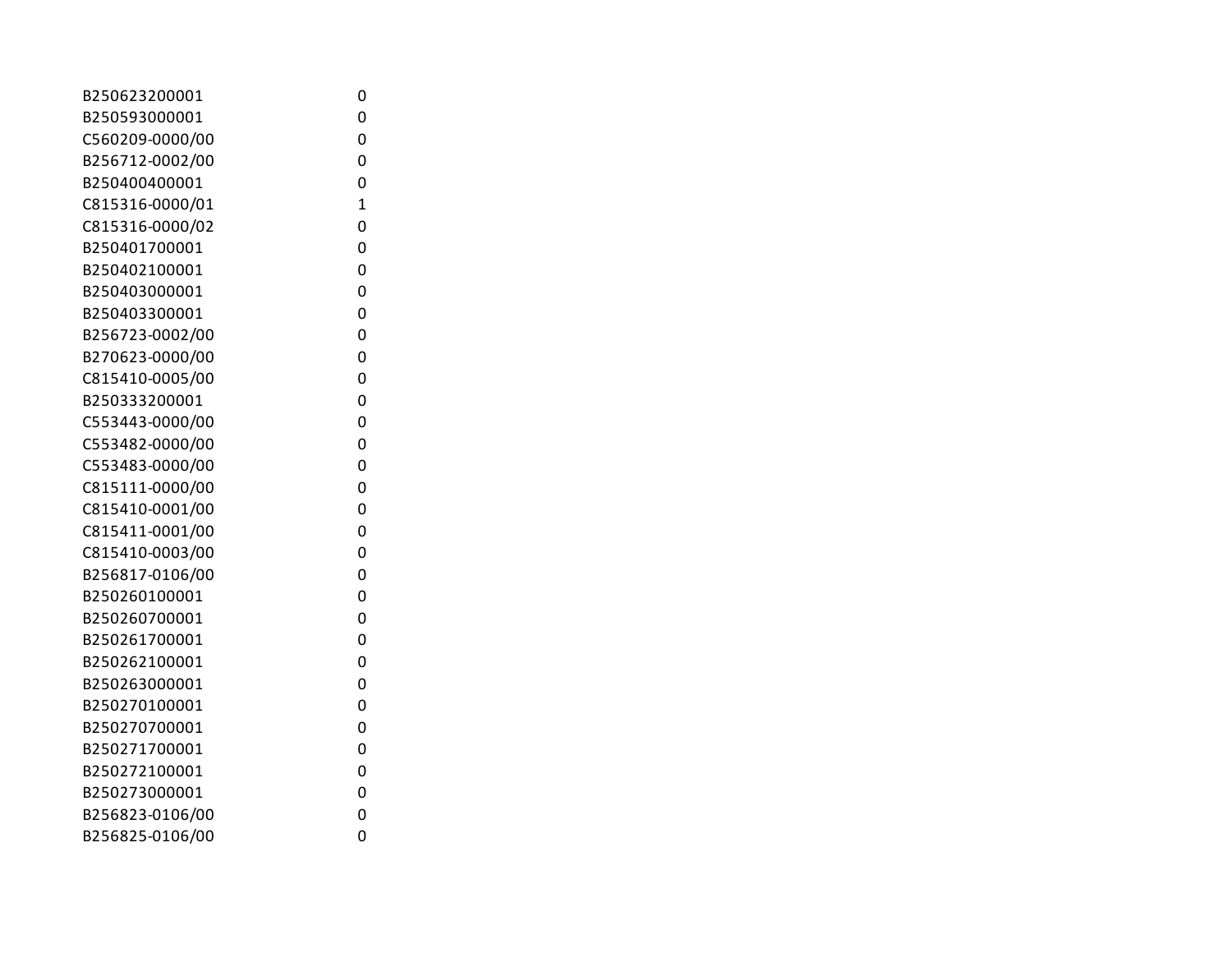| B256830-0106/00 | 0              |
|-----------------|----------------|
| B256832-0106/00 | 0              |
| B256817-5171/00 | 0              |
| B256823-5171/00 | 0              |
| B256825-5171/00 | 0              |
| B256830-5171/00 | 0              |
| B256832-5171/00 | 0              |
| B250260300001   | 0              |
| B250261600001   | 0              |
| B250270300001   | 0              |
| B250271600001   | 0              |
| B256810-0106/00 | 0              |
| B256812-0106/00 | 0              |
| B256810-5171/00 | 0              |
| B256812-5171/00 | 0              |
| B270805-0000/00 | 0              |
| B270810-0000/00 | 0              |
| B271105-0000/00 | 0              |
| B271117-0000/00 | 0              |
| B271129-0000/00 | 0              |
| B271110-0000/00 | 0              |
| B271205-0000/00 | 0              |
| B271217-0000/00 | 0              |
| B271223-0000/00 | 0              |
| B271225-0000/00 | 0              |
| B271210-0000/00 | 0              |
| B271305-0000/00 | 6              |
| B271317-0000/00 | 3              |
| B271323-0000/00 | $\overline{1}$ |
| B271325-0000/00 | $\overline{2}$ |
| B271310-0000/00 | 0              |
| B271405-0000/00 | 6              |
| B271425-0000/00 | 0              |
| C552701-0000/00 | 0              |
| C552743-0000/00 | 0              |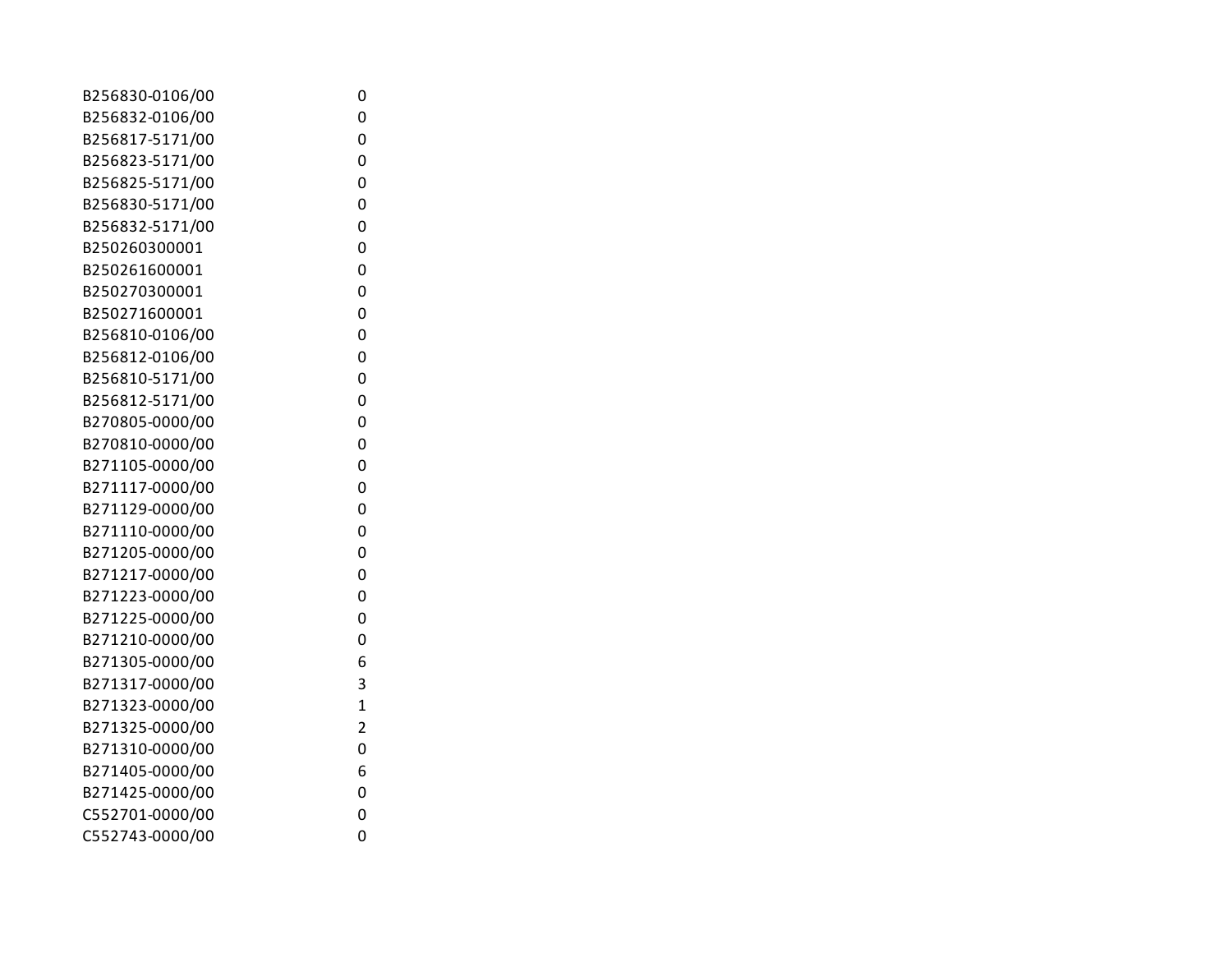| C552751-0000/00 |
|-----------------|
| C552721-0000/00 |
| C552801-0000/00 |
| C552816-0000/00 |
| C552843-0000/00 |
| C552851-0000/00 |
| C553201-0000/00 |
| C553216-0000/00 |
| C553240-0000/00 |
| C553251-0000/00 |
| C553219-0000/00 |
| C553316-0000/00 |
| C553340-0000/00 |
| C553343-0000/00 |
| C553369-0000/00 |
| C553370-0000/00 |
| C553371-0000/00 |
| C553372-0000/00 |
| C553373-0000/00 |
| C553374-0000/00 |
| C553401-0000/00 |
| C553419-0000/00 |
| C553421-0000/00 |
| C553488-0000/00 |
| C553489-0000/00 |
| C553491-0000/00 |
| C553492-0000/00 |
| C554101-0000/00 |
| C554116-0000/00 |
| C554140-0000/00 |
| C554143-0000/00 |
| C554151-0000/00 |
| C554162-0000/00 |
| C562143-0000/00 |
| C563201-0000/00 |

0

0

0

0

0

0

0

0

0

0

0

0

0

0

0

0

0

0

0

1

0

0

0

0

0

0

0

0

0

0

0

0

0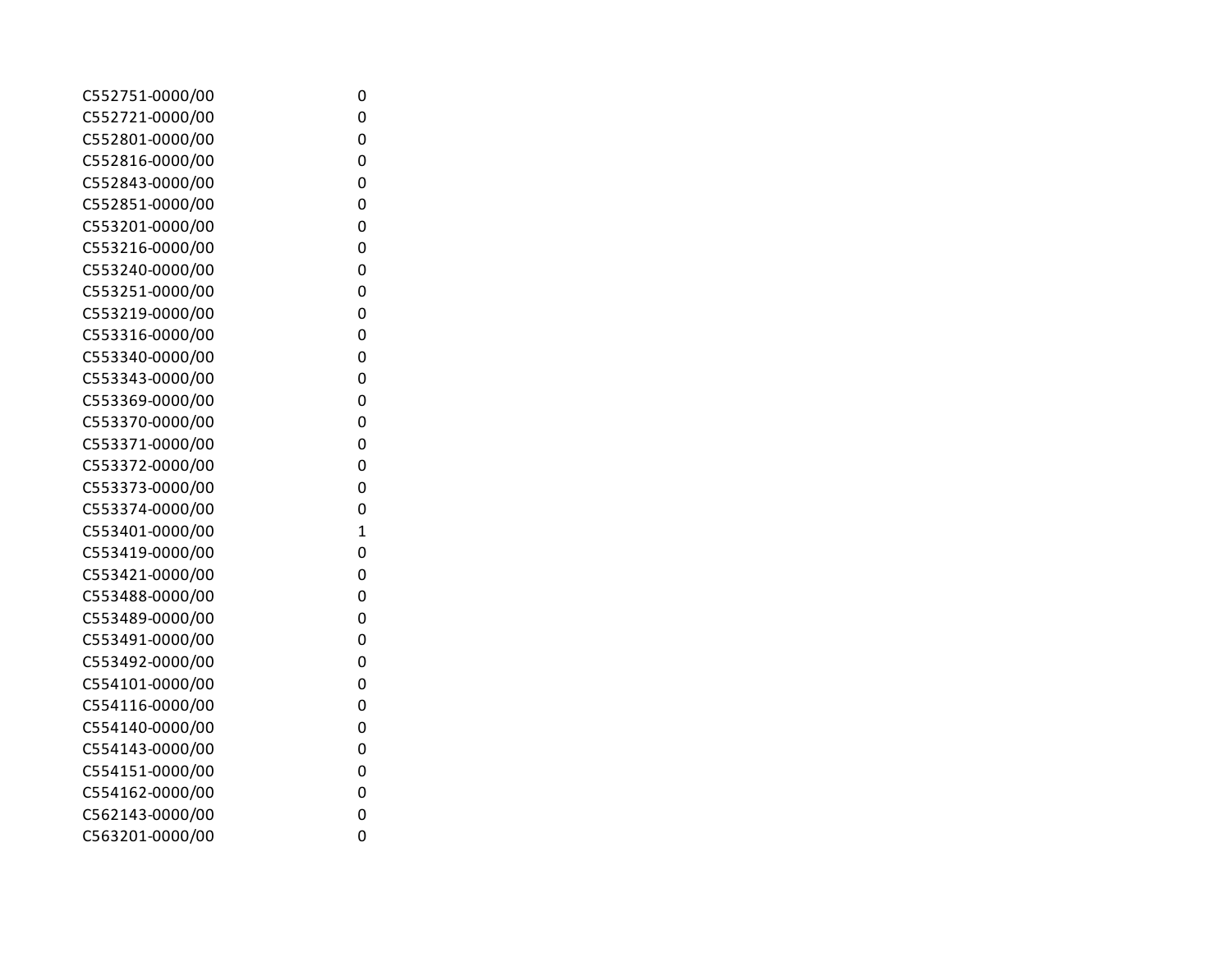| C563216-0000/00 | 2              |
|-----------------|----------------|
| C563240-0000/00 | 0              |
| C563259-0000/00 | 0              |
| C563301-0000/00 | 0              |
| C563316-0000/00 | 0              |
| C563340-0000/00 | 0              |
| C563343-0000/00 | 0              |
| C563359-0000/00 | 0              |
| C564740-0000/00 | 0              |
| C564743-0000/00 | 0              |
| C564758-0000/00 | 0              |
| C564840-0000/00 | 0              |
| C564843-0000/00 | 0              |
| C564858-0000/00 | 0              |
| C565240-0000/04 | $\mathbf 1$    |
| C565248-0000/04 | 0              |
| C565259-0000/04 | 0              |
| C565240-0000/08 | 0              |
| C565248-0000/08 | 0              |
| C565259-0000/08 | 0              |
| C565240-0000/20 | 0              |
| C565248-0000/20 | 0              |
| C565259-0000/20 | 0              |
| C565240-0000/35 | $\overline{1}$ |
| C565248-0000/35 | 0              |
| C565259-0000/35 | 0              |
| C814810-0000/00 | $\overline{1}$ |
| C814811-0000/00 | $\overline{2}$ |
| C814815-0000/00 | 0              |
| C814910-0000/00 | 0              |
| C814911-0000/00 | 0              |
| C814915-0000/00 | 0              |
| C815110-0000/00 | 0              |
| C815115-0000/00 | 1              |
| C815411-0003/00 | 0              |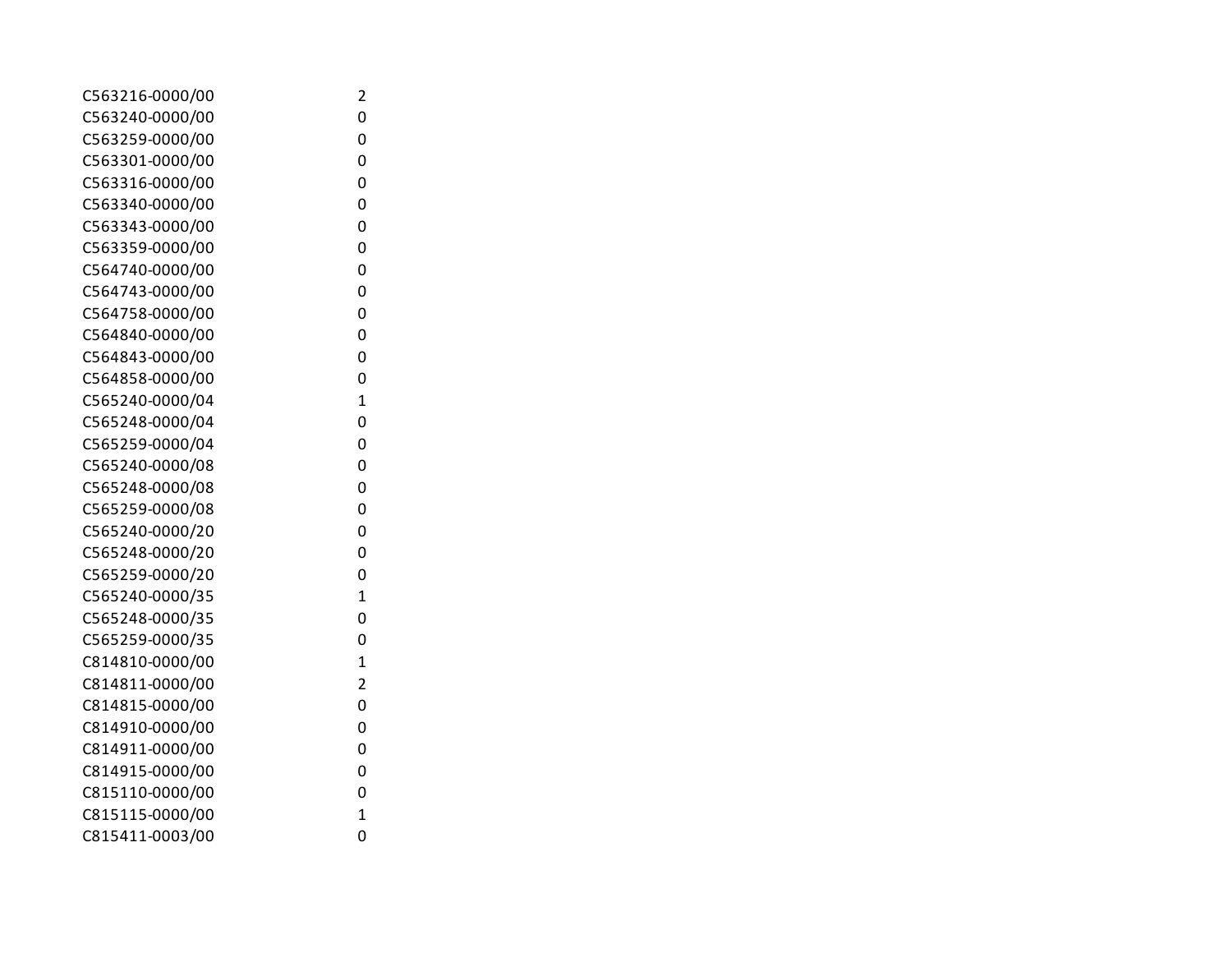| B120400800541   | 0              |
|-----------------|----------------|
| C551340-0000/00 | 0              |
| C559840-0000/12 | 0              |
| C564216-0000/00 | 0              |
| C564240-0000/00 | 0              |
| C564248-0000/00 | 0              |
| C810001-0000/00 | 0              |
| B250432100001   | 0              |
| B122141140456   | 0              |
| B250631700001   | 0              |
| B250632100001   | 0              |
| B142172348135   | 0              |
| C563543-0000/00 | 0              |
| C623548-0000/13 | 4              |
| C623548-0000/20 | 4              |
| C622947-20746/1 | 0              |
| B256717-0001/00 | 0              |
| B256723-0001/00 | 0              |
| B256725-0001/00 | 0              |
| B256730-0001/00 | 0              |
| B256710-0001/00 | 0              |
| B256712-0001/00 | 0              |
| B256717-0007/00 | 0              |
| B256723-0007/00 | 0              |
| B256725-0007/00 | 0              |
| B256730-0007/00 | 0              |
| B256732-0007/00 | $\overline{1}$ |
| B256710-0007/00 | 0              |
| B256712-0007/00 | 0              |
| B256717-0008/00 | 0              |
| B256723-0008/00 | 0              |
| B256725-0008/00 | 0              |
| B256730-0008/00 | 0              |
| B256732-0008/00 | 0              |
| B256710-0008/00 | 0              |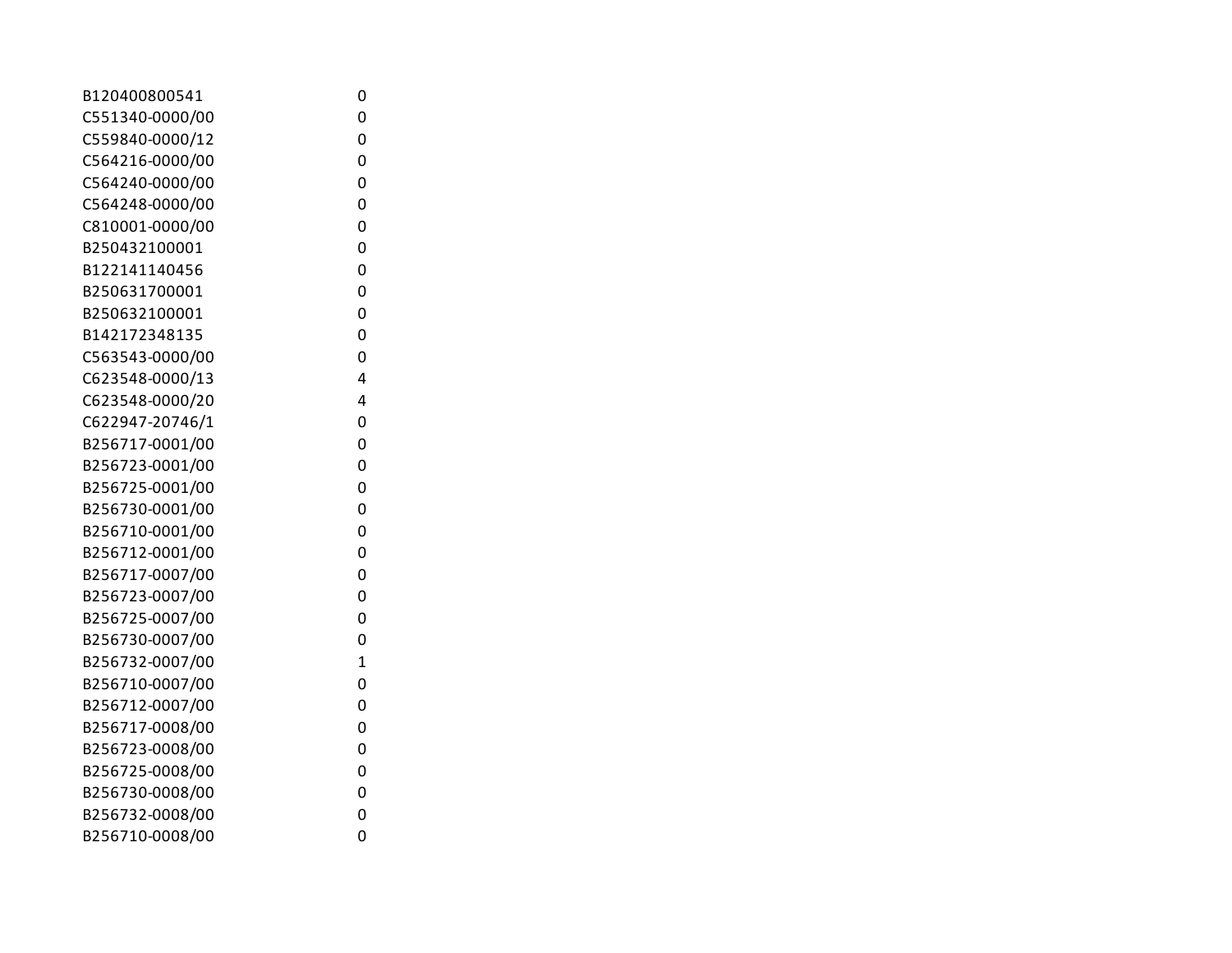| B256712-0008/00 | 0 |
|-----------------|---|
| B256717-0009/00 | 0 |
| B256723-0009/00 | 0 |
| B256732-0009/00 | 0 |
| B256710-0009/00 | 0 |
| B256712-0009/00 | 0 |
| B256717-0010/00 | 0 |
| B256723-0010/00 | 0 |
| B256725-0010/00 | 0 |
| B256729-0010/00 | 0 |
| B256732-0010/00 | 0 |
| B256710-0010/00 | 0 |
| B256712-0010/00 | 0 |
| B256717-0011/00 | 0 |
| B256723-0011/00 | 0 |
| B256725-0011/00 | 0 |
| B256729-0011/00 | 0 |
| B256732-0011/00 | 0 |
| B256710-0011/00 | 0 |
| B256712-0011/00 | 0 |
| B256717-0012/00 | 0 |
| B256723-0012/00 | 0 |
| B256725-0012/00 | 0 |
| B256729-0012/00 | 0 |
| B256732-0012/00 | 0 |
| B256710-0012/00 | 0 |
| B256712-0012/00 | 0 |
| B250690700001   | 0 |
| B250691700001   | 0 |
| B250692100001   | 0 |
| B250692900001   | 0 |
| B250700700001   | 0 |
| B250701700001   | 0 |
| B250702100001   | 0 |
| B250702900001   | 0 |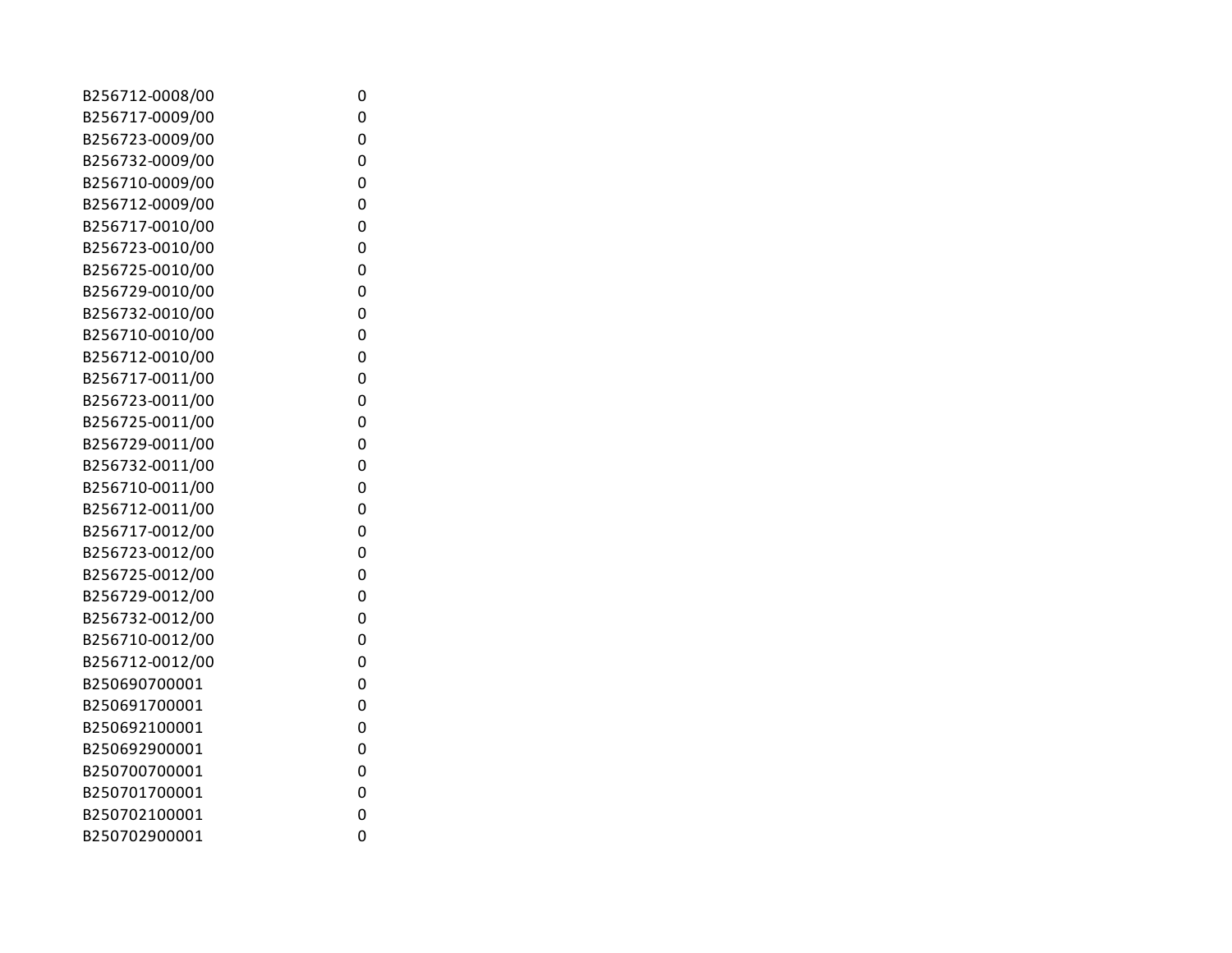| B250710700001   | 0 |
|-----------------|---|
| B250711700001   | 0 |
| B250712100001   | 0 |
| B250712900001   | 0 |
| B260123-0000/00 | 0 |
| B260125-0000/00 | 0 |
| B260130-0000/00 | 0 |
| B260223-0000/00 | 0 |
| B260225-0000/00 | 0 |
| B260230-0000/00 | 0 |
| B260323-0000/00 | 0 |
| B260325-0000/00 | 0 |
| B260330-0000/00 | 0 |
| C815502-0001/00 | 0 |
| C815511-0001/00 | 0 |
| C815515-0001/00 | 0 |
| C816910-0000/13 | 0 |
| C816914-0000/13 | 0 |
| C816916-0000/13 | 0 |
| C815402-0001/00 | 0 |
| C815403-0001/00 | 0 |
| C815415-0001/00 | 0 |
| C815402-0002/00 | 0 |
| C815403-0002/00 | 0 |
| C815402-0003/00 | 0 |
| C815403-0003/00 | 0 |
| C815415-0003/00 | 0 |
| C815402-0004/00 | 0 |
| C815410-0004/00 | 0 |
| C815411-0004/00 | 0 |
| C815415-0004/00 | 0 |
| C815402-0005/00 | 0 |
| C815403-0005/00 | 0 |
| B250562000001   | 0 |
| B250562500001   | 0 |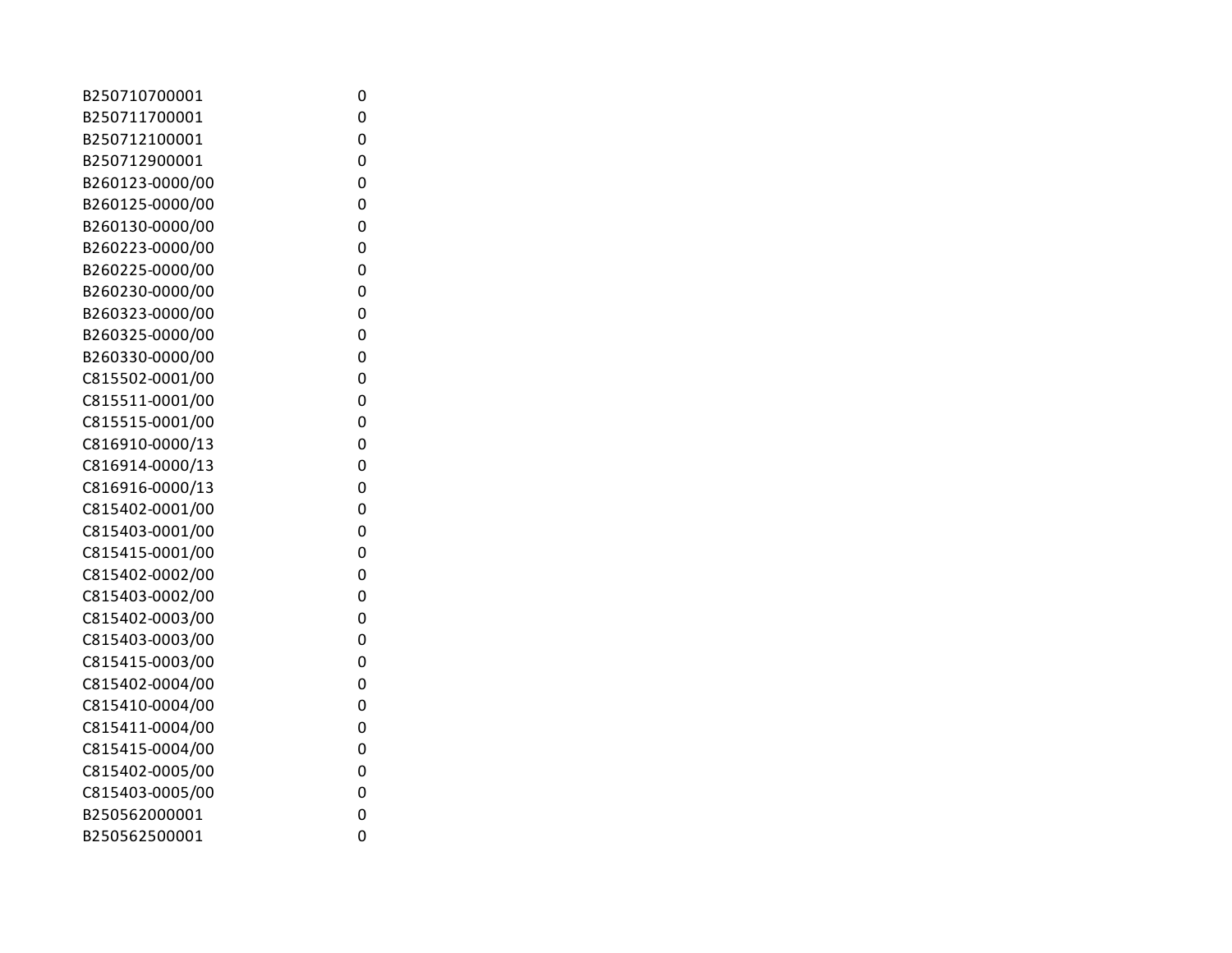| B250560700001   | 0              |
|-----------------|----------------|
| B250433000001   | 0              |
| C562140-0000/00 | 0              |
| B250540400001   | 0              |
| B250550400001   | 0              |
| B250550500001   | 0              |
| B250560400001   | 0              |
| C810008-0000/00 | 0              |
| C810004-0000/00 | 0              |
| C623419-0000/00 | 0              |
| C623419-0000/04 | 0              |
| C623419-0000/35 | 0              |
| C817811-0000/00 | 0              |
| C817815-0000/00 | 0              |
| C817711-0000/00 | 0              |
| C817715-0000/00 | $\overline{1}$ |
| C817310-0000/00 | 0              |
| C817311-0000/00 | 0              |
| C817315-0000/00 | 0              |
| C817317-0000/00 | $\overline{1}$ |
| C627348-7001/00 | 0              |
| C627366-7001/00 | 0              |
| C627381-7001/00 | 0              |
| C627391-7001/00 | 0              |
| C627348-7201/00 | 0              |
| C627366-7201/00 | 0              |
| C627381-7201/00 | 0              |
| C627391-7201/00 | 0              |
| C627348-7601/00 | 0              |
| C627366-7601/00 | 0              |
| C627381-7601/00 | 0              |
| C627391-7601/00 | 0              |
| C627348-7801/00 | 0              |
| C627366-7801/00 | 0              |
| C627381-7801/00 | 0              |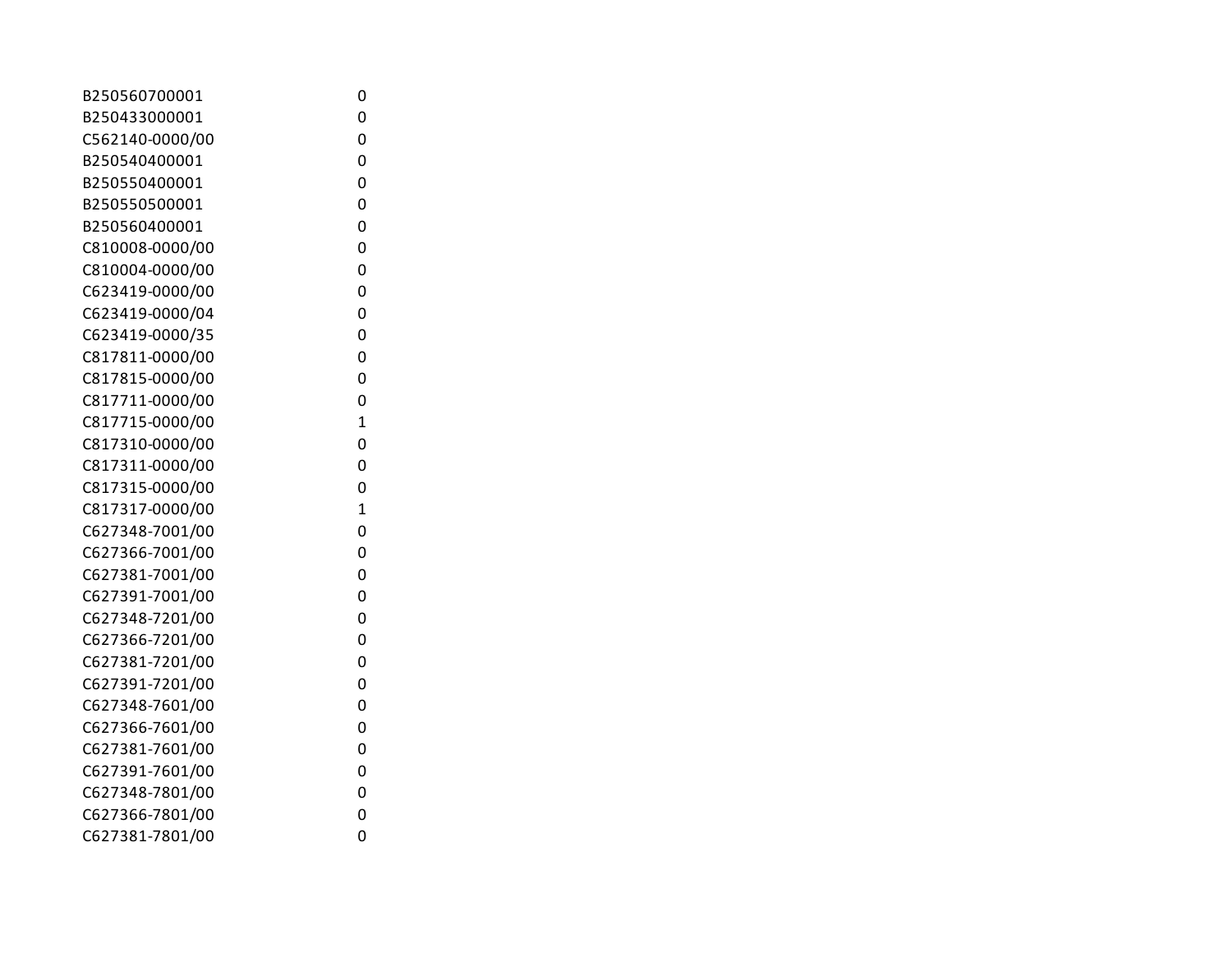| 0              |                  |
|----------------|------------------|
| 0              |                  |
| 0              |                  |
| 0              |                  |
| 0              |                  |
| 0              |                  |
| 0              |                  |
| 0              |                  |
| 0              |                  |
| 0              |                  |
| 0              |                  |
| $\mathbf{1}$   |                  |
| 0              |                  |
| $\overline{2}$ |                  |
| 0              |                  |
| 0              |                  |
| 0              |                  |
| 0              |                  |
| 0              |                  |
| 0              |                  |
| 0              |                  |
| 0              |                  |
| 0              |                  |
| 0              |                  |
| 0              |                  |
| 0              |                  |
| 0              |                  |
|                |                  |
| 0              |                  |
|                |                  |
|                |                  |
|                |                  |
| 0              |                  |
| 0              |                  |
| $\mathbf{1}$   |                  |
|                | 0<br>0<br>0<br>0 |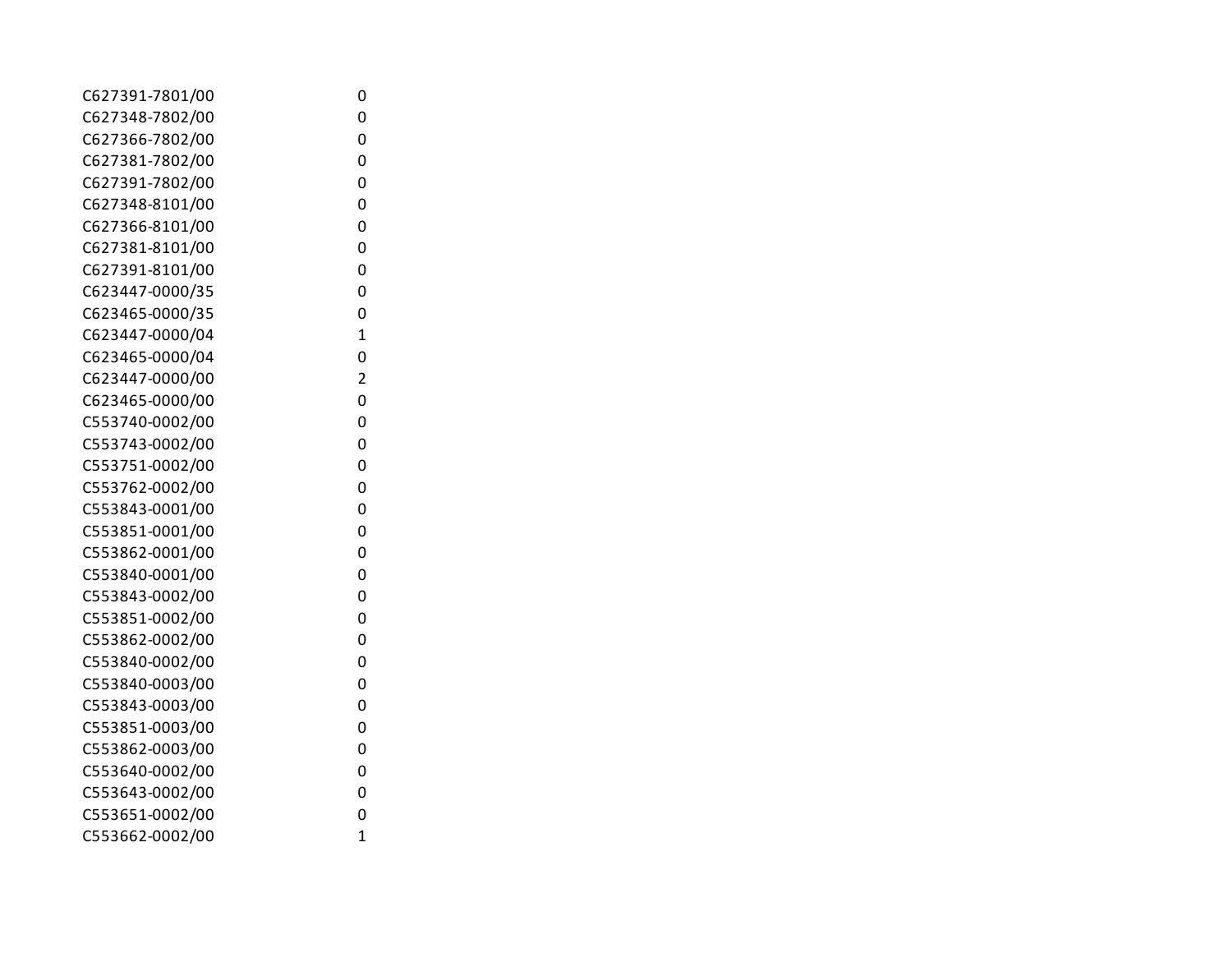| B259223-0001/00   | 0              |
|-------------------|----------------|
| B259226-0001/00   | 1              |
| B259230-0001/00   | 0              |
| B259223-0003/00   | 0              |
| B259226-0003/00   | 0              |
| C553940-0001/00   | 0              |
| C553943-0001/00   | 0              |
| BZ-C553951-0001/C | 0              |
| C553940-0002/00   | 0              |
| C553943-0002/00   | 0              |
| C561948-0000/01   | 0              |
| C561959-0000/01   | 0              |
| C561948-0000/02   | 0              |
| B259226-0004/00   | 0              |
| B142132427648     | 0              |
| C553951-0002/00   | 0              |
| GCBZ_50           | 0              |
| GCBZ_100          | 0              |
| <b>GCBZ 200</b>   | 0              |
| <b>GCBZ 300</b>   | 0              |
| GCBZ_500          | 0              |
| GCBZ 1M           | 0              |
| GCBZ_3M           | 0              |
| GCBZ_2M           | 0              |
| C552716-0000/00   | 0              |
| B271229-0000/00   | 0              |
| B270629-0000/00   | 0              |
| B270605-0000/00   | 0              |
| B270617-0000/00   | 0              |
| B270817-0000/00   | 0              |
| B271417-0000/00   | 6              |
| C566043-0101/01   | 2              |
| C566062-0101/01   | $\overline{1}$ |
| C566040-0101/00   | $\overline{2}$ |
| C566051-0101/00   | $\overline{1}$ |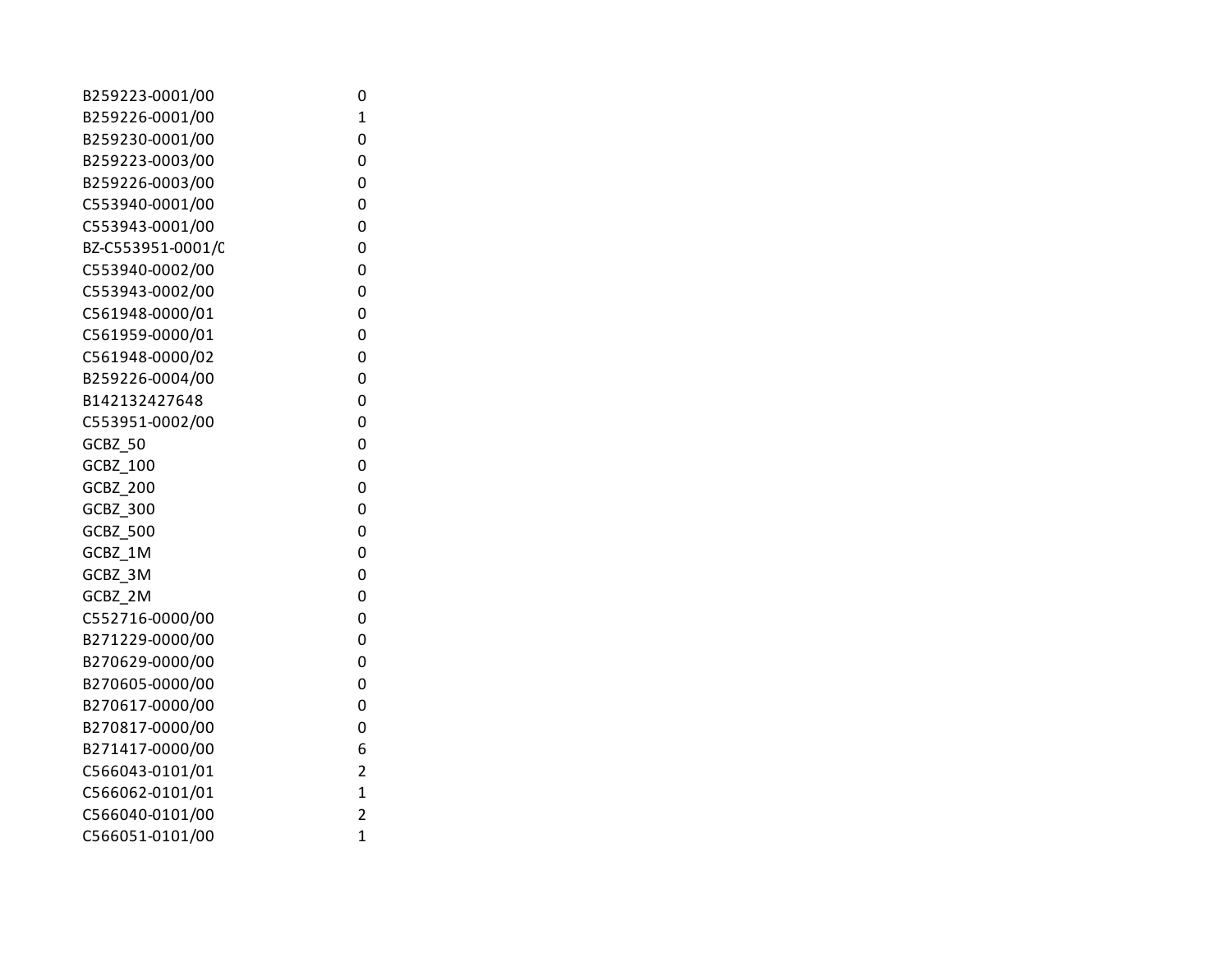| C566143-0104/00   | 2              |
|-------------------|----------------|
| C565943-0112/00   | 1              |
| C566240-0106/00   | $\overline{1}$ |
| C566251-0106/00   | $\overline{2}$ |
| C565843-0000/00   | 0              |
| C565740-0000/00   | 0              |
| C565757-0000/00   | 0              |
| C566503-0001/00   | 4              |
| C566543-0001/00   | 0              |
| C566540-0007/00   | $\overline{1}$ |
| C566543-0007/00   | 0              |
| C566540-0008/00   | 0              |
| C566558-0008/00   | 0              |
| C566540-0010/00   | 0              |
| C566558-0010/00   | 0              |
| B260417-0000/02   | 0              |
| B260425-0000/02   | 0              |
| B260417-0000/01   | 0              |
| B260423-0000/01   | 0              |
| B260429-0000/01   | 0              |
| B260517-0000/01   | 0              |
| B260525-0000/01   | 0              |
| B272007-0000/00-0 | 0              |
| B272023-0000/00   | 0              |
| B272029-0000/00   | 0              |
| B220651600007     | 0              |
| B220654800007     | 0              |
| B250520100001     | 0              |
| B250521000001     | 0              |
| B250521700001     | 0              |
| B250523000007     | $\overline{2}$ |
| B220651200010     | 0              |
| B220651600010     | 0              |
| B220653800010     | 0              |
| B220655700010     | 0              |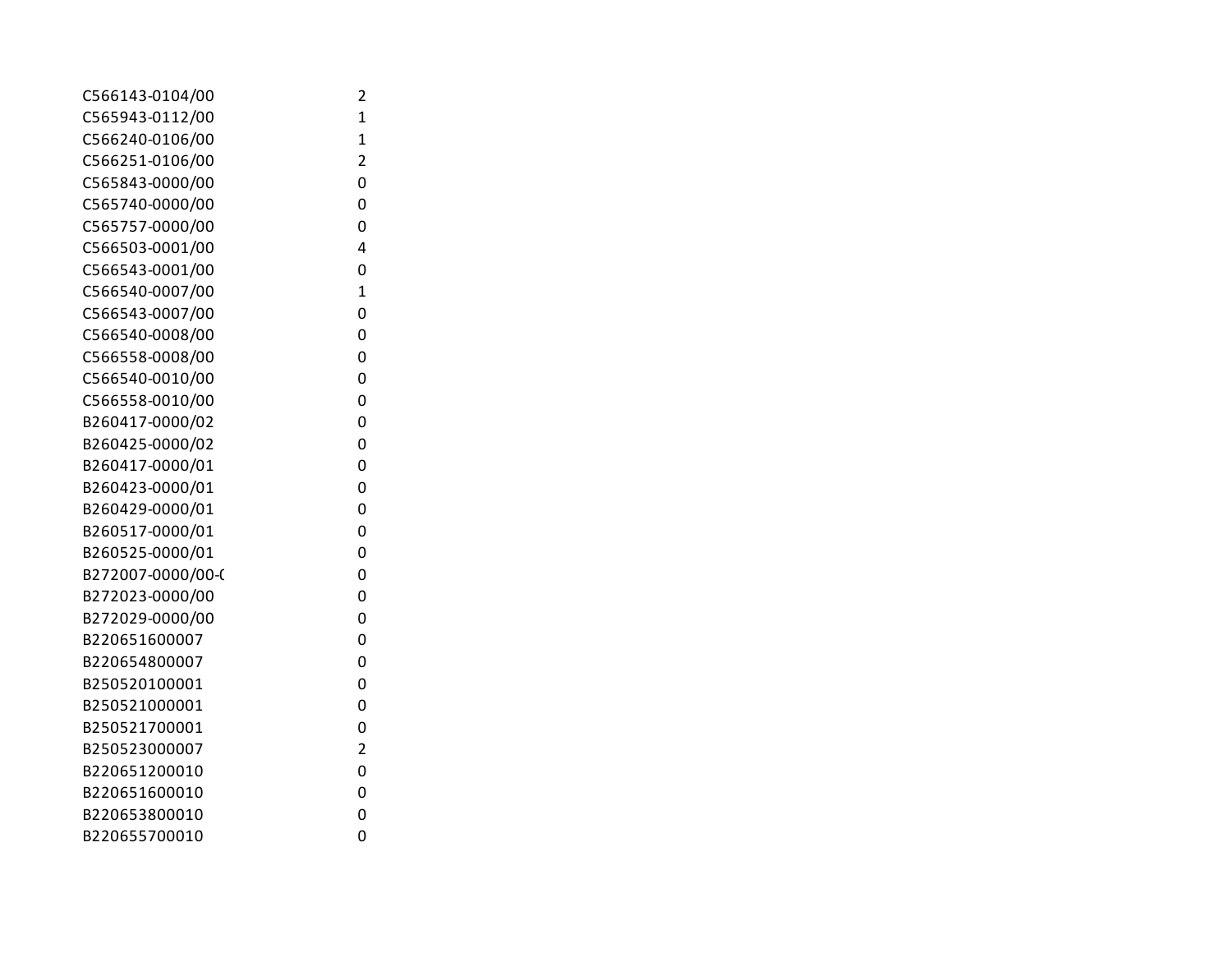| B220651200008     | 0              |
|-------------------|----------------|
| B220651600008     | 0              |
| B220654800008     | 0              |
| B220651200006     | 0              |
| B220651600006     | 0              |
| B220653800006     | 0              |
| B220655700006     | $\overline{1}$ |
| C94104-0000/00    | 0              |
| C94107-0000/00    | $\mathbf{1}$   |
| C94204-0000/00    | 0              |
| C94206-0000/00    | $\overline{1}$ |
| C94213-0000/00    | 0              |
| C94304-0000/00    | 0              |
| C94307-0000/00    | 0              |
| C94404-0000/00    | 0              |
| C94406-0000/00    | 0              |
| C94413-0000/00    | 0              |
| C94504-0000/00    | 0              |
| C94507-0000/00    | 0              |
| C551123-1591/00   | 0              |
| B255726-0000/01   | $\overline{1}$ |
| B255730-0000/01   | $\overline{2}$ |
| B256030-0000/01   | 0              |
| C814110-0000/00   | 0              |
| C814111-0000/00   | 0              |
| B250131700001     | 3              |
| B250132100001     | 0              |
| B250133000001     | 0              |
| B250133200001     | 0              |
| B255723-0000/02   | $\overline{1}$ |
| B255726-0000/02   | 0              |
| B255730-0000/02   | 0              |
| BZ-B255923-1107/C | 0              |
| B255930-1107/01   | 0              |
| C560253-0000/00   | 0              |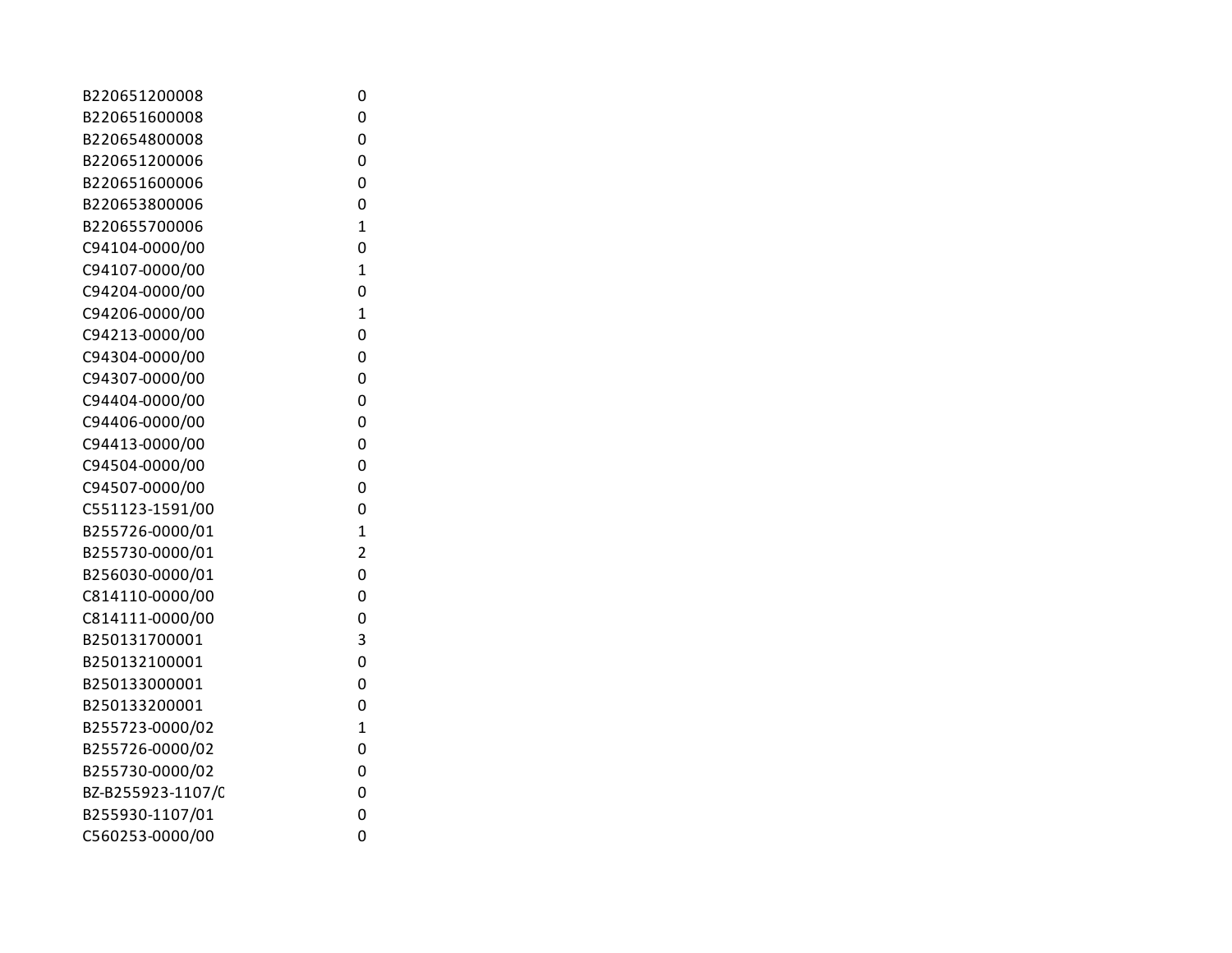| C560353-0000/00 | 2                       |
|-----------------|-------------------------|
| C560479-0000/00 | 0                       |
| C560853-0000/00 | 0                       |
| B250523000001   | 0                       |
| C817408-0001/00 | 7                       |
| C817410-0001/00 | 5                       |
| C817411-0001/00 | 6                       |
| C817415-0001/00 | 3                       |
| C817417-0001/00 | 7                       |
| C94106-0000/00  | 0                       |
| C561959-0000/02 | 0                       |
| B270610-0000/00 | 0                       |
| B271410-0000/00 | 0                       |
| B253105-0000/00 | 0                       |
| C815010-0000/00 | 0                       |
| C815011-0000/00 | 0                       |
| C815015-0000/00 | 0                       |
| B220653800007   | 0                       |
| B220653800008   | 0                       |
| B250560100001   | 0                       |
| C94113-0000/00  | 0                       |
| C94207-0000/00  | 0                       |
| C94306-0000/00  | 0                       |
| C94313-0000/00  | 0                       |
| C94407-0000/00  | 0                       |
| C94506-0000/00  | 0                       |
| C94513-0000/00  | 0                       |
| C561053-0000/00 | 0                       |
| B271329-0000/00 | $\overline{\mathbf{c}}$ |
| C566040-0101/01 | $\overline{1}$          |
| C566051-0101/01 | $\overline{\mathbf{c}}$ |
| C566140-0104/00 | $\overline{c}$          |
| C566543-0008/00 | 0                       |
| C566543-0010/00 | 0                       |
| B220655700008   | 0                       |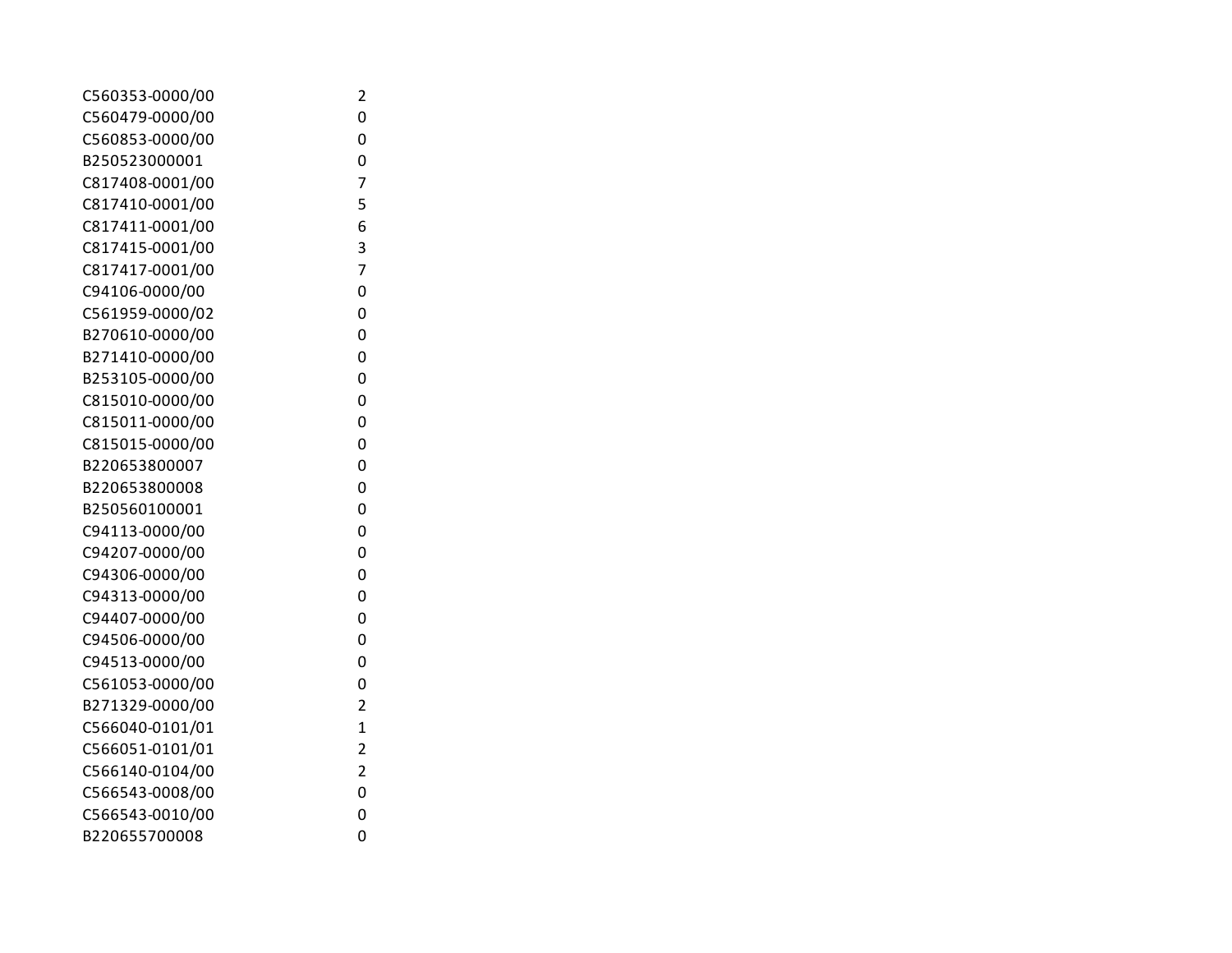| B250401000001    | 0              |
|------------------|----------------|
| B250401200001    | 0              |
| B272025-0000/00  | 0              |
| C562340-0000/20  | 0              |
| C562340-0000/35  | 4              |
| C566558-0001/00  | $\mathbf{1}$   |
| B250732100002    | 0              |
| B250732900002    | 0              |
| B250732100001    | 0              |
| B250732900001    | 0              |
| B250732100004    | 0              |
| B250732900004    | 0              |
| B250732100003    | 0              |
| B250732900003    | 0              |
| C567043-0000/00  | 0              |
| C567051-0000/00  | 0              |
| C567140-0000/00  | 0              |
| C567151-0000/00  | 0              |
| C567143-0000/00  | 0              |
| C566943-0000/00  | 0              |
| C566951-0000/00  | 0              |
| C566043-0101/00  | $\overline{c}$ |
| B250522100001    | 0              |
| B255923-1107/04G | 0              |
| C817911-0000/00  | 0              |
| C817915-0000/00  | 0              |
| B131541037608    | 0              |
| C544233-0117/2R  | $\overline{1}$ |
| C544233-0217/2V  | 0              |
| C544214-1331/2B  | 0              |
| C544214-0001/2I  | $\overline{2}$ |
| B255917-1107/01  | 0              |
| C553546-0000/10  | 0              |
| C553547-0000/10  | 0              |
| C817917-0000/00  | $\overline{2}$ |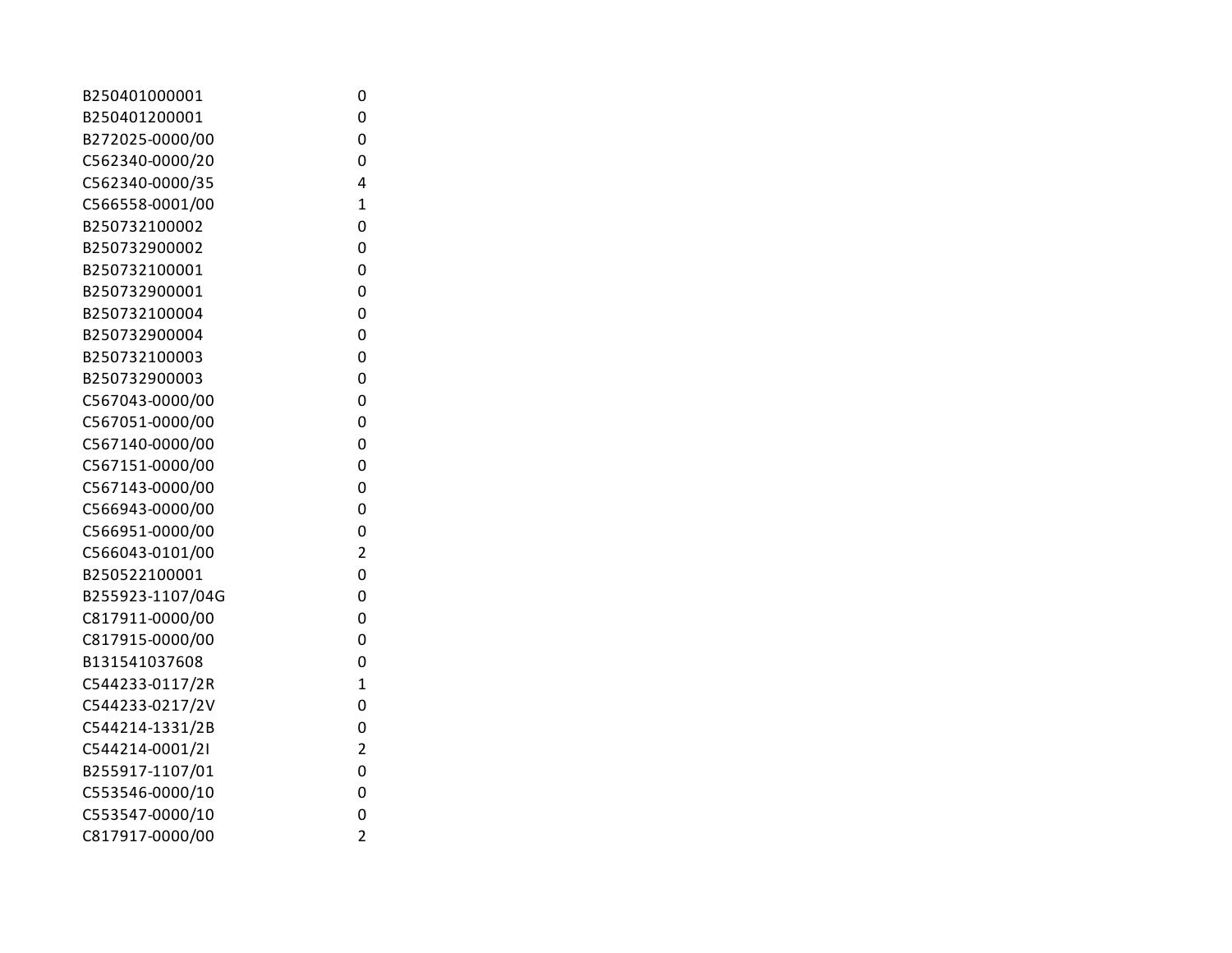| C817717-0000/00 | 2              |
|-----------------|----------------|
| B256817-3041/00 | 0              |
| B256823-3041/00 | 0              |
| B256825-3041/00 | 0              |
| B256830-3041/00 | 0              |
| B256823-3022/00 | 0              |
| B256825-3022/00 | 0              |
| B256830-3022/00 | 0              |
| B256817-3025/00 | 0              |
| B256823-3025/00 | 0              |
| B256825-3025/00 | 0              |
| B256830-3025/00 | 0              |
| B256817-3043/00 | 0              |
| B256823-3043/00 | 0              |
| B256825-3043/00 | 0              |
| B256830-3043/00 | 0              |
| B250741500001   | 0              |
| B250742500001   | 0              |
| B250751500001   | 0              |
| B250752500001   | 0              |
| B250752900001   | 0              |
| B250761500001   | 0              |
| B250762500001   | 0              |
| B250762900001   | 0              |
| B250771500001   | 0              |
| B250772500001   | 0              |
| C544233-0001/2I | 0              |
| C619347-0000/08 | 0              |
| C619347-0000/30 | 0              |
| C619365-0000/30 | 0              |
| C619347-0000/13 | 0              |
| C619347-0000/35 | $\overline{2}$ |
| B255730-0000/02 | 0              |
| B250742900001   | 0              |
| C905007-0000/00 | 0              |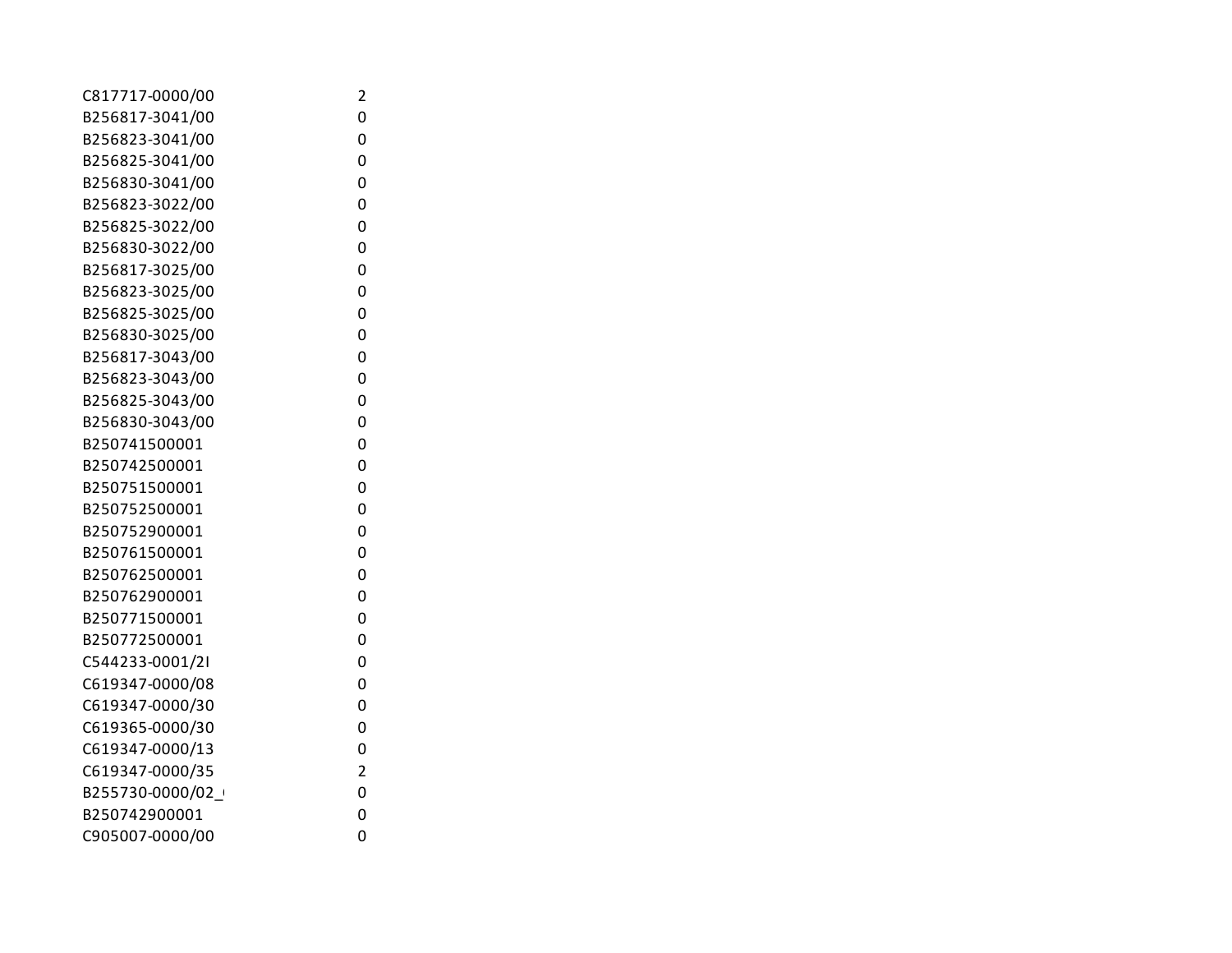| C905012-0000/00 | 0              |  |
|-----------------|----------------|--|
| C904907-0000/00 | 1              |  |
| C904912-0000/00 | 0              |  |
| C904919-0000/00 | 0              |  |
| C905107-0000/00 | 0              |  |
| C905112-0000/00 | 0              |  |
| C560309-0000/00 | $\overline{2}$ |  |
| B250740200001   | 0              |  |
| B250750200001   | 0              |  |
| B250760200001   | 0              |  |
| B250770200001   | 0              |  |
| C817710-0000/00 | 0              |  |
| C817810-0000/00 | 0              |  |
| B256810-3025/00 | 0              |  |
| C560567-0000/00 | 0              |  |
| B256810-3041/00 | 0              |  |
| B256810-3043/00 | 0              |  |
| B256812-3043/00 | 0              |  |
| C619382-0000/35 | 0              |  |
| C551226-1521/10 | 0              |  |
| C551230-1521/10 | 0              |  |
| B250422100001   | 0              |  |
| B250423300001   | 0              |  |
| B250772900001   | 0              |  |
| C810009-0000/00 | 0              |  |
| C550443-0000/35 | 0              |  |
| C550450-0000/35 | 0              |  |
| B250632700001   | 0              |  |
| B250363400001   | 0              |  |
| C815017-0000/00 | 0              |  |
| B250263200001   | 0              |  |
| B250273200001   | 0              |  |
| C552762-0000/00 | 0              |  |
| B220654800010   | 0              |  |
| B256817-3022/00 | 0              |  |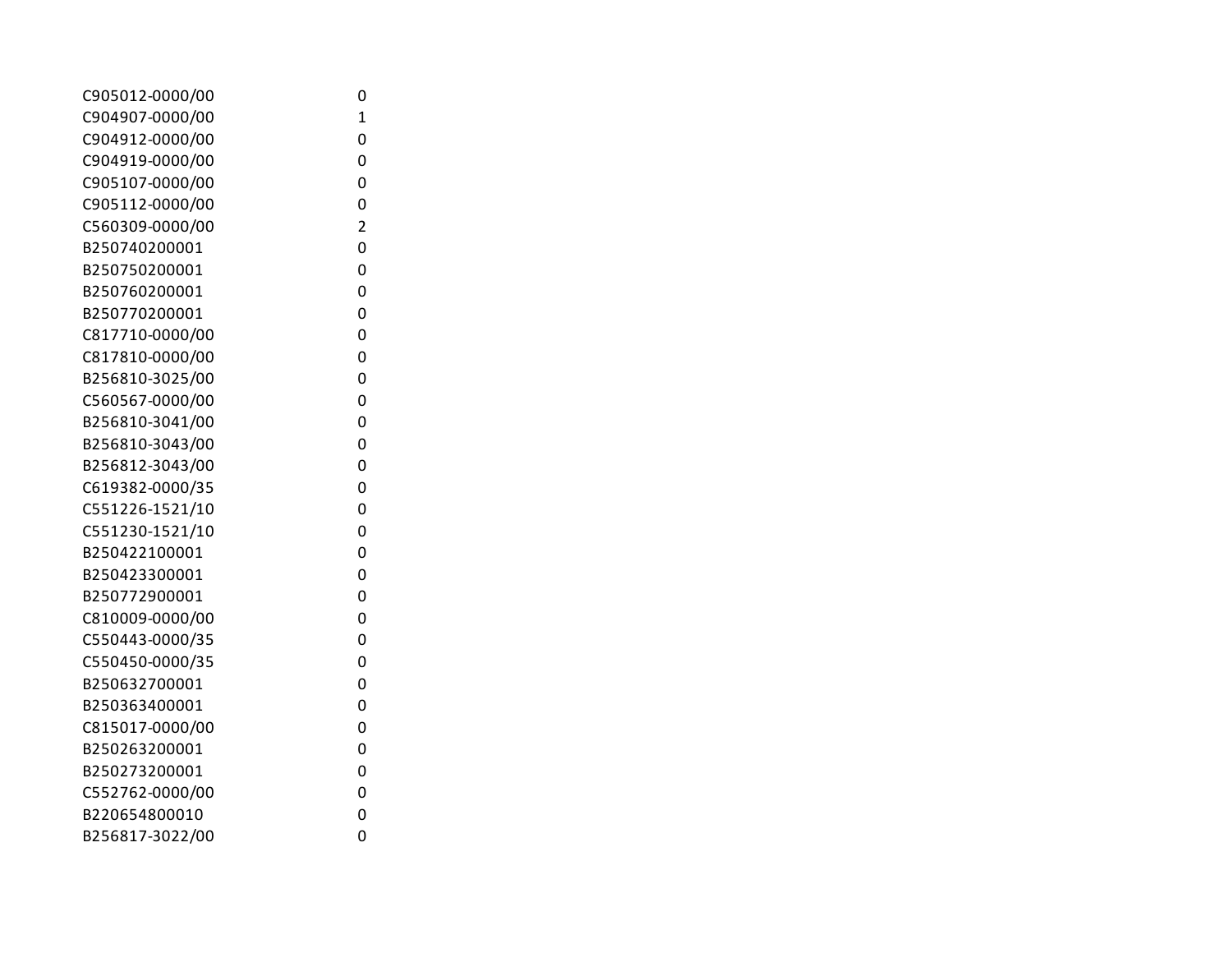| B260423-0000/02  | 0                       |
|------------------|-------------------------|
| B260429-0000/02  | 0                       |
| C817817-0000/00  | 0                       |
| B220453050484    | 0                       |
| C563243-0000/00  | 0                       |
| C544204-0001/2I  | 0                       |
| C544204-0217/2B  | 0                       |
| C544220-1331/2B  | 0                       |
| C544204-0217/2V  | 0                       |
| C544220-0001/2I  | 0                       |
| C544220-0217/2B  | 0                       |
| C544220-0217/2V  | 0                       |
| B255726-0000/02B | 0                       |
| B255723-0000/02B | 0                       |
| B220654800006    | 0                       |
| B255723-0000/02  | $\overline{1}$          |
| B255726-0000/02  | 0                       |
| B255730-0000/02  | 0                       |
| B256723-0013/00  | 0                       |
| B256725-0013/00  | 0                       |
| B256729-0013/00  | 0                       |
| C905019-0000/00  | 0                       |
| C566010-0101/01  | $\overline{2}$          |
| C566017-0101/00  | 6                       |
| C566010-0101/00  | $\mathbf{1}$            |
| C566017-0101/01  | 7                       |
| C566062-0101/00  | 1                       |
| C566110-0104/00  | $\overline{\mathbf{c}}$ |
| C566117-0104/00  | 6                       |
| C566151-0104/00  | 0                       |
| C566162-0104/00  | 0                       |
| C565910-0112/00  | $\overline{2}$          |
| C565917-0112/00  | 6                       |
| C565940-0112/00  | $\overline{2}$          |
| C565951-0112/00  | $\overline{2}$          |
|                  |                         |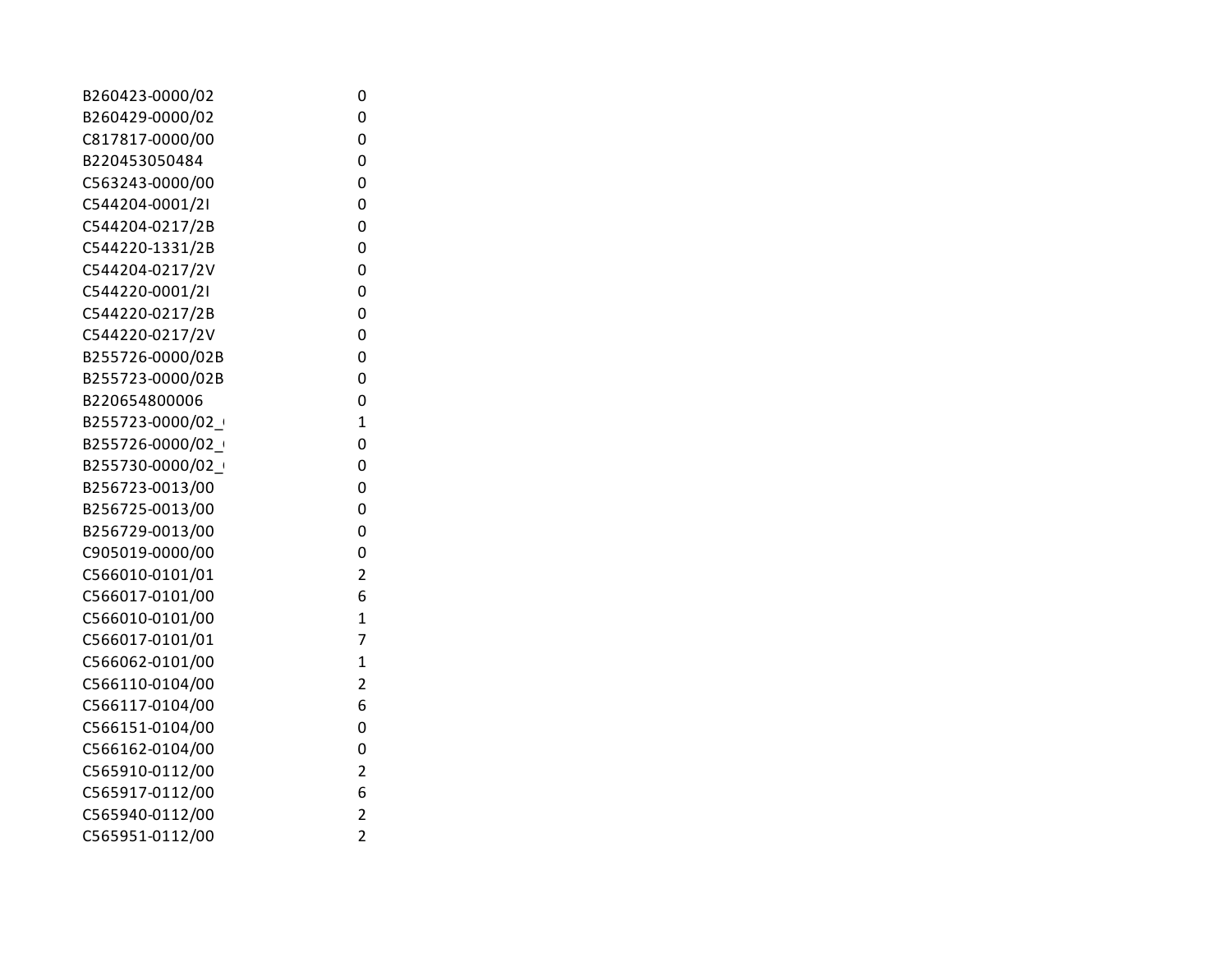| C565961-0112/00 | 0              |
|-----------------|----------------|
| C565743-0000/00 | 0              |
| C565840-0000/00 | 0              |
| C565857-0000/00 | 0              |
| B271423-0000/00 | 0              |
| B271429-0000/00 | $\overline{1}$ |
| B271523-0000/00 | $\overline{2}$ |
| B271525-0000/00 | $\overline{1}$ |
| B271529-0000/00 | $\overline{2}$ |
| D621003-0000/00 | 0              |
| D621003-0001/00 | 0              |
| D621003-0002/00 | 0              |
| D621003-0003/00 | 0              |
| D621003-0004/00 | 0              |
| C817910-0000/00 | 0              |
| C553074-0000/00 | 0              |
| C553075-0000/00 | 0              |
| C553390-0000/00 | 0              |
| C553391-0000/00 | 0              |
| C665440-0001/00 | 0              |
| C665443-0001/00 | 0              |
| C665458-0001/00 | 0              |
| C665440-0002/00 | 0              |
| C665443-0002/00 | 0              |
| C665458-0002/00 | 0              |
| C818010-0000/00 | 0              |
| C818011-0000/00 | 0              |
| C818015-0000/00 | 0              |
| C946006-0000/00 | 0              |
| C946007-0000/00 | 0              |
| C946013-0000/00 | 0              |
| C818010-0001/00 | 0              |
| C818011-0001/00 | 0              |
| C818015-0001/00 | 0              |
| C619317-0000/20 | 0              |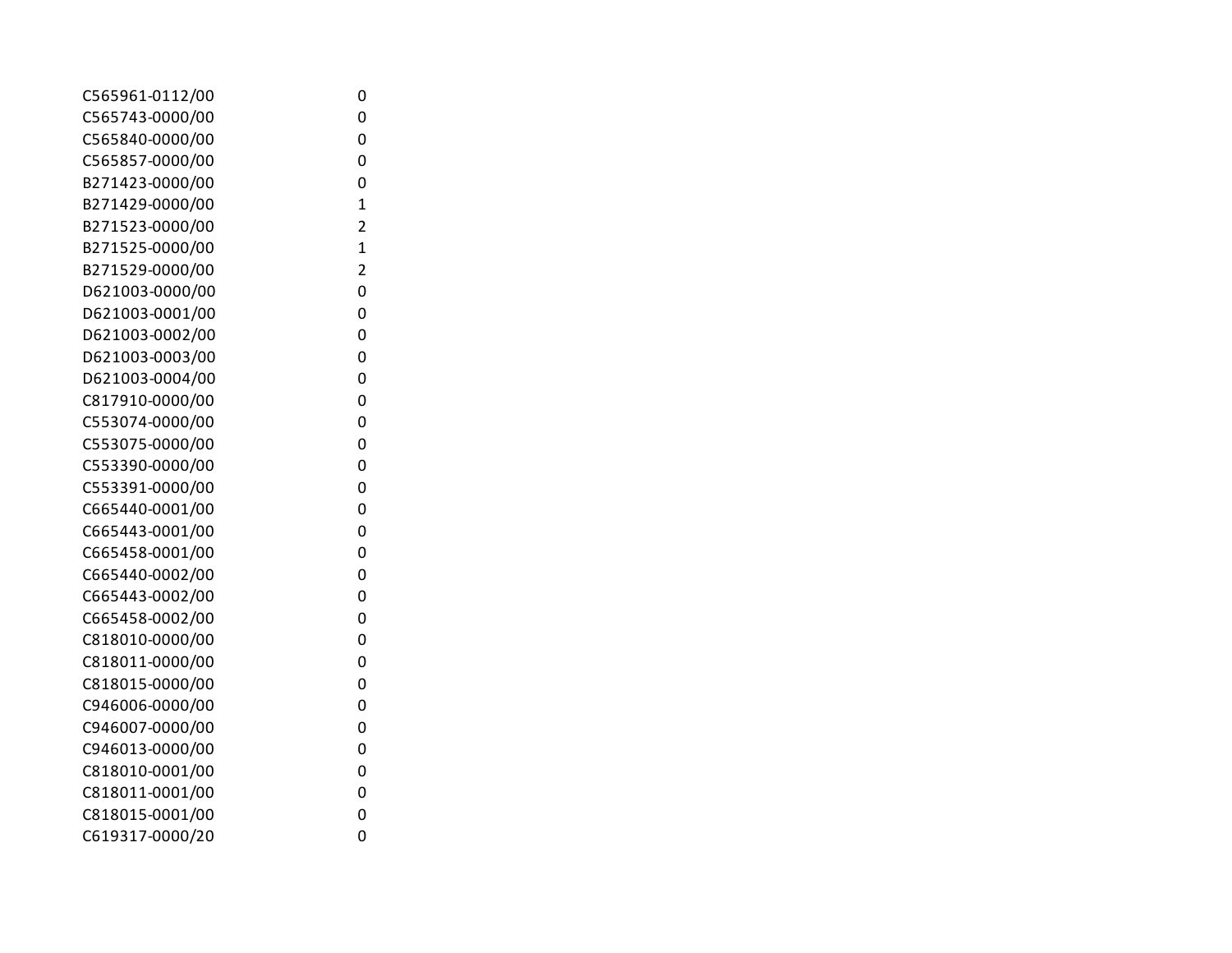| 0              |
|----------------|
| 0              |
| 0              |
| 0              |
| 0              |
| 0              |
| 0              |
| 0              |
| 0              |
| $\overline{2}$ |
| 0              |
| 0              |
| 0              |
| 0              |
| 0              |
| 0              |
| 0              |
| 0              |
| 0              |
| 0              |
| 0              |
| 0              |
| 0              |
| 0              |
| 0              |
| 0              |
| 0              |
| 0              |
| 0              |
| 0              |
| 0              |
| 0              |
| 0              |
| 0              |
| 0              |
|                |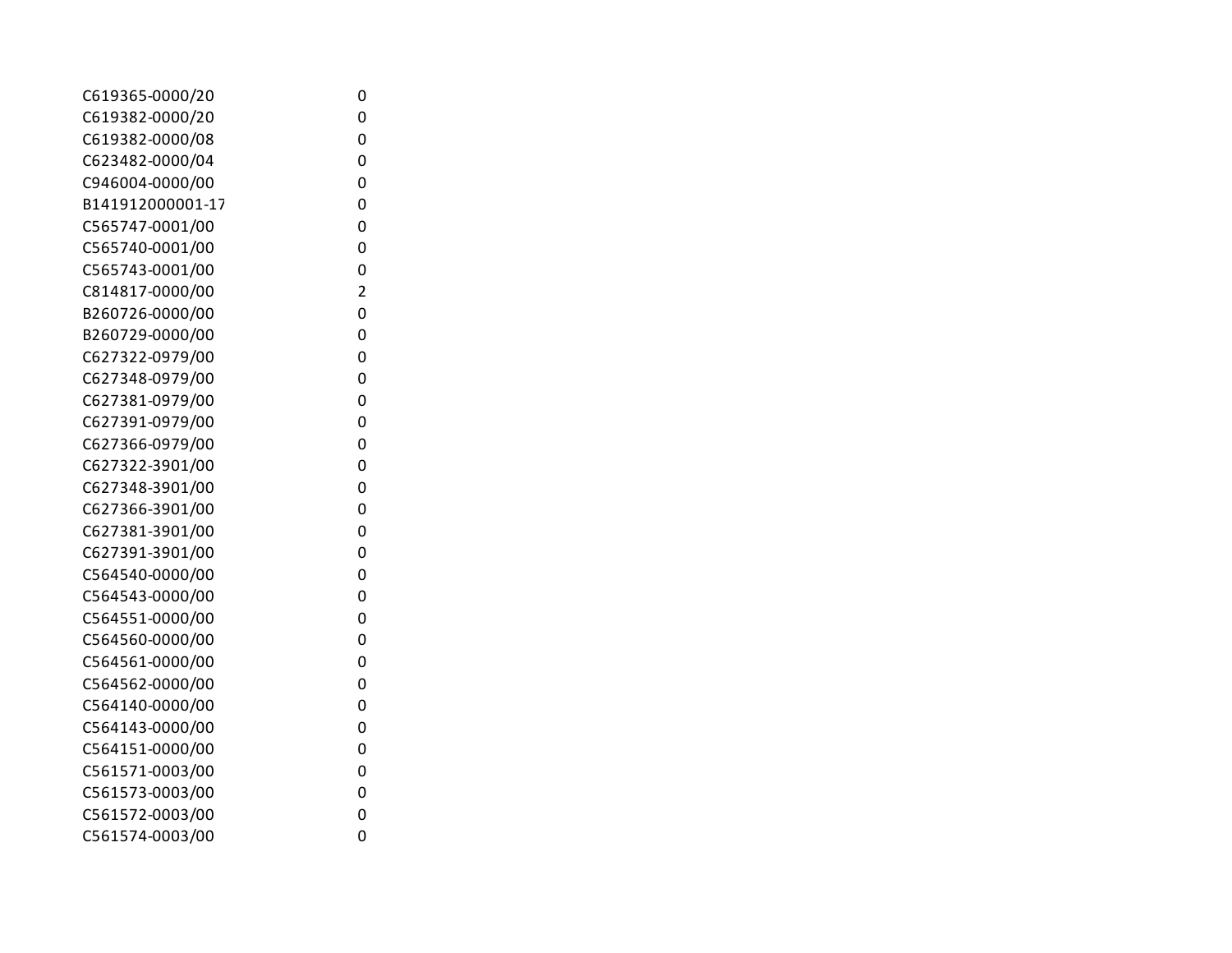| 5              |  |
|----------------|--|
| 0              |  |
| $\overline{2}$ |  |
| 0              |  |
| 0              |  |
| 0              |  |
| 0              |  |
| 0              |  |
| 0              |  |
| 0              |  |
| 0              |  |
| 0              |  |
| 0              |  |
| 0              |  |
| $\overline{0}$ |  |
| 0              |  |
| 0              |  |
| 0              |  |
| 0              |  |
| $\mathbf{1}$   |  |
| 0              |  |
| $\overline{0}$ |  |
| 0              |  |
| 0              |  |
| 0              |  |
| 0              |  |
| 0              |  |
| 0              |  |
| 0              |  |
| 0              |  |
| 0              |  |
| $\mathbf{1}$   |  |
| 0              |  |
| 0              |  |
| 0              |  |
|                |  |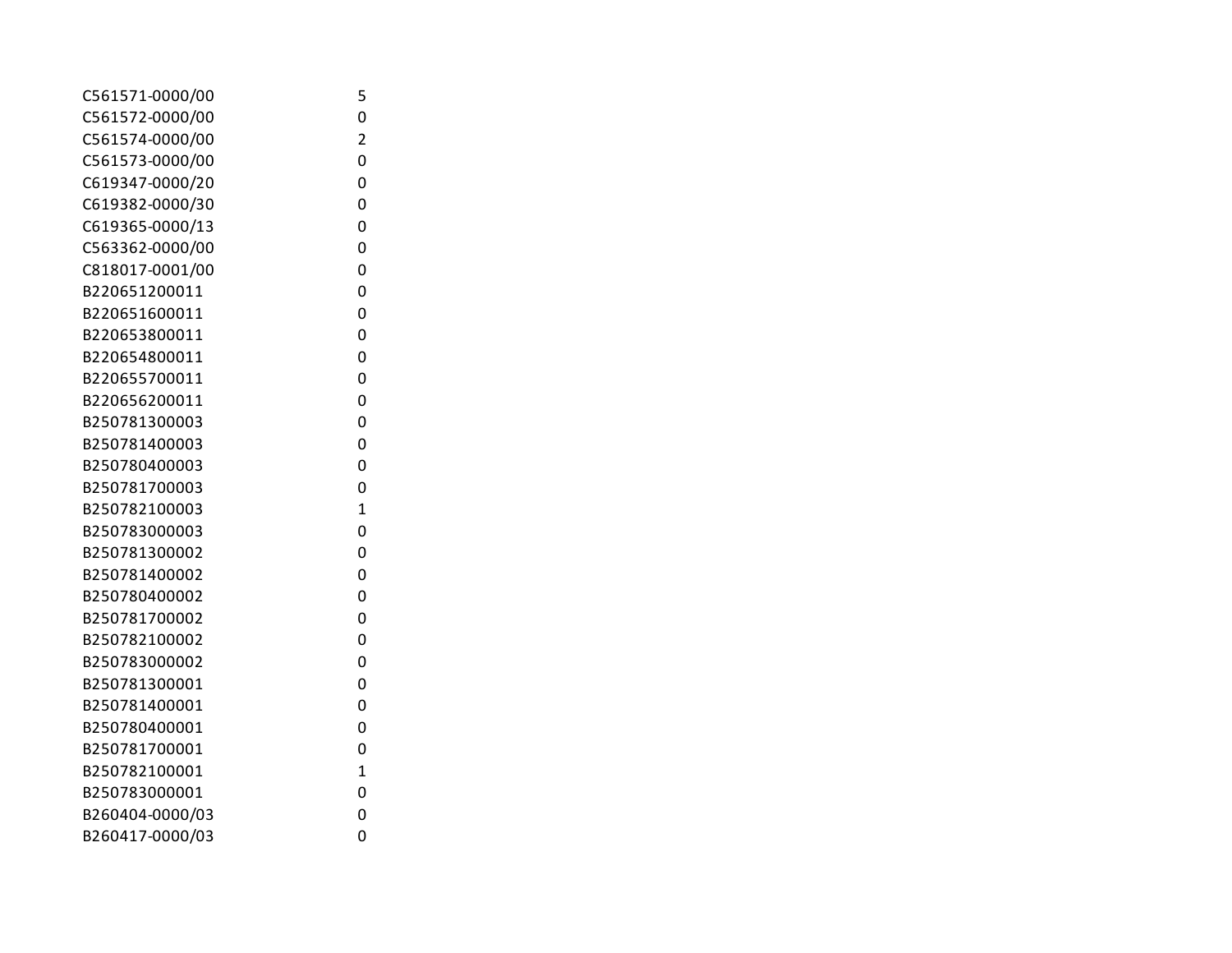| B260423-0000/03  | 0              |
|------------------|----------------|
| B260425-0000/03  | 0              |
| B260429-0000/03  | 0              |
| B260404-0000/04  | 0              |
| B260417-0000/04  | 0              |
| B260423-0000/04  | 0              |
| B260425-0000/04x | 0              |
| B260429-0000/04  | 0              |
| B260404-0000/05  | 0              |
| B260417-0000/05  | 0              |
| B260423-0000/05  | 0              |
| B260425-0000/05  | 0              |
| B260429-0000/05  | 0              |
| B260417-0000/06  | 0              |
| B260423-0000/06  | 0              |
| B260425-0000/06  | 0              |
| B260429-0000/06  | 0              |
| B121902356313    | 0              |
| B122061139938    | $\overline{1}$ |
| B121271146032    | 0              |
| B120532453878    | 0              |
| B220030438705    | 0              |
| B122000646415    | 0              |
| B122000546902    | 0              |
| B260504-0000/01  | 0              |
| B260523-0000/01  | 0              |
| B260529-0000/01  | 0              |
| C552862-0000/00  | 0              |
| C553041-0000/00  | 0              |
| C553071-0000/00  | 0              |
| C553073-0000/00  | 0              |
| C553076-0000/00  | 0              |
| C553386-0000/00  | 0              |
| C553387-0000/00  | 0              |
| C553389-0000/00  | 0              |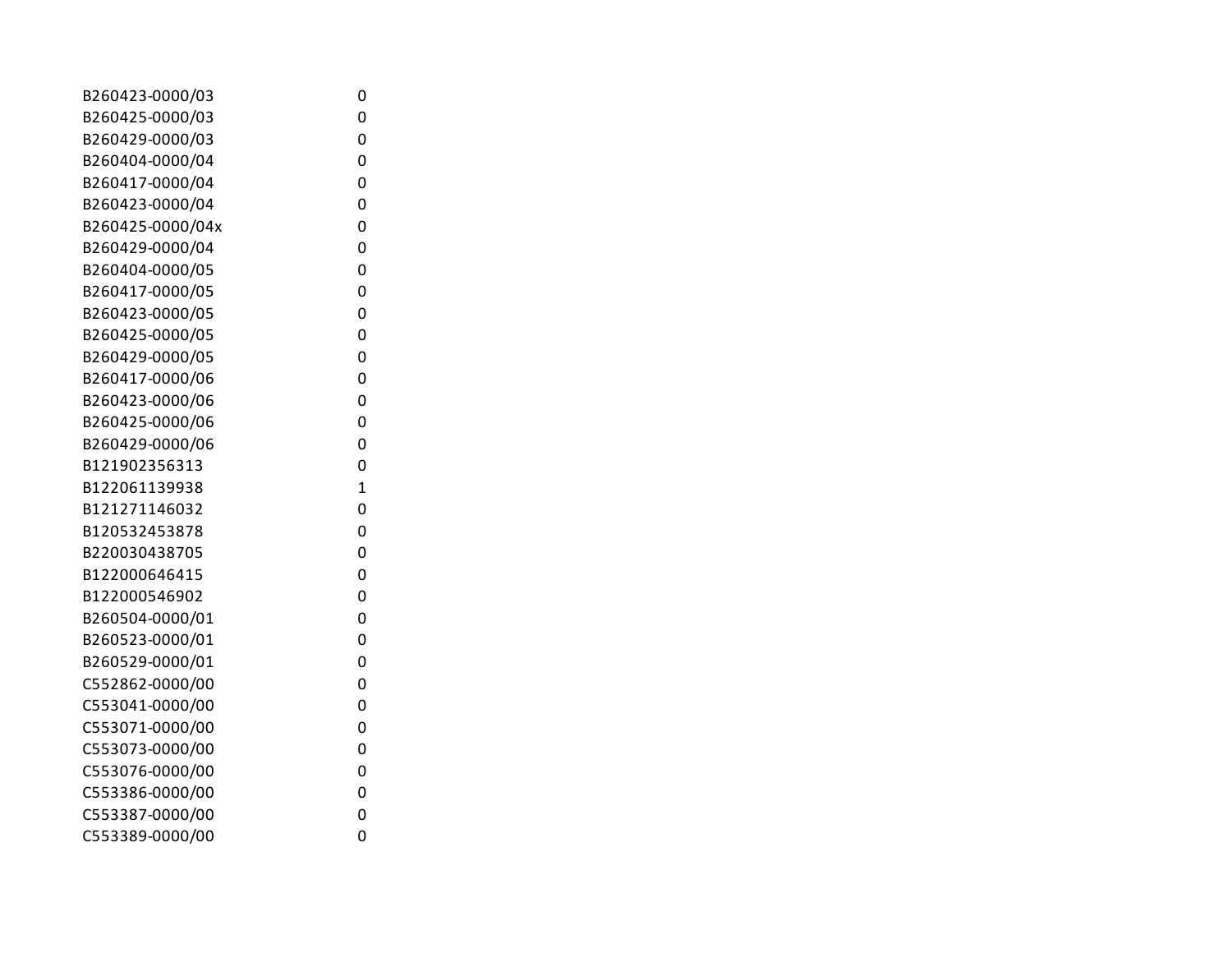| C553389-0001/00   | 0              |
|-------------------|----------------|
| C553392-0000/00   | 0              |
| C553375-0000/00   | 0              |
| B271517-0000/00   | 4              |
| B271510-0000/00   | $\overline{2}$ |
| C623482-0000/00   | 0              |
| C814917-0000/00   | 0              |
| C627326-3901/00   | 0              |
| B141912000001-17  | 0              |
| C56266-000/35     | 0              |
| C56266-000/08     | 0              |
| C565266-000/04    | 0              |
| C551343-0000/00   | 0              |
| C551351-0000/00   | 0              |
| C905021-0000/00-9 | 0              |
| C905021-0000/00-1 | 0              |
| C627322-7802/00   | 0              |
| B122262456898     | 0              |
| B122262456904     | 0              |
| B220433062915     | $\overline{1}$ |
| B220433062919     | 0              |
| B250763300001     | 0              |
| B250413300001     | 0              |
| B220551200007     | $\overline{1}$ |
| C565266-0000/20   | 0              |
| C817408-00027/00  | 13             |
| C817417-0002/00   | 0              |
| C817415-0002/00   | 0              |
| C817411-0002/00   | 0              |
| C817410-0002/00   | 0              |
| C810003-0000/00   | 0              |
| C544214-0217/2B   | $\overline{1}$ |
| C544214-2111/2R   | $\overline{1}$ |
| C544220-0524/2U   | 0              |
| C544220-2111/2R   | 0              |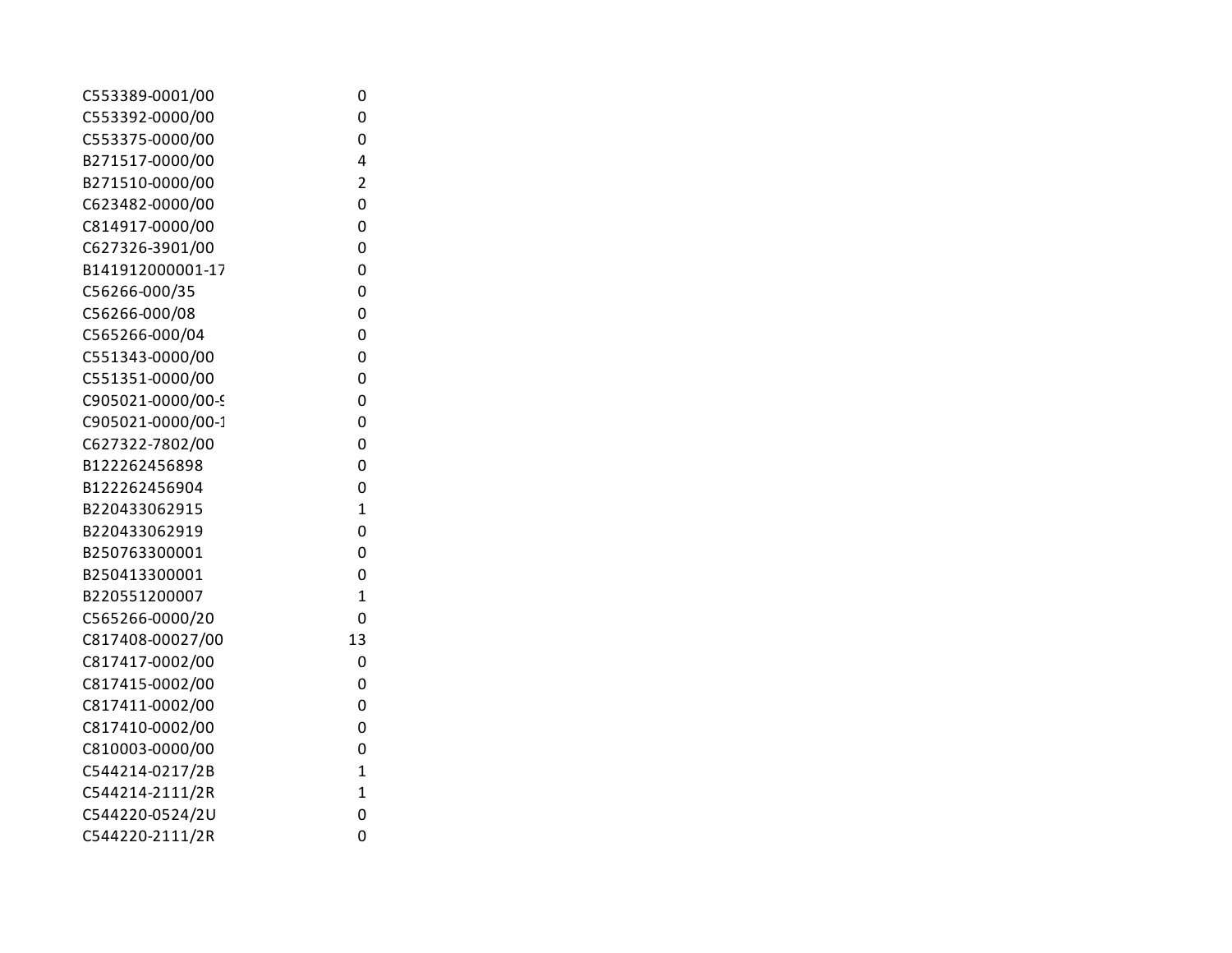| C544227-0538/2R | 1              |
|-----------------|----------------|
| C544228-0001/2I | 2              |
| C544228-0217/2B | $\overline{2}$ |
| C544228-0217/2V | 1              |
| C544233-0217/2B | $\overline{2}$ |
| C544233-0524/2U | $\mathbf{1}$   |
| C544233-0538/2R | $\mathbf{1}$   |
| C544233-1331/2B | $\overline{2}$ |
| C544233-2111/2R | $\overline{1}$ |
| C544237-0001/2I | $\overline{1}$ |
| C544228-0524/2U | $\overline{1}$ |
| C544228-1331/2B | $\overline{2}$ |
| C544228-2111/2R | $\overline{1}$ |
| B256717-0013/00 | 0              |
| B256732-0013/00 | 0              |
| C562162-0000/00 | 0              |
| C622947-20734/1 | 0              |
| C622947-20754/1 | 0              |
| C622947-20783/1 | 0              |
| C622965-20754/1 | 0              |
| C622965-20783/1 | 0              |
| C622965-21369/1 | 0              |
| C627322-7601/00 | 0              |
| C627322-7801/00 | 0              |
| B120130663970   | 0              |
| B132321663279   | 0              |
| B13231663922    | 0              |
| B132321463013   | 0              |
| B132322063006   | 0              |
| B132322063216   | 0              |
| B132322063289   | 0              |
| B122322365608   | 0              |
| B132182063072   | 0              |
| B230633063050   | 0              |
| B230633063055   | 0              |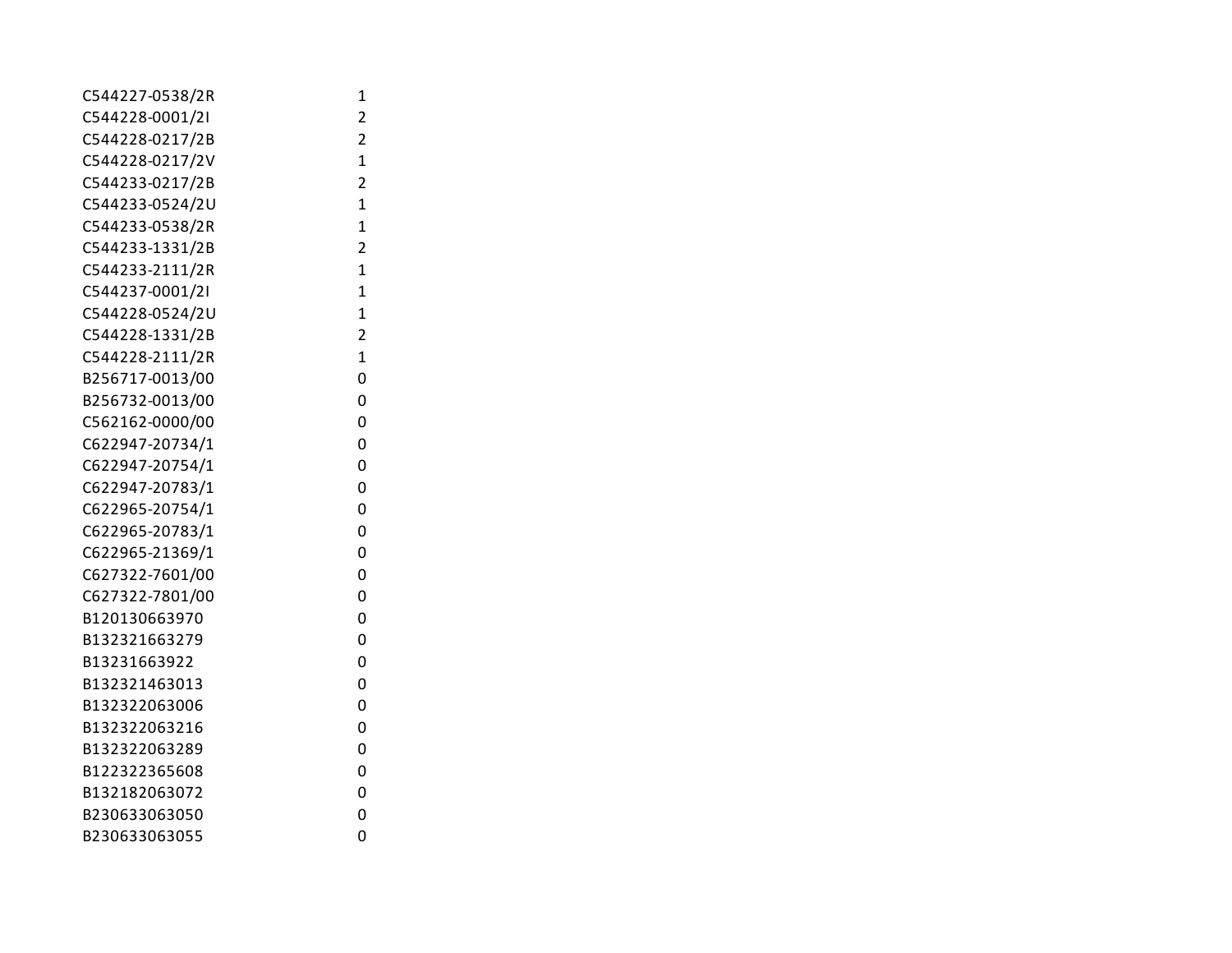| C619317-0000/08 | 0 |
|-----------------|---|
| C635657-6280/00 | 0 |
| C635665-6280/00 | 0 |
| C635682-6280/00 | 0 |
| C635689-6280/00 | 0 |
| C635657-6348/00 | 0 |
| C635665-6348/00 | 0 |
| C635682-6348/00 | 0 |
| C635689-6348/00 | 0 |
| C635657-6441/00 | 0 |
| C635665-6441/00 | 0 |
| C635682-6441/00 | 0 |
| C635689-6441/00 | 0 |
| C635657-6491/00 | 0 |
| C635665-6491/00 | 0 |
| C635682-6491/00 | 0 |
| C635689-6491/00 | 0 |
| C635657-6506/00 | 0 |
| C635665-5604/00 | 0 |
| C635682-6504/00 | 0 |
| C635689-6504/00 | 0 |
| C635657-6479/00 | 0 |
| C635665-6479/00 | 0 |
| C635682-6479/00 | 0 |
| C635689-6479/00 | 0 |
| B256810-3069/00 | 0 |
| B256812-3069/00 | 0 |
| B256817-3069/00 | 0 |
| B256823-3069/00 | 0 |
| B256825-3069/00 | 0 |
| B256830-3069/00 | 0 |
| B256832-3069/00 | 0 |
| B256810-3076/00 | 0 |
| B256812-3076/00 | 0 |
| B256817-3076/00 | 0 |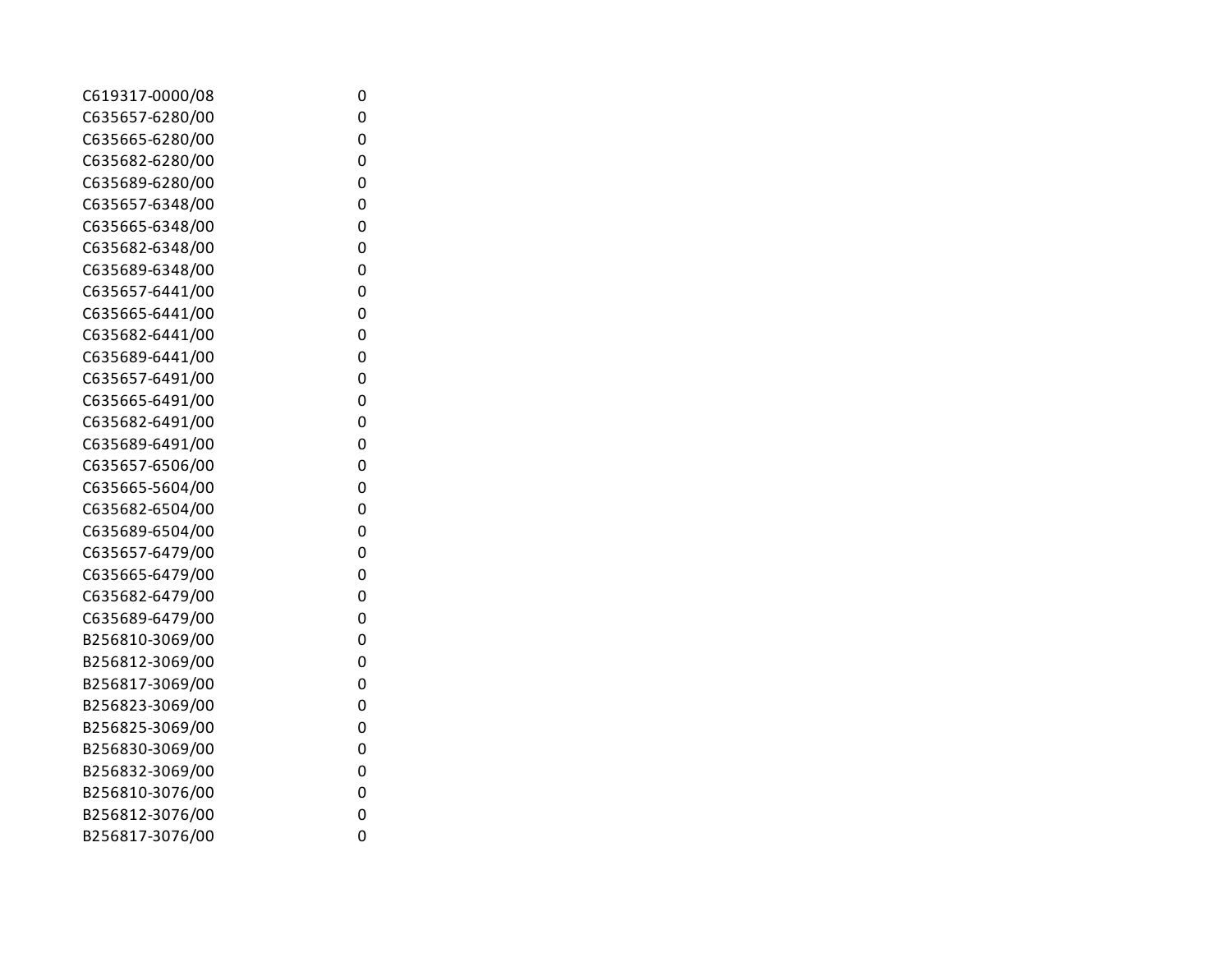| B256823-3076/00 | 0              |
|-----------------|----------------|
| B256825-3076/00 | 0              |
| B256830-3076/00 | 0              |
| B256832-3076/00 | 0              |
| B256810-3073/00 | $\overline{2}$ |
| B256812-3073/00 | 0              |
| B256817-3073/00 | 0              |
| B256823-3073/00 | 0              |
| B256825-3073/00 | 0              |
| B256830-3073/00 | 0              |
| B256832-3073/00 | 0              |
| C566503-0031/00 | 3              |
| C566540-0031/00 | $\overline{1}$ |
| C566543-0031/00 | $\overline{1}$ |
| C566558-0031/00 | $\overline{1}$ |
| B250800400001   | 0              |
| B250801300001   | 0              |
| B250801600001   | 0              |
| B250801700001   | 3              |
| B250802400001   | 0              |
| B250802900001   | 0              |
| B250800400002   | 0              |
| B250801300002   | 0              |
| B250801600002   | 0              |
| B250801700002   | 0              |
| B250802400002   | 0              |
| B250802900002   | $\overline{1}$ |
| B250800400003   | 0              |
| B250801300003   | 0              |
| B250801600003   | 0              |
| B250801700003   | $\overline{2}$ |
| B250802400003   | $\overline{2}$ |
| B250802900003   | 1              |
| C814710-0000/00 | 0              |
| C814711-0000/00 | $\overline{2}$ |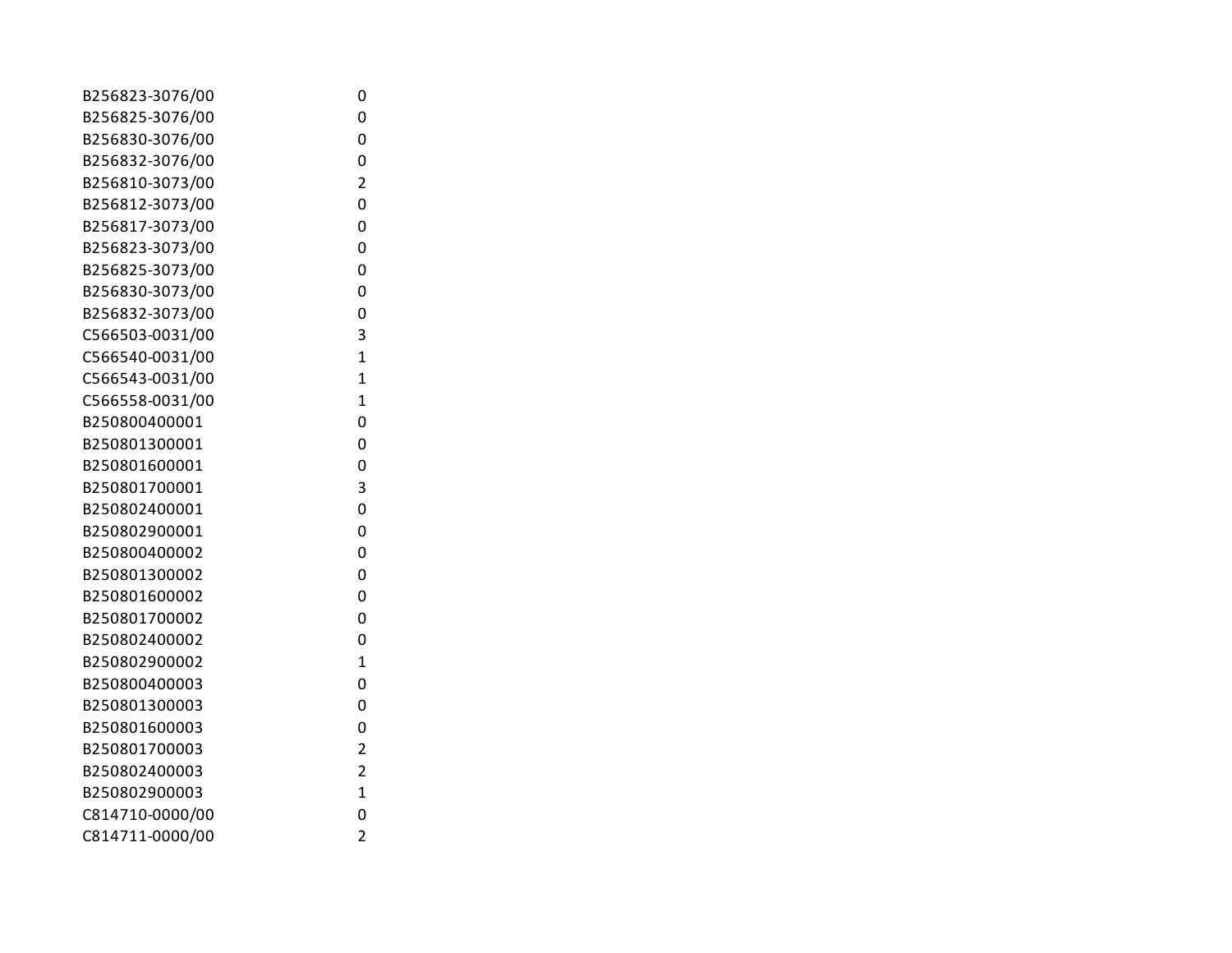| C814715-0000/00   | 2              |
|-------------------|----------------|
| C814717-0000/00   | 2              |
| B132342363312     | 0              |
| B271505-0000/00   | 6              |
| C638057-0115/00   | 0              |
| C638065-0115/00   | 0              |
| C638083-0115/00   | 0              |
| C638057-0123/00   | 0              |
| C638065-0123/00   | 0              |
| C638083-0123/00   | 0              |
| C638157-0001/00   | 0              |
| C638165-0001/00   | 0              |
| C638183-0001/00   | 0              |
| C638157-0002/00   | 0              |
| C638165-0002/00   | 0              |
| C638183-0002/00   | 0              |
| C544214-0001/2I C | $\overline{2}$ |
| C815117-0000/00   | 0              |
| C815512-0001/00   | 0              |
| C565266-000/08    | 0              |
| B220651200007     | 0              |
| C561571-0001/00   | 0              |
| C561572-0001/00   | 0              |
| C561573-0001/00   | 0              |
| C561574-0001/00   | 0              |
| C561571-0002/00   | 0              |
| C561572-0002/00   | 0              |
| C561573-0002/00   | 0              |
| C561574-0002/00   | 0              |
| C473000-1187/00   | 0              |
| C473000-1188/00   | 0              |
| C473000-1186/00   | 0              |
| D621032-1189/00   | 0              |
| D621032-1185/00   | 0              |
| D621031-1184/00   | 0              |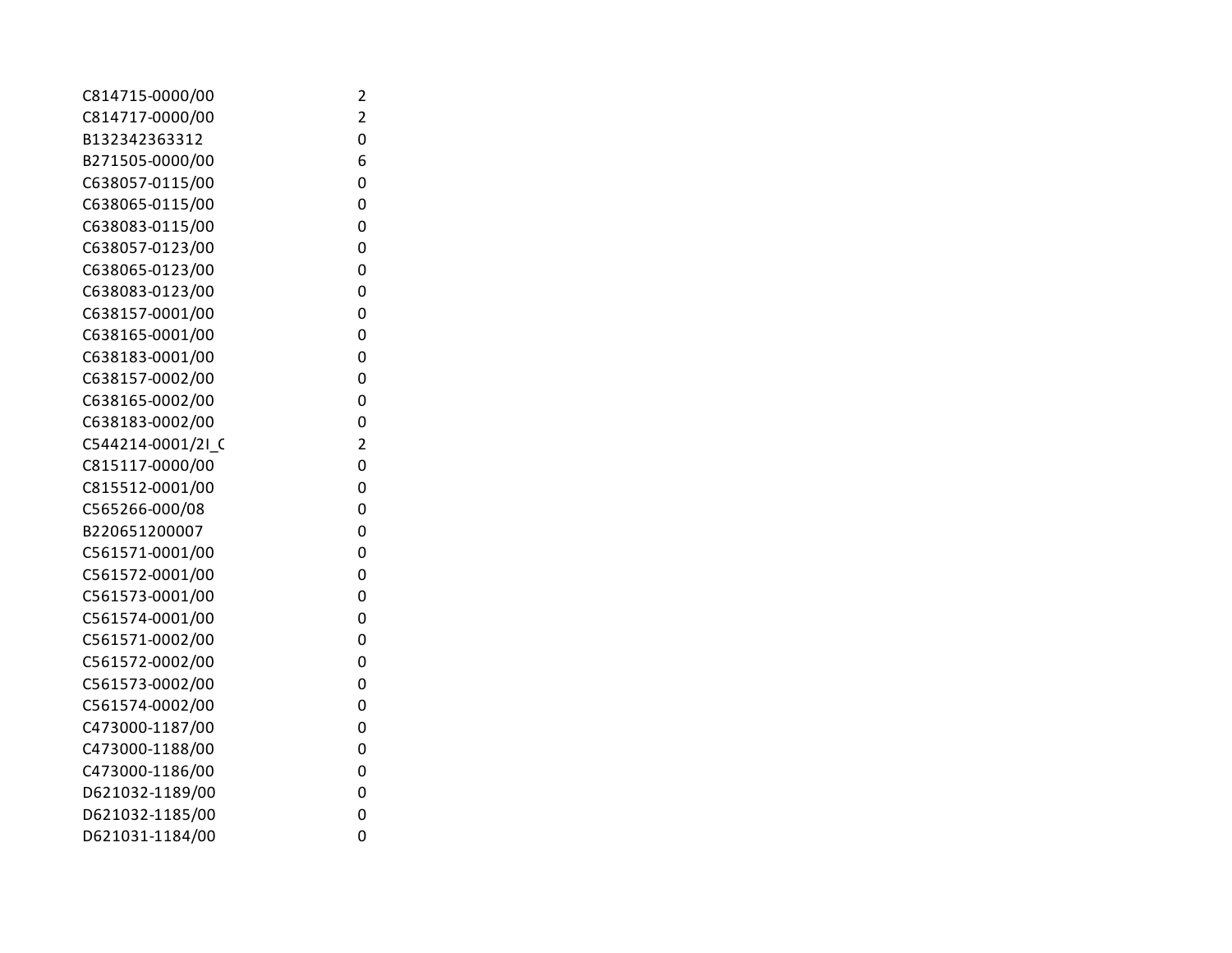| D621031-1181/00 | 0                       |
|-----------------|-------------------------|
| D621031-1182/00 | $\mathbf 1$             |
| D621031-1183/00 | 0                       |
| C905119-0000/00 | $\mathbf 1$             |
| C818709-0135/00 | 0                       |
| C818713-0135/00 | 0                       |
| C818709-0625/00 | 0                       |
| C818713-0625/00 | 0                       |
| C818709-0735/00 | 0                       |
| C818713-0735/00 | 0                       |
| C818709-0847/00 | 0                       |
| C818713-0847/00 | 0                       |
| C818709-0850/00 | 0                       |
| C818713-0850/00 | 0                       |
| C571216-0071/00 | 0                       |
| C571240-0071/00 | 0                       |
| C571243-0071/00 | $\overline{\mathbf{c}}$ |
| C571251-0071/00 | $\overline{1}$          |
| C571216-0115/00 | 0                       |
| C571240-0115/00 | 0                       |
| C571243-0115/00 | 0                       |
| C571251-0115/00 | 0                       |
| C571216-0185/00 | 0                       |
| C571240-0185/00 | $\overline{1}$          |
| C571243-0185/00 | 0                       |
| C571251-0185/00 | 1                       |
| C571216-0825/00 | 0                       |
| C571240-0825/00 | 2                       |
| C571243-0825/00 | $\mathbf 1$             |
| C571251-0825/00 | 2                       |
| C571040-1010/00 | 0                       |
| C571043-1010/00 | 0                       |
| C571051-1010/00 | 0                       |
| C571040-1023/00 | $\overline{c}$          |
| C571043-1023/00 | 0                       |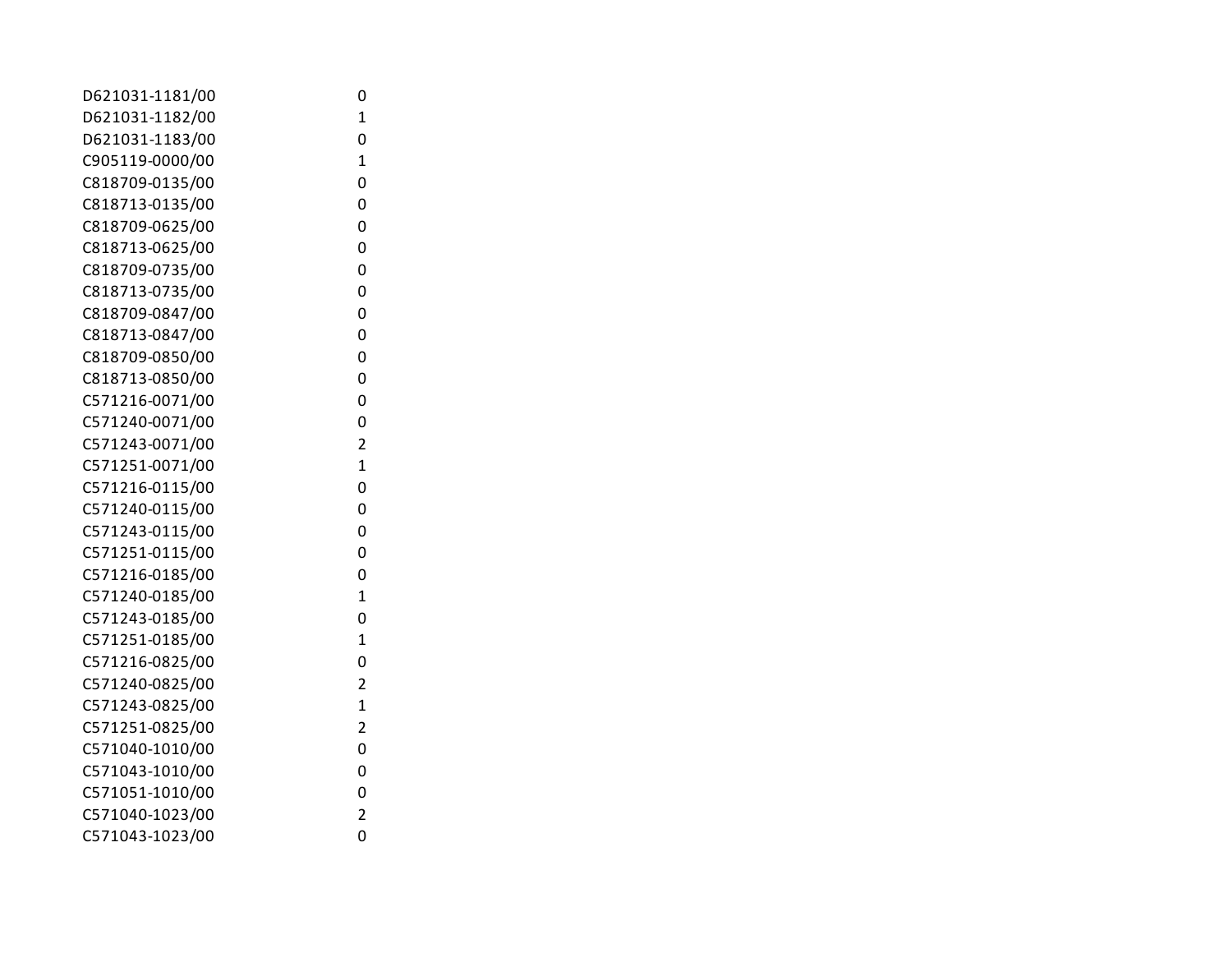| C571051-1023/00 | 1              |
|-----------------|----------------|
| C571040-1274/00 | 0              |
| C571043-1274/00 | 0              |
| C571051-1274/00 | 0              |
| C571040-1515/00 | $\mathbf{1}$   |
| C571043-1515/00 | 0              |
| C571051-1515/00 | 0              |
| B250790400001   | 0              |
| B250791700001   | 0              |
| B250792400001   | 0              |
| B250792900001   | 0              |
| B250791300001   | 0              |
| B250790400002   | 0              |
| B250791700002   | 0              |
| B250792400002   | 0              |
| B250792900002   | $\overline{1}$ |
| B250791300002   | 0              |
| B250790400003   | 0              |
| B250791700003   | 0              |
| B250792400003   | 0              |
| B250792900003   | 0              |
| B250791300003   | 0              |
| B250790400004   | 0              |
| B250791700004   | 0              |
| B250792400004   | 0              |
| B250792900004   | 0              |
| B250791300004   | 0              |
| C66540-0003/00  | 0              |
| C665416-0003/00 | $\overline{1}$ |
| C665443-0003/00 | 0              |
| C665458-0003/00 | 0              |
| C665416-0002/00 | 0              |
| C665416-0001/00 | 0              |
| C665404-0001/00 | 0              |
| C818610-0000/00 | 0              |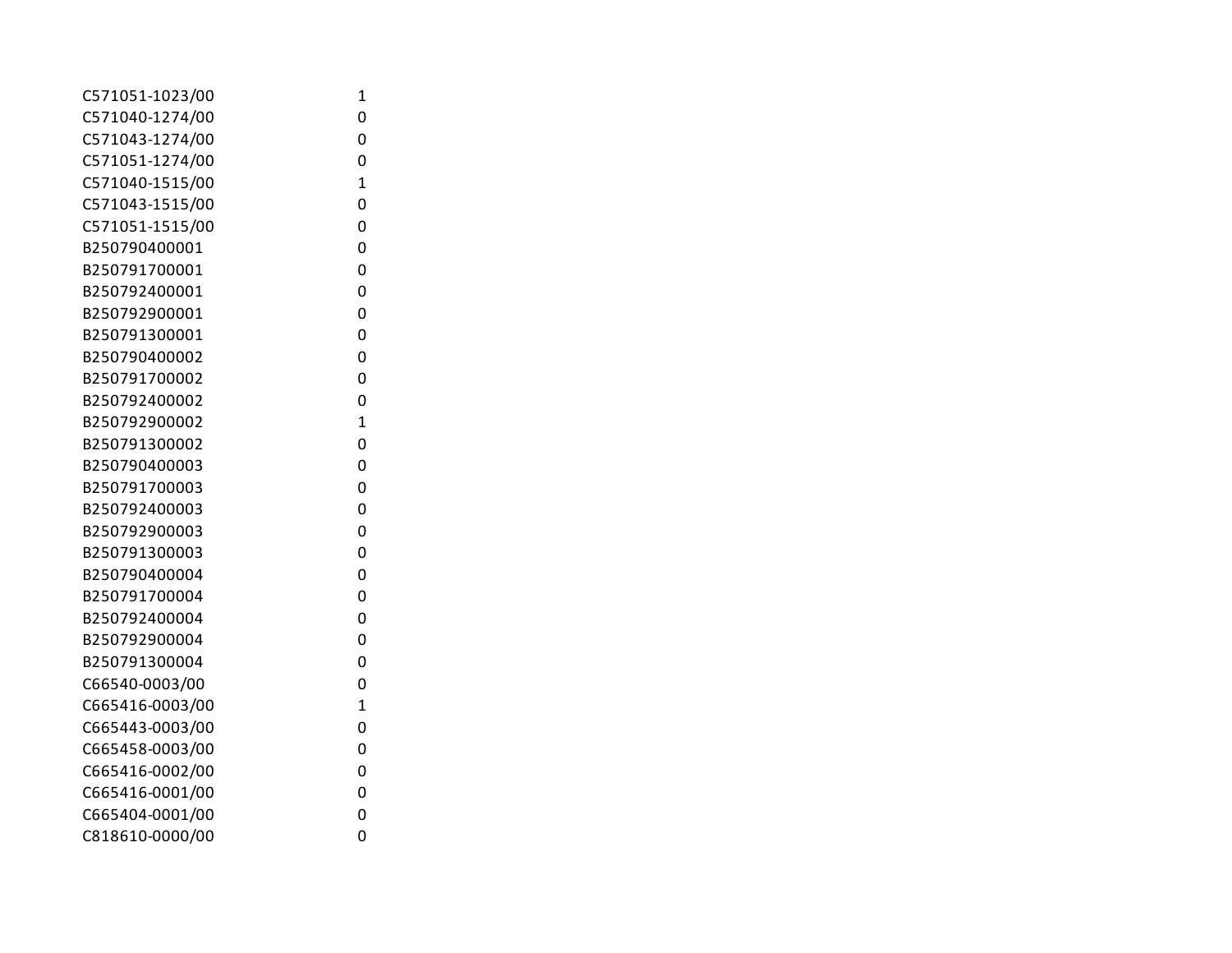| C818611-0000/00 | 0              |
|-----------------|----------------|
| C818615-0000/00 | 0              |
| C818617-0000/00 | 0              |
| C571116-0000/00 | 0              |
| C571140-0000/00 | 0              |
| C571143-0000/00 | 0              |
| C571151-0000/00 | 0              |
| C571141-0000/00 | 0              |
| C571116-0001/00 | 0              |
| C571140-0001/00 | 0              |
| C571143-0001/00 | 0              |
| C571151-0001/00 | 0              |
| C571141-0001/00 | 0              |
| B256717-0014/00 | $\overline{1}$ |
| B256723-0014/00 | 0              |
| B256725-0014/00 | 0              |
| B256729-0014/00 | 0              |
| B256732-0014/00 | $\overline{2}$ |
| B256710-0014/00 | 0              |
| B256712-0014/00 | 0              |
| B256717-0015/00 | 0              |
| B256723-0015/00 | 0              |
| B256725-0015/00 | 0              |
| B256729-0015/00 | 0              |
| B256732-0015/00 | $\overline{1}$ |
| B256710-0015/00 | 0              |
| B256712-0015/00 | 0              |
| B250812400001   | $\overline{2}$ |
| B250812900001   | 0              |
| B250813300001   | $\overline{2}$ |
| B250813300002   | $\overline{2}$ |
| B250812400003   | 0              |
| B250812900003   | 0              |
| B250813300003   | 0              |
| C818110-0000/00 | $\overline{1}$ |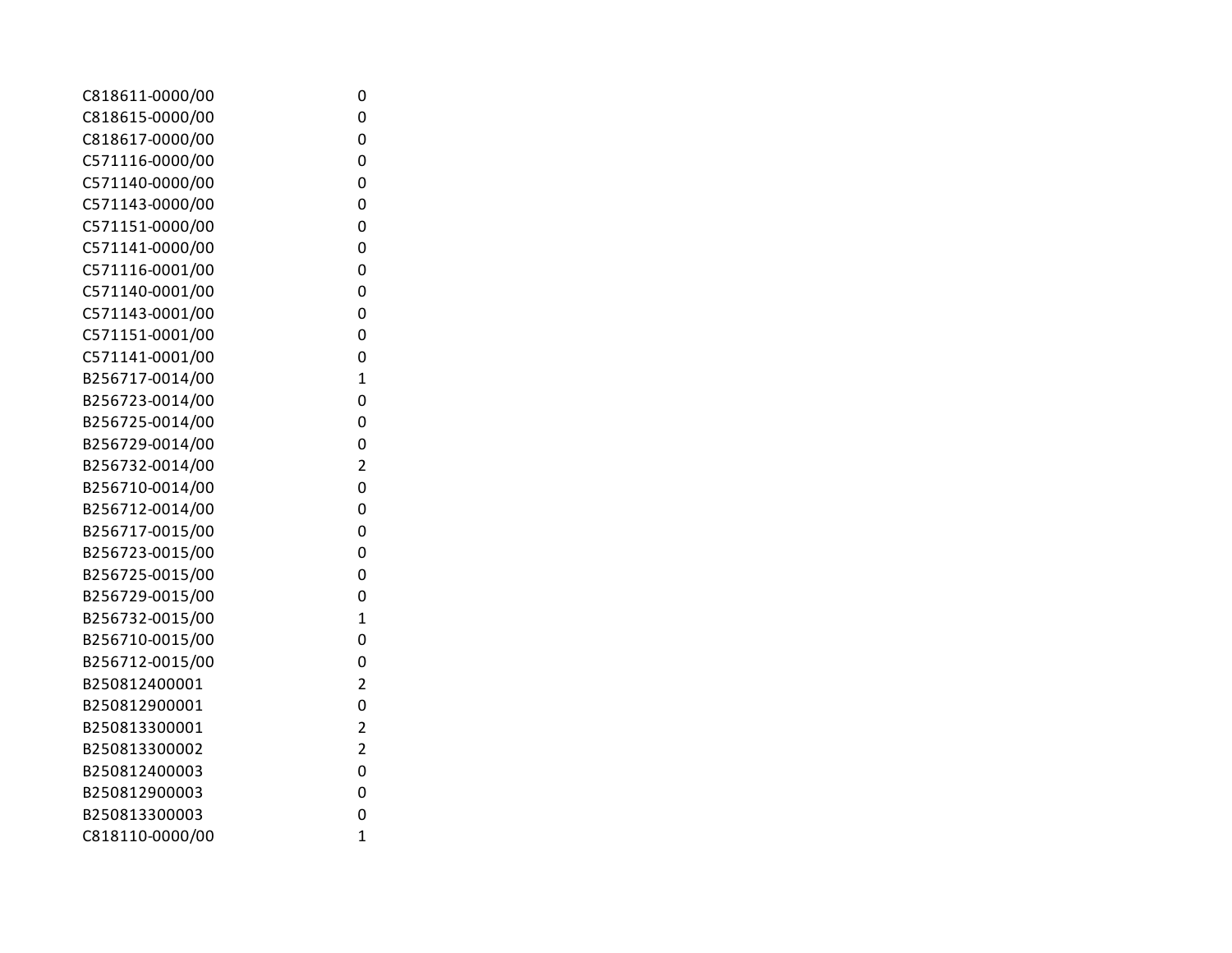| C818111-0000/00  | 0              |
|------------------|----------------|
| C818115-0000/00  | 0              |
| C818117-0000/00  | 0              |
| C818210-0000/00  | 0              |
| C818211-0000/00  | $\mathbf{1}$   |
| C818215-0000/00  | $\mathbf{1}$   |
| C818217-0000/00  | 0              |
| C818310-0000/00  | 0              |
| C818311-0000/00  | 0              |
| C818315-0000/00  | 0              |
| C818317-0000/00  | $\overline{2}$ |
| C818410-0000/00  | 0              |
| C818411-0000/00  | 0              |
| C818415-0000/00  | 0              |
| C818417-0000/00  | $\overline{1}$ |
| C818510-0000/00  | $\overline{1}$ |
| C818511-0000/00  | $\mathbf 1$    |
| C818515-0000/00  | $\mathbf{1}$   |
| C818517-0000/00  | $\overline{1}$ |
| B260805-0001/00  | 0              |
| B260817-0001/00  | 4              |
| B260823-0001/00  | $\overline{1}$ |
| B260825-0001/00  | 0              |
| B260829-0001/00  | 0              |
| B260805-0002/00  | 0              |
| B260817-0002/00  | 0              |
| B260823-0002/00  | 0              |
| B260825-0002/00  | 0              |
| B260829-0002/00  | 0              |
| B132182363065    | 0              |
| B220432162916    | 0              |
| C905022-0000/00A | 0              |
| c905022-0000/00B | 0              |
| C905022-0000/00C | 0              |
| C905022-0000/00D | 0              |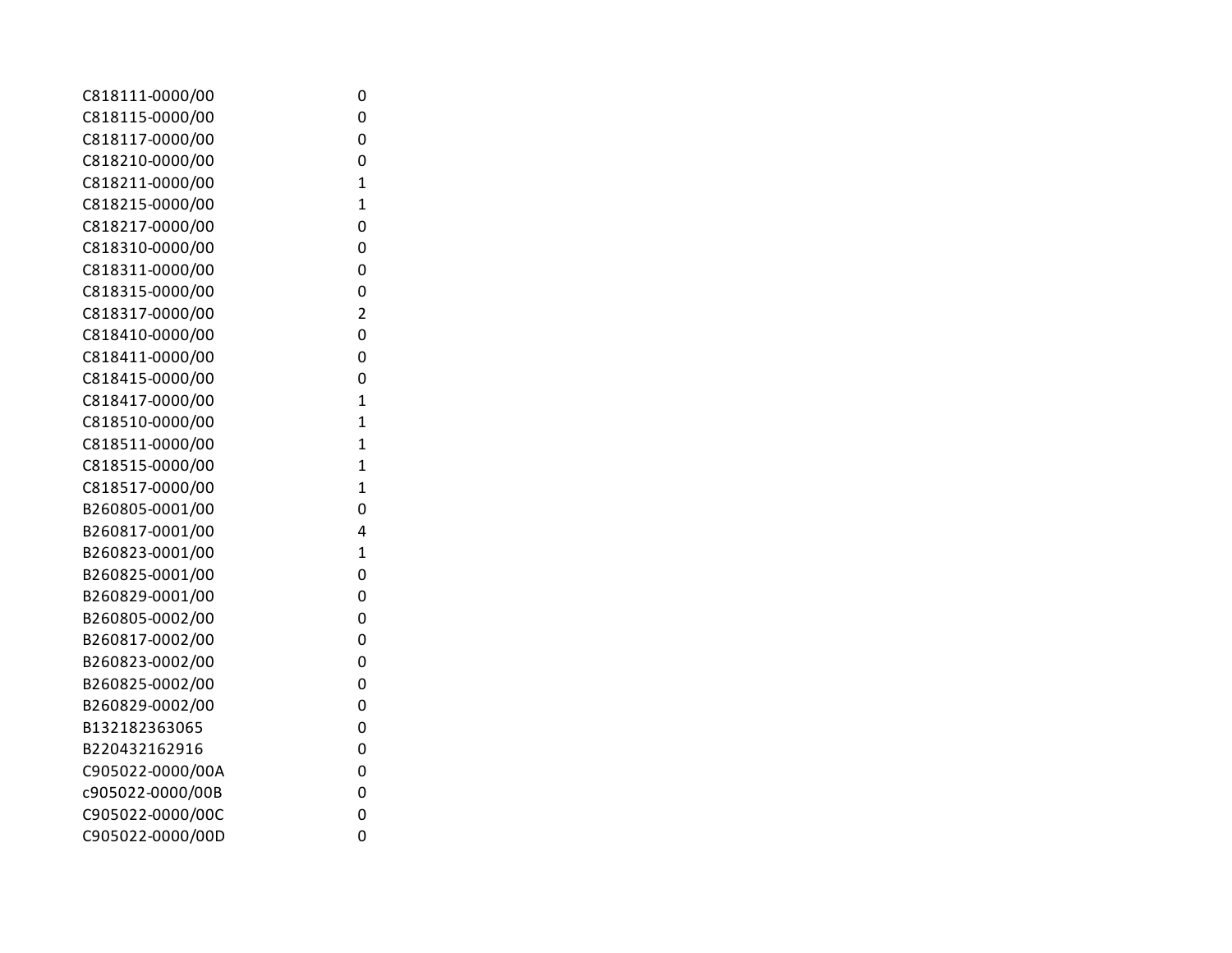| C905022-0000/00E | 0              |
|------------------|----------------|
| C905022-0000/00  | 0              |
| C905022-0000/00G | 0              |
| C905022-0000/00H | 0              |
| C905022-0000/00I | 0              |
| C905022-0000/00J | 0              |
| B250660400001    | $\overline{2}$ |
| B250661700001    | $\overline{1}$ |
| B250661800001    | $\overline{2}$ |
| B250662100001    | $\overline{1}$ |
| B250663000001    | $\overline{1}$ |
| B250660400002    | 6              |
| B250661700002    | 4              |
| B250661800002    | 3              |
| B250662100002    | 1              |
| B250663000002    | $\overline{1}$ |
| B250660400003    | 4              |
| B250661700003    | $\overline{2}$ |
| B250661800003    | $\overline{2}$ |
| B250662100003    | 0              |
| B250663000003    | 0              |
| V020102-0000/00  | 0              |
| V020101-0000/00  | 0              |
| V020201-0000/00  | 0              |
| V010105-0000/00  | 0              |
| V010102-0000/00  | 0              |
| V010103-0000/00  | 0              |
| V010104-0000/00  | 0              |
| V010202-0000/00  | 0              |
| V010401-0000/00  | 1              |
| V010302-0000/00  | 0              |
| V010101-0000/00  | 0              |
| V010201-000/00   | 0              |
| B142242064428    | 0              |
| B122262457141    | $\overline{1}$ |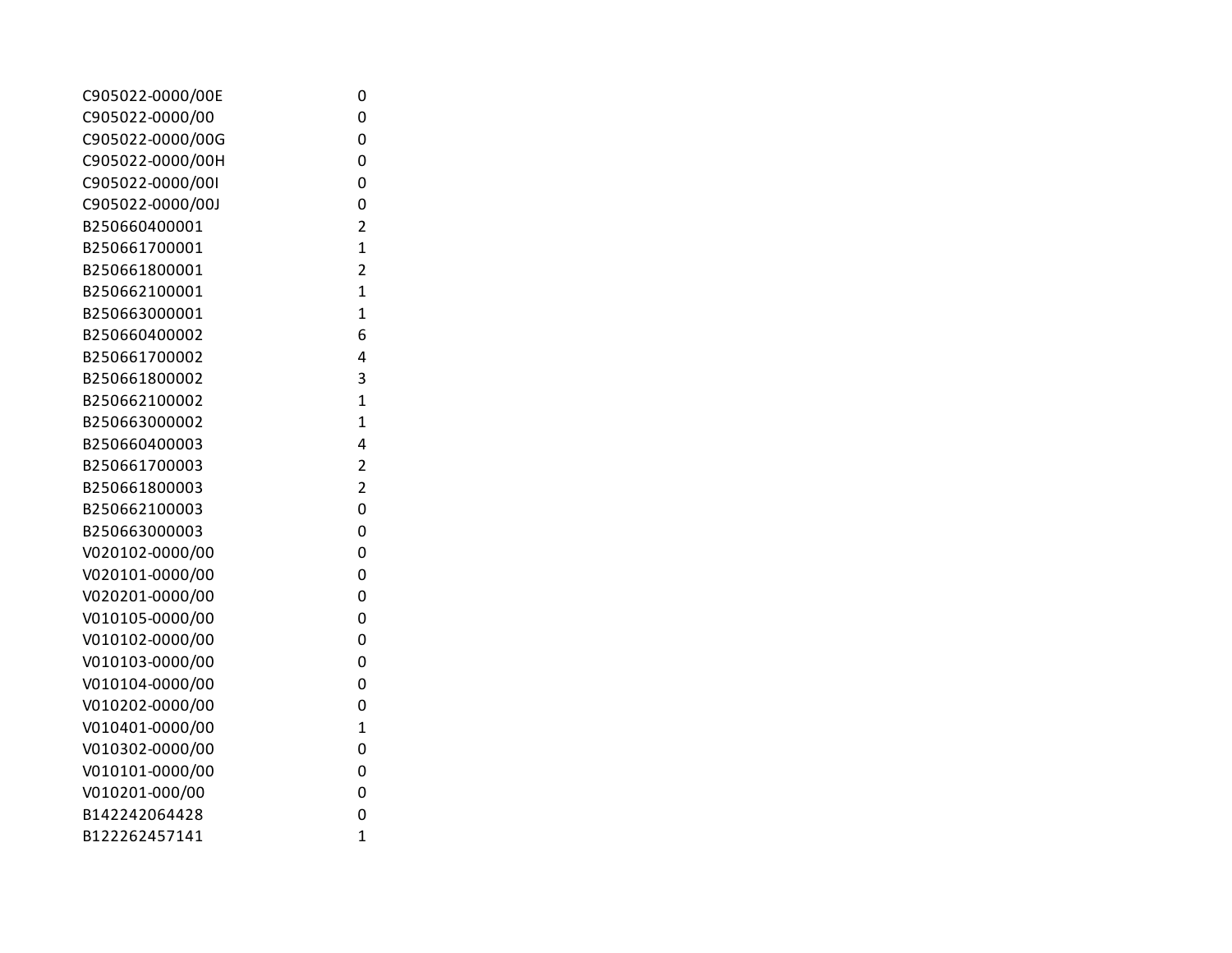| B142242364417   | 0              |
|-----------------|----------------|
| B142242364423   | 0              |
| B25081240002    | 0              |
| B25081290002    | $\mathbf{1}$   |
| C817510-0000/00 | 0              |
| C817511-0000/00 | 0              |
| C817515-0000/00 | 0              |
| C817517-0000/00 | 0              |
| B142242369431   | $\mathbf{1}$   |
| B122262164857   | 0              |
| B122262164846   | 0              |
| B122262164902   | 0              |
| B142242364429   | 0              |
| B142242164448   | 0              |
| B142242464419   | 0              |
| B142242464434   | 0              |
| B142242464426   | 0              |
| B142242464420   | 0              |
| B132182363063   | 0              |
| B132182353038   | 0              |
| C948507-1680/30 | 0              |
| C948512-1680/20 | $\overline{2}$ |
| B122262164844   | 0              |
| B220603035954   | 1              |
| H010901-0000/00 | 15             |
| H010902-0000/00 | 36             |
| H010903-0000/00 | 21             |
| H010904-0000/00 | 18             |
| B141911400001   | 0              |
| B141911100001   | 0              |
| B122312065597   | 0              |
| B122302365561   | 0              |
| B111612065635   | 0              |
| B120530865503   | 0              |
| B122302065586   | 0              |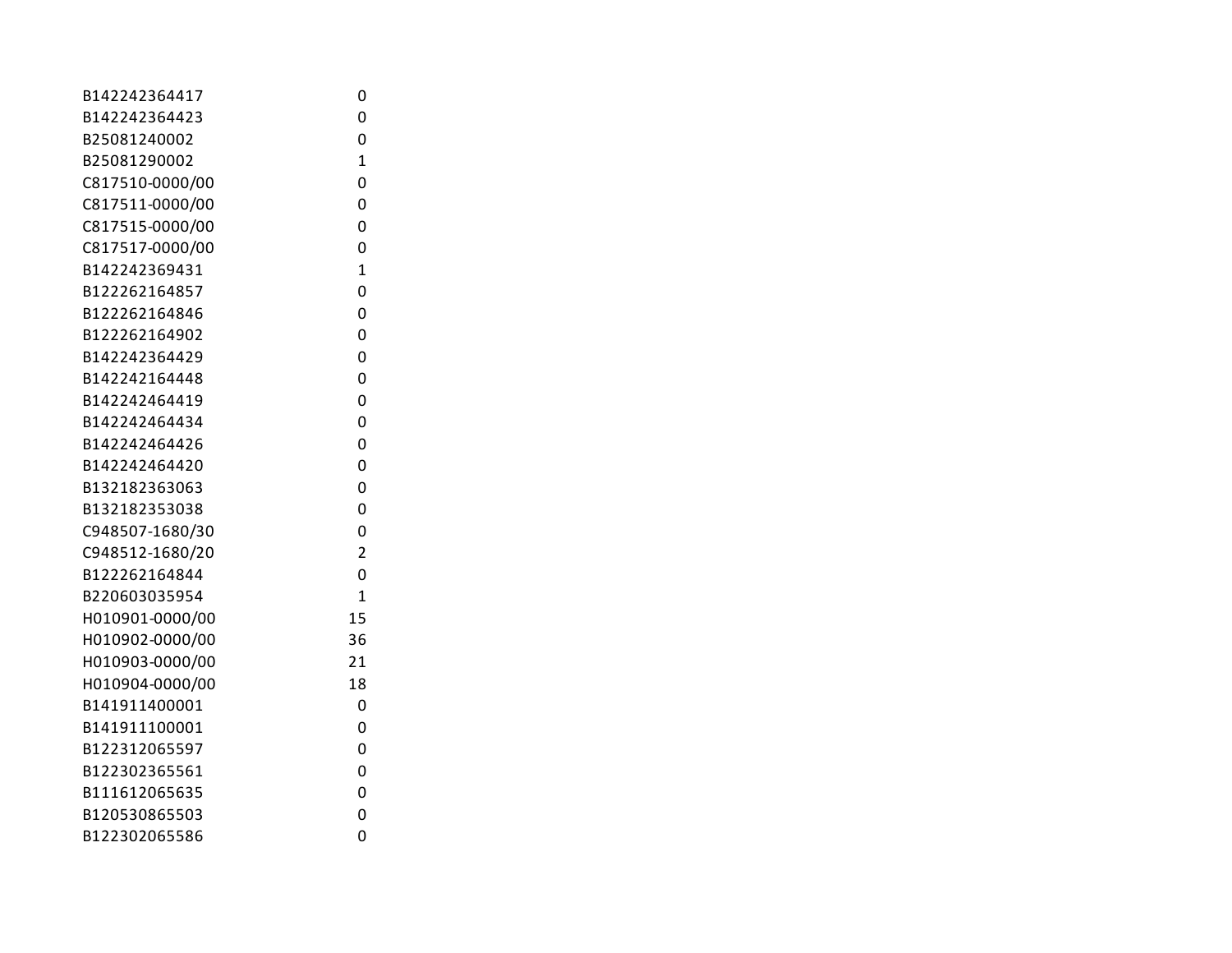| B122302165582 | 0              |
|---------------|----------------|
| B122302065591 | 0              |
| B120531165259 | 0              |
| B111612065637 | 0              |
| B122000565156 | 0              |
| B122000265151 | 0              |
| B122001256666 | 0              |
| B122000265146 | 0              |
| B120400801032 | 0              |
| B122302065567 | 0              |
| 122262457137  | $\overline{1}$ |
| patch         | 0              |
| B122262456888 | $\overline{1}$ |
| B122262456893 | 0              |
| B122262456895 | 0              |
| B122262456900 | 0              |
| B122262457152 | 0              |
| B122262556890 | 0              |
| B122262556897 | $\overline{1}$ |
| B122262556909 | $\overline{1}$ |
| B122262557131 | 0              |
| B122262557132 | 0              |
| B122262557135 | $\overline{1}$ |
| B122262557154 | 1              |
| B122262557155 | $\overline{1}$ |
| B122262557159 | 1              |
| B122262564164 | $\overline{1}$ |
| B122262564165 | $\overline{1}$ |
| B122262564404 | 0              |
| B122262564406 | 0              |
| B122262564407 | $\overline{1}$ |
| B122262564409 | 0              |
| B122262564413 | 0              |
| B122262564415 | 0              |
| B122292455633 | 0              |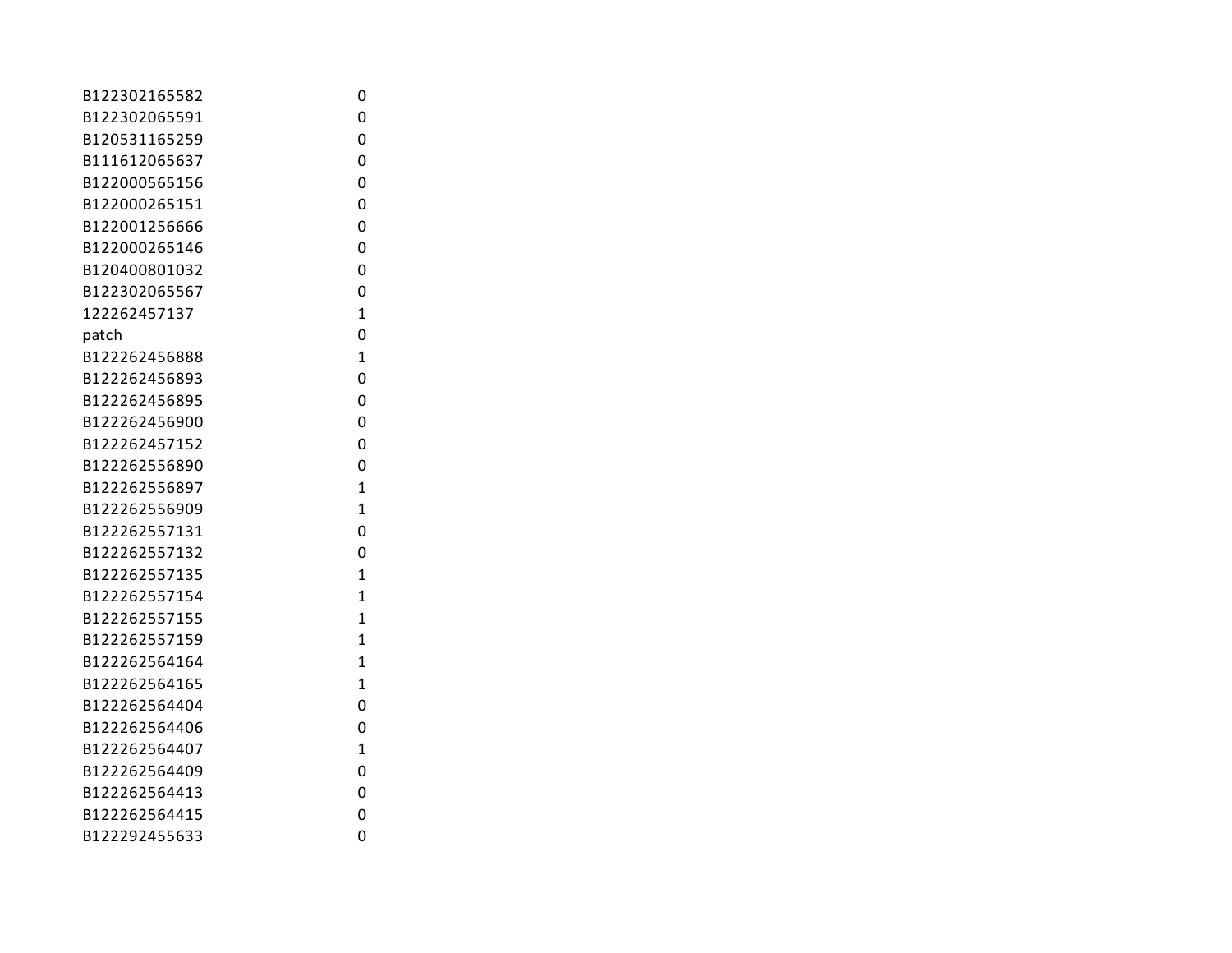| B120531153617   | 0              |
|-----------------|----------------|
| B120531153622   | 0              |
| B120531153661   | 0              |
| B120531234562   | 0              |
| B120531234583   | 0              |
| B121271233989   | 0              |
| B121271233992   | $\mathbf{1}$   |
| B121271234632   | 0              |
| B122061232087   | 0              |
| C566262-0106/00 | 0              |
| B122302465578   | 0              |
| B122302465583   | 0              |
| B120683365803   | 0              |
| B120683365802   | 0              |
| B120683065812   | 0              |
| B120683365810   | 0              |
| B120683065806   | 0              |
| B120683065804   | 0              |
| B120683065807   | 0              |
| B230632165967   | 0              |
| B230633065975   | 0              |
| B120683365809   | 0              |
| A120431314656   | $\overline{1}$ |
| A120551303295   | $\overline{1}$ |
| A120561203251   | $\overline{1}$ |
| A120581101665   | $\mathbf{1}$   |
| A120641203252   | $\mathbf{1}$   |
| A120641203660   | $\overline{1}$ |
| A120641210928   | 1              |
| A120681301543   | 1              |
| A120691101073   | $\overline{1}$ |
| A120891203254   | $\overline{1}$ |
| A120891203284   | $\mathbf{1}$   |
| A120891203651   | $\overline{1}$ |
| A120891203696   | $\overline{1}$ |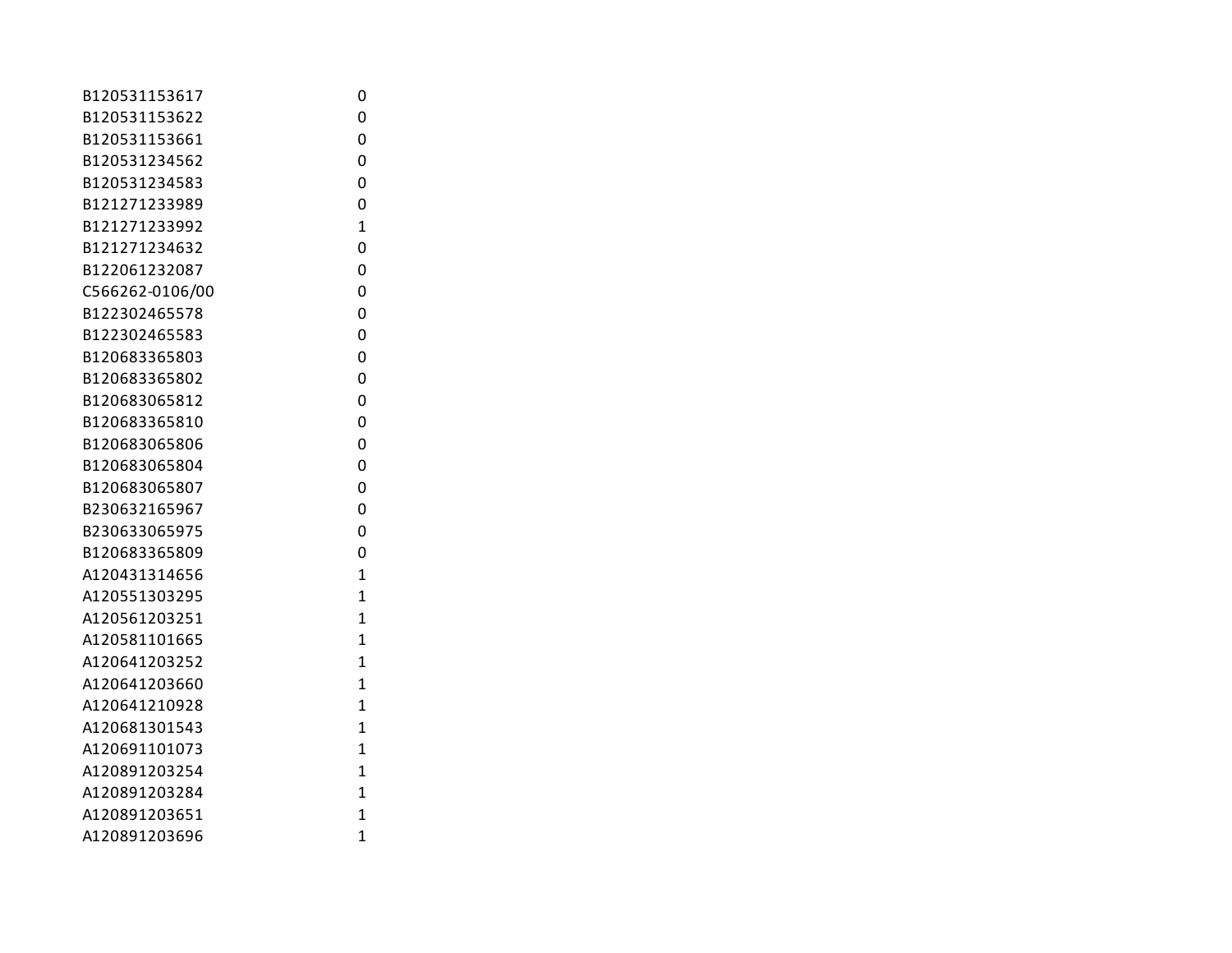| A120891203697 | 1              |
|---------------|----------------|
| A120891203698 | $\mathbf{1}$   |
| A121041203261 | $\mathbf{1}$   |
| A121041301596 | 1              |
| A121041310386 | $\overline{1}$ |
| A121091220163 | 0              |
| A121091220165 | $\mathbf{1}$   |
| A121201101652 | $\overline{1}$ |
| A121241203300 | $\overline{1}$ |
| A141381227620 | $\overline{1}$ |
| A141381227621 | $\overline{1}$ |
| A141381227622 | $\overline{1}$ |
| A141381227623 | 1              |
| B111712543854 | $\mathbf{1}$   |
| B120011127469 | $\mathbf{1}$   |
| B120011138178 | $\mathbf{1}$   |
| B120011140288 | 1              |
| B120011140289 | $\overline{1}$ |
| B120011140290 | $\overline{1}$ |
| B120011234154 | $\mathbf{1}$   |
| B120011240291 | $\mathbf{1}$   |
| B120131138480 | $\overline{1}$ |
| B120171243864 | $\overline{1}$ |
| B120172357062 | 0              |
| B120221205789 | 1              |
| B120261340556 | $\mathbf{1}$   |
| B120261350838 | $\overline{1}$ |
| B120262357055 | $\overline{1}$ |
| B120262357059 | $\mathbf{1}$   |
| B120262457056 | 1              |
| B120301200955 | $\overline{1}$ |
| B120301200956 | $\overline{1}$ |
| B120351043666 | $\overline{1}$ |
| B120351136294 | $\overline{1}$ |
| B120351143657 | $\overline{1}$ |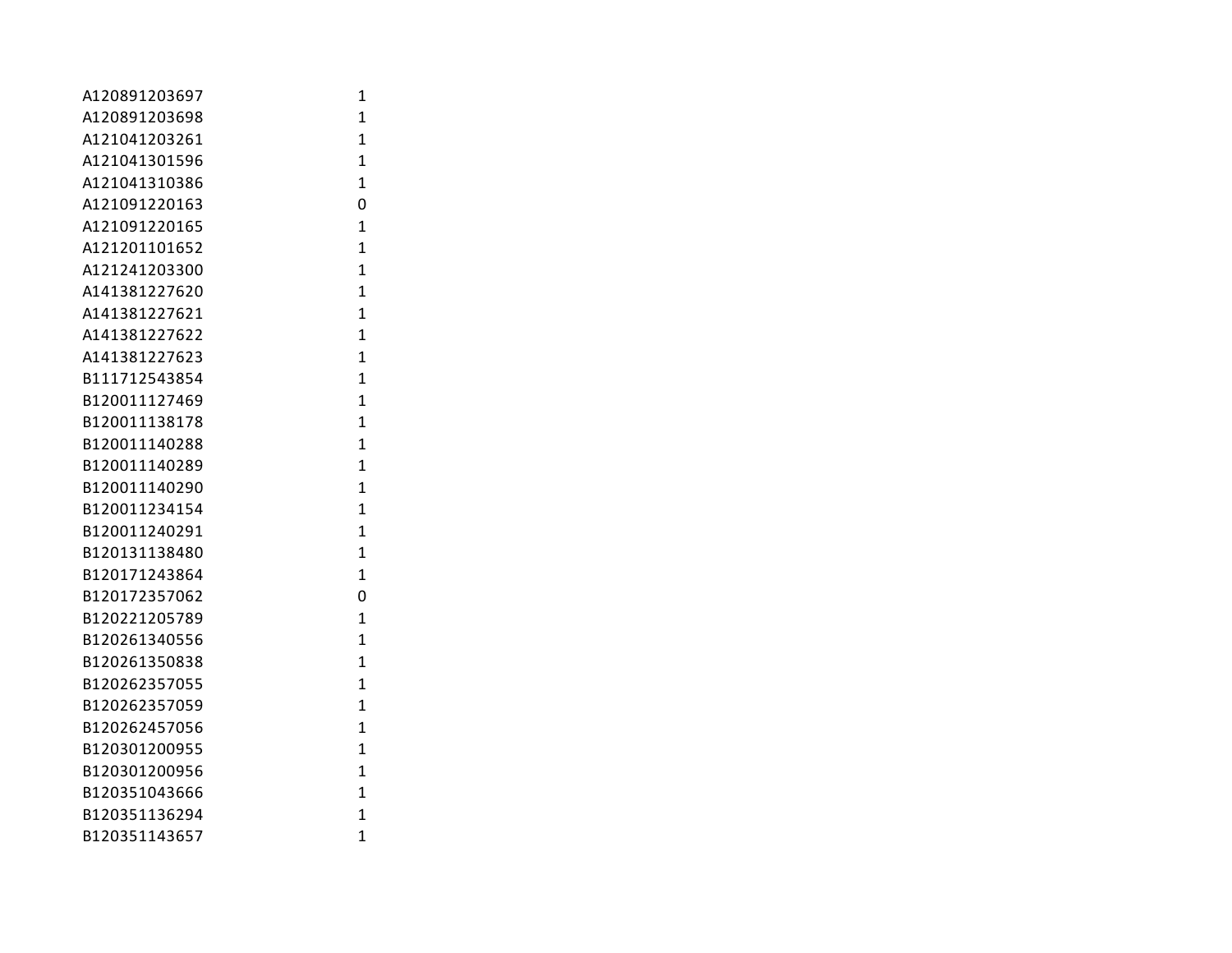| b120351143658 | 1              |
|---------------|----------------|
| B120351145294 | 0              |
| B120351145361 | $\mathbf{1}$   |
| B120351149312 | 1              |
| B120351149373 | 1              |
| B120351245317 | $\overline{1}$ |
| B120351249366 | $\mathbf{1}$   |
| B120391200004 | $\overline{1}$ |
| B120391300431 | $\overline{1}$ |
| B120431034097 | $\mathbf{1}$   |
| B120431125119 | $\overline{1}$ |
| B120431134082 | $\overline{1}$ |
| B120431134096 | $\mathbf{1}$   |
| B120431200614 | $\mathbf{1}$   |
| B120431200615 | $\mathbf{1}$   |
| B120431201687 | $\mathbf{1}$   |
| B120431225088 | 1              |
| B120431238187 | 1              |
| B120431250753 | $\overline{1}$ |
| B120431250753 | $\mathbf{1}$   |
| B120431250771 | $\mathbf{1}$   |
| B120431261015 | $\overline{1}$ |
| B120431303951 | $\overline{1}$ |
| B120431327771 | $\overline{1}$ |
| B120431334108 | $\mathbf{1}$   |
| B120431340025 | $\mathbf{1}$   |
| B120431350751 | $\mathbf{1}$   |
| B120431350766 | $\mathbf{1}$   |
| B120431350769 | $\mathbf{1}$   |
| B120451145600 | 1              |
| B120451150841 | $\overline{1}$ |
| B120451150842 | 1              |
| B120451152861 | $\mathbf{1}$   |
| B120451238176 | $\overline{1}$ |
| B120451246650 | 1              |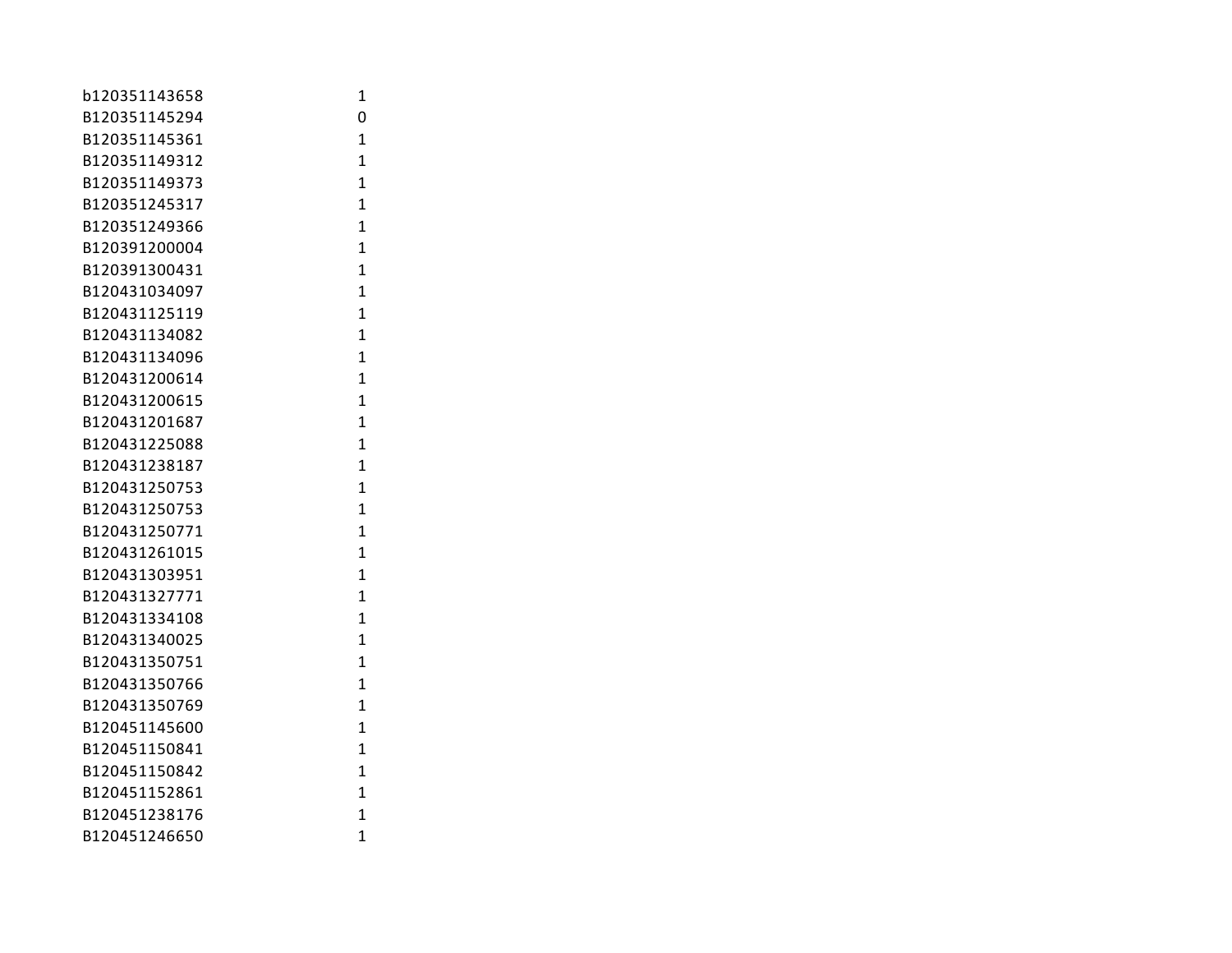| B120451300893 | $\mathbf 1$    |
|---------------|----------------|
| B120531027388 | $\mathbf{1}$   |
| B120531044372 | $\overline{1}$ |
| B120531144351 | 1              |
| B120531149665 | $\mathbf{1}$   |
| B120531149671 | $\overline{1}$ |
| B120531153593 | 1              |
| B120531153600 | $\overline{1}$ |
| B120531153601 | $\mathbf{1}$   |
| B120531153605 | $\mathbf{1}$   |
| B120531153623 | $\mathbf{1}$   |
| B120531153639 | $\mathbf{1}$   |
| B120531153651 | $\overline{1}$ |
| B120531153658 | $\overline{1}$ |
| B120531153680 | $\overline{1}$ |
| B120531153681 | $\overline{1}$ |
| B120531153683 | $\overline{1}$ |
| B120531153700 | $\overline{1}$ |
| B120531156078 | $\mathbf{1}$   |
| B120531156113 | $\mathbf{1}$   |
| B120531163750 | $\mathbf{1}$   |
| B120531163751 | $\mathbf{1}$   |
| B120531163755 | 1              |
| B120531163757 | $\overline{1}$ |
| B120531214891 | $\mathbf{1}$   |
| B120531237591 | $\overline{1}$ |
| B120531263933 | 1              |
| B120531332652 | $\overline{1}$ |
| B120531332662 | $\overline{1}$ |
| B120531332667 | $\mathbf{1}$   |
| B120531333908 | $\overline{1}$ |
| B120531346871 | $\mathbf{1}$   |
| B120531349653 | $\overline{1}$ |
| B120531353671 | $\overline{1}$ |
| B120531353693 | 1              |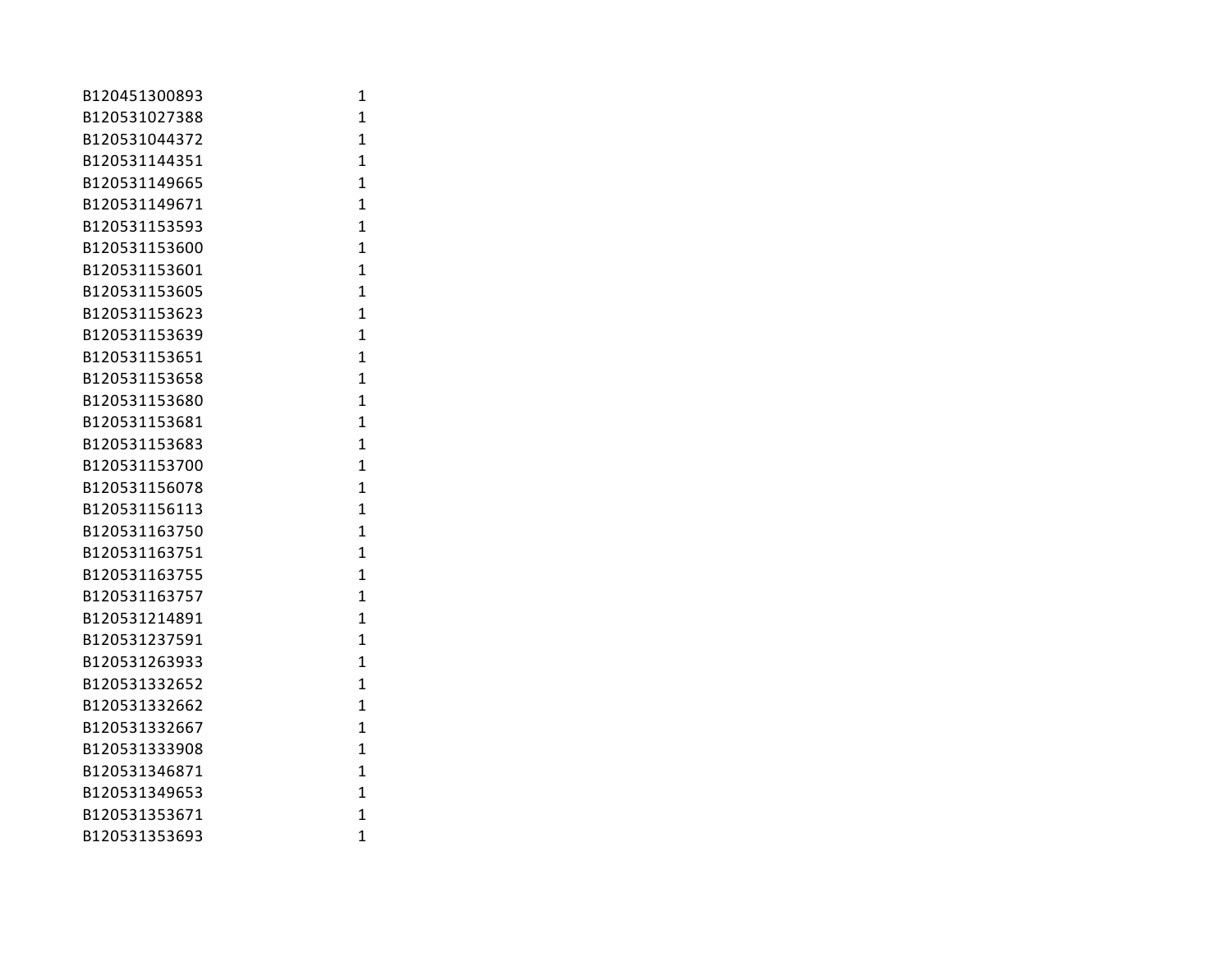| B120681300059 | 1              |
|---------------|----------------|
| B120711319843 | $\mathbf{1}$   |
| B120761101244 | $\mathbf{1}$   |
| B120821020206 | 1              |
| B120821116811 | $\overline{1}$ |
| B120821116815 | 0              |
| B120821116824 | 0              |
| B120821255809 | $\mathbf{1}$   |
| B120821348844 | $\overline{1}$ |
| B120821355815 | $\mathbf{1}$   |
| B120891300778 | $\overline{1}$ |
| B120891304305 | $\overline{1}$ |
| B120891304334 | $\mathbf{1}$   |
| B120891343961 | $\mathbf{1}$   |
| B121041204246 | $\mathbf{1}$   |
| B121041238182 | $\mathbf{1}$   |
| B121041238183 | 1              |
| B121041304210 | $\overline{1}$ |
| B121041304242 | $\overline{1}$ |
| B121041304245 | $\mathbf{1}$   |
| B121041313875 | $\overline{1}$ |
| B121041320261 | $\overline{1}$ |
| B121141240045 | $\mathbf{1}$   |
| B121271146033 | $\overline{1}$ |
| B121271235560 | $\mathbf{1}$   |
| B121271235562 | $\mathbf{1}$   |
| B121271246035 | $\mathbf{1}$   |
| B121271334000 | $\mathbf{1}$   |
| B121271334637 | $\mathbf{1}$   |
| B121271335564 | 1              |
| B121291124342 | $\overline{1}$ |
| B121291224813 | $\overline{1}$ |
| B121531106668 | $\overline{1}$ |
| B121531206678 | $\overline{1}$ |
| B121531306660 | 1              |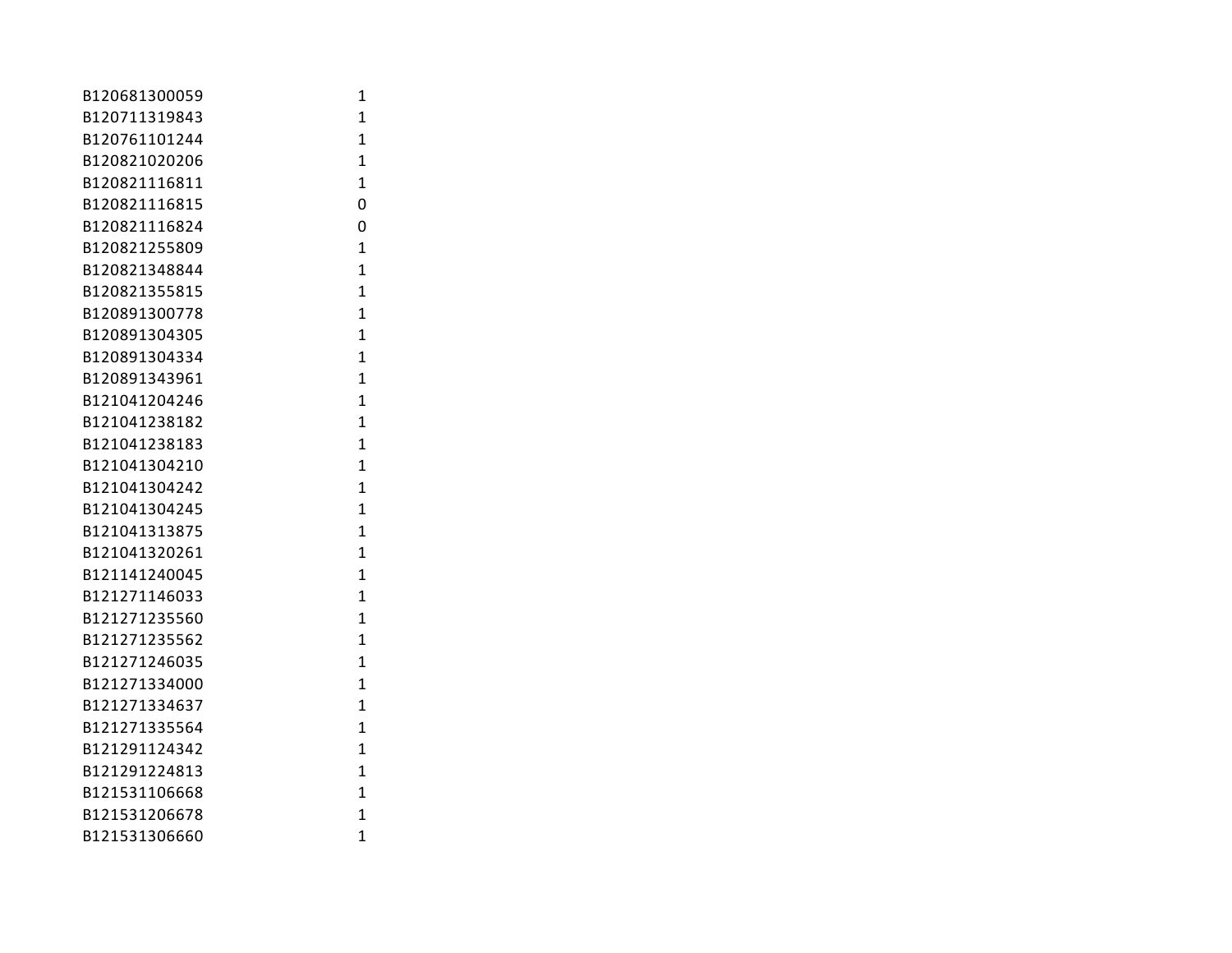| B121651108203 | 1              |
|---------------|----------------|
| B121651108204 | $\mathbf{1}$   |
| B121721221067 | $\mathbf{1}$   |
| B121721324288 | 1              |
| B121721324293 | 1              |
| B121721326306 | $\mathbf{1}$   |
| B121721329019 | $\mathbf{1}$   |
| B121861018069 | $\mathbf{1}$   |
| B121861019526 | $\overline{1}$ |
| B121861118070 | $\mathbf{1}$   |
| B121861127336 | $\overline{1}$ |
| B121861134956 | $\overline{1}$ |
| B121861135015 | $\mathbf{1}$   |
| B121861149127 | $\mathbf{1}$   |
| B121861149137 | $\mathbf{1}$   |
| B121861149141 | $\mathbf{1}$   |
| B121861150667 | 1              |
| B121861150688 | 1              |
| B121861221803 | $\mathbf{1}$   |
| B121861227308 | $\mathbf{1}$   |
| B121861227340 | $\mathbf{1}$   |
| B121861228966 | $\mathbf{1}$   |
| B121861234860 | $\mathbf{1}$   |
| B121861234938 | $\overline{1}$ |
| B121861234943 | $\mathbf{1}$   |
| B121861241821 | $\mathbf{1}$   |
| B121861249098 | $\mathbf{1}$   |
| B121861249108 | $\mathbf{1}$   |
| B121861249111 | $\mathbf{1}$   |
| B121861249117 | 1              |
| B121861249126 | $\overline{1}$ |
| B121861250503 | 1              |
| B121861250678 | $\mathbf{1}$   |
| B121861335016 | $\mathbf{1}$   |
| B121861335060 | $\mathbf{1}$   |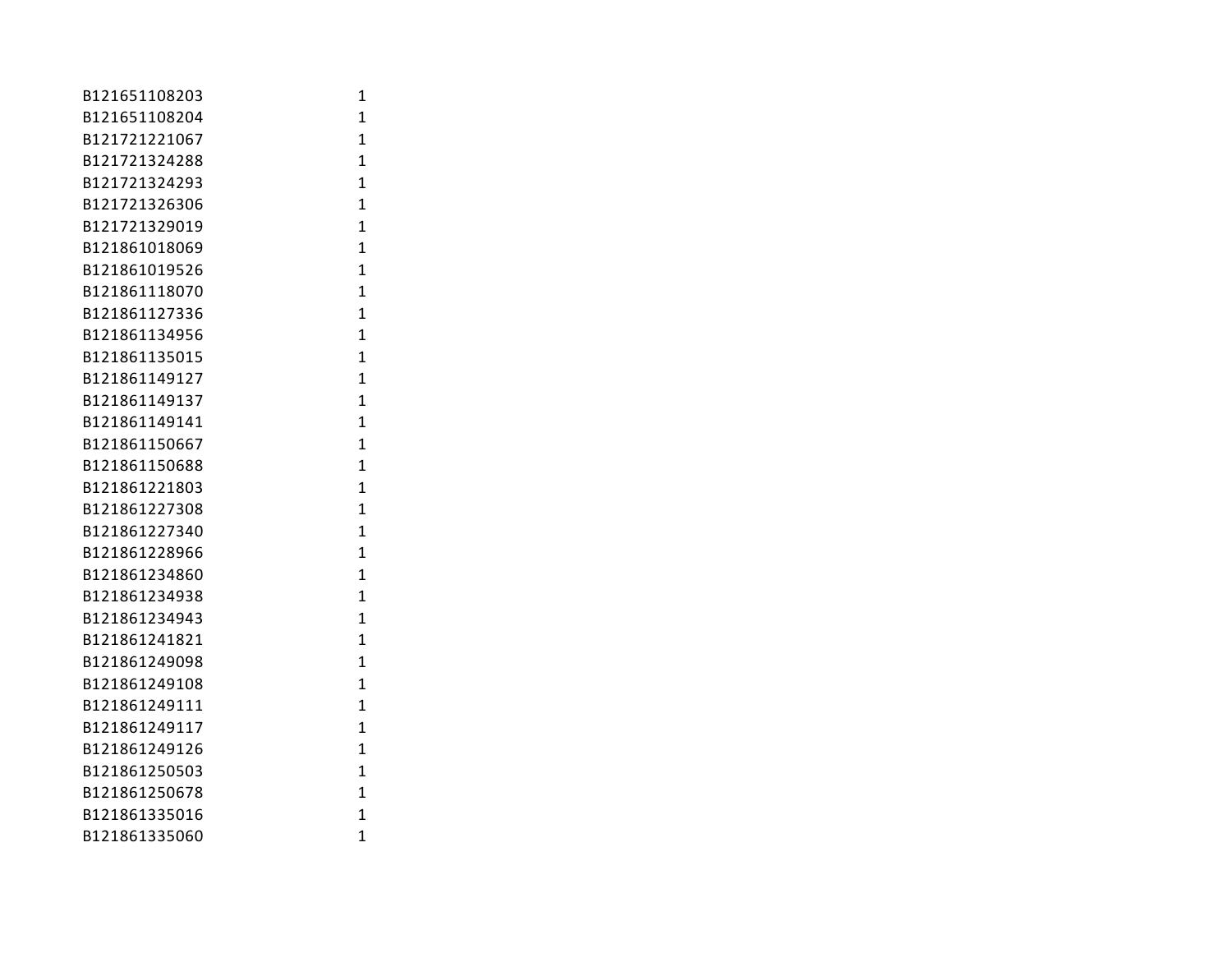| B121861335189 | 1              |
|---------------|----------------|
| B121861335193 | 1              |
| B121861341810 | 1              |
| B121861341811 | 1              |
| B121861343455 | 1              |
| B121861343457 | $\mathbf{1}$   |
| B121861347100 | $\mathbf{1}$   |
| B121861347189 | $\mathbf{1}$   |
| B121861347191 | $\mathbf{1}$   |
| B121861347206 | 0              |
| B121861349087 | 1              |
| B121861350501 | $\overline{1}$ |
| B121861350543 | $\mathbf{1}$   |
| B121861350545 | $\mathbf{1}$   |
| B121861350695 | 0              |
| B121861350697 | 1              |
| B121881137677 | 1              |
| B121881237686 | 1              |
| B121881237689 | 1              |
| B121881237691 | $\mathbf{1}$   |
| B121881239329 | $\mathbf{1}$   |
| B121881239330 | 1              |
| B121881239336 | $\mathbf{1}$   |
| B121881239337 | $\mathbf{1}$   |
| B121881239338 | 1              |
| B121881239339 | $\mathbf{1}$   |
| B121881239340 | $\mathbf{1}$   |
| B121881239341 | $\mathbf{1}$   |
| B121881239344 | 1              |
| B121881239346 | 1              |
| B121881239348 | 1              |
| B121881239350 | 1              |
| B121881239353 | $\mathbf{1}$   |
| B121881239354 | $\mathbf{1}$   |
| B121881239356 | 1              |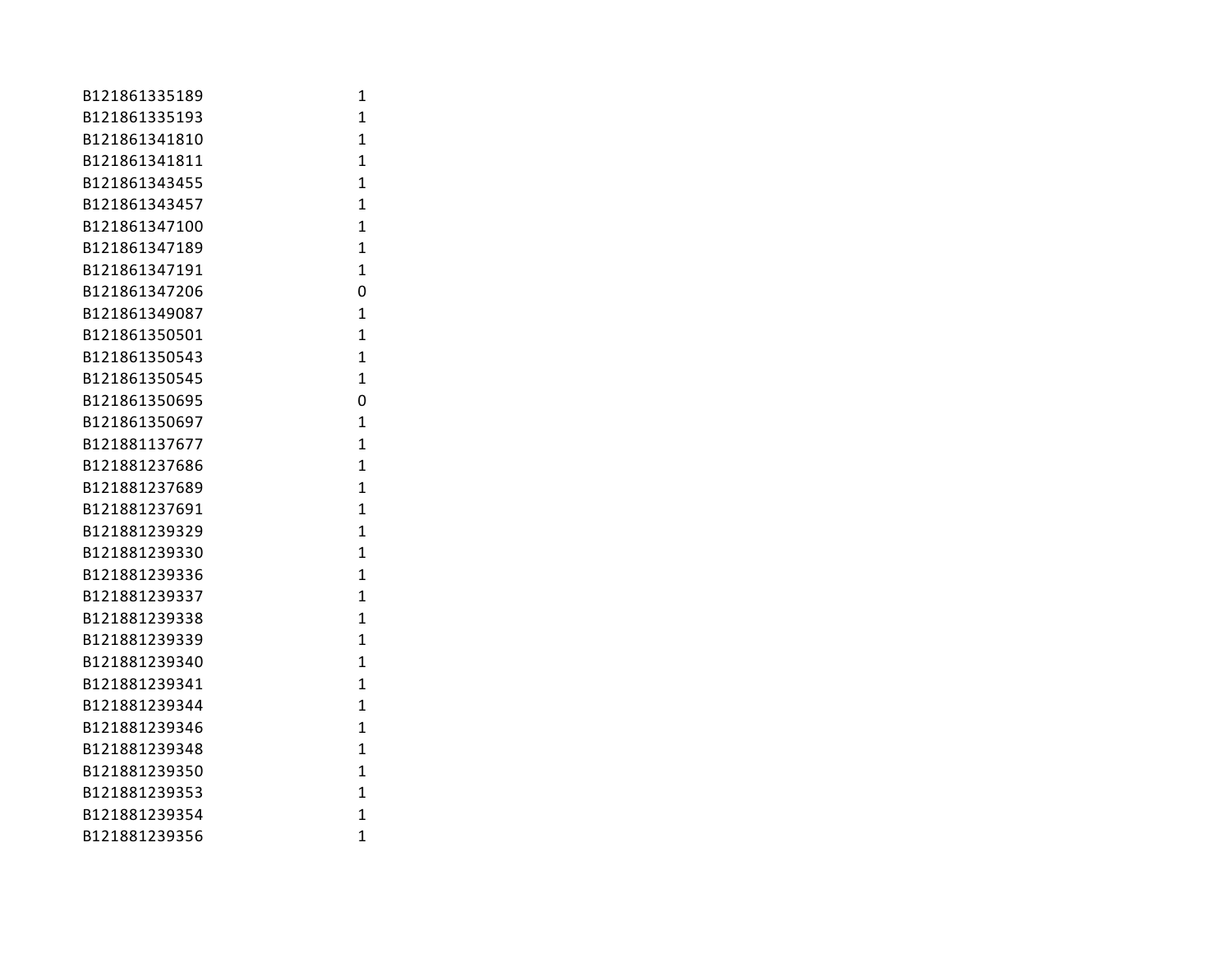| B121881239357 | 1              |
|---------------|----------------|
| B121881239359 | 1              |
| B121881239360 | $\overline{1}$ |
| B121881239361 | 1              |
| B121881239364 | 1              |
| B121881239365 | $\mathbf{1}$   |
| B121881239366 | $\mathbf{1}$   |
| B121881239368 | $\mathbf{1}$   |
| B121881239369 | 1              |
| B121881239383 | 1              |
| B121881246876 | $\mathbf{1}$   |
| B121881246877 | $\mathbf{1}$   |
| B121881246878 | 1              |
| B121881337697 | 1              |
| B121881339374 | $\overline{1}$ |
| B121881339381 | $\overline{1}$ |
| B121881339382 | $\mathbf{1}$   |
| B121881339384 | 1              |
| B121892356198 | 1              |
| B121892356201 | 1              |
| B121892356203 | 1              |
| B121892356240 | $\mathbf{1}$   |
| B121892456178 | 1              |
| B121892456221 | $\mathbf{1}$   |
| B121892456231 | 1              |
| B121892456236 | $\mathbf{1}$   |
| B121892556188 | $\mathbf{1}$   |
| B121892556214 | $\mathbf{1}$   |
| B121892656216 | 1              |
| B121892656234 | 1              |
| B121902356284 | 1              |
| B121902356285 | 1              |
| B121902356286 | 1              |
| B121902356288 | $\mathbf{1}$   |
| B121902456290 | 1              |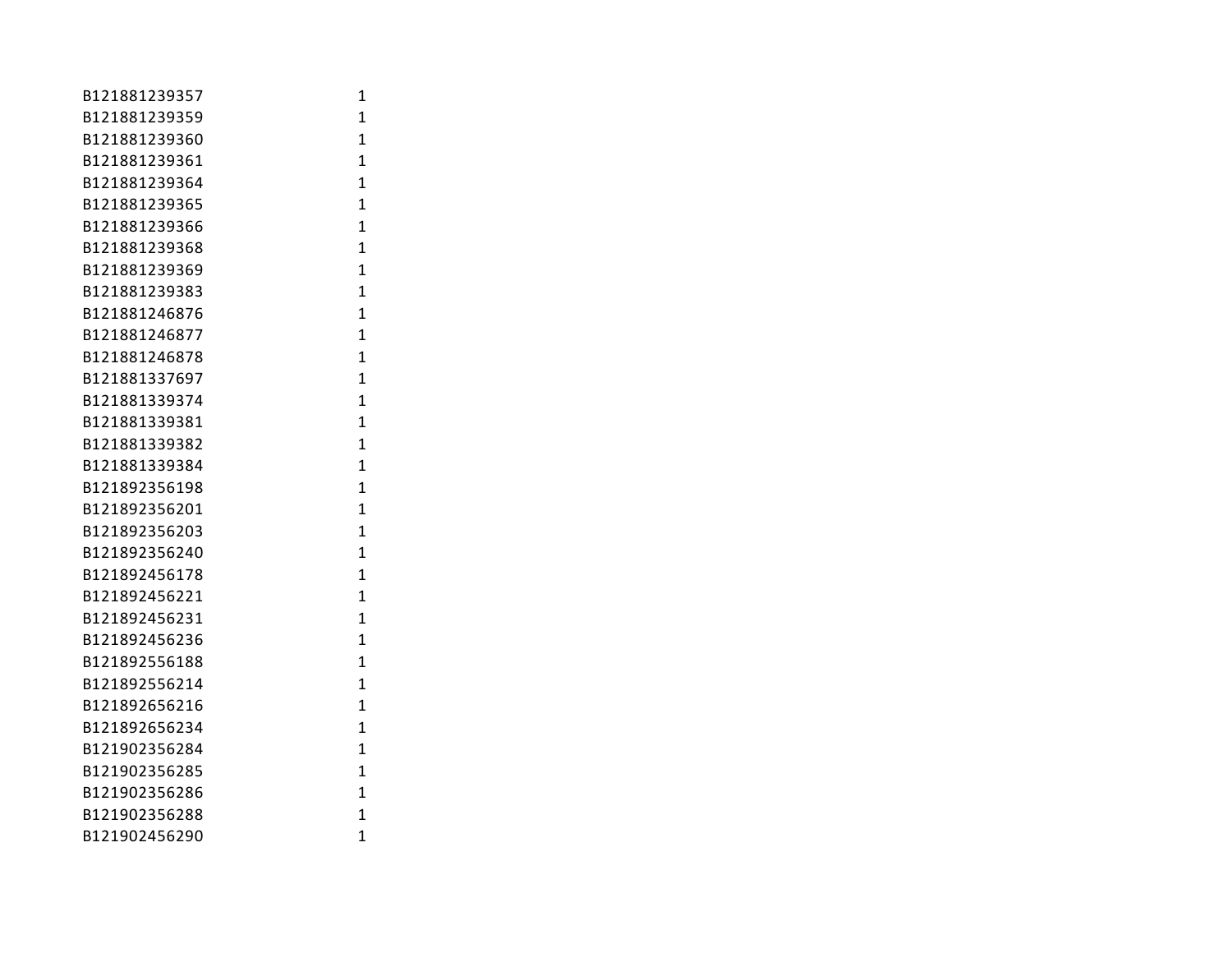| B121902456294 | 1              |
|---------------|----------------|
| B121902456302 | 1              |
| B121902456304 | 1              |
| B121902456311 | 1              |
| B121902463269 | 1              |
| B121912556332 | $\mathbf{1}$   |
| B121951128390 | $\mathbf{1}$   |
| B122031125124 | $\overline{1}$ |
| B122061139945 | $\overline{1}$ |
| B122061141723 | $\mathbf{1}$   |
| B122061227081 | $\overline{1}$ |
| B122061227084 | $\overline{1}$ |
| B122061232088 | $\mathbf{1}$   |
| B122061232091 | $\mathbf{1}$   |
| B122061232093 | 1              |
| B122061237391 | 1              |
| B122061237394 | 1              |
| B122061239954 | 1              |
| B122061239955 | 1              |
| B122061239957 | $\mathbf{1}$   |
| B122061239958 | $\mathbf{1}$   |
| B122061239964 | 1              |
| B122061239973 | $\mathbf{1}$   |
| B122061239975 | $\mathbf{1}$   |
| B122061239976 | 1              |
| B122061241309 | $\mathbf{1}$   |
| B122061241318 | $\mathbf{1}$   |
| B122061245948 | $\mathbf{1}$   |
| B122061329046 | 1              |
| B122061332098 | 1              |
| B122061332099 | 1              |
| B122061335209 | 1              |
| B122061337397 | $\mathbf{1}$   |
| B122071143819 | $\mathbf{1}$   |
| B122071149163 | 1              |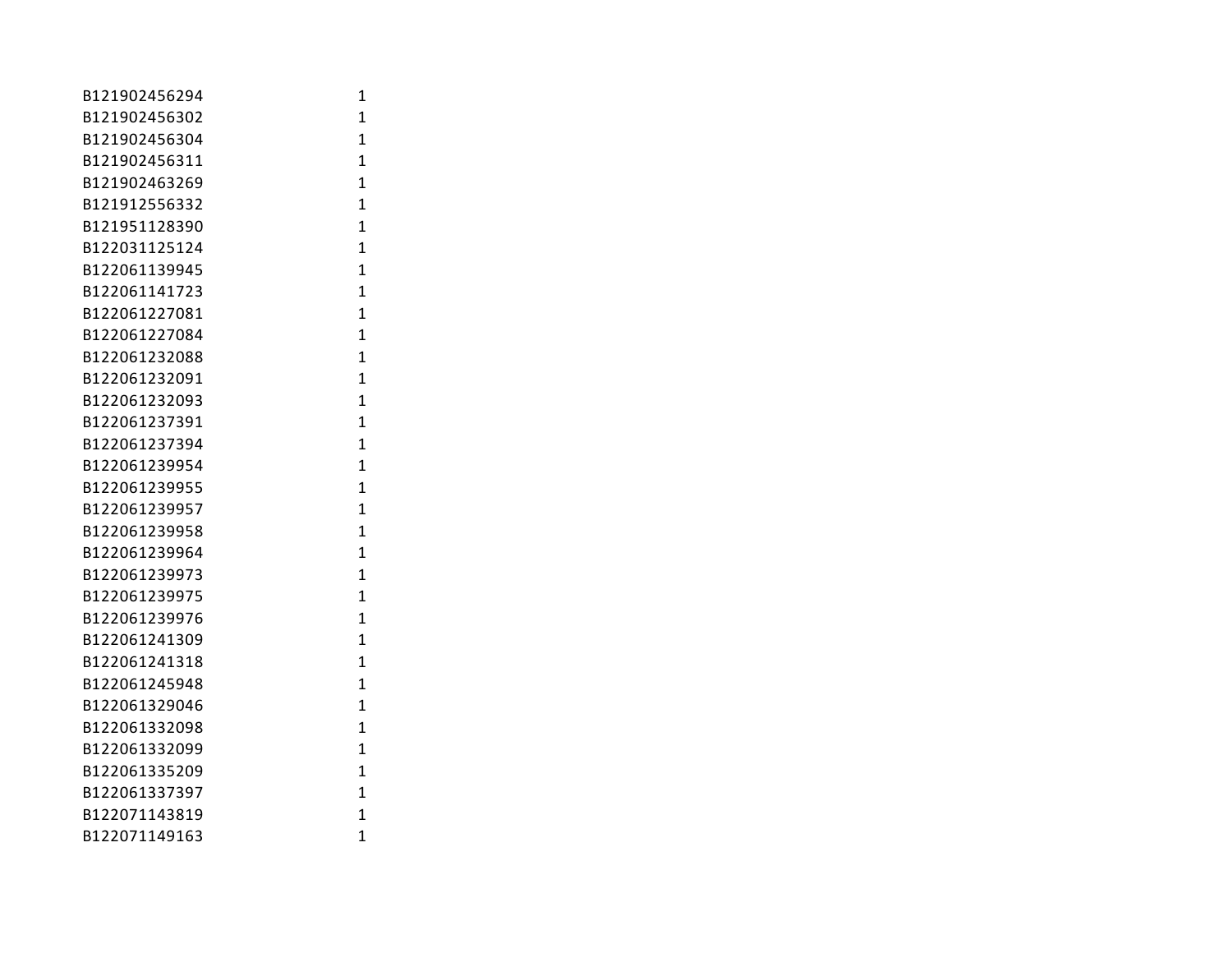| B122071150791 | 1              |
|---------------|----------------|
| B122071164131 | 1              |
| B122071245688 | $\mathbf{1}$   |
| B122071250806 | 1              |
| B122071250810 | 1              |
| B122071343851 | $\mathbf{1}$   |
| B122071350778 | $\mathbf{1}$   |
| B122071361863 | $\mathbf{1}$   |
| B122081228379 | $\overline{1}$ |
| B122091232053 | $\mathbf{1}$   |
| B122091232055 | $\overline{1}$ |
| B122091244855 | $\overline{1}$ |
| B122091244856 | $\mathbf{1}$   |
| B122091244858 | $\mathbf{1}$   |
| B122141138090 | $\mathbf{1}$   |
| B122141138094 | $\mathbf{1}$   |
| B122141138097 | 1              |
| B122141138111 | 1              |
| B122141140450 | $\overline{1}$ |
| B122141140464 | $\mathbf{1}$   |
| B122141238096 | $\mathbf{1}$   |
| B122141238100 | $\overline{1}$ |
| B122141238105 | $\overline{1}$ |
| B122141238106 | $\overline{1}$ |
| B122141238107 | $\mathbf{1}$   |
| B122141238108 | $\mathbf{1}$   |
| B122141238110 | $\mathbf{1}$   |
| B122141238119 | $\mathbf{1}$   |
| B122141238120 | 1              |
| B122141240453 | 1              |
| B122141240455 | $\overline{1}$ |
| B122141340458 | $\overline{1}$ |
| B122242447095 | $\mathbf{1}$   |
| B122262156891 | 0              |
| B122262364073 | 1              |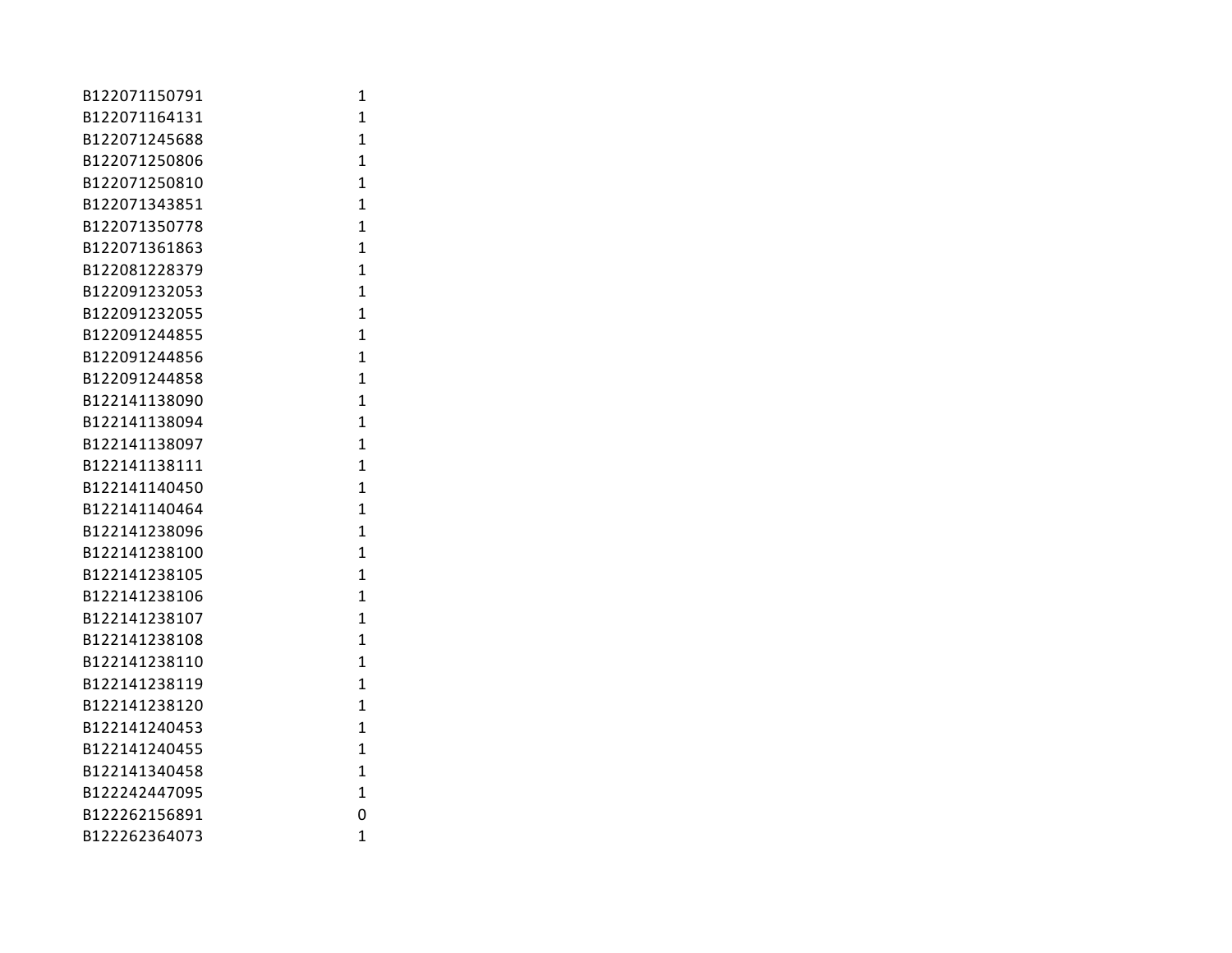| B122262364074 | 1              |
|---------------|----------------|
| B122262556903 | $\mathbf{1}$   |
| B122262556920 | $\overline{1}$ |
| B122272455884 | $\overline{1}$ |
| B122272455885 | $\overline{1}$ |
| B122292155631 | $\overline{1}$ |
| B131541137602 | $\mathbf{1}$   |
| B131541139988 | $\mathbf{1}$   |
| B131541237595 | 1              |
| B131541237596 | 1              |
| B131541237606 | $\overline{1}$ |
| B131541237613 | $\overline{1}$ |
| B131541318496 | $\overline{1}$ |
| B132102135720 | $\overline{1}$ |
| B132102335733 | $\overline{1}$ |
| B132102435745 | $\mathbf{1}$   |
| B132102435747 | $\mathbf{1}$   |
| B132102435748 | $\mathbf{1}$   |
| B132102435751 | $\overline{1}$ |
| B132102441805 | $\mathbf{1}$   |
| B132112352974 | $\overline{1}$ |
| B132112452976 | $\overline{1}$ |
| B132112452977 | $\mathbf{1}$   |
| B132112552973 | $\mathbf{1}$   |
| B132112552978 | $\mathbf{1}$   |
| B132112561856 | $\overline{1}$ |
| B132112561867 | $\overline{1}$ |
| B132112561869 | $\overline{1}$ |
| B132192350556 | $\mathbf{1}$   |
| B132192444902 | $\overline{1}$ |
| B132192444928 | $\mathbf{1}$   |
| B132192450554 | $\mathbf{1}$   |
| B132202344931 | $\mathbf{1}$   |
| B132202347486 | $\overline{1}$ |
| B132202447494 | 1              |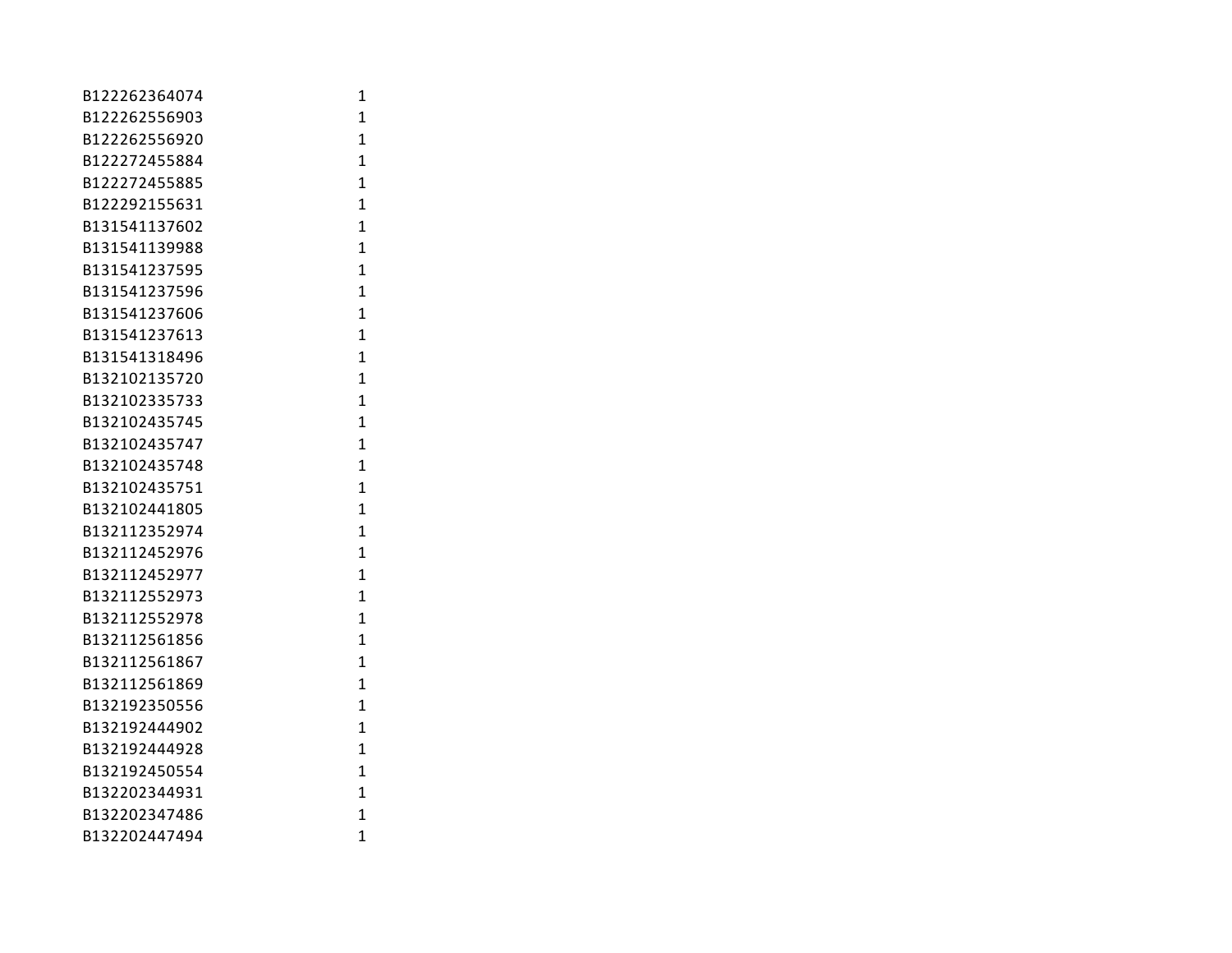| B132202447499 | 1              |
|---------------|----------------|
| B132202447505 | $\mathbf{1}$   |
| B132202547507 | $\mathbf{1}$   |
| B132202548203 | 1              |
| B132202548205 | $\overline{1}$ |
| B132202548206 | $\overline{1}$ |
| B132202548207 | $\mathbf{1}$   |
| B132202548211 | $\mathbf{1}$   |
| B132222346378 | $\overline{1}$ |
| B132242548213 | $\mathbf{1}$   |
| B132252548154 | $\overline{1}$ |
| B132272353016 | $\overline{1}$ |
| B132272353030 | $\mathbf{1}$   |
| B132272450355 | $\mathbf{1}$   |
| B132272453020 | $\overline{1}$ |
| B132272453029 | $\mathbf{1}$   |
| B132272463023 | 1              |
| B132272463028 | $\overline{1}$ |
| B132272563016 | $\overline{1}$ |
| B132272563020 | $\mathbf{1}$   |
| B132282150566 | $\overline{1}$ |
| B132282350567 | $\overline{1}$ |
| B132312553001 | $\overline{1}$ |
| B132312553002 | $\overline{1}$ |
| B132312553003 | $\mathbf{1}$   |
| B132312553010 | $\mathbf{1}$   |
| B132322463912 | $\mathbf{1}$   |
| B132322563223 | $\mathbf{1}$   |
| B132322563226 | $\mathbf{1}$   |
| B132322563229 | 1              |
| B132352363863 | $\overline{1}$ |
| B140343020136 | $\overline{1}$ |
| B140343020145 | $\overline{1}$ |
| B140343027633 | $\overline{1}$ |
| B141262547634 | 1              |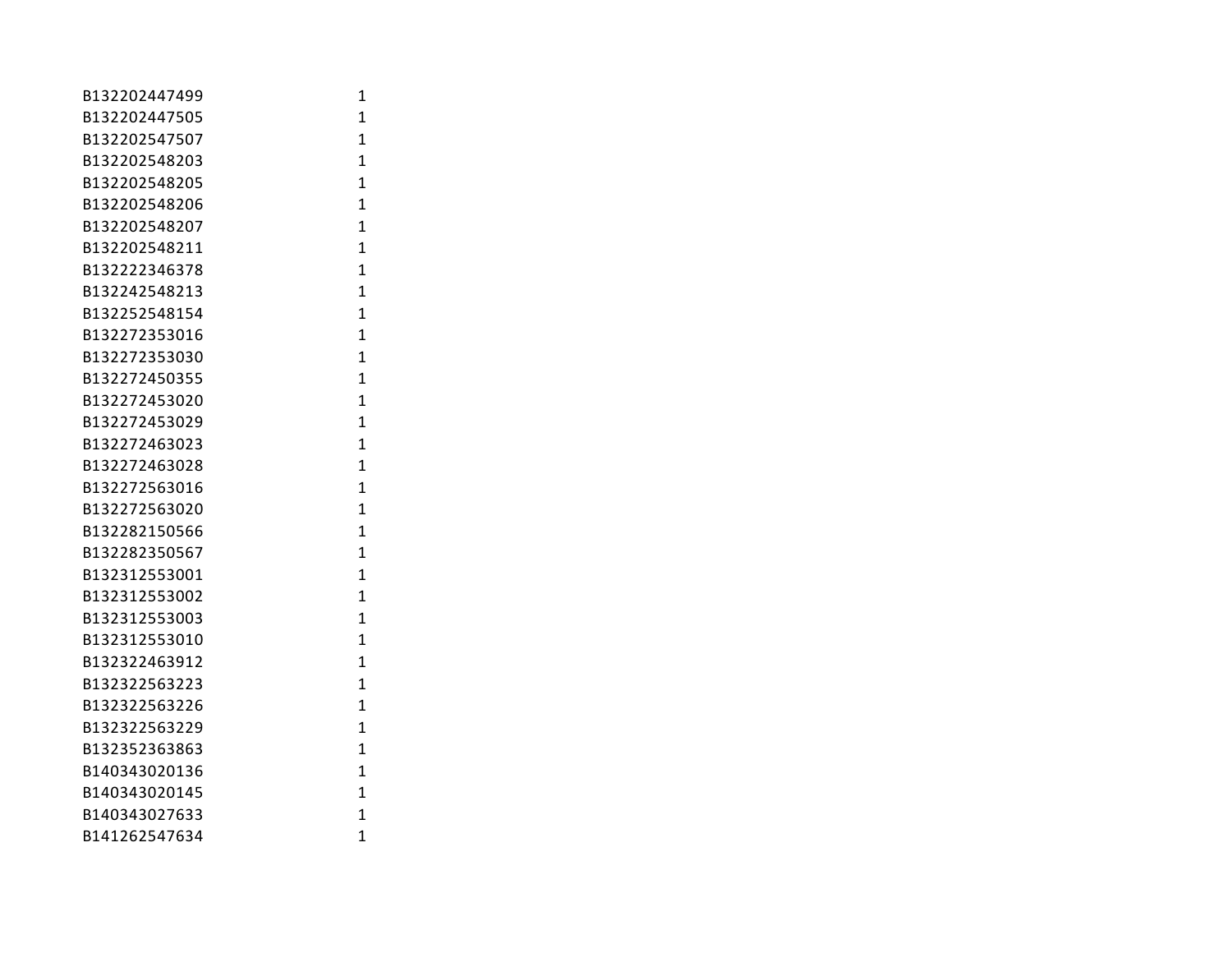| B141722549582 | 1              |
|---------------|----------------|
| B141722555687 | $\mathbf{1}$   |
| B141722556567 | $\overline{1}$ |
| B141722556570 | $\overline{1}$ |
| B141722556574 | $\overline{1}$ |
| B141731110937 | $\mathbf{1}$   |
| B141731213987 | $\overline{1}$ |
| B141741220883 | $\overline{1}$ |
| B141741220945 | 1              |
| B141741220952 | $\mathbf{1}$   |
| B141741220969 | 1              |
| B141741220999 | $\mathbf{1}$   |
| B141741320987 | $\overline{1}$ |
| B141741320996 | $\overline{1}$ |
| B141741324917 | $\overline{1}$ |
| B141752345761 | 1              |
| B141752449515 | $\overline{1}$ |
| B141752549506 | $\overline{1}$ |
| B141762434793 | 1              |
| B141762434795 | $\mathbf{1}$   |
| B141762443429 | $\mathbf{1}$   |
| B141762443430 | $\mathbf{1}$   |
| B141762543431 | 1              |
| B141762543432 | $\overline{1}$ |
| B141762543433 | $\overline{1}$ |
| B141802027268 | $\overline{1}$ |
| B141812346398 | $\overline{1}$ |
| B141812448709 | 1              |
| B141812448713 | $\mathbf{1}$   |
| B141812555686 | 1              |
| B141822448214 | 1              |
| B141862448251 | $\mathbf{1}$   |
| B141862548254 | 1              |
| B141881116956 | $\overline{1}$ |
| B141881216994 | 1              |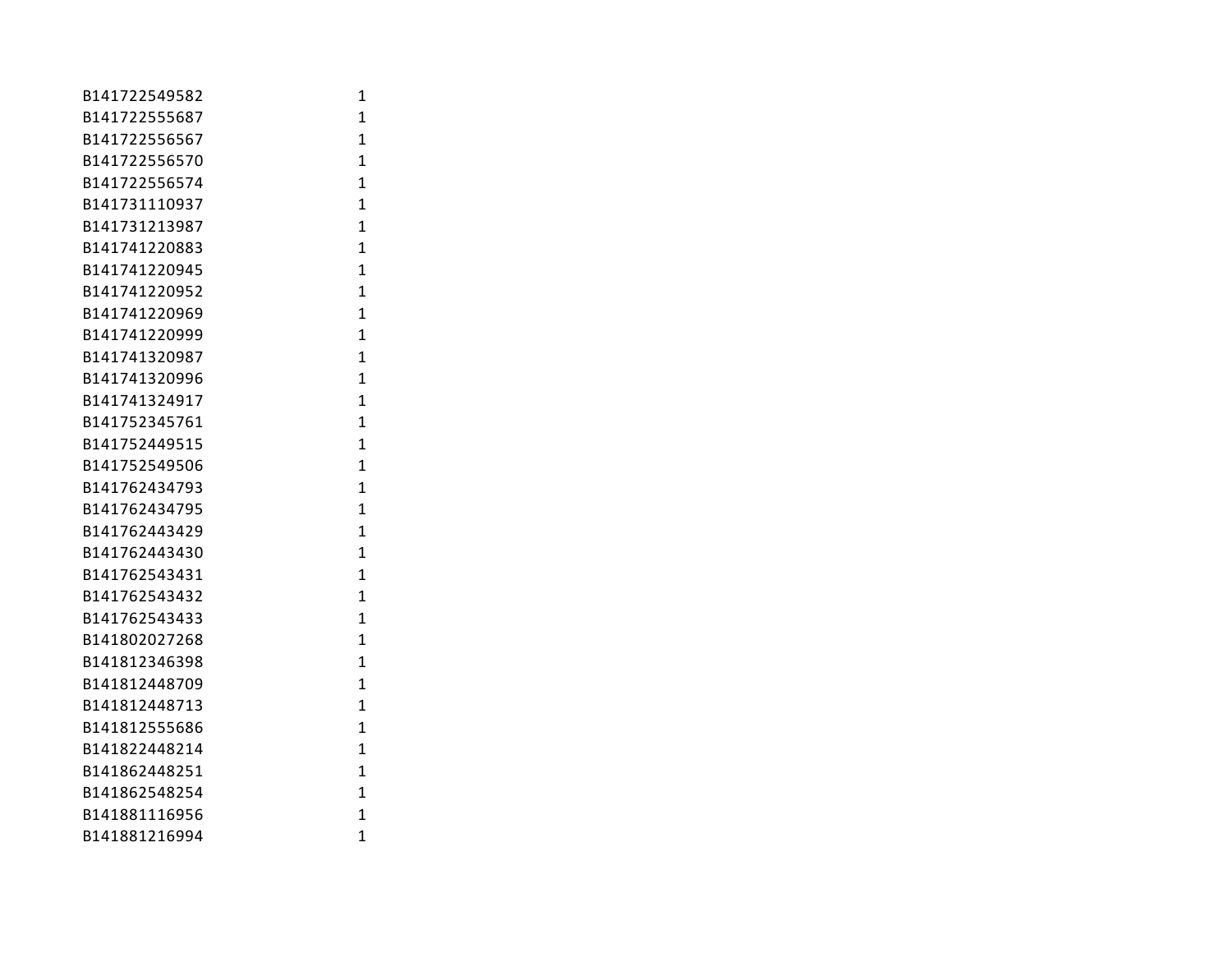| B141912500001 | 1              |
|---------------|----------------|
| B142132327656 | $\mathbf{1}$   |
| B142132327657 | $\overline{1}$ |
| B142132327658 | $\overline{1}$ |
| B142132327661 | $\overline{1}$ |
| B142132327695 | $\overline{1}$ |
| B142132527643 | $\mathbf{1}$   |
| B142132527644 | $\mathbf{1}$   |
| B142132527646 | $\mathbf{1}$   |
| B142132527679 | 1              |
| B142142327206 | $\overline{1}$ |
| B142142427031 | $\mathbf{1}$   |
| B142142427216 | $\mathbf{1}$   |
| B142142427219 | $\overline{1}$ |
| B142142427616 | $\overline{1}$ |
| B142142527209 | $\mathbf{1}$   |
| B142172544969 | $\overline{1}$ |
| B142172548130 | 0              |
| B142182348049 | $\mathbf{1}$   |
| B142182448050 | $\mathbf{1}$   |
| B142182448055 | $\overline{1}$ |
| B142182448059 | 1              |
| B150321137645 | 1              |
| B150321142709 | $\mathbf{1}$   |
| B150321224131 | $\mathbf{1}$   |
| B150321224132 | 1              |
| B150321224133 | $\overline{1}$ |
| B150321224135 | $\overline{1}$ |
| B150321224140 | $\overline{1}$ |
| B150321224141 | $\overline{1}$ |
| B150321224155 | $\mathbf{1}$   |
| B150321226325 | $\mathbf{1}$   |
| B150321237651 | $\overline{1}$ |
| B150321237653 | $\overline{1}$ |
| B150321246265 | 1              |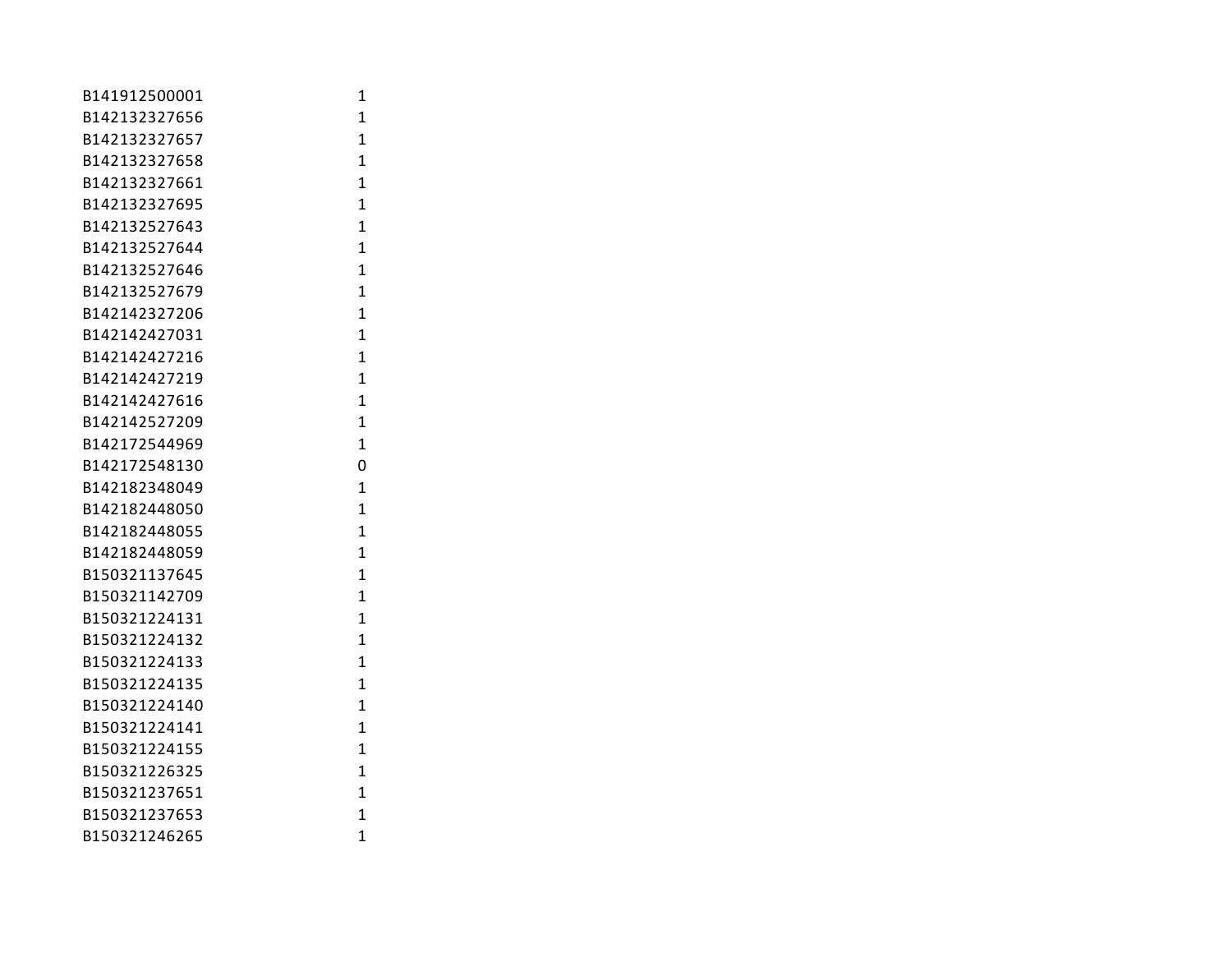| B150321246269 | 1              |
|---------------|----------------|
| B150321246270 | $\mathbf{1}$   |
| B150321246271 | $\overline{1}$ |
| B150321246281 | $\overline{1}$ |
| B150321246283 | $\mathbf{1}$   |
| B150321324152 | $\overline{1}$ |
| B150321337656 | $\mathbf{1}$   |
| B151541100001 | $\overline{1}$ |
| B151541200001 | $\overline{1}$ |
| B151981121760 | $\mathbf{1}$   |
| B152002562863 | $\mathbf{1}$   |
| B220033325411 | $\mathbf{1}$   |
| B220152603723 | $\overline{1}$ |
| B220153044838 | $\overline{1}$ |
| B220153045920 | $\overline{1}$ |
| B220373436498 | $\overline{1}$ |
| B220432150487 | $\overline{1}$ |
| B220433350500 | $\overline{1}$ |
| B220443027554 | $\mathbf{1}$   |
| B220443341756 | $\mathbf{1}$   |
| B220443345889 | $\mathbf{1}$   |
| B220443346038 | $\mathbf{1}$   |
| B220443346039 | 1              |
| B220443346040 | $\overline{1}$ |
| B220443346042 | $\overline{1}$ |
| B220443346047 | $\overline{1}$ |
| B220443441737 | $\overline{1}$ |
| B220443441738 | $\mathbf{1}$   |
| B220443441739 | $\mathbf{1}$   |
| B220443441745 | 1              |
| B220443441749 | 1              |
| B220443441755 | $\mathbf{1}$   |
| B220443445902 | $\overline{1}$ |
| B220443445909 | $\overline{1}$ |
| B220443446055 | 1              |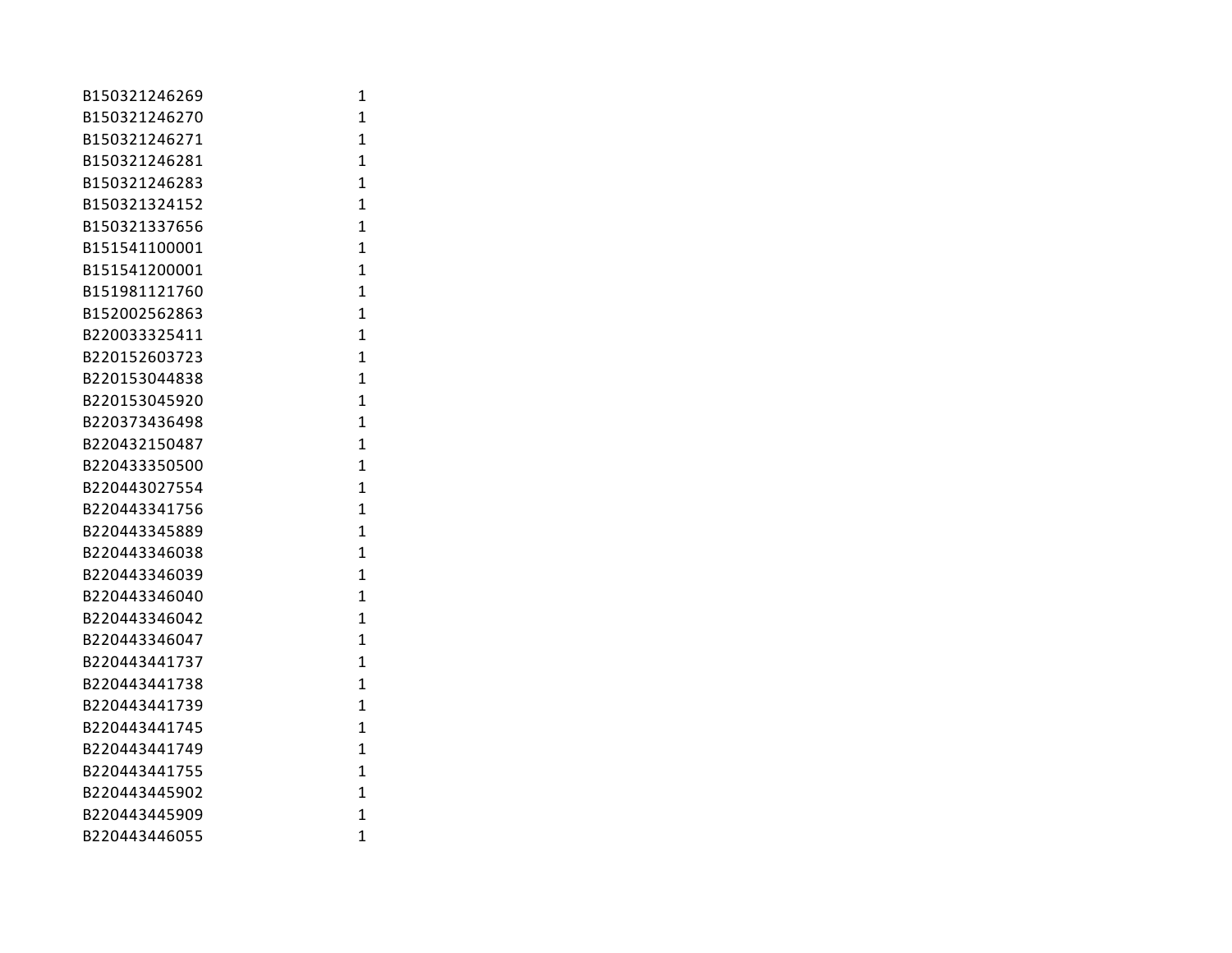| B220443646060 | 1              |
|---------------|----------------|
| B220453050474 | $\mathbf{1}$   |
| B220493046846 | $\overline{1}$ |
| B220493046851 | $\overline{1}$ |
| B220493346845 | $\overline{1}$ |
| B220493346860 | $\overline{1}$ |
| B220513019633 | $\overline{1}$ |
| B220513028383 | $\mathbf{1}$   |
| B220513037366 | $\mathbf{1}$   |
| B220513039251 | $\mathbf{1}$   |
| B220513039266 | $\mathbf{1}$   |
| B220513039268 | $\mathbf{1}$   |
| B220513039272 | $\overline{1}$ |
| B220513339276 | $\overline{1}$ |
| B220513344651 | $\overline{1}$ |
| B220513344665 | $\overline{1}$ |
| B220513344669 | $\overline{1}$ |
| B220513344671 | $\overline{1}$ |
| B220513344674 | $\overline{1}$ |
| B220513423434 | $\mathbf{1}$   |
| B220513439278 | $\overline{1}$ |
| B220513444676 | $\mathbf{1}$   |
| B220513444677 | 1              |
| B220513444678 | $\overline{1}$ |
| B220513444679 | $\overline{1}$ |
| B220513444684 | $\overline{1}$ |
| B220513444685 | $\overline{1}$ |
| B220513444686 | $\overline{1}$ |
| B220513444687 | $\mathbf{1}$   |
| B220513444689 | 1              |
| B220513444690 | 1              |
| B220513444691 | $\mathbf{1}$   |
| B220551364190 | $\overline{1}$ |
| B220552636856 | $\overline{1}$ |
| B220553036875 | 1              |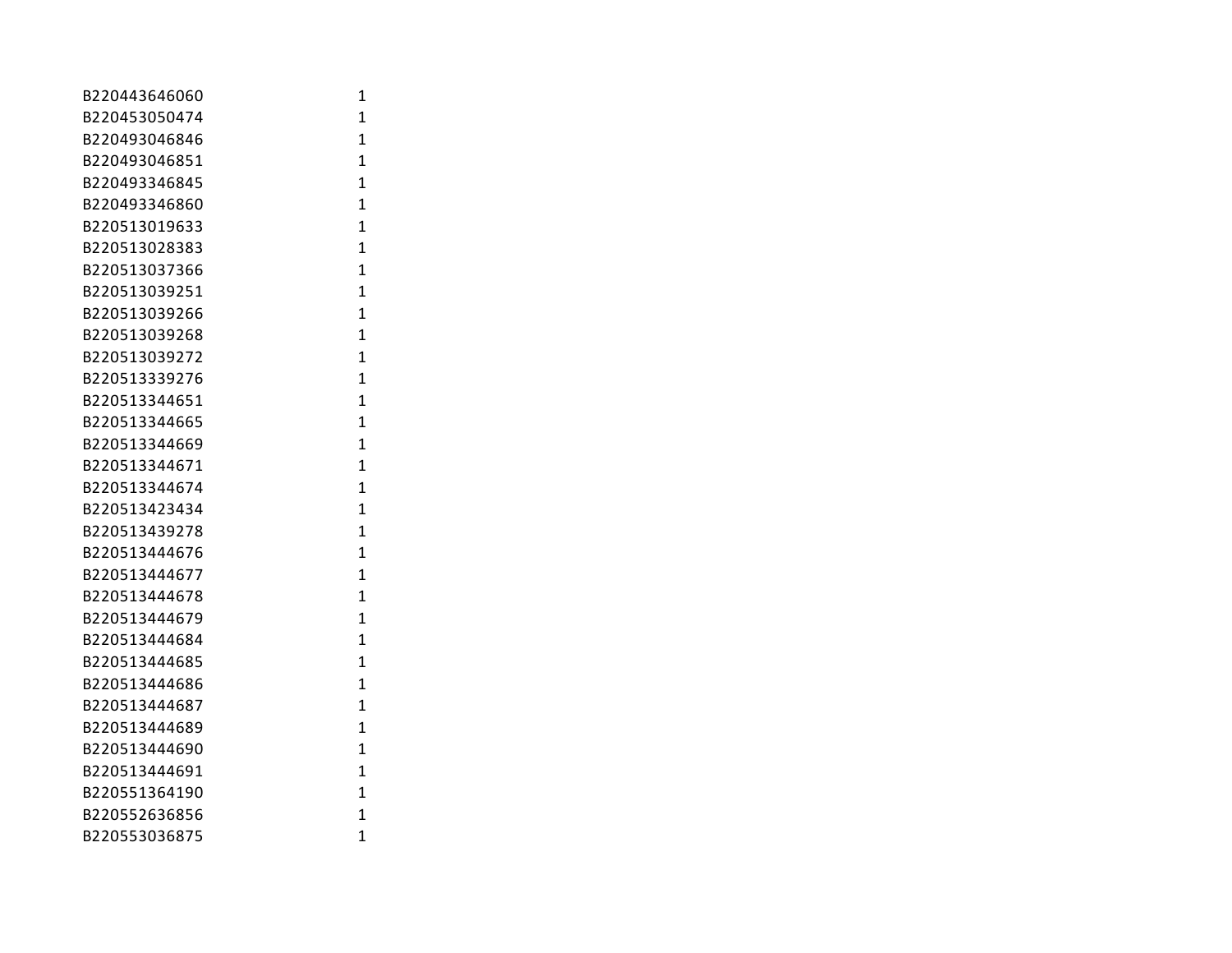| B220553038722 | 1              |
|---------------|----------------|
| B220553038723 | $\mathbf{1}$   |
| B220553038946 | $\overline{1}$ |
| B220553047993 | $\mathbf{1}$   |
| B220553047994 | $\mathbf{1}$   |
| B220553047997 | $\mathbf{1}$   |
| B220553055314 | $\mathbf{1}$   |
| B220553055335 | $\mathbf{1}$   |
| B220553056780 | $\overline{1}$ |
| B220553056793 | $\mathbf{1}$   |
| B220553338730 | $\overline{1}$ |
| B220553352982 | $\mathbf{1}$   |
| B220553352983 | $\mathbf{1}$   |
| B220553447983 | $\mathbf{1}$   |
| B220555764180 | $\overline{1}$ |
| B220555764197 | $\overline{1}$ |
| B220556164188 | $\mathbf{1}$   |
| B220556164189 | $\mathbf{1}$   |
| B220603059146 | $\mathbf{1}$   |
| B220603059159 | $\mathbf{1}$   |
| B220603059236 | $\mathbf{1}$   |
| B220603062018 | $\overline{1}$ |
| B220603062134 | $\mathbf{1}$   |
| B220603062144 | $\mathbf{1}$   |
| B220603062145 | $\mathbf{1}$   |
| B220613054445 | $\mathbf{1}$   |
| B220613054457 | $\mathbf{1}$   |
| B220613054463 | $\overline{1}$ |
| B220613054465 | $\mathbf{1}$   |
| B220613054505 | $\mathbf{1}$   |
| B230623342691 | $\mathbf{1}$   |
| B240353011822 | $\mathbf{1}$   |
| B240413050229 | $\mathbf{1}$   |
| B240453017467 | $\overline{1}$ |
| B240453017479 | $\overline{1}$ |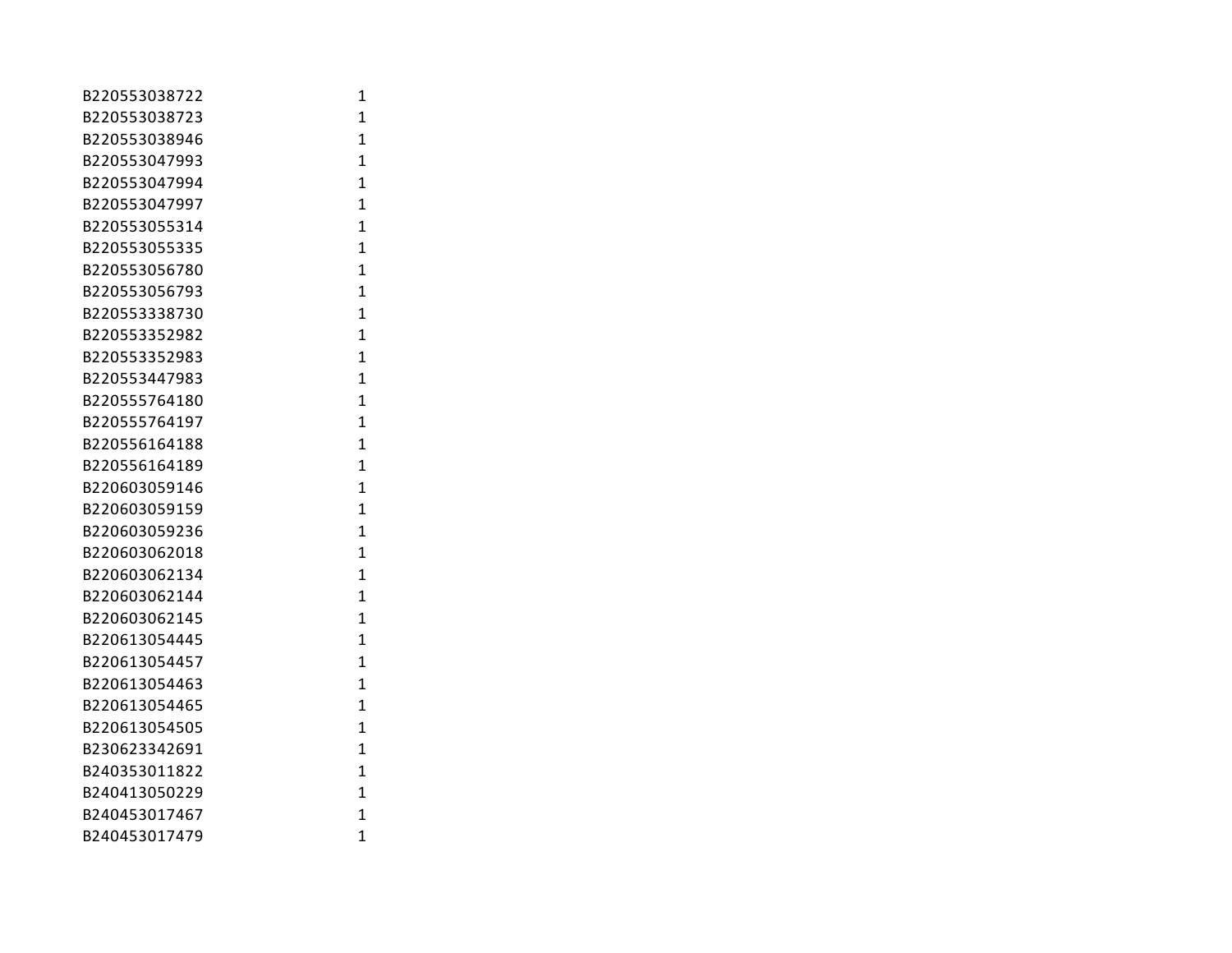| B240453317459   | 1              |
|-----------------|----------------|
| B240543050231   | $\mathbf{1}$   |
| B240543050232   | $\overline{1}$ |
| B240543050233   | $\overline{1}$ |
| B240543348155   | $\overline{1}$ |
| B240573332764   | $\overline{1}$ |
| B240573335994   | $\mathbf{1}$   |
| B240573344008   | $\overline{1}$ |
| B240573344011   | $\overline{1}$ |
| B240573344015   | $\overline{1}$ |
| B240573344019   | $\overline{1}$ |
| B240573344024   | $\overline{1}$ |
| B240573435999   | $\overline{1}$ |
| B251781213603   | $\overline{1}$ |
| B260153300001   | $\overline{1}$ |
| B260153400001   | $\overline{1}$ |
| C554067000000   | $\overline{1}$ |
| C553279-0000/00 | $\overline{2}$ |
| C553278-0000/00 | 0              |
| C553280-0000/00 | $\overline{2}$ |
| C553281-0000/00 | 3              |
| C553282-0000/00 | 3              |
| C553283-0000/00 | 0              |
| C553276-0000/00 | $\overline{1}$ |
| C553277-0000/00 | 3              |
| C571840-2065/00 | $\overline{1}$ |
| C571843-2065/00 | 3              |
| C571851-2065/00 | $\overline{2}$ |
| C571840-2062/00 | $\overline{1}$ |
| C571843-2062/00 | 3              |
| C571851-2062/00 | 0              |
| C571916-2073/00 | 4              |
| C571940-2073/00 | $\mathbf{1}$   |
| C571943-2073/00 | $\overline{1}$ |
| C571951-2073/00 | $\overline{c}$ |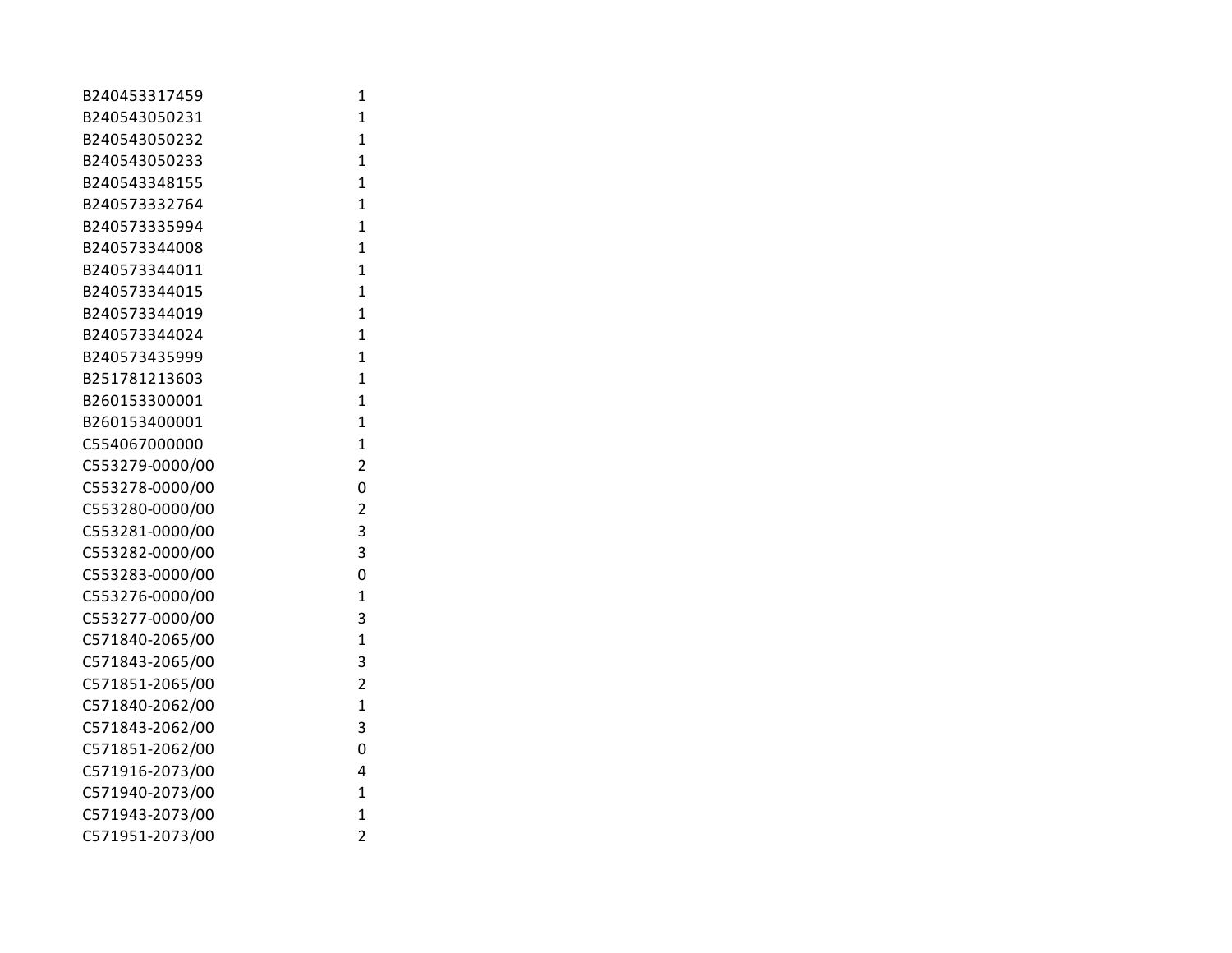| C571916-2070/00  | 0              |
|------------------|----------------|
| C571940-2070/00  | 3              |
| C571943-2070-00  | $\overline{1}$ |
| C571951-2070/00  | 3              |
| C571916-2071/00  | 6              |
| C571940-2071/00  | $\overline{2}$ |
| C571943-2071/00  | $\overline{2}$ |
| C571951-2071/00  | $\overline{1}$ |
| C571916-2069/00  | 6              |
| C571940-2069/00  | 3              |
| C571943-2069/00  | 4              |
| C571951-2069/00  | 3              |
| C571962-2069/00  | $\overline{2}$ |
| C566243-0106/00  | $\overline{1}$ |
| C566217-0106/00  | 7              |
| C566210-0106/00  | 0              |
| C562159-0000/00  | 0              |
| C818017-00000/00 | $\overline{2}$ |
| B142202065723    | 0              |
| B142202065739    | 0              |
| B142202065750    | 0              |
| B122302465581    | 0              |
| B132182065798    | 0              |
| B132182065800    | 0              |
| BB122312065593   | 0              |
| B132182365792    | 0              |
| B132182065799    | 0              |
| B220672100001/1  | 0              |
| B122302065563    | $\overline{1}$ |
| B132100165820    | 0              |
| B132100165835    | 0              |
| B132100165838    | 0              |
| B132100165839    | 0              |
| B132100165840    | 0              |
| B132100165841    | 0              |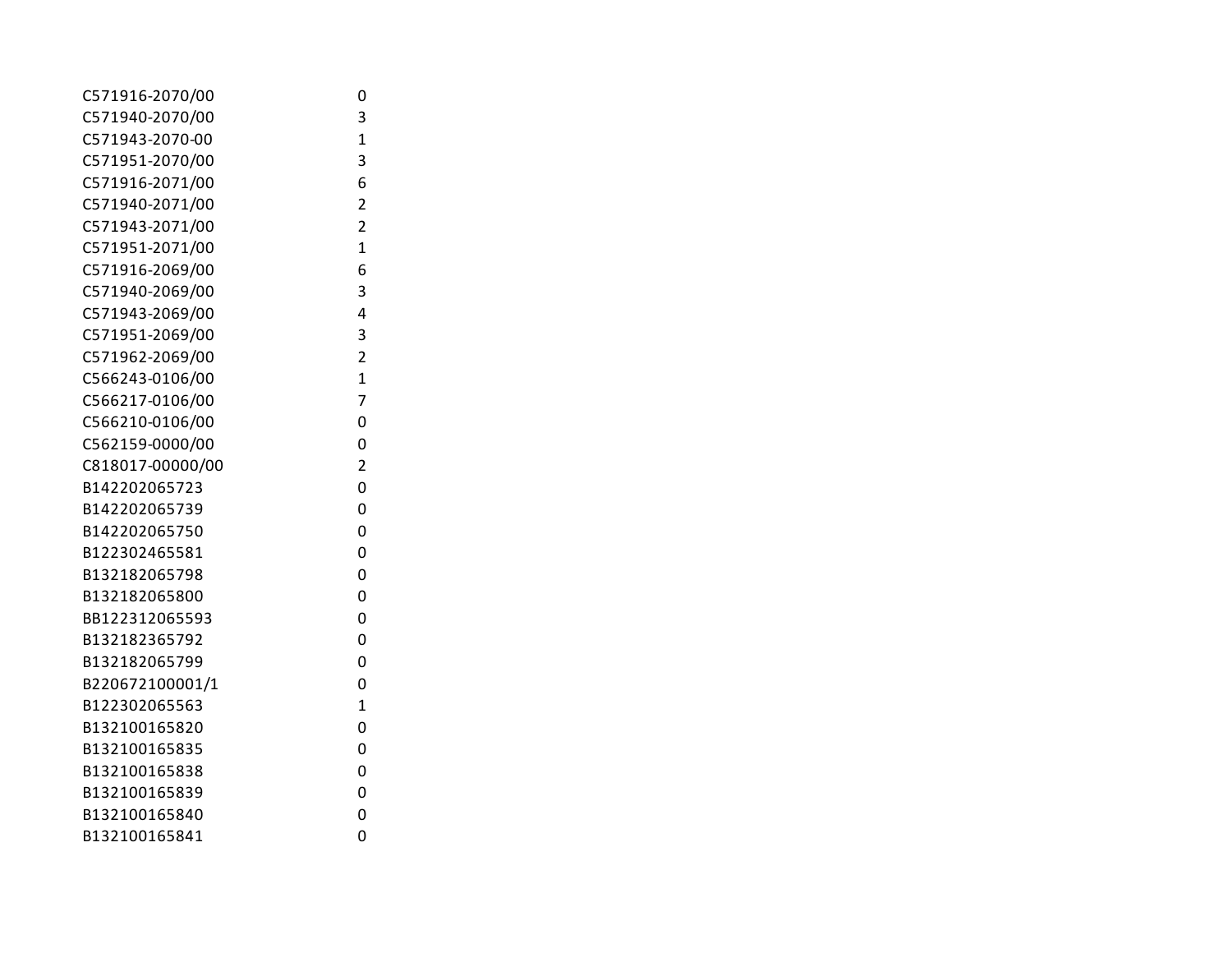| B132100165842   | 0              |
|-----------------|----------------|
| B132100665855   | 0              |
| B132100665857   | 0              |
| B132100665858   | 0              |
| B132100665859   | 0              |
| B132100665864   | 0              |
| B132100665865   | 0              |
| B132100665866   | 0              |
| B250821400001   | 0              |
| B250822100001   | $\overline{2}$ |
| B250823000001   | $\overline{2}$ |
| B250840400001   | 0              |
| B250841700001   | 3              |
| B250842400001   | $\overline{1}$ |
| B250842900001   | 0              |
| B250850400001   | 7              |
| B250851700001   | 3              |
| B250852400001   | 0              |
| B250852900001   | $\overline{1}$ |
| B250860400001   | 0              |
| B250860400002   | 0              |
| B250861700001   | 0              |
| B250861700002   | 0              |
| B250862400001   | $\overline{1}$ |
| B250862400002   | 3              |
| B250862900001   | $\overline{1}$ |
| B250862900002   | $\overline{2}$ |
| B256825-3052/00 | 0              |
| B256825-3058/00 | 0              |
| B256830-3052/00 | 0              |
| B256830-3058/00 | 0              |
| B256832302200   | $\overline{2}$ |
| B256832-3052/00 | $\overline{1}$ |
| B256832-3058/00 | 0              |
| B260504-0000/08 | 0              |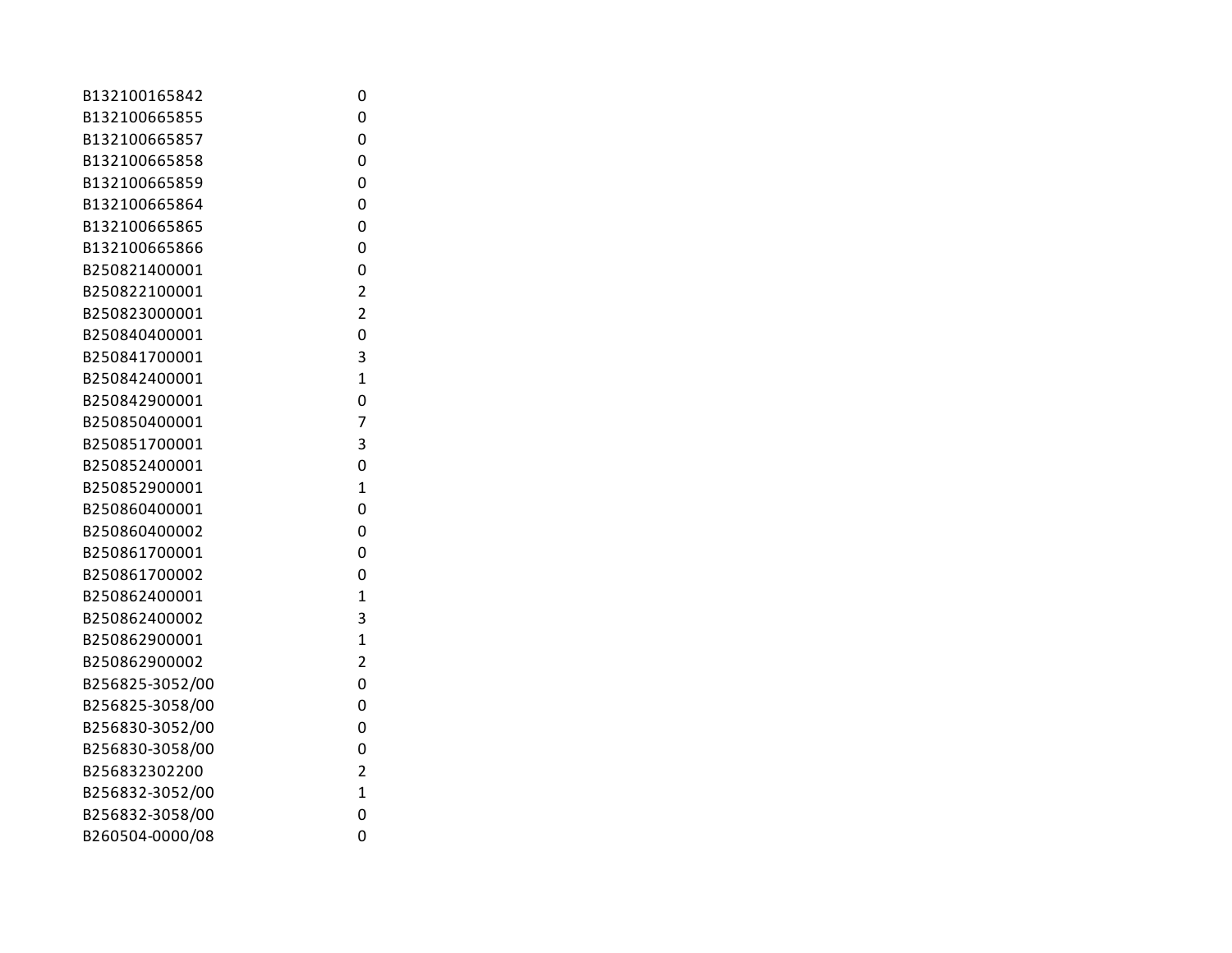| B260517-0000/07 | 0                       |
|-----------------|-------------------------|
| B260517-0000/08 | 0                       |
| B260523-0000/07 | 0                       |
| B260523-0000/08 | 0                       |
| B260523-0000/09 | 0                       |
| B260525000001   | 0                       |
| B260525-0000/07 | 0                       |
| B260525-0000/08 | 0                       |
| B260525-0000/09 | 0                       |
| B260529-0000/08 | 0                       |
| B260529-0000/09 | 0                       |
| B271605-0855/00 | 6                       |
| B271605-0865/00 | 6                       |
| B271610-0855/00 | 2                       |
| B271610-0865/00 | $\overline{\mathbf{c}}$ |
| B271617-0855/00 | 6                       |
| B271617-0865/00 | 0                       |
| B271623-0855/00 | 0                       |
| B271623-0865/00 | 0                       |
| B271625-0855/00 | 0                       |
| B271625-0865/00 | 0                       |
| B271629-0855/00 | 0                       |
| B271629-0865/00 | 0                       |
| B272317-0002/00 | 0                       |
| B272317-0003/00 | 0                       |
| B272323-0002/00 | 0                       |
| B272323-0003/00 | 0                       |
| B272325-0002/00 | 0                       |
| B272325-0003/00 | $\mathbf 1$             |
| B272330-0002/00 | 0                       |
| B272330-0003/00 | $\mathbf 1$             |
| C550450-0000/03 | 0                       |
| C551040-0000/00 | $\mathbf 1$             |
| C552040-0000/00 | $\mathbf 1$             |
| C553268-0000/00 | $\mathbf 1$             |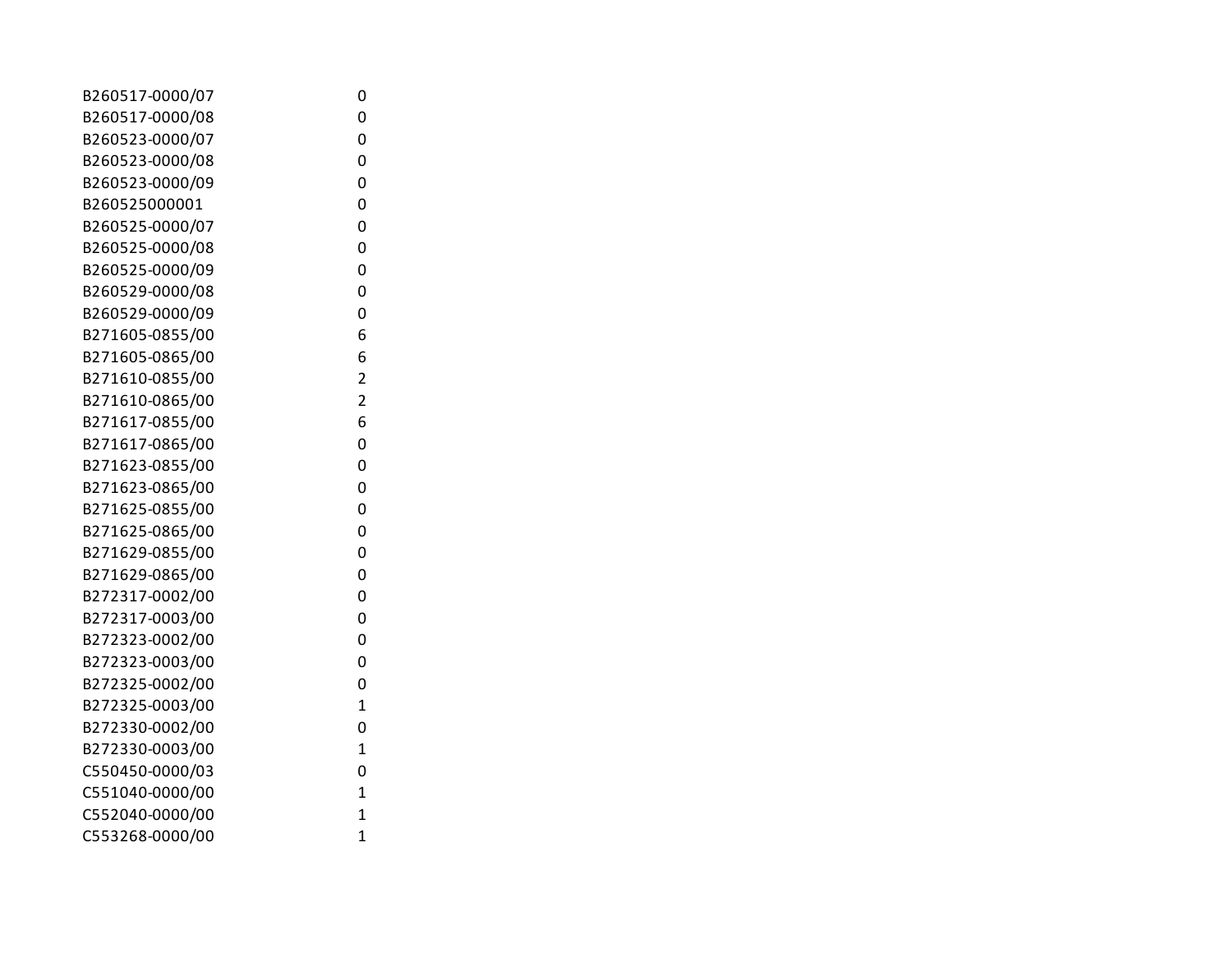| 2              |
|----------------|
| $\mathbf{1}$   |
| $\overline{1}$ |
| $\mathbf{1}$   |
| 0              |
| $\overline{2}$ |
| 0              |
| $\overline{1}$ |
| $\overline{1}$ |
| 0              |
| 0              |
| 0              |
| 0              |
| $\overline{2}$ |
| $\overline{1}$ |
| 0              |
| 0              |
| 0              |
| 0              |
| 0              |
| 0              |
| 0              |
| 0              |
| 0              |
| 0              |
| 0              |
| 0              |
| 0              |
| 0              |
| 0              |
| 0              |
| 0              |
| 0              |
| 0              |
| 0              |
|                |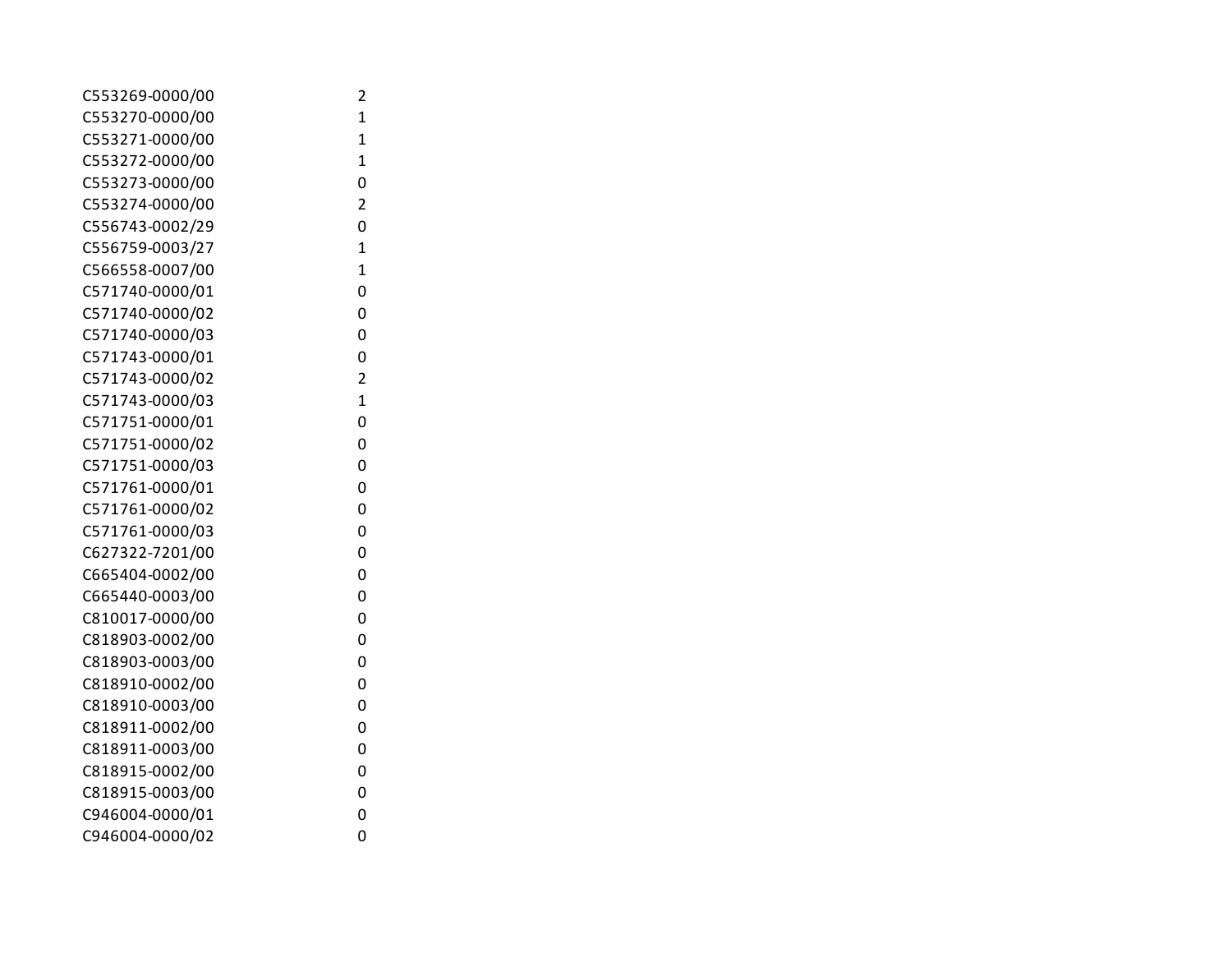| C946006-0000/01  | 0              |
|------------------|----------------|
| C946006-0000/02  | 0              |
| C946007-0000/01  | 0              |
| C946007-0000/02  | 0              |
| C946013-0000/01  | 0              |
| C946013-0000/02  | 0              |
| B220601700001G   | 0              |
| B220602662532    | 0              |
| B250563200001    | 0              |
| B220600100001F   | 0              |
| B132100165817    | 0              |
| B132100165815    | 0              |
| B132100163124    | 0              |
| B132100163114    | 0              |
| B132100163119    | 0              |
| B132100163102    | 0              |
| B132100163121    | 0              |
| B132100163123    | 0              |
| B132100163092    | 0              |
| C8187089-0040/00 | $\overline{c}$ |
| C818713-0040/00  | 0              |
| C818709-0070/00  | 0              |
| C818713-0070/00  | 0              |
| C818709-0080/00  | 0              |
| C818713-0080/00  | 0              |
| B220602162228S   | 0              |
| B220602162228U   | 0              |
| B220602162228V   | 0              |
| B220602162228Z   | 0              |
| B220602162228AA  | 0              |
| B220602162228AB  | 0              |
| B220602162228AC  | 0              |
| B220602162228AE  | 0              |
| B220603000001P   | 0              |
| B220603000001R   | 0              |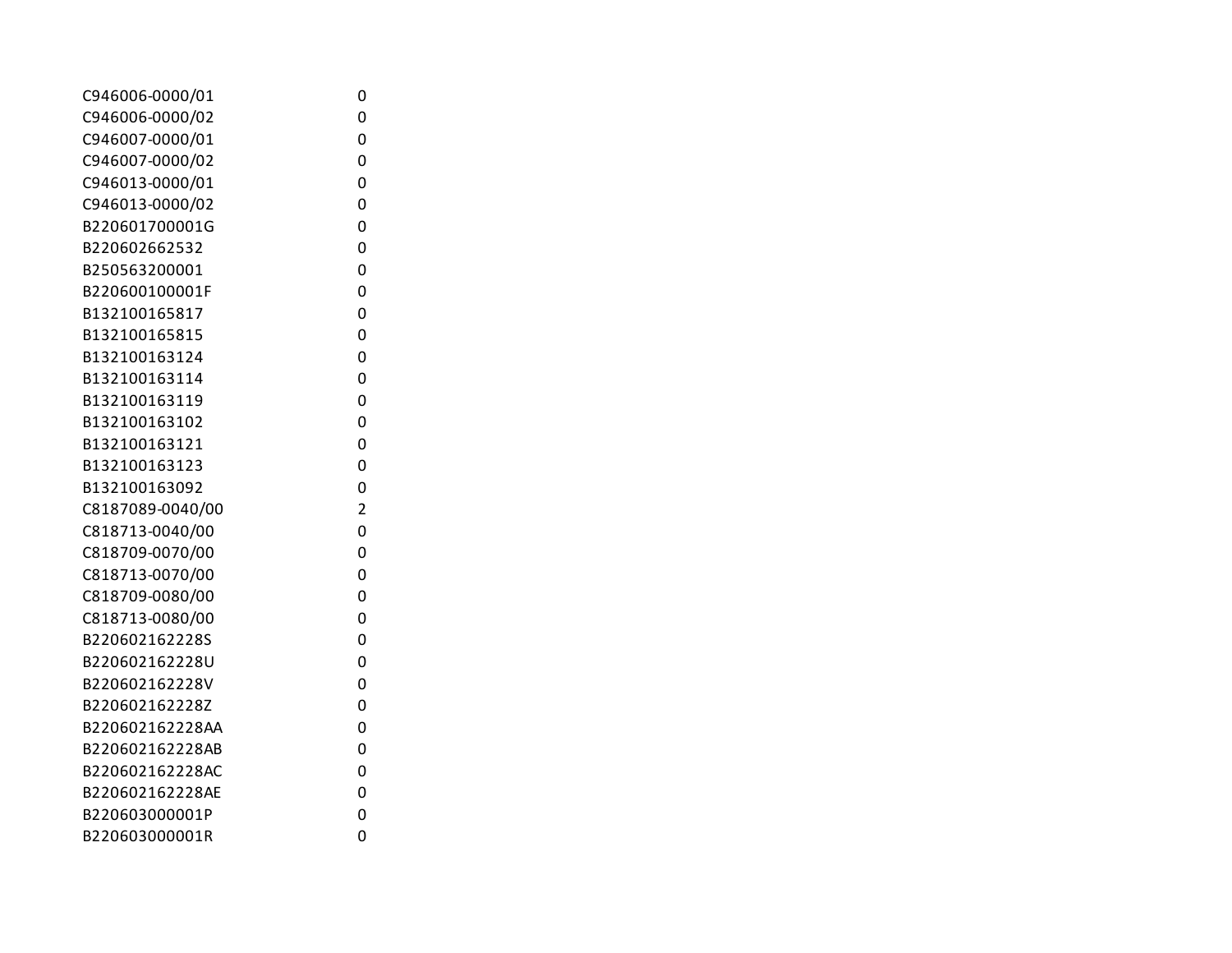| B220603000001S      | 0              |
|---------------------|----------------|
| B220600400001X      | $\mathbf{1}$   |
| C905022-0000/00     | 0              |
| C905022-0000/00     | 0              |
| C905022-0000/00     | 0              |
| C905022-0000/00     | 0              |
| C905022-0000/00     | 0              |
| C905022-0000/00     | 0              |
| C905022-0000/00     | 0              |
| C905022-0000/00     | 0              |
| B250861300002       | $\overline{2}$ |
| B25086130001        | 0              |
| B250851300001       | 0              |
| EMBROIDERY19        | 0              |
| EMBROIDERY20        | 0              |
| EMBROIDERY21        | 0              |
| EMBROIDERY22        | 0              |
| EMBROIDERY23        | 0              |
| EMBROIDERY24        | 0              |
| <b>EMBROIDERY25</b> | 0              |
| EMBROIDERY26        | 0              |
| B220671400001-1     | $\overline{1}$ |
| B220671400001-2     | 0              |
| B220672100001-1     | 0              |
| B220672100001-2     | 0              |
| B220672100001-3     | 0              |
| B220672100001-4     | 0              |
| B220600100001AE     | 0              |
| B220600100001AF     | 0              |
| B220600100001AG     | 0              |
| B220600100001AH     | 0              |
| B220600100001AI     | 0              |
| B220600100001AJ     | 0              |
| B220600100001AK     | 0              |
| B220600100001AL     | 0              |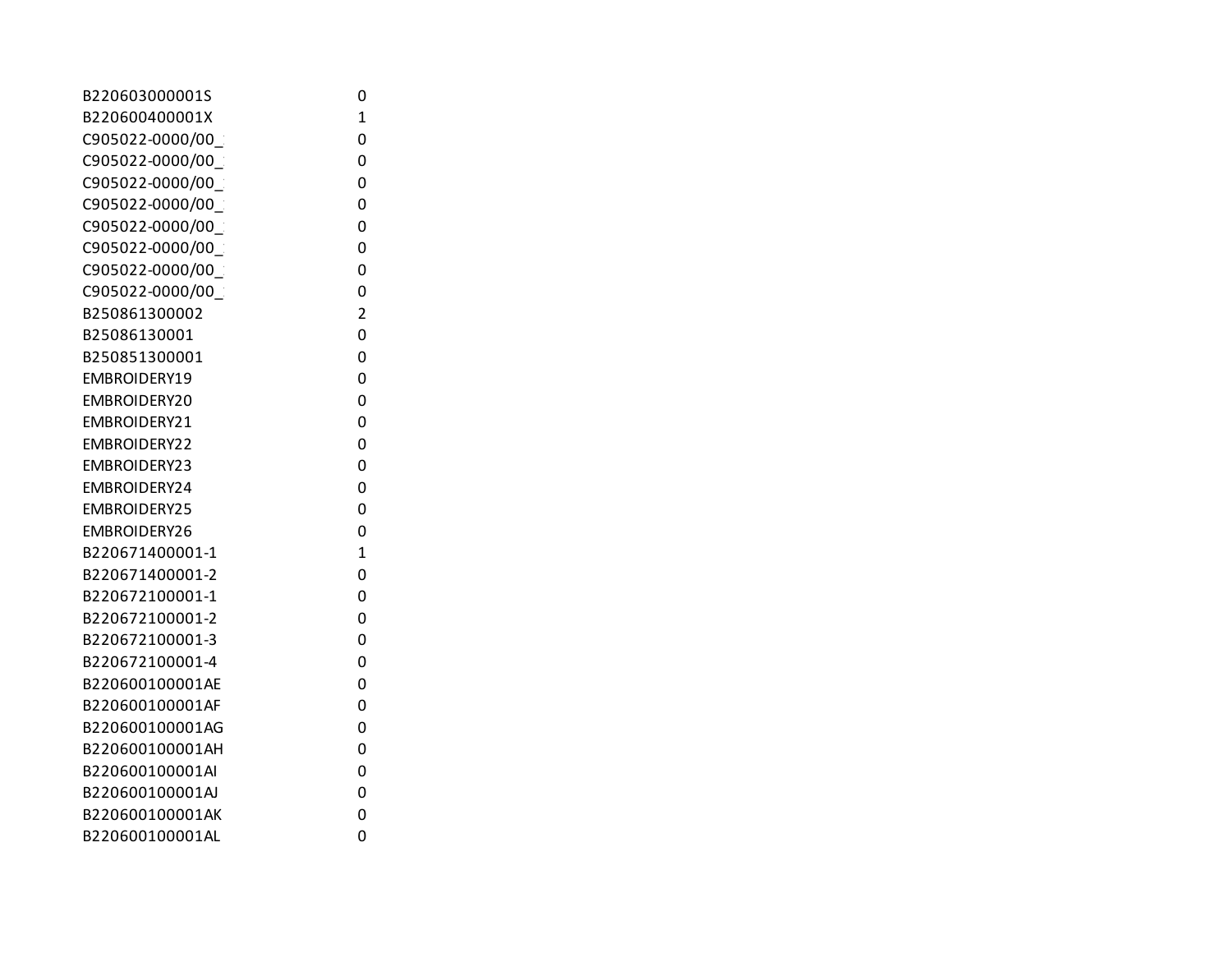| B220600100001AN | 0 |
|-----------------|---|
| B220600100001AN | 0 |
| B220600100001AO | 0 |
| B220600100001AP | 0 |
| B220600100001AQ | 0 |
| B220600100001AR | 0 |
| B220600100001AS | 0 |
| B220600100001AT | 0 |
| B220600100001AU | 0 |
| B220600100001AV | 0 |
| B220600100001AW | 0 |
| B220600100001AX | 0 |
| B220600100001AY | 0 |
| B220600100001AZ | 0 |
| B220600100001AA | 0 |
| B220600100001AA | 0 |
| B220600100001AA | 0 |
| B220600100001AA | 0 |
| B220600100001AA | 0 |
| B220600100001AA | 0 |
| B220600400001AO | 0 |
| B220600400001AP | 0 |
| B220600400001AQ | 0 |
| B220600400001AR | 0 |
| B220600400001AS | 0 |
| B220600400001AT | 0 |
| B220600400001AU | 0 |
| B220600400001AV | 0 |
| B220600400001AW | 0 |
| B220600400001AX | 0 |
| B220600400001AY | 0 |
| B220600400001AZ | 0 |
| B220600400001AA | 0 |
| B220600400001AA | 0 |
| B220600400001AA | 0 |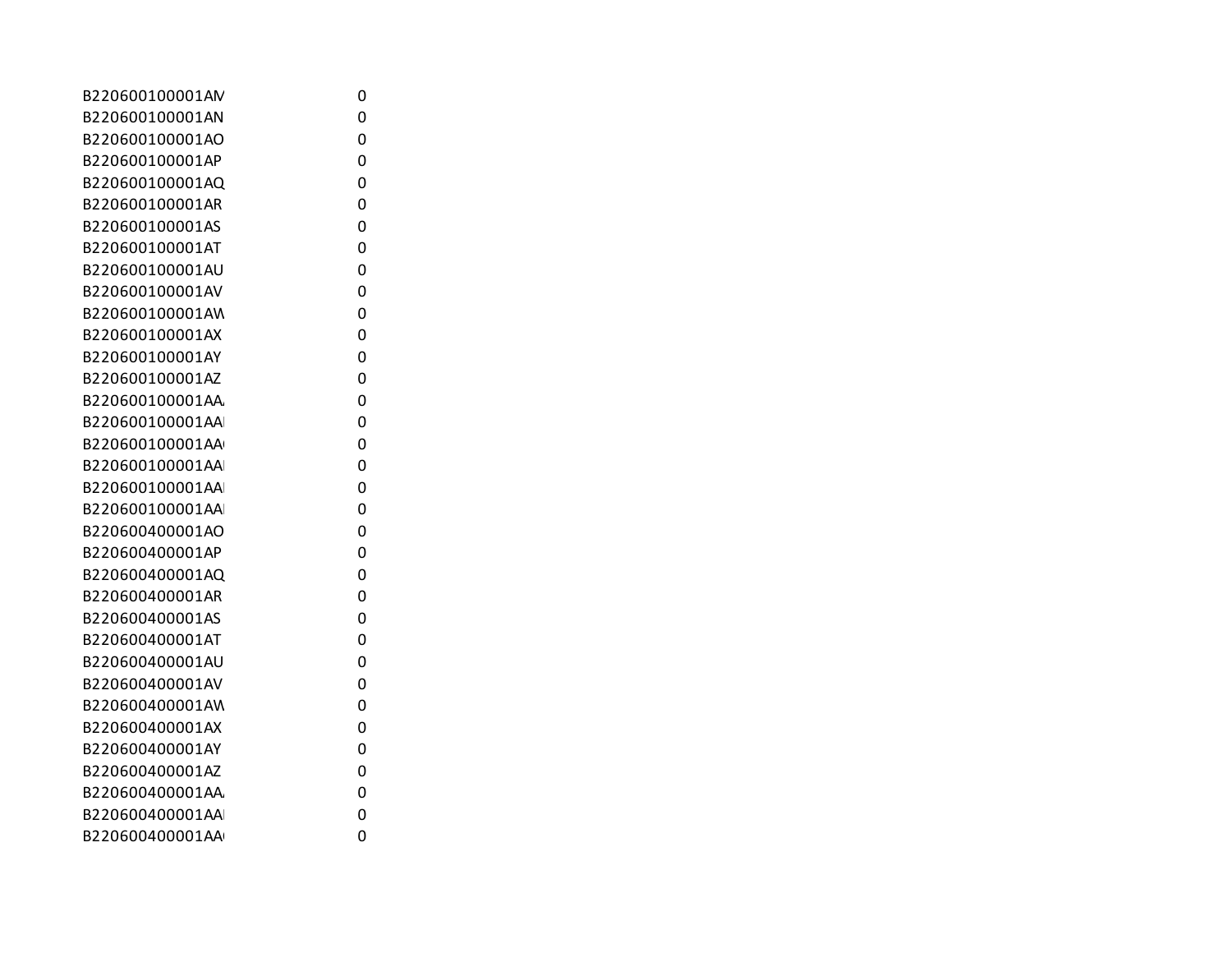| B220600400001AA | 0 |
|-----------------|---|
| B220600400001AA | 0 |
| B220600400001AA | 0 |
| B220600400001AA | 0 |
| B220600400001AA | 0 |
| B220600400001AA | 0 |
| B220600400001AA | 0 |
| B220600400001AA | 0 |
| B220600400001AA | 0 |
| B220600400001AA | 0 |
| B220600400001AA | 0 |
| B220600400001AA | 0 |
| B220600400001AA | 0 |
| B220600400001AA | 0 |
| B220600400001AA | 0 |
| B220600400001AA | 0 |
| B220600400001AA | 0 |
| B220600400001AA | 0 |
| B220600400001AA | 0 |
| B220600400001AA | 0 |
| B220600400001AA | 0 |
| B220600400001AA | 0 |
| B220600400001AA | 0 |
| B220600400001AA | 0 |
| B220600400001AA | 0 |
| B220600400001AA | 0 |
| B220600500001U  | 0 |
| B220600500001V  | 0 |
| B220600500001W  | 0 |
| B220600500001X  | 0 |
| B220600500001Y  | 0 |
| B220600500001Z  | 0 |
| B220600500001AA | 0 |
| B220600500001AB | 0 |
| B220600500001AC | 0 |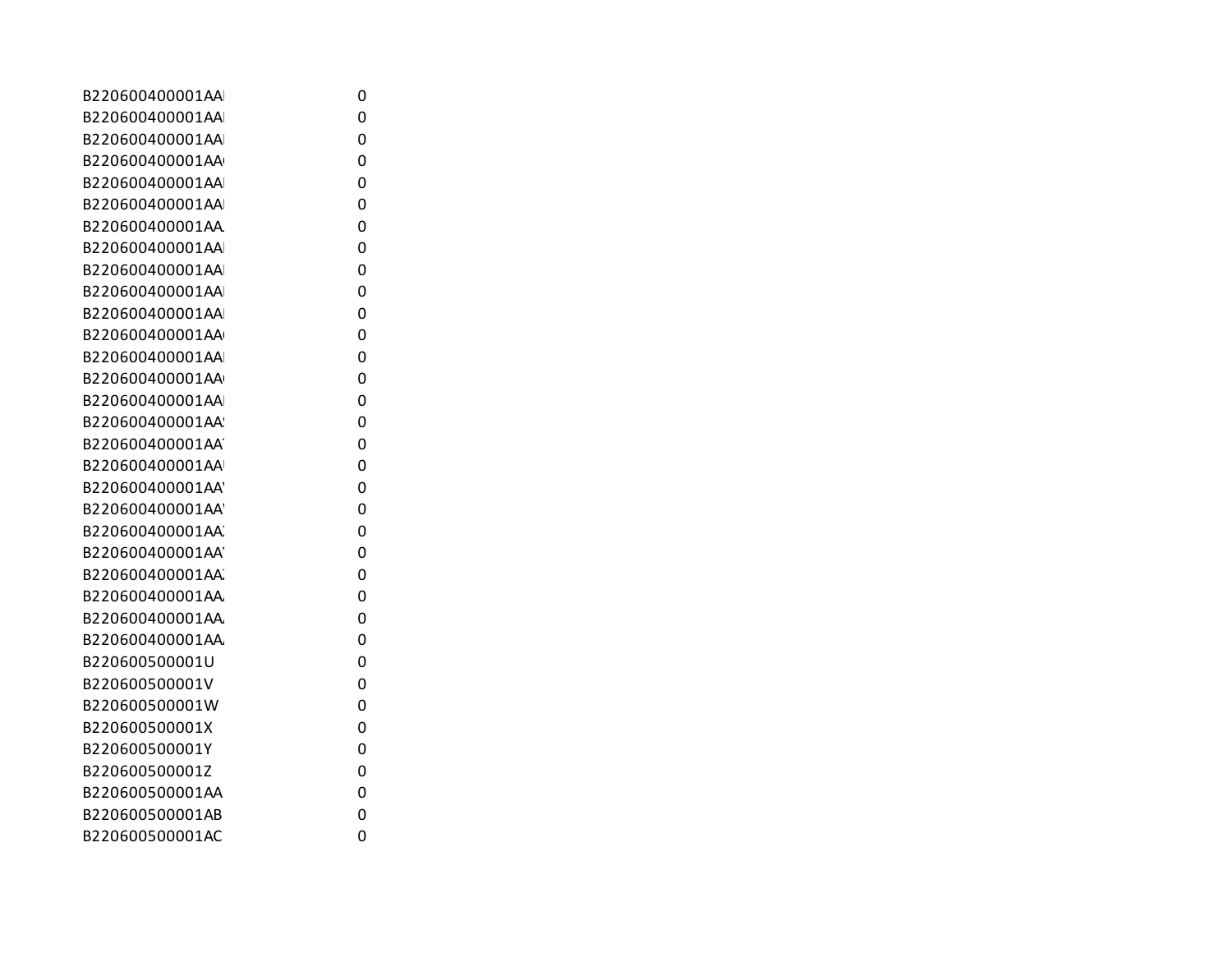| B220600500001AD | 0 |
|-----------------|---|
| B220600500001AE | 0 |
| B220600500001AF | 0 |
| B220600500001AG | 0 |
| B220600500001AH | 0 |
| B220600500001AI | 0 |
| B220600500001AJ | 0 |
| B220600500001AK | 0 |
| B220600500001AL | 0 |
| B220600500001AM | 0 |
| B220600500001AN | 0 |
| B220600500001AO | 0 |
| B220600500001AP | 0 |
| B220600500001AQ | 0 |
| B220600500001AR | 0 |
| B220600500001AS | 0 |
| B220600500001AT | 0 |
| B220600500001AU | 0 |
| B220600500001AV | 0 |
| B220601600001A  | 0 |
| B220601600001B  | 0 |
| B220600900001V  | 0 |
| B220600900001W  | 0 |
| B220600900001X  | 0 |
| B220601400001J  | 0 |
| B220601400001K  | 0 |
| B220601400001L  | 0 |
| B220601400001M  | 0 |
| B220601400001N  | 0 |
| B220602162228AG | 0 |
| B220602162228AH | 0 |
| B220603000001Y  | 0 |
| B220603000001Z  | 0 |
| B220603000001AA | 0 |
| B220603000001AB | 0 |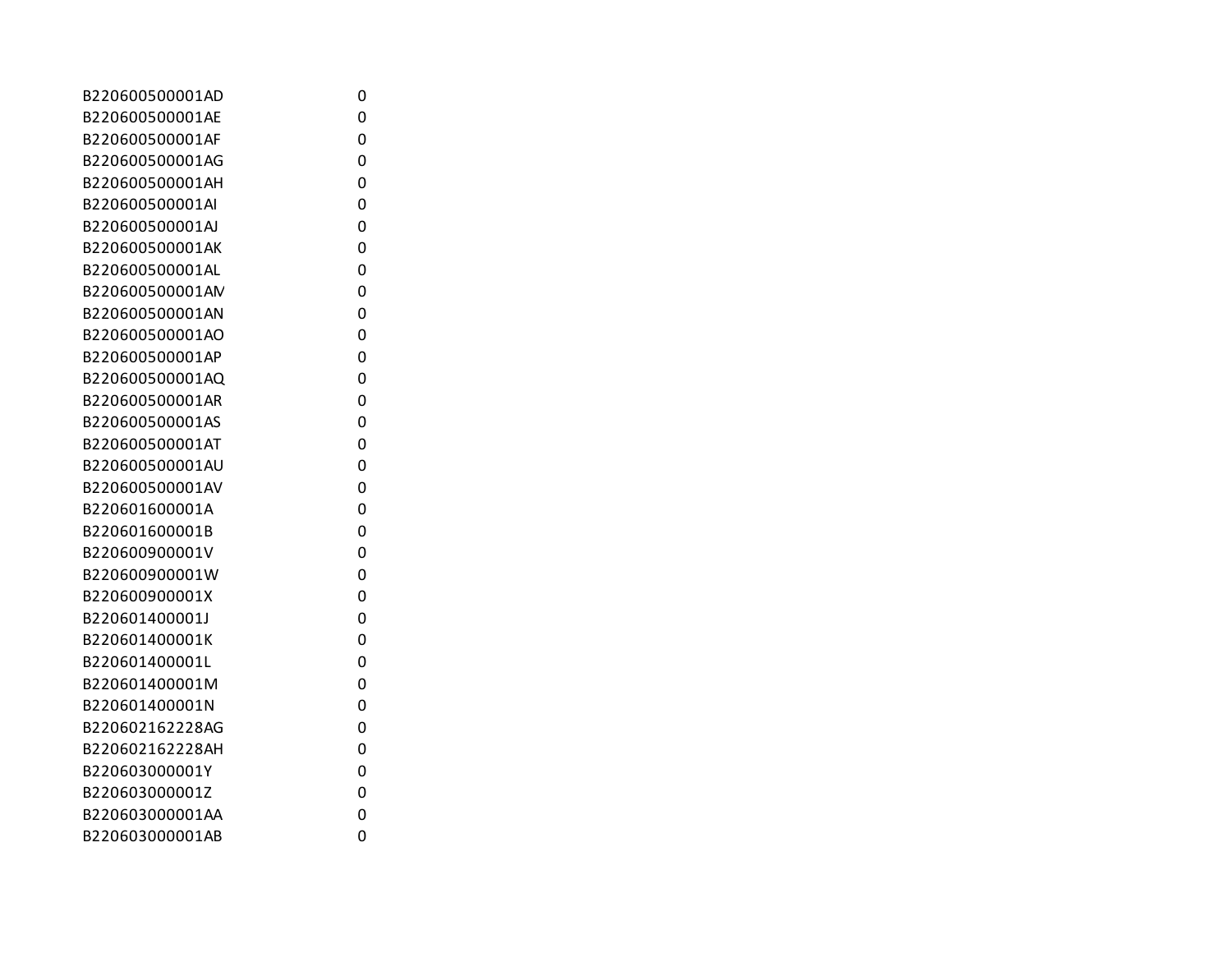| B220603000001AC  | 0 |
|------------------|---|
| B220603000001AD  | 0 |
| B220603000001AE  | 0 |
| B220603000001AF  | 0 |
| B220603000001AG  | 0 |
| B220603000001AH  | 0 |
| B220603300001H   | 0 |
| B220603300001I   | 0 |
| D63100300-0000FC | 0 |
| D63100300-0000FC | 0 |
| D63100300-0000FC | 0 |
| D63100300-0000FC | 0 |
| D63100300-0000FC | 0 |
| D63100300-0000FC | 0 |
| D63100300-0000FC | 0 |
| D63100300-0000FC | 0 |
| D63100300-0000FC | 0 |
| D63100300-0000FC | 0 |
| D63100300-0000FC | 0 |
| D63100300-0000FC | 0 |
| D63100300-0000FC | 0 |
| D63100300-0000FC | 0 |
| D63100300-0000FC | 0 |
| D63100300-0000FC | 0 |
| D63100300-0000FC | 0 |
| D63100300-0000FC | 0 |
| D63100300-0000FC | 0 |
| D63100300-0000FC | 0 |
| D63100300-0000FC | 0 |
| D63100300-0000FC | 0 |
| D63100300-0000FC | 0 |
| D63100300-0000FC | 0 |
| D63100300-0000FC | 0 |
| D63100300-0000FC | 0 |
| D63100300-0000FC | 0 |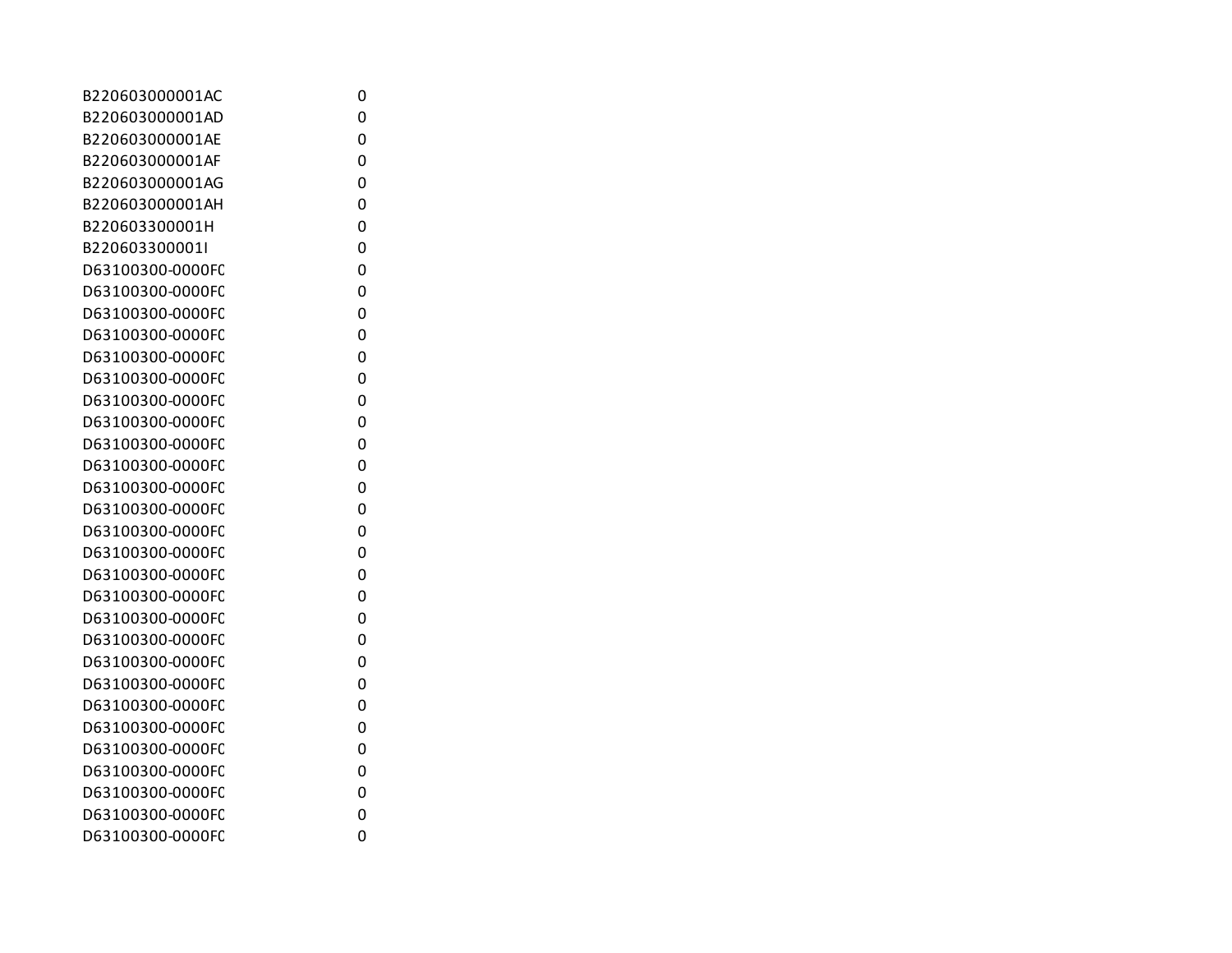| D63100300-0000FC | 0 |
|------------------|---|
| D63100300-0000FC | 0 |
| D63100300-0000FC | 0 |
| D63100300-0000FC | 0 |
| D63100300-0000FC | 0 |
| D63100300-0000FC | 0 |
| D63100300-0000FC | 0 |
| D63100300-0000FC | 0 |
| D63100300-0000FC | 0 |
| D63100300-0000FC | 0 |
| D63100300-0000FC | 0 |
| D63100300-0000FC | 0 |
| D63100300-0000FC | 0 |
| D63100300-0000FC | 0 |
| D63100300-0000FC | 0 |
| D63100300-0000FC | 0 |
| D63100300-0000FC | 0 |
| D63100300-0000FC | 0 |
| D63100300-0000FC | 0 |
| D63100300-0000FC | 0 |
| D63100300-0000FC | 0 |
| D63100300-0000FC | 0 |
| D63100300-0000FC | 0 |
| D63100300-0000FC | 0 |
| D63100300-0000FC | 0 |
| D63100300-0000FC | 0 |
| D63100300-0000FC | 0 |
| D63100300-0000FC | 0 |
| D63100300-0000FC | 0 |
| D63100300-0000FC | 0 |
| D63100300-0000FC | 0 |
| D63100300-0000FC | 0 |
| D63100300-0000FC | 0 |
| D63100300-0000FC | 0 |
| D63100300-0000FC | 0 |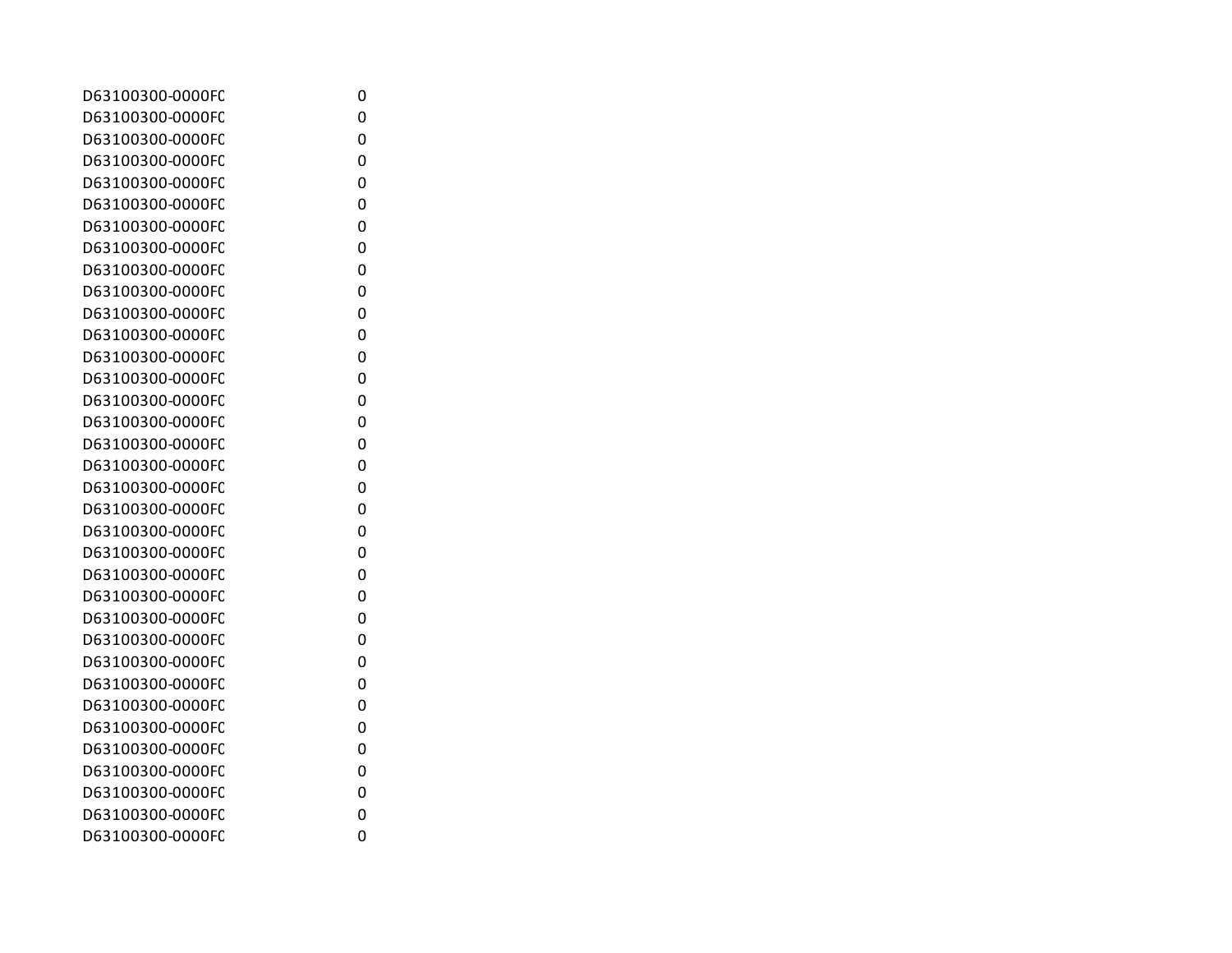| D63100300-0000FC | 0              |
|------------------|----------------|
| D63100300-0000FC | 0              |
| D63100300-0000FC | 0              |
| D63100300-0000FC | 0              |
| D63100300-0000FC | 0              |
| D63100300-0000FC | 0              |
| D63100300-0000FC | 0              |
| D63100300-0000F1 | 0              |
| D63100300-0000F1 | 0              |
| D63100300-0000F1 | 0              |
| D63100300-0000F1 | 0              |
| D63100300-0000F1 | 0              |
| D63100300-0000F1 | 0              |
| D63100300-0000F1 | 0              |
| D63100300-0000F1 | 0              |
| D63100300-0000F1 | 0              |
| D63100300-0000F1 | 0              |
| D63100300-0000F1 | 0              |
| B250831400001    | 1              |
| B250832100001    | 0              |
| B250833000001    | $\mathbf{1}$   |
| B250831400002    | 2              |
| B250832100002    | 0              |
| B250833000002    | 3              |
| B250831400003    | 4              |
| B250832100003    | 0              |
| B250833000003    | $\overline{2}$ |
| B250830700003    | 0              |
| B250830700002    | 0              |
| B250830700001    | 3              |
| B250831300001    | 0              |
| B250831600001    | 0              |
| B250831300002    | 0              |
| B250831600002    | 0              |
| B250831300003    | 0              |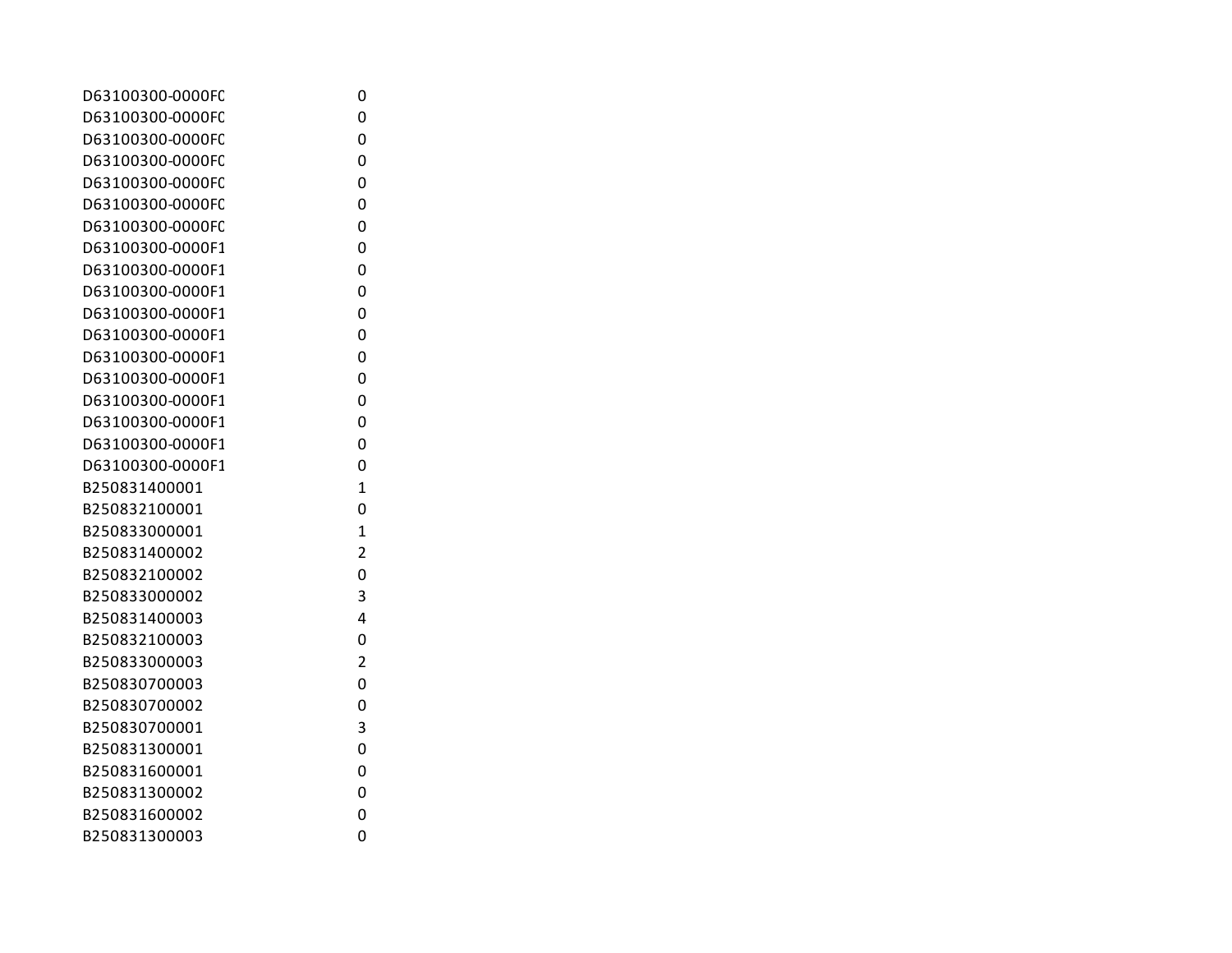| B250831600003   | 0              |
|-----------------|----------------|
| B256817-3058/00 | 0              |
| B256810-3058/00 | 0              |
| B256812-3058/00 | 0              |
| B256817-3052/00 | 0              |
| B256810-3052/00 | 0              |
| B256812-3052/00 | 0              |
| B230633065948   | 0              |
| B230632165981   | 0              |
| B230632165982   | 0              |
| B230633065954   | 0              |
| B230633065955   | 0              |
| B132182065797   | 0              |
| B132182365789   | 0              |
| B141792364516   | 0              |
| B14262364496    | 0              |
| B141261664471   | 0              |
| B141261664470   | 0              |
| B141792364509   | 0              |
| B141792364493   | 0              |
| B122001156642   | 0              |
| B122000265150   | $\overline{1}$ |
| B122000265195   | 0              |
| B122000265196   | 0              |
| B122000265134   | 0              |
| B122000265138   | 0              |
| B122000265153   | $\overline{1}$ |
| B122000265154   | 0              |
| B122071164773   | 0              |
| B122071164812   | 0              |
| B122071664792   | 0              |
| C560811-0000/00 | 0              |
| C561053-0003/00 | 0              |
| B122342365933   | 0              |
| B122342365922   | 0              |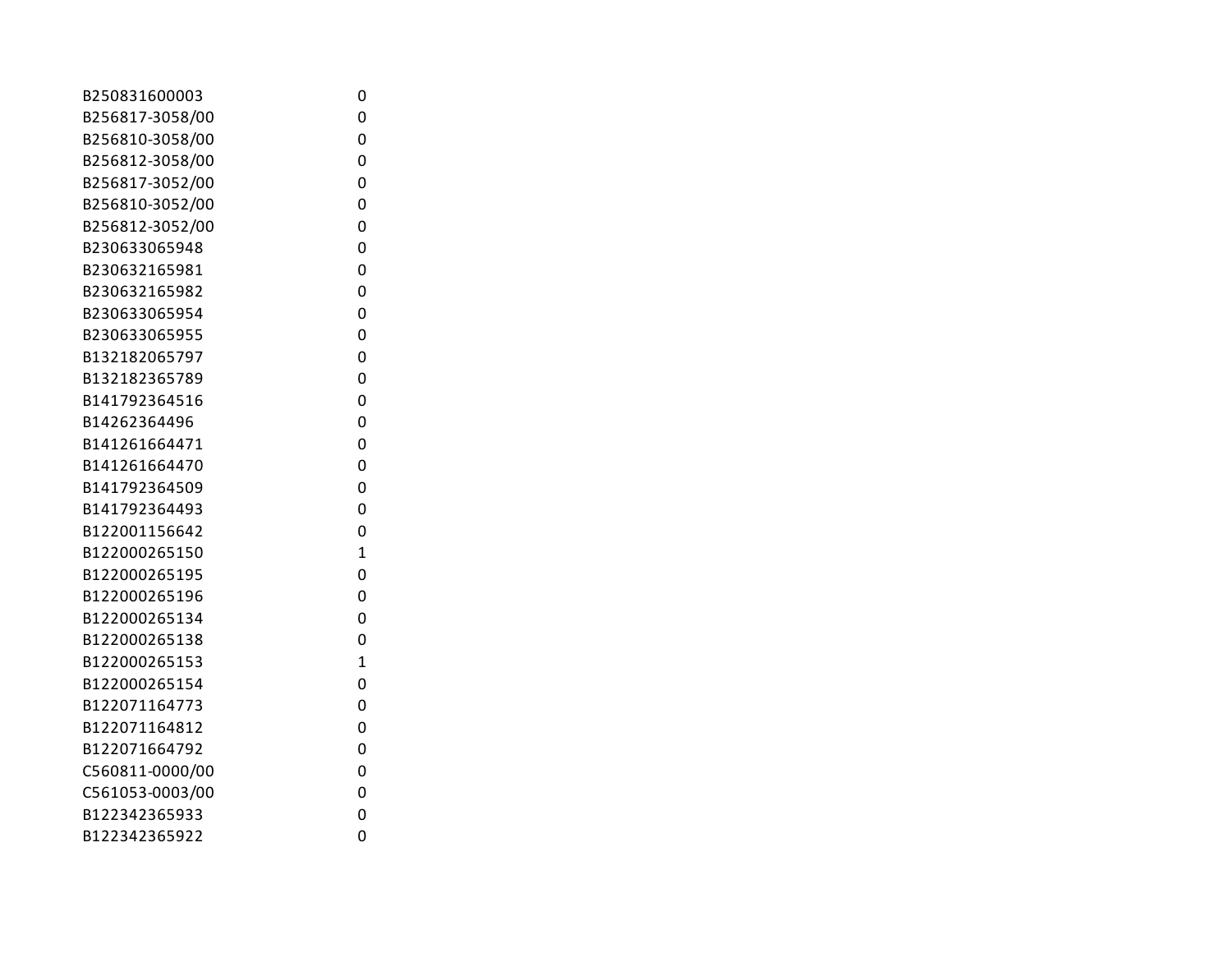| B122342365928   | 0            |
|-----------------|--------------|
| PACK AM609      | 0            |
| PACK_AM_TDN     | 0            |
| PACK_JAMAR834   | 0            |
| PACK_JAMAR832   | 0            |
| C623319-0001/04 | 0            |
| C623319-0001/20 | 0            |
| C623319-0001/35 | 0            |
| B220602100002AI | $\mathbf{1}$ |
| B220602100002AJ | 0            |
| B220602100002AK | 0            |
| B220602100002AL | 0            |
| B220602100002AN | 0            |
| B220602100002AN | 0            |
| B220602100002AO | 0            |
| B220602100002AP | 0            |
| B220602100002AQ | 0            |
| B220602100002AR | 0            |
| B220602100002AS | 0            |
| B220602100002AT | 0            |
| B220602100002AU | 0            |
| B220602100002AV | 0            |
| B220602100002AW | 0            |
| B220602100002AX | 0            |
| B220602100002AY | 0            |
| B220602100002AZ | 0            |
| B220602100002AA | 0            |
| B220602100002AA | 0            |
| B220602100002AA | 0            |
| B220602100002AA | 0            |
| B220602100002AA | 0            |
| B220602100002AA | 0            |
| B220602100002AA | 0            |
| B220602100002AA | 0            |
| B220602100002AA | 0            |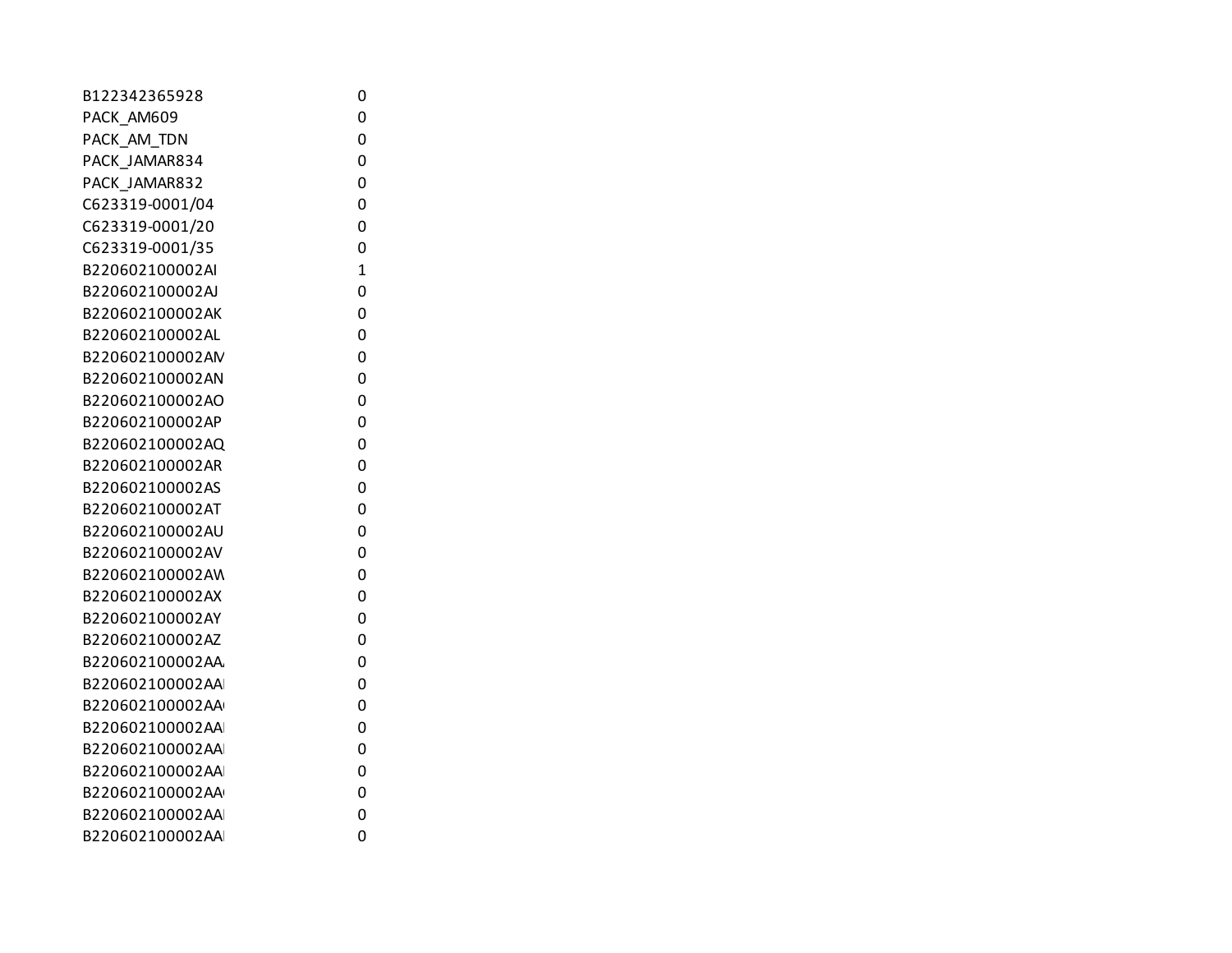| B220602100002AA | 0 |
|-----------------|---|
| B220602100002AA | 0 |
| B220602100002AA | 0 |
| B220602100002AA | 0 |
| B220602100002AA | 0 |
| B220602100002AA | 0 |
| B220602100002AA | 0 |
| B220602100002AA | 0 |
| B220602100002AA | 0 |
| B220602100002AA | 0 |
| B220602100002AA | 0 |
| B220602100002AA | 0 |
| B220602100002AA | 0 |
| B220603000002AI | 0 |
| B220603000002AJ | 0 |
| B220603000002AK | 0 |
| B220603000002AL | 0 |
| B220603000002AM | 0 |
| B220603000002AN | 0 |
| B220603000002AP | 0 |
| B220603000002AQ | 0 |
| B220603000002AR | 0 |
| B220603000002AS | 0 |
| B220603000002AT | 0 |
| B220603000002AU | 0 |
| B220603000002AV | 0 |
| B220603000002AW | 0 |
| B220603000002AX | 0 |
| B220603000002AY | 0 |
| B220603000002AZ | 0 |
| B220603000002AA | 0 |
| B220603000002AA | 0 |
| B220603000002AA | 0 |
| B220603000002AA | 0 |
| B220603000002AA | 0 |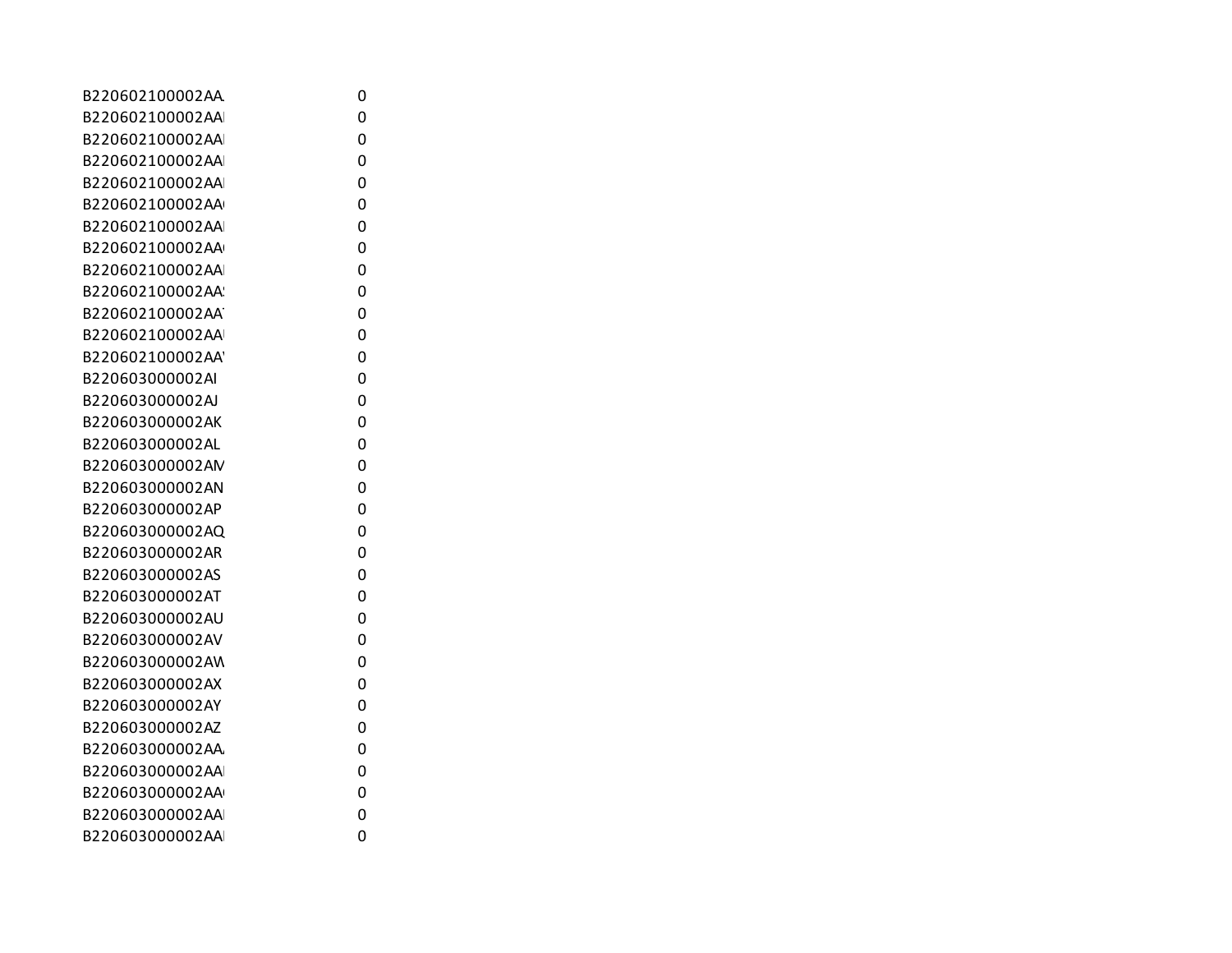| B220603000002AA  | 0              |
|------------------|----------------|
| B220603000002AA  | 0              |
| B220603000002AA  | 0              |
| B220603000002AA  | 0              |
| B220603000002AA  | 0              |
| B220603000002AA  | 0              |
| B220603000002AA  | 0              |
| B220603000002AA  | 0              |
| B220603000002AA  | 0              |
| B220603000002AA  | 0              |
| B220603000002AA  | 0              |
| B220603000002AA  | 0              |
| B220603000002AA  | 0              |
| B220603000002AA  | 0              |
| B220603000002AA  | 0              |
| B220603000002AA  | 0              |
| B220603000002AA' | 0              |
| VINT1            | 0              |
| VINT2            | $\mathbf{1}$   |
| VINT3            | 0              |
| VINT4            | $\mathbf{1}$   |
| <b>VINT5</b>     | $\overline{1}$ |
| VINT6            | $\mathbf{1}$   |
| VINT7            | 0              |
| VINT8            | 0              |
| VINT9            | 0              |
| B220601700002W   | 0              |
| B220601700002X   | 0              |
| B220601700002Y   | 0              |
| B220601700002Z   | 0              |
| B220601700002AA  | 0              |
| B220601700002AB  | 0              |
| B220601700002AC  | 0              |
| B220601700002AD  | 0              |
| B220601700002AE  | 0              |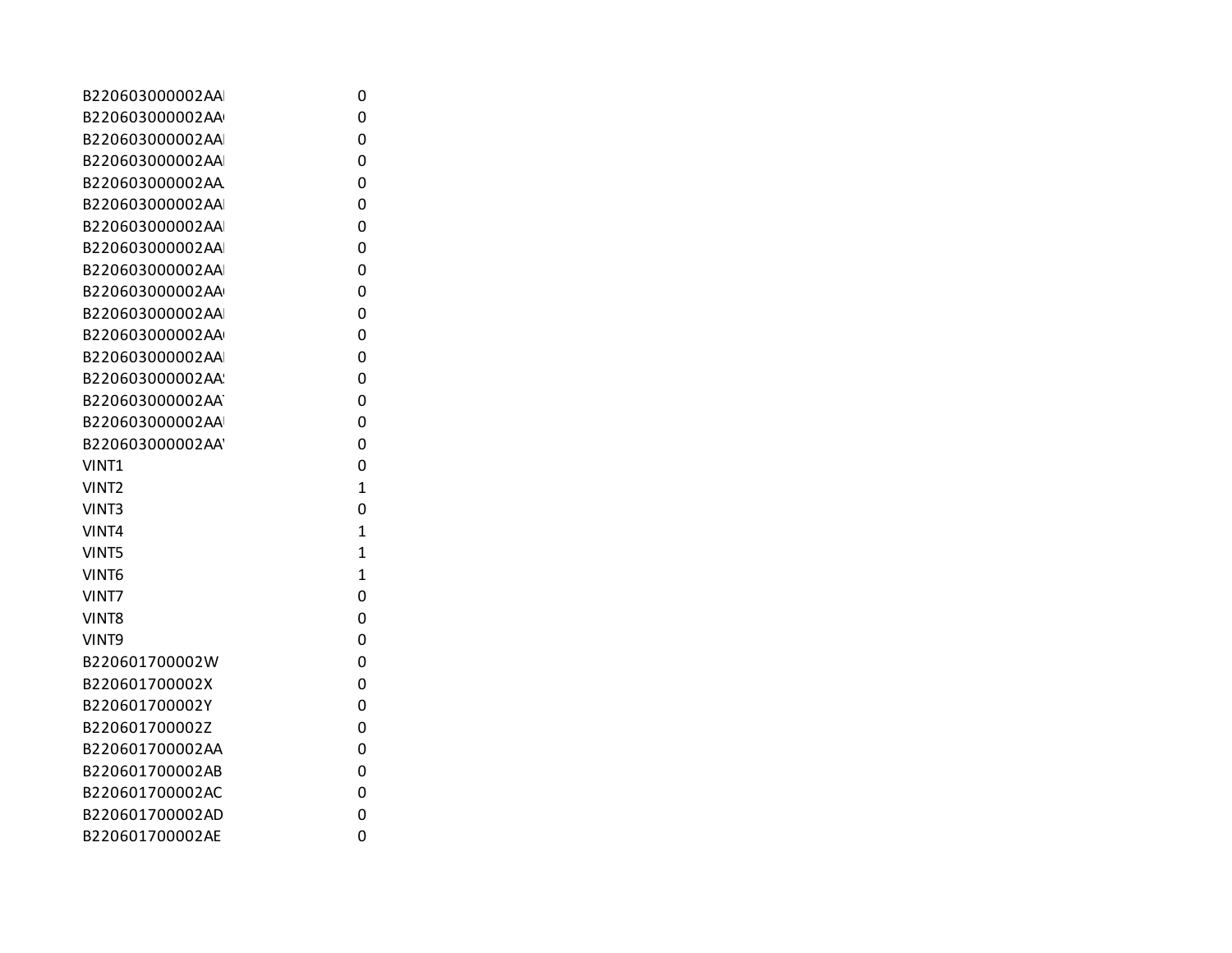| B220601700002AF  | 0                       |
|------------------|-------------------------|
| B220601700002AG  | 0                       |
| B220601700002AH  | 0                       |
| B220601700002AI  | 0                       |
| B220601700002AJ  | 0                       |
| B220601700002AK  | 0                       |
| B220601700002AL  | 0                       |
| B220601700002AM  | 0                       |
| B220601700002AN  | 0                       |
| B220601700002AO  | 0                       |
| B220601700002AP  | 0                       |
| B220601700002AQ  | 0                       |
| B220601700002AR  | 0                       |
| B220601700002AS  | 0                       |
| B220601700002AT  | 0                       |
| B220601700002AU  | 0                       |
| B220601700002AV  | 0                       |
| B220601700002AW  | 0                       |
| B220601700002AX  | 0                       |
| B220601700002AY  | 0                       |
| B220601700002AZ  | 0                       |
| C638458-0000/01  | $\overline{1}$          |
| C638458-0000/02  | $\overline{2}$          |
| C638458-0000/03  | $\overline{\mathbf{c}}$ |
| C638458-0000/04  | $\overline{2}$          |
| C638458-0000/05  | 5                       |
| C638458-0000/06  | 3                       |
| C816914-0919/13  | 0                       |
| C816910-0919/13  | 0                       |
| C553962-0002/00  | $\mathbf{1}$            |
| C814110-0000/00N | 0                       |
| C814111-0000/00N | 0                       |
| C814102-0000/00  | 0                       |
| C619317-0000/13  | 0                       |
| C619365-0000/08  | 0                       |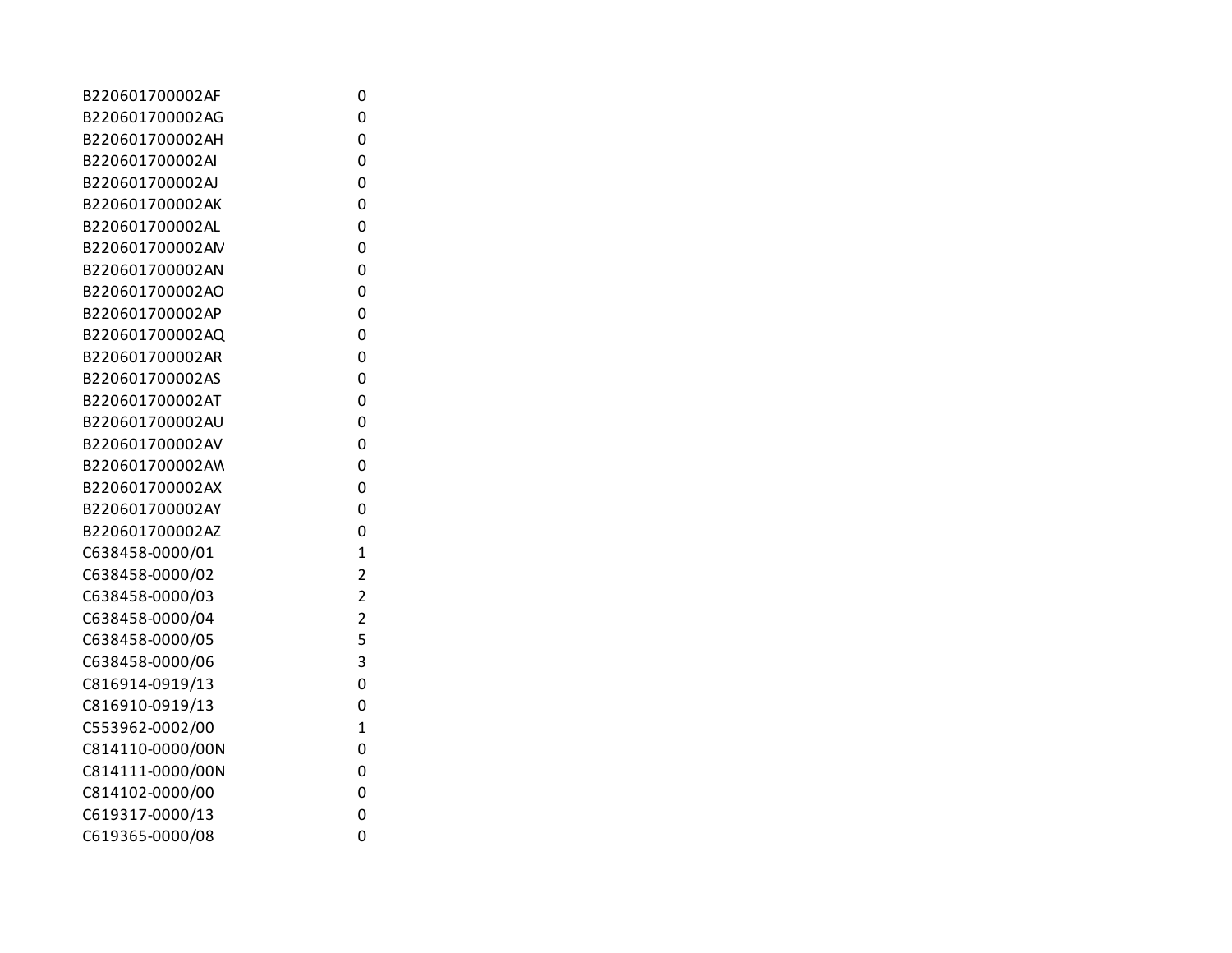| C619317-0000/35 | 0 |
|-----------------|---|
| B220600400001AA | 0 |
| B220600400001AA | 0 |
| B220600400001AA | 0 |
| B220600400001AA | 0 |
| B220600400001AA | 0 |
| B220600400001AA | 0 |
| B220600400001AA | 0 |
| B220600400001AA | 0 |
| B220600400001AA | 0 |
| B220600400001AA | 0 |
| B220600400001AA | 0 |
| B220600400001AA | 0 |
| B220600400001AA | 0 |
| B220600400001AA | 0 |
| B220600400001AA | 0 |
| B220600400001AA | 0 |
| B220600400001AA | 0 |
| B220600400001AA | 0 |
| B220600400001AA | 0 |
| B220600400001AA | 0 |
| B220600900001Y  | 0 |
| B220600900001Z  | 0 |
| B220600900001AA | 0 |
| B220600900001AB | 0 |
| B220600900001AC | 0 |
| B220600900001AD | 0 |
| B220600900001AE | 0 |
| B220600900001AF | 0 |
| B220600900001AG | 0 |
| B220600900001AH | 0 |
| B220600900001AI | 0 |
| B220600900001AJ | 0 |
| B220600900001AK | 0 |
| B220600900001AL | 0 |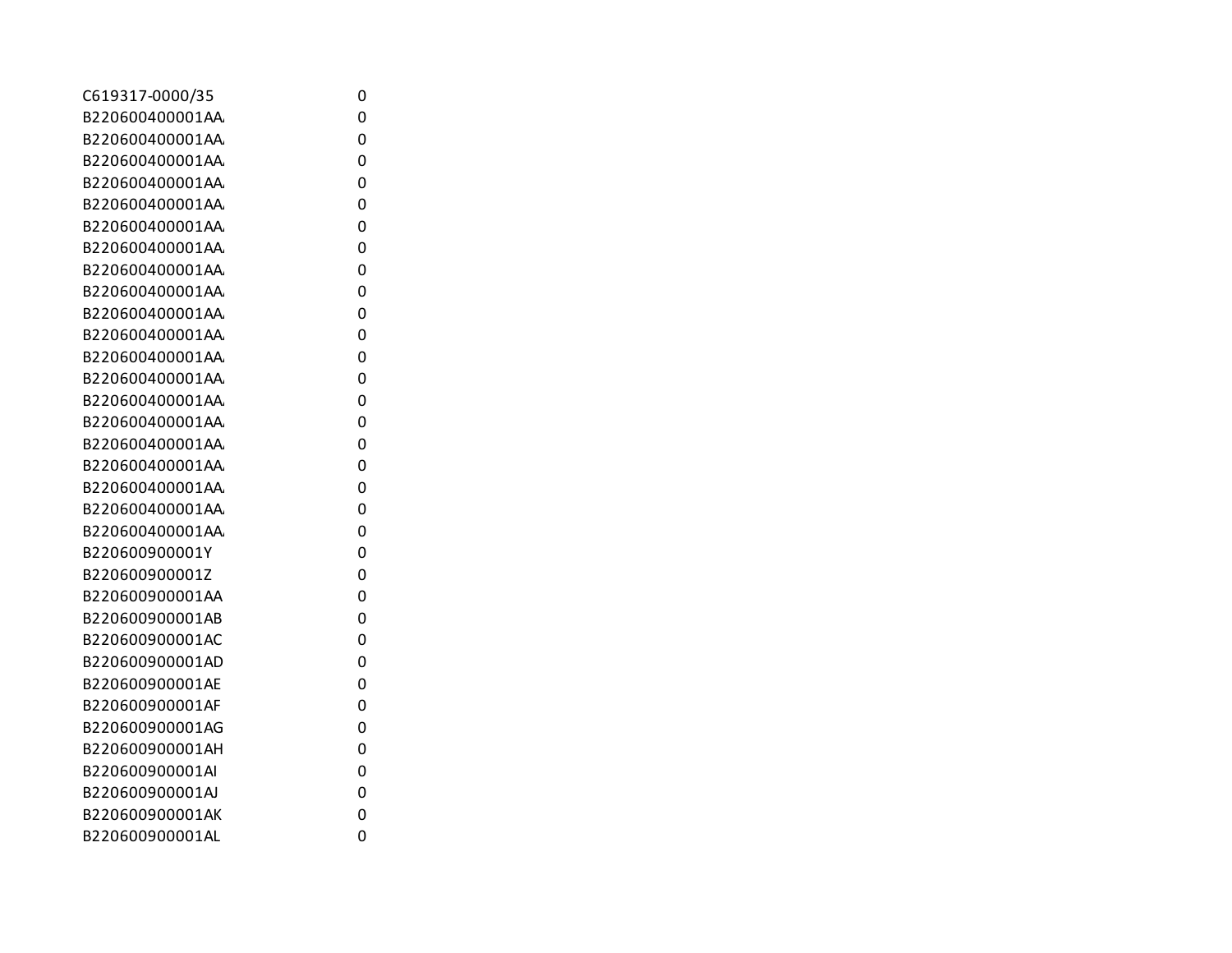| B220600900001AN | 0 |
|-----------------|---|
| B220601400001O  | 0 |
| B220601400001P  | 0 |
| B220601400001Q  | 0 |
| B220601400001R  | 0 |
| B220601400001S  | 0 |
| B220601400001T  | 0 |
| B220601400001U  | 0 |
| B220601400001V  | 0 |
| B220601400001W  | 0 |
| B220601400001X  | 0 |
| B220601400001E  | 0 |
| B220602162228F  | 0 |
| B220602162228Y  | 0 |
| B220600100001W( | 0 |
| B220600100001W( | 0 |
| B220600100001W( | 1 |
| B220600100001W( | 1 |
| B220600100001W( | 0 |
| B220600100001W( | 0 |
| B220600400001W( | 0 |
| B220600400001W( | 0 |
| B220600400001W( | 0 |
| B220600400001W( | 0 |
| B220600400001W( | 0 |
| B220600400001W( | 0 |
| B220600400001W( | 0 |
| B220600400001W( | 0 |
| B220600400001W( | 0 |
| B220600500001W( | 0 |
| B220600500001W( | 0 |
| B220600500001W( | 0 |
| B220600500001W( | 0 |
| B220600500001W( | 0 |
| B220600500001W( | 0 |
|                 |   |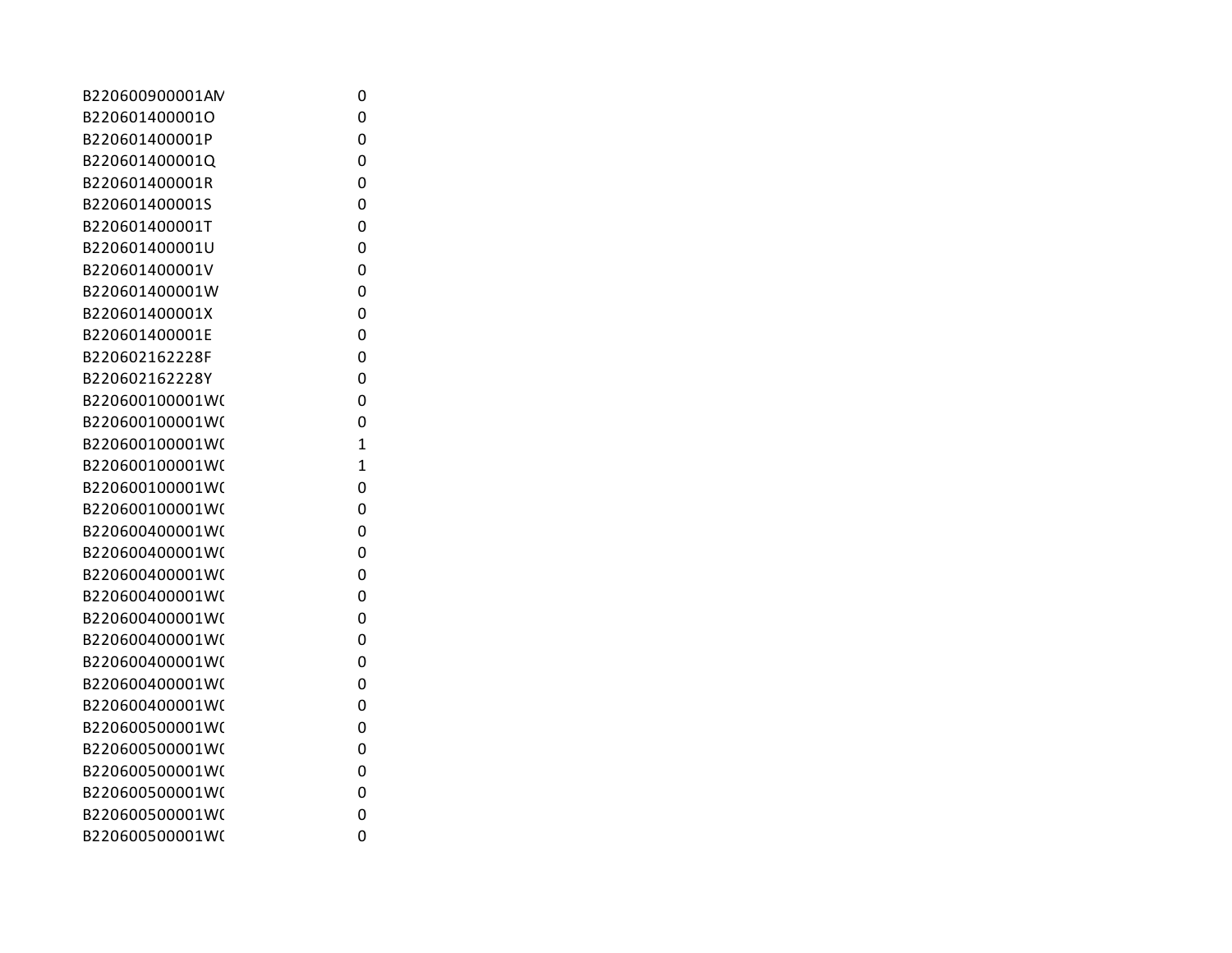| B220600500001W( | 0 |
|-----------------|---|
| B220600500001W( | 0 |
| B220600500001W( | 0 |
| B220600500001W( | 0 |
| B220600500001W( | 0 |
| B220600900001W( | 0 |
| B220600900001W( | 0 |
| B220600900001W( | 0 |
| B220600900001W( | 0 |
| B220600900001W( | 0 |
| B220600900001W( | 0 |
| B220600900001W( | 0 |
| B220600900001W( | 0 |
| B220600900001W( | 0 |
| B220600900001W( | 0 |
| B220600900001W( | 0 |
| B220600900001W( | 0 |
| B220600900001W( | 0 |
| B220600900001W( | 0 |
| B220600900001W( | 0 |
| B220601600001W( | 0 |
| B220601600001W( | 0 |
| B220601600001W( | 0 |
| B220601600001W( | 0 |
| B220601600001W( | 0 |
| B220601700001W( | 0 |
| B220601700001W( | 0 |
| B220601758693   | 0 |
| B220602162228W( | 0 |
| C564259-0000/00 | 0 |
| B250861600001   | 0 |
| B250841600001   | 0 |
| B250841300001   | 0 |
| C557314-0097/04 | 0 |
| C557314-00A6/01 | 0 |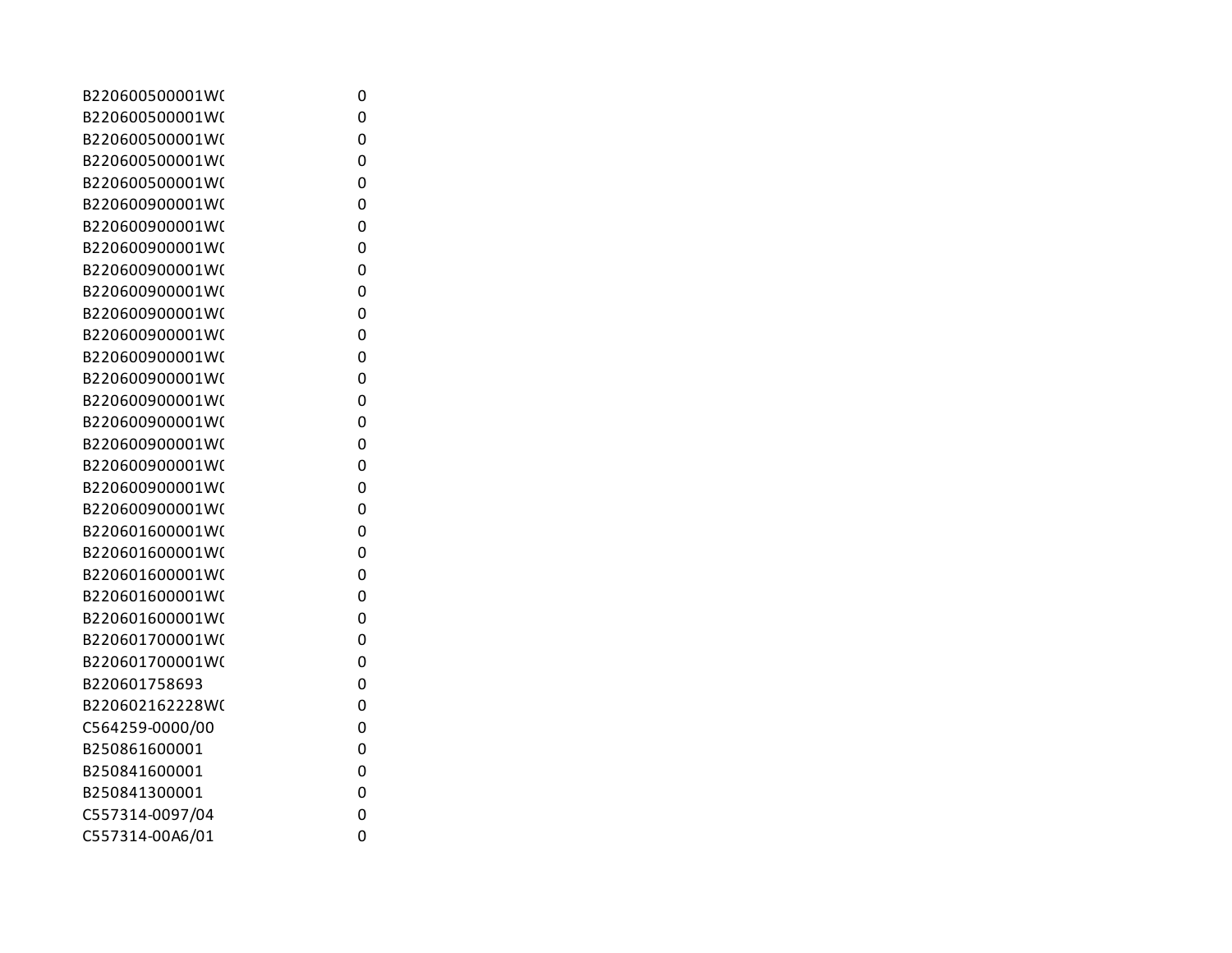| C557314-00A9/02 | 0            |
|-----------------|--------------|
| C557314-0754/02 | 0            |
| C557314-0854/03 | 0            |
| C557320-0097/04 | 0            |
| C557320-00A6/01 | 0            |
| C557320-00A9/02 | 0            |
| C557320-0754/02 | 0            |
| C557320-0854/03 | 0            |
| C557344-0097/04 | 0            |
| C557344-00A6/01 | 0            |
| C557344-00A9/02 | 0            |
| C557344-0754/02 | 0            |
| C557344-0854/03 | 0            |
| C557359-0097/04 | 0            |
| C557359-00A6/01 | 0            |
| C557359-00A9/02 | 0            |
| C557359-0754/02 | 0            |
| C557359-0854/03 | $\mathbf{1}$ |
| C557363-0097/04 | 0            |
| C557363-00A6/01 | 0            |
| C557363-00A9/02 | 0            |
| C557363-0754/02 | 0            |
| C557363-0854/03 | 0            |
| B260504-0000/09 | 0            |
| B260504-0000/07 | 0            |
| B260529-0000/07 | 0            |
| B220600900001W( | $\mathbf{1}$ |
| B220600900001W( | 0            |
| B220600900001W( | 0            |
| B220600900001W( | 0            |
| B220601700001W( | 0            |
| B220601700001W( | 0            |
| B220601700001W( | 0            |
| B220601700001W( | 0            |
| B220601700001W( | 0            |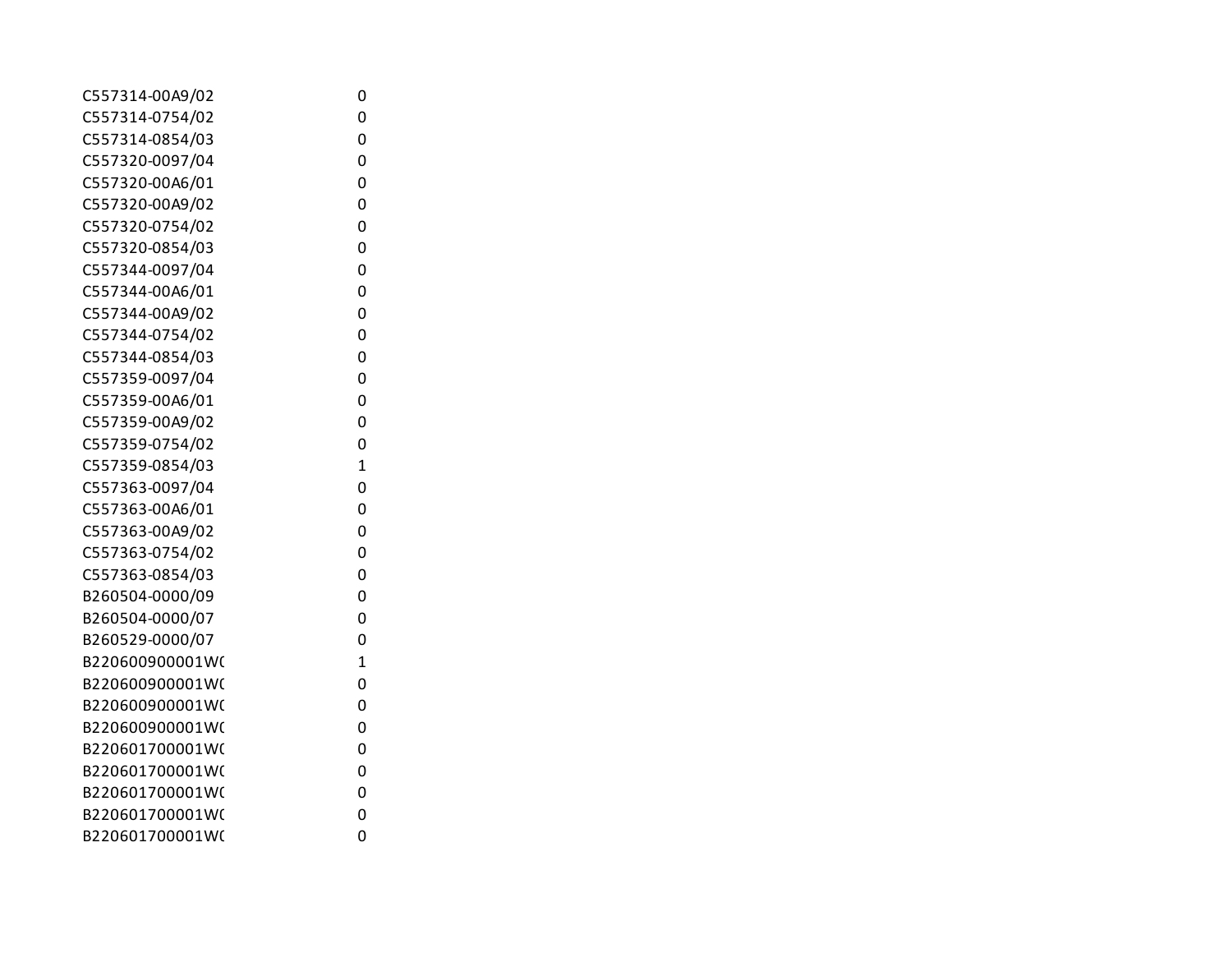| B220601700001W( | 0 |
|-----------------|---|
| B220601700001W( | 0 |
| B220601700001W( | 0 |
| B220601700001W( | 0 |
| B220601700001W( | 0 |
| B220601700001W( | 0 |
| B220601700001W( | 0 |
| B220601700001W( | 0 |
| C559848-0000/12 | 0 |
| C566540-0001/00 | 0 |
|                 | 0 |
| B220551656775   | 0 |
| B220153056779   | 0 |
| B120350650976   | 0 |
| B132211648075   | 0 |
| B132101663209   | 0 |
| B120450656948   | 0 |
| B121901263254   | 0 |
| B132101463194   | 0 |
| B121892356249   | 0 |
| B120530663706   | 0 |
| B120530663941   | 0 |
| B120530663942   | 0 |
| B120530853519   | 0 |
| B120530965495   | 0 |
| B120532765353   | 0 |
| B120532765364   | 0 |
| B120532765356   | 0 |
| B120532765319   | 0 |
| B120532763641   | 0 |
| B132100163125   | 0 |
| B122000265188   | 0 |
| B132182065899   | 0 |
| B122000565176   | 0 |
| B122000565179   | 0 |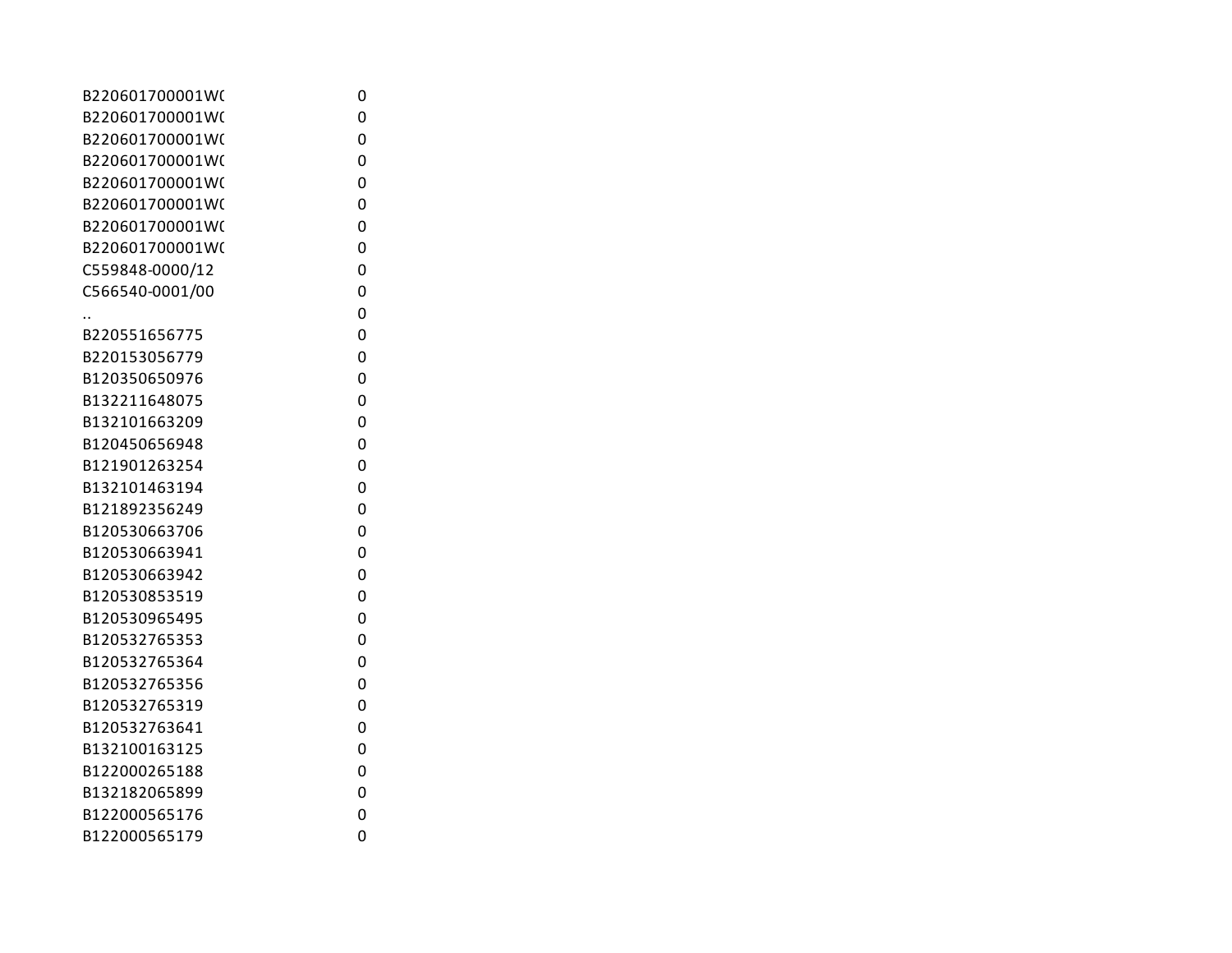| B122000265182   | 0              |
|-----------------|----------------|
| B122000265189   | 0              |
| B122070964758   | 0              |
| B122070864763   | 0              |
| B122342365925   | 1              |
| B122342365918   | 0              |
| B122342365930   | 0              |
| B230632265992   | 0              |
| B230632165983   | 0              |
| B120800950908   | 0              |
| B220441665650   | 0              |
| B132181665913   | 0              |
| B132212148066   | 0              |
| B122071164772   | 0              |
| B122071164774   | 0              |
| B122071664807   | 0              |
| B122071664802   | 0              |
| B132182365883   | 0              |
| B1220000265202  | 0              |
| B132100665844   | 0              |
| B122000265129   | 0              |
| B122000265131   | 0              |
| B122000265198   | 0              |
| B132100665852   | 0              |
| B132100665849   | 0              |
| B122000565164   | 0              |
| B122000265186   | 0              |
| B132100965876   | 0              |
| B122000265184   | 0              |
| B250312100001   | $\overline{1}$ |
| B250383000001   | 0              |
| B220601700001W( | 0              |
| B220601700001W( | 0              |
| B220601700001W( | 0              |
| B220601700001W( | 0              |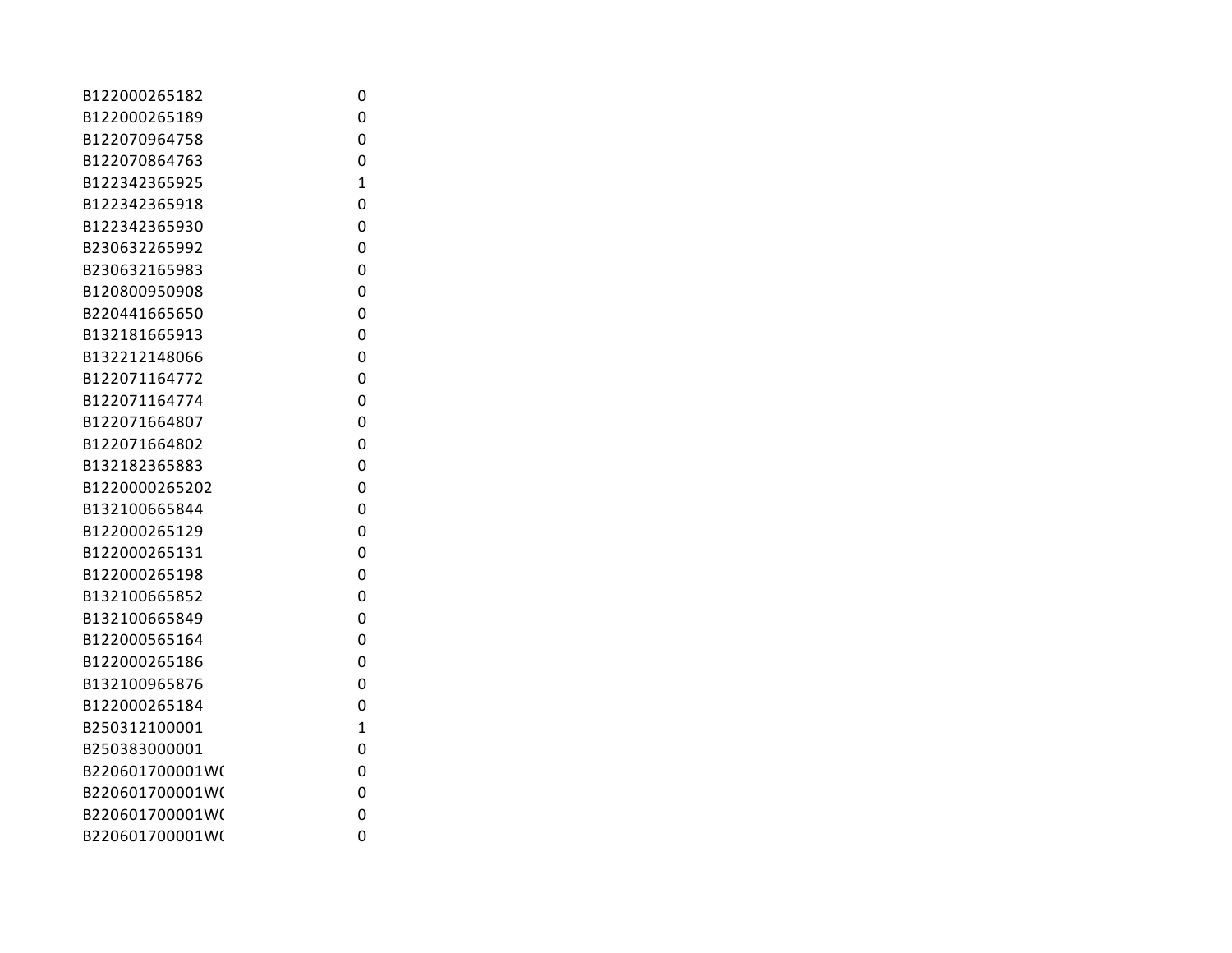| B220601700001W( | 0 |
|-----------------|---|
| B220601700001W( | 0 |
| B220601700001W( | 0 |
| B220601700001W( | 0 |
| B220601700001W( | 0 |
| B220601700001W( | 0 |
| B220601700001W( | 0 |
| B220601700001W( | 0 |
| B220601700001W( | 0 |
| B220601700001W( | 0 |
| B220601700001W( | 0 |
| B220601700001W( | 0 |
| B220601700001W( | 0 |
| B220601700001W( | 0 |
| B220601700001W( | 0 |
| B220601700001W( | 0 |
| B220601700001W( | 0 |
| B220601700001W( | 0 |
| B220601700001W( | 0 |
| B220601700001W( | 0 |
| B220601700001W( | 0 |
| B220601700001W( | 0 |
| B220601700001W( | 0 |
| B220601700001W( | 0 |
| B220601700001W( | 0 |
| B220601700001W( | 0 |
| B220601700001W( | 0 |
| B220601700001W( | 0 |
| B220601700001W( | 0 |
| B220600400001W( | 0 |
| B220600400001W( | 0 |
| B220600400001W( | 0 |
| B220600400001W( | 0 |
| B220600400001W( | 0 |
| B220600400001W( | 0 |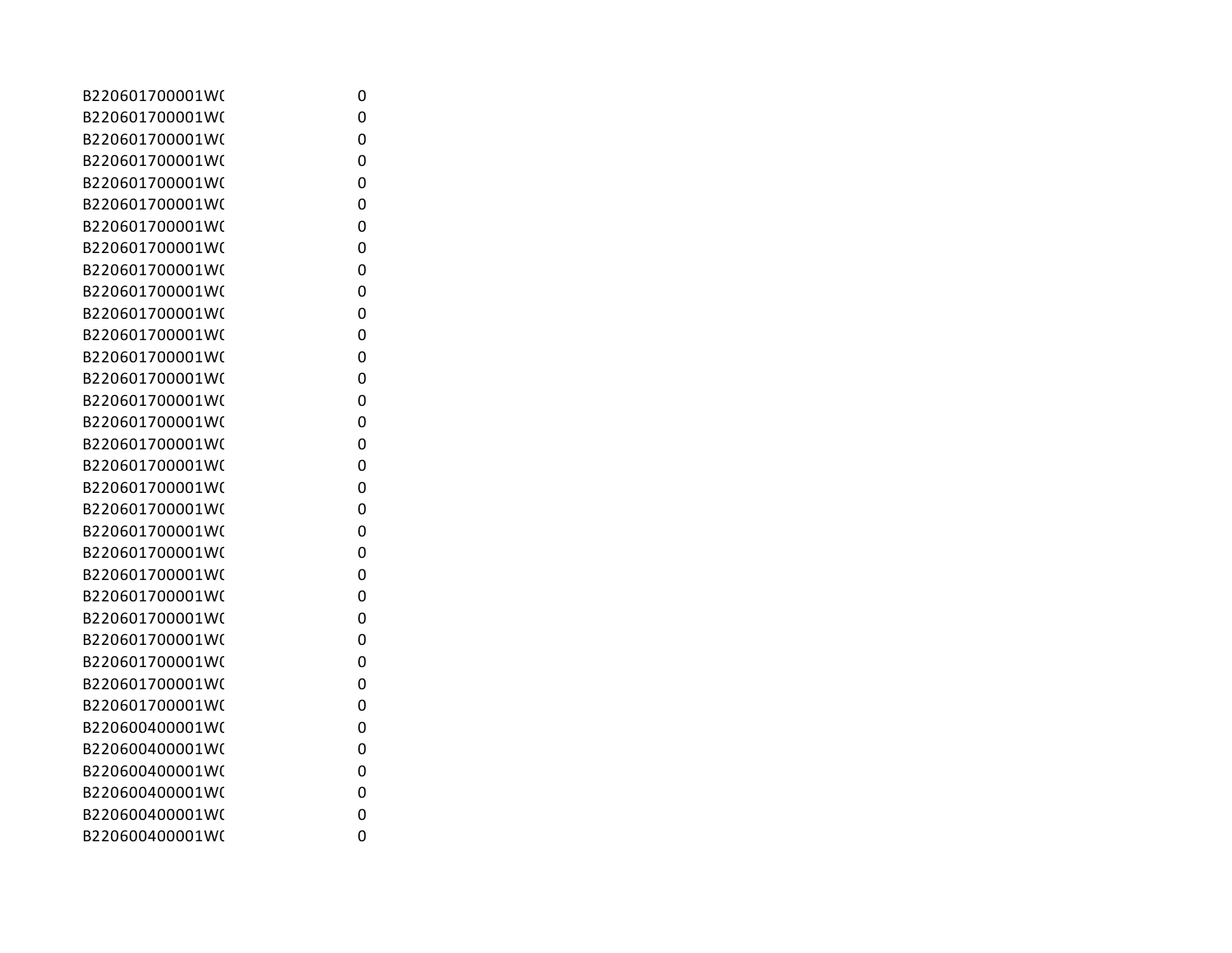| B220600400001W( | 0 |
|-----------------|---|
| B220600400001W( | 0 |
| B220600400001W( | 0 |
| B220600400001W( | 0 |
| B220600400001W( | 0 |
| B220600400001W( | 0 |
| B220600400001W( | 0 |
| B220600400001W( | 0 |
| B220600400001W( | 0 |
| B220600400001W( | 0 |
| B220600400001W( | 0 |
| B220600400001W( | 0 |
| B220600400001W( | 0 |
| B220600400001W( | 0 |
| B220600400001W( | 0 |
| B220600400001W( | 0 |
| B220600400001W( | 0 |
| B220600400001W( | 0 |
| B220600400001W( | 0 |
| B220600400001W( | 0 |
| B220600400001W( | 0 |
| B220600400001W( | 0 |
| B220600400001W( | 0 |
| B220600400001W( | 0 |
| B220600400001W( | 0 |
| B220600400001W( | 0 |
| B220600400001W( | 0 |
| B220600400001W( | 0 |
| B220600400001W( | 0 |
| B220600500001W( | 0 |
| B220600500001W( | 0 |
| B220600500001W( | 0 |
| B220600500001W( | 0 |
| B220600500001W( | 0 |
| B220600500001W( | 0 |
|                 |   |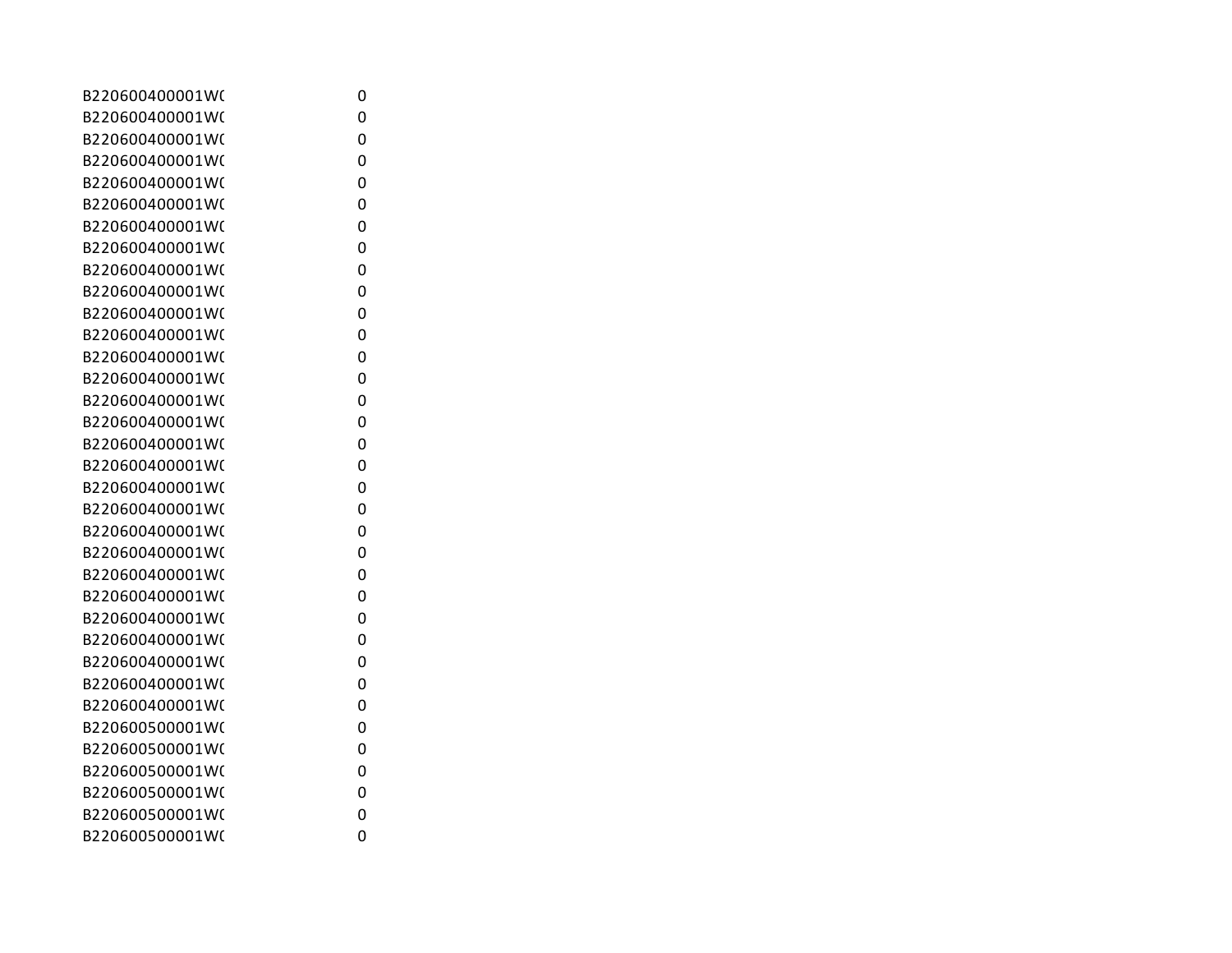| B220600500001W( | 0 |
|-----------------|---|
| B220600500001W( | 0 |
| B220600500001W( | 0 |
| B220600500001W( | 0 |
| B220600500001W( | 0 |
| B220600500001W( | 0 |
| B220600500001W( | 0 |
| B220600500001W( | 0 |
| B220600500001W( | 0 |
| B220600500001W( | 0 |
| B220600500001W( | 0 |
| B220600500001W( | 0 |
| B220600500001W( | 0 |
| B220600500001W( | 0 |
| B220600500001W( | 0 |
| B220600500001W( | 0 |
| B220600500001W( | 0 |
| B220600500001W( | 0 |
| B220600500001W( | 0 |
| B220600500001W( | 0 |
| B220600500001W( | 0 |
| B220600500001W( | 0 |
| B220600500001W( | 0 |
| B220600500001W( | 0 |
| B220600500001W( | 0 |
| B220600500001W( | 0 |
| B220600500001W( | 0 |
| B220600500001W( | 0 |
| B220600500001W( | 0 |
| B220601600001W( | 0 |
| B220601600001W( | 0 |
| B220601600001W( | 0 |
| B220601600001W( | 0 |
| B220601600001W( | 0 |
| B220601600001W( | 0 |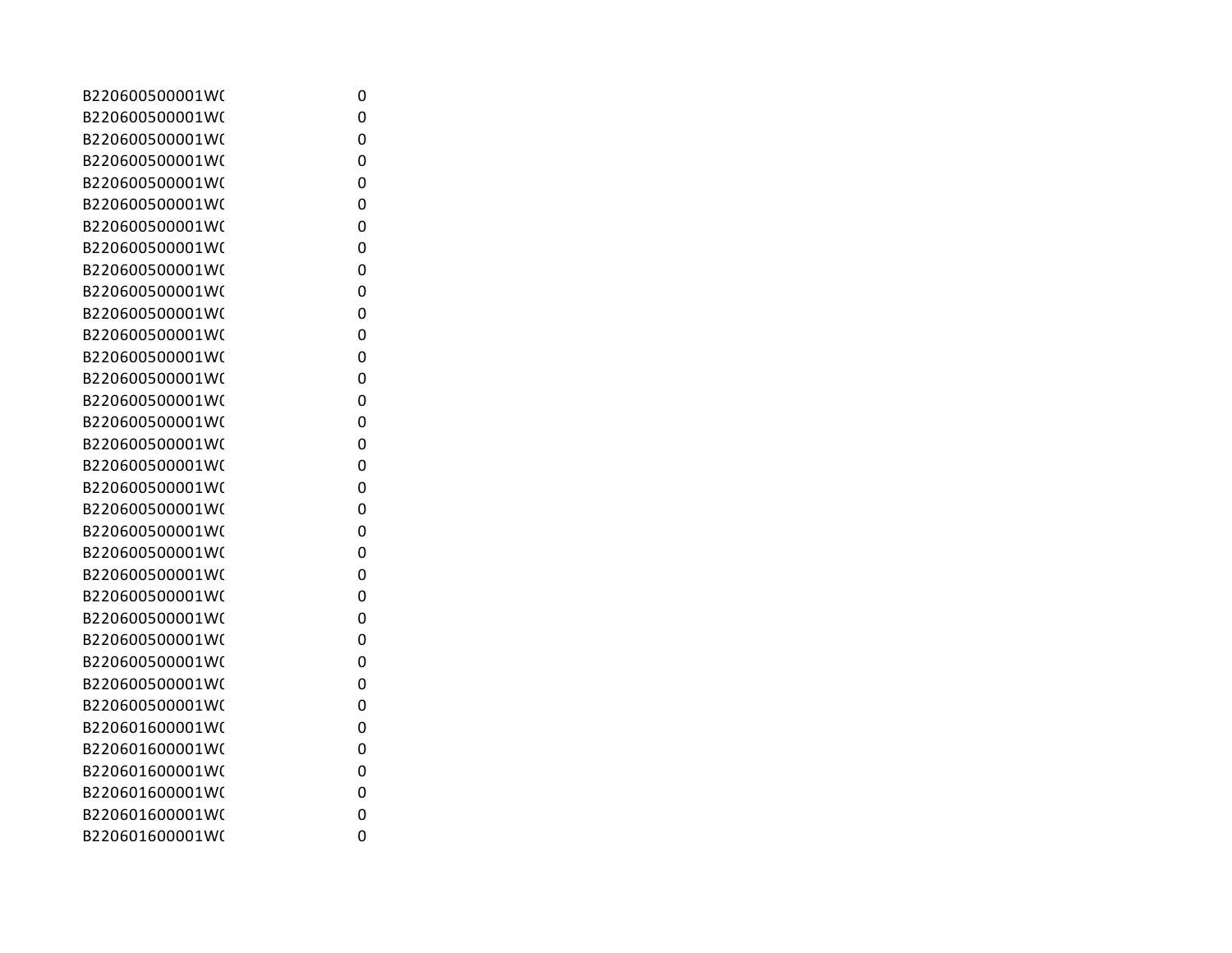| B220601600001W( | 0 |
|-----------------|---|
| B220601600001W( | 0 |
| B220601600001W( | 0 |
| B220601600001W( | 0 |
| B220601600001W( | 0 |
| B220601600001W( | 0 |
| B220601600001W( | 0 |
| B220601600001W( | 0 |
| B220601600001W( | 0 |
| B220601600001W( | 0 |
| B220601600001W( | 0 |
| B220601600001W( | 0 |
| B220601600001W( | 0 |
| B220601600001W( | 0 |
| B220601600001W( | 0 |
| B220601600001W( | 0 |
| B220601600001W( | 0 |
| B220601600001W( | 0 |
| B220601600001W( | 0 |
| B220601600001W( | 0 |
| B220601600001W( | 0 |
| B220601600001W( | 0 |
| B220601600001W( | 0 |
| B220601600001W( | 0 |
| B220601600001W( | 0 |
| B220601600001W( | 0 |
| B220601600001W( | 0 |
| B220601600001W( | 0 |
| B220601600001W( | 0 |
| B220603000002W( | 0 |
| B220603000002W( | 0 |
| B220603000002W( | 0 |
| B220603000002W( | 0 |
| B220603000002W( | 0 |
| B220603000002W( | 0 |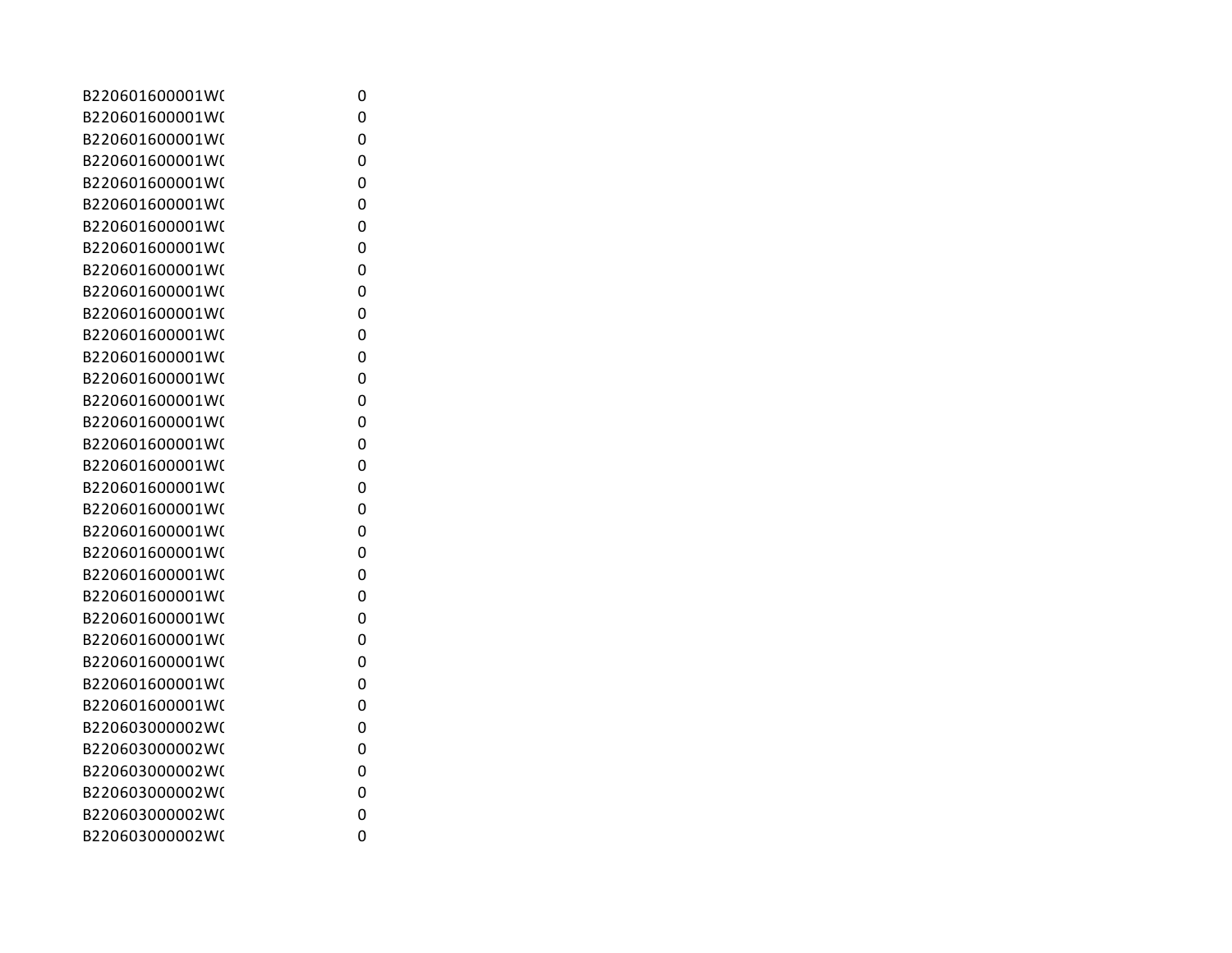| B220603000002W( | 0 |
|-----------------|---|
| B220603000002W( | 0 |
| B220603000002W( | 0 |
| B220603000002W( | 0 |
| B220603000002W( | 0 |
| B220603000002W( | 0 |
| B220603000002W( | 0 |
| B220603000002W( | 0 |
| B220603000002W( | 0 |
| B220603000002W( | 0 |
| B220603000002W( | 0 |
| B220603000002W( | 0 |
| B220603000002W( | 0 |
| B220603000002W( | 0 |
| B220603000002W( | 0 |
| B220603000002W( | 0 |
| B220603000002W( | 0 |
| B220603000002W( | 0 |
| B220603000002W( | 0 |
| B220603000002W( | 0 |
| B220603000002W( | 0 |
| B220603000002W( | 0 |
| B220603000002W( | 0 |
| B220603000002W( | 0 |
| B220603000002W( | 0 |
| B220603000002W( | 0 |
| B220603000002W( | 0 |
| B220603000002W( | 0 |
| B220603000002W( | 0 |
| B220602100001W( | 0 |
| B220602100001W( | 0 |
| B220602100001W( | 0 |
| B220602100001W( | 0 |
| B220602100001W( | 0 |
| B220602100001W( | 0 |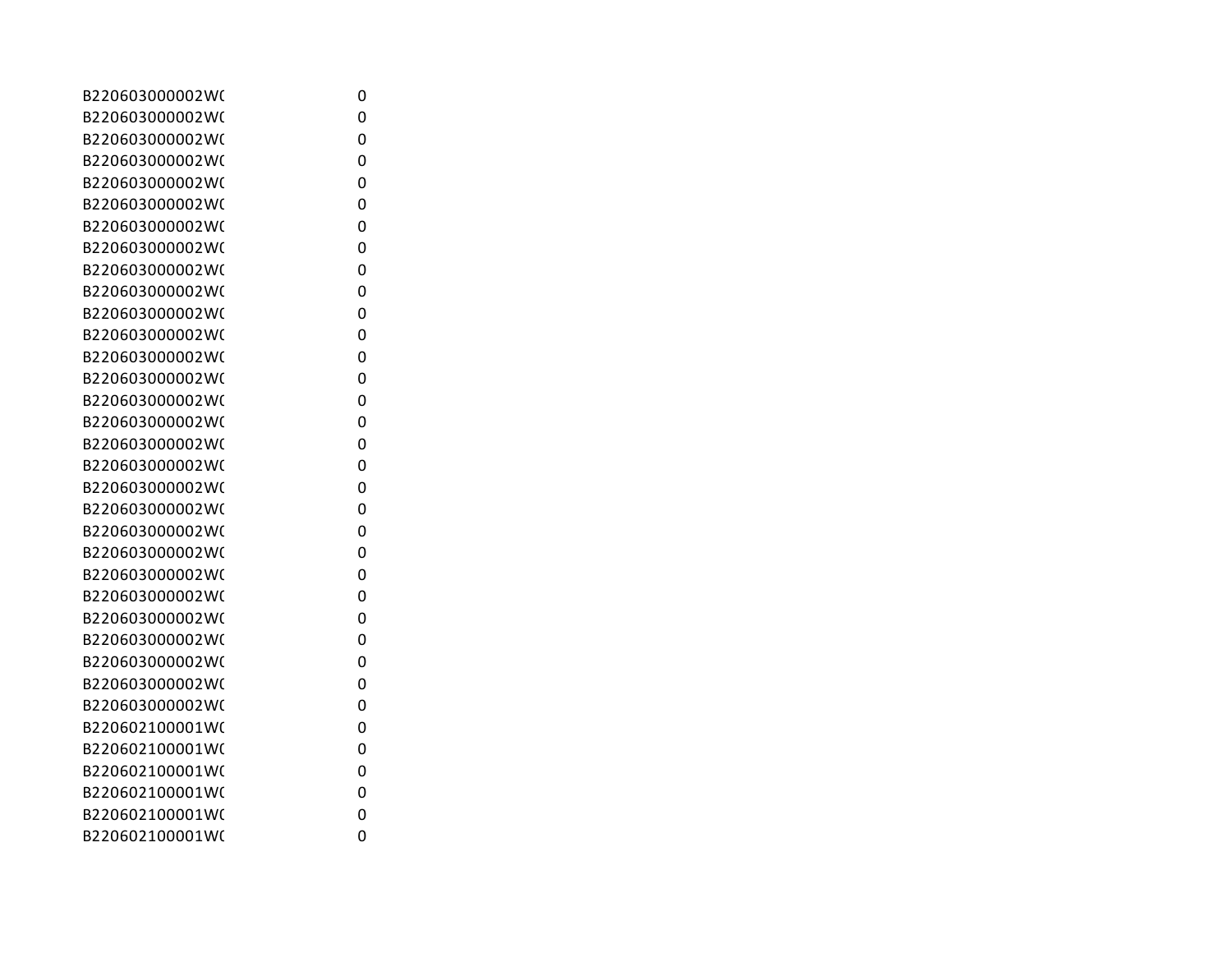| B220602100001W(  | 0 |
|------------------|---|
| B220602100001W(  | 0 |
| B220602100001W(  | 0 |
| B220602100001W(  | 0 |
| B220602100001W(  | 0 |
| B220602100001W(  | 0 |
| B220602100001W(  | 0 |
| B220602100001W(  | 0 |
| B220602100001W(  | 0 |
| B220602100001W(  | 0 |
| B220602100001W(  | 0 |
| B220602100001W(  | 0 |
| B220602100001W(  | 0 |
| B220602100001W(  | 0 |
| B220602100001W(  | 0 |
| B220602100001W(  | 0 |
| B220602100001W(  | 0 |
| B220602100001W(  | 0 |
| B220602100001W(  | 0 |
| B220602100001W(  | 0 |
| B220602100001W(  | 0 |
| B220602100001W(  | 0 |
| B220602100001W(  | 0 |
| B220602100001W(  | 0 |
| B220602100001W(  | 0 |
| B220602100001W(  | 0 |
| B220602100001W(  | 0 |
| B220602100001W(  | 0 |
| B220602100001W(  | 0 |
| B220602100001W(  | 0 |
| B220602100001W(  | 0 |
| D63100300-0000F1 | 0 |
| D63100300-0000F1 | 0 |
| D63100300-0000F1 | 0 |
| D63100300-0000F1 | 0 |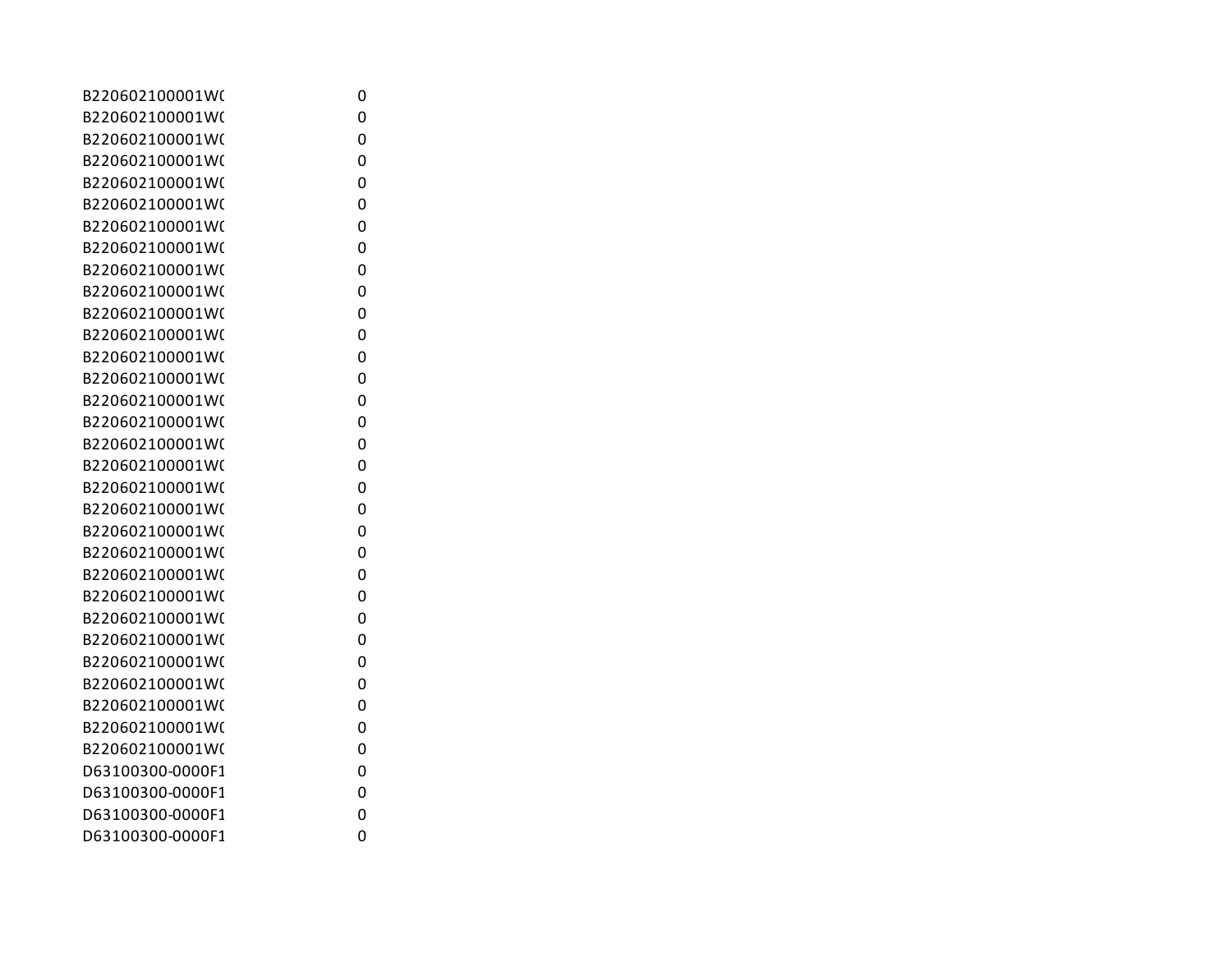| D63100300-0000F1 | 0 |
|------------------|---|
| D63100300-0000F1 | 0 |
| D63100300-0000F1 | 0 |
| D63100300-0000F1 | 0 |
| D63100300-0000F1 | 0 |
| D63100300-0000F1 | 0 |
| D63100300-0000F1 | 0 |
| D63100300-0000F1 | 0 |
| D63100300-0000F1 | 0 |
| D63100300-0000F1 | 0 |
| D63100300-0000F1 | 0 |
| D63100300-0000F1 | 0 |
| D63100300-0000F1 | 0 |
| D63100300-0000F1 | 0 |
| D63100300-0000F1 | 0 |
| D63100300-0000F1 | 0 |
| D63100300-0000F1 | 0 |
| D63100300-0000F1 | 0 |
| D63100300-0000F1 | 0 |
| D63100300-0000F1 | 0 |
| D63100300-0000F1 | 0 |
| D63100300-0000F1 | 0 |
| D63100300-0000F1 | 0 |
| D63100300-0000F1 | 0 |
| D63100300-0000F1 | 0 |
| D63100300-0000F1 | 0 |
| D63100300-0000F1 | 0 |
| D63100300-0000F1 | 0 |
| D63100300-0000F1 | 0 |
| D63100300-0000F1 | 0 |
| D63100300-0000F1 | 0 |
| D63100300-0000F1 | 0 |
| D63100300-0000F1 | 0 |
| D63100300-0000F1 | 0 |
| D63100300-0000F1 | 0 |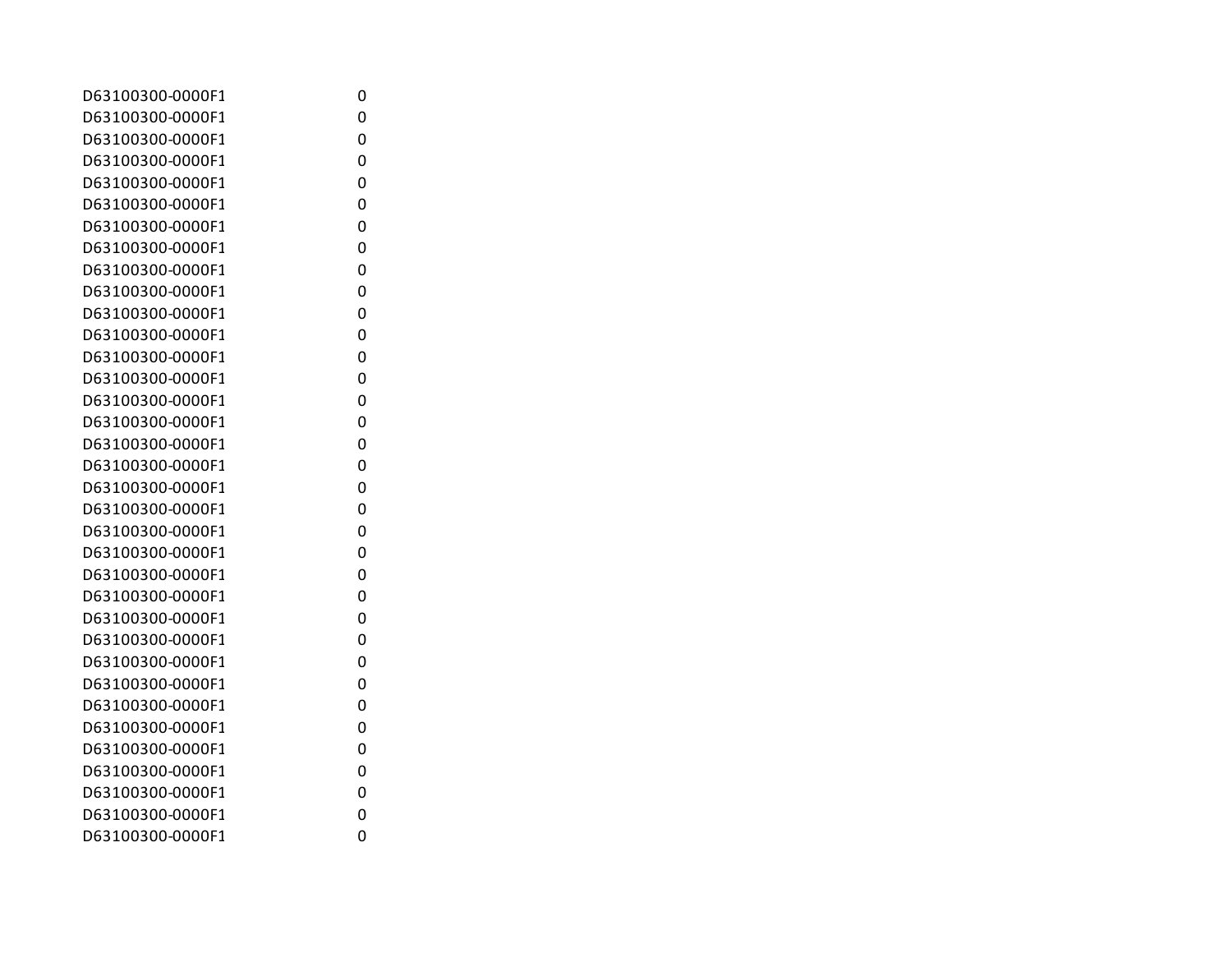| D63100300-0000F1 | 0              |
|------------------|----------------|
| D63100300-0000F1 | 0              |
| D63100300-0000F1 | 0              |
| D63100300-0000F1 | 0              |
| D63100300-0000F1 | 0              |
| D63100300-0000F1 | 0              |
| D63100300-0000F1 | 0              |
| D63100300-0000F1 | 0              |
| D63100300-0000F1 | 0              |
| D63100300-0000F1 | 0              |
| D63100300-0000F1 | 0              |
| C627326-7201/00  | $\overline{2}$ |
| C627327-7802/00  | 0              |
| C627326-7802     | 0              |
| B256823-3052/00  | 8              |
| B122262464849    | 0              |
| B122262464880    | $\mathbf{1}$   |
| B122262464881    | $\overline{1}$ |
| B122262464907    | 0              |
| B122262466022    | 0              |
| B122262564816    | 0              |
| B122262564817    | 0              |
| B122262564869    | 0              |
| B122262564871    | 0              |
| B122262564872    | $\overline{1}$ |
| B122262564884    | 0              |
| B122262564885    | 0              |
| B122262564888    | 0              |
| B122262564889    | $\overline{1}$ |
| B122262564891    | 0              |
| B122262564892    | 0              |
| B122262564906    | $\mathbf{1}$   |
| B122262564909    | 0              |
| B122262564910    | 0              |
| B122262564914    | $\overline{1}$ |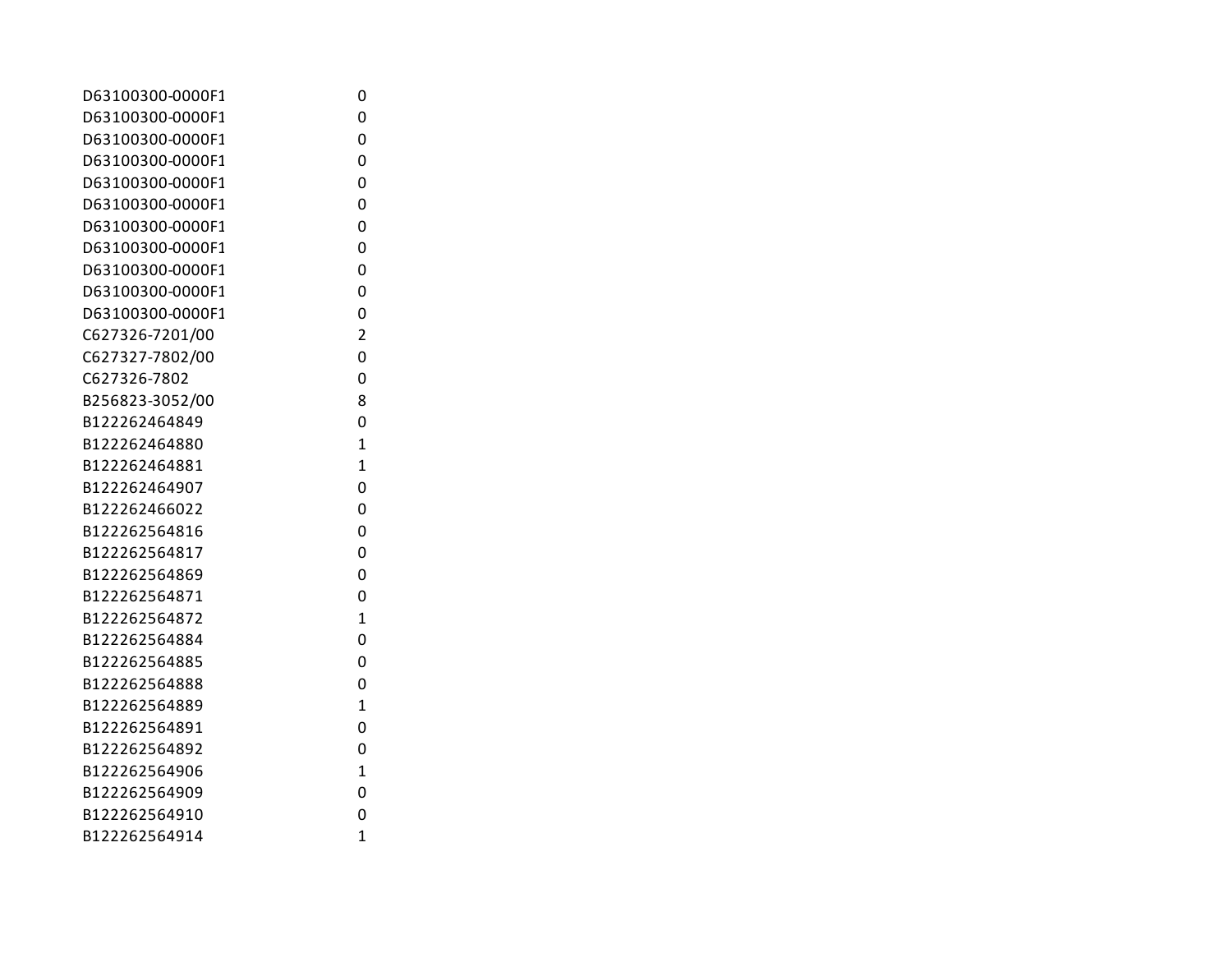| B122262566025 | 1              |
|---------------|----------------|
| B122262566035 | 0              |
| B122352565776 | $\mathbf{1}$   |
| B122352565777 | 0              |
| B122352565779 | 0              |
| B122352565780 | 0              |
| B122352565781 | $\mathbf{1}$   |
| B122352565782 | 0              |
| B122352565786 | $\mathbf{1}$   |
| B122352565787 | 0              |
| B122362366031 | $\mathbf{1}$   |
| B122362366032 | 0              |
| B122362366033 | 0              |
| B122362366034 | 0              |
| B122362466030 | 0              |
| B122382466089 | $\mathbf{1}$   |
| B122382466090 | 0              |
| B122382466093 | 0              |
| B122382466097 | 0              |
| B122382466099 | 0              |
| B122382466103 | 0              |
| B122382566081 | 0              |
| B122382566082 | $\mathbf{1}$   |
| B122382566083 | 1              |
| B122382566084 | $\mathbf{1}$   |
| B122382566085 | 0              |
| B122382566086 | $\overline{1}$ |
| B122382566091 | 0              |
| B122382566092 | 0              |
| B122382566094 | 0              |
| B122382566095 | 0              |
| B122382566096 | 0              |
| B122382566098 | 0              |
| B122382566101 | 0              |
| B122382566102 | 0              |
|               |                |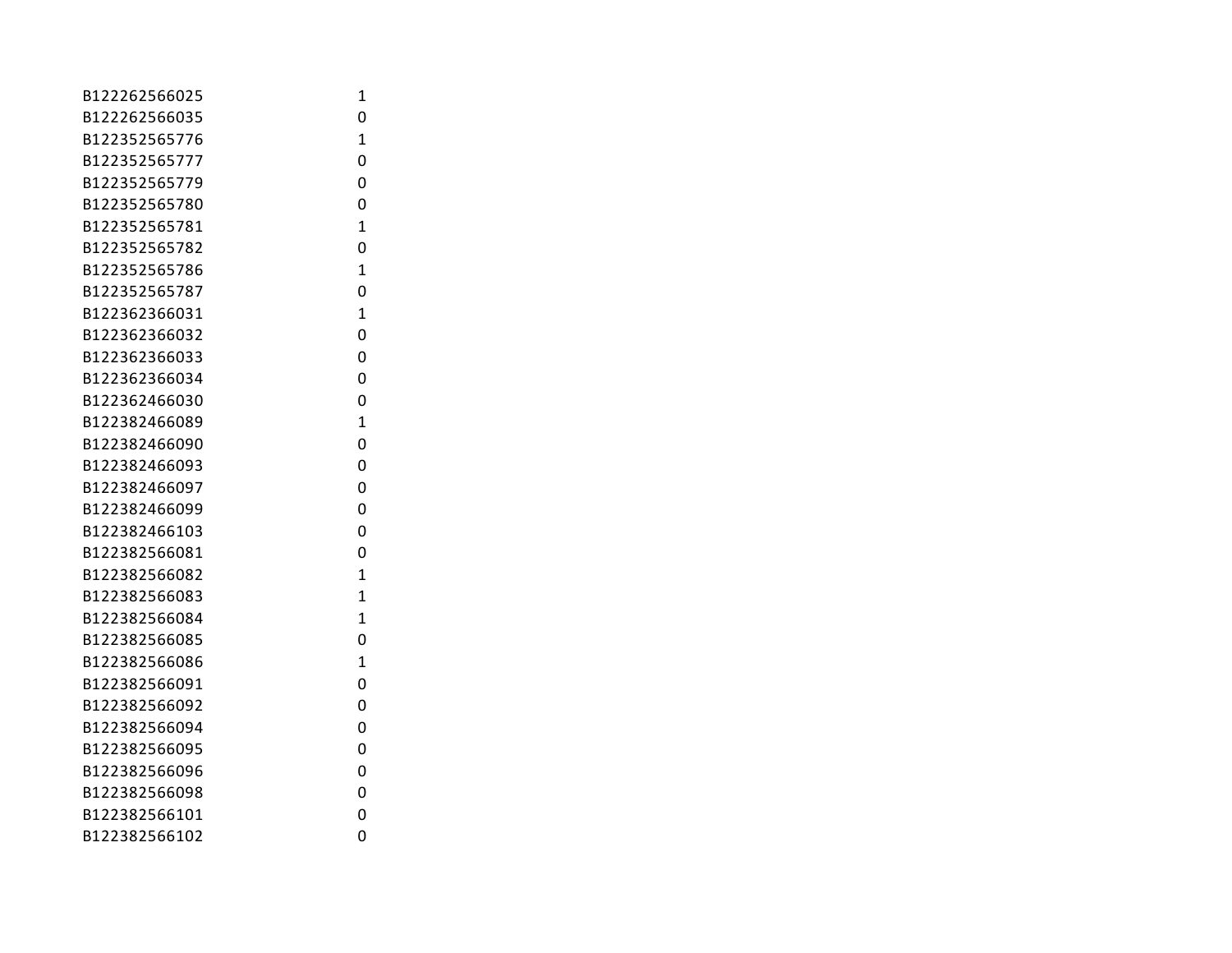| B122382566104   | 0              |
|-----------------|----------------|
| B122382566105   | $\overline{1}$ |
| B122382566122   | 0              |
| B122392366114   | 0              |
| B122392466107   | 0              |
| B122392466115   | 0              |
| B122392466116   | 0              |
| B122392466117   | 0              |
| B122392466119   | 0              |
| B122392466120   | 0              |
| B122392466121   | 0              |
| B122392566109   | 0              |
| B142222156534   | 0              |
| B142222156535   | 0              |
| B142222556536   | 0              |
| B142242364421   | 0              |
| B142242364427   | 0              |
| B142242364431   | 0              |
| B142242364433   | 0              |
| B142242364435   | 0              |
| B142242364438   | 0              |
| B142242364441   | $\mathbf{1}$   |
| B142242364444   | 0              |
| B142242364446   | 0              |
| B142242364447   | 0              |
| B142242364450   | 0              |
| B142262464686   | 0              |
| B122302365569   | 0              |
| B122302365568   | 0              |
| C627326-0544/00 | 0              |
| C627322-0544/00 | 0              |
| C627348-0544/00 | 0              |
| C627366-0544/00 | 0              |
| C627381-0544/00 | 0              |
| C627391-0544/00 | 0              |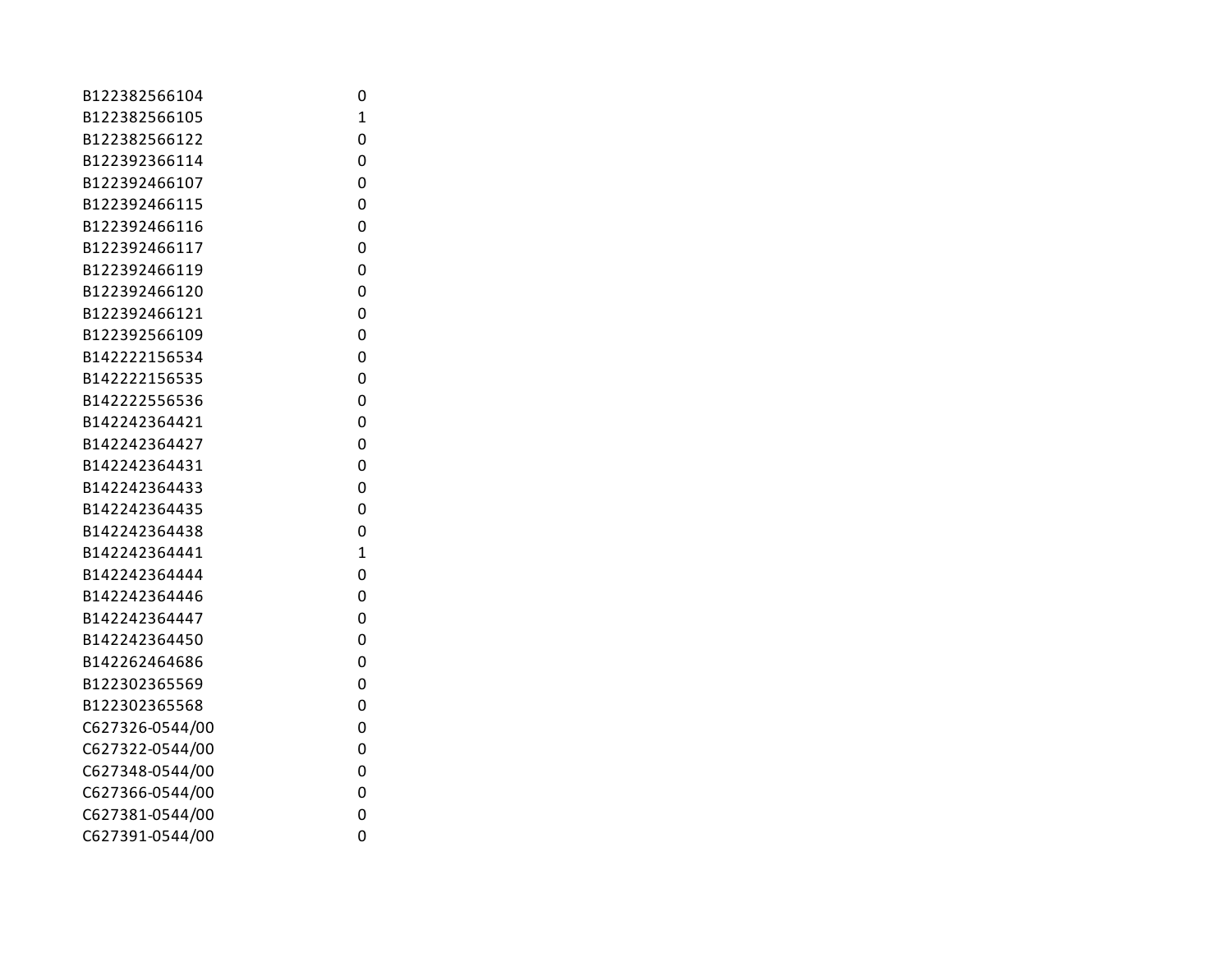| B132182365891   | 0              |
|-----------------|----------------|
| B132182365890   | 0              |
| B132182065894   | 0              |
| B220651200012   | 0              |
| B220653800012   | 0              |
| B220654800012   | 0              |
| B220656200012   | 0              |
| B220655700012   | 0              |
| B220651600012   | 0              |
| B220651800012   | 0              |
| B220521800001   | 0              |
| B220651200014   | 0              |
| B220653800014   | 0              |
| B220654800014   | 0              |
| B220655700014   | 0              |
| B220656200014   | 0              |
| B220651600014   | 0              |
| B220651800014   | 0              |
| B220651200016   | 0              |
| B220653800016   | 0              |
| B220654800016   | $\overline{1}$ |
| B220655700016   | 0              |
| B220656200016   | 0              |
| B220651600016   | 0              |
| B220651800016   | 0              |
| B220651800013   | 0              |
| B220651200015   | 0              |
| C818519-0000/00 | 0              |
| C818520-0000/00 | 0              |
| C818522-0000/00 | 0              |
| C818521-0000/00 | 0              |
| B220682166160   | 0              |
| C553393-0000/00 | 0              |
| C553140-0001/00 | $\overline{c}$ |
| C553151-0001/00 | 0              |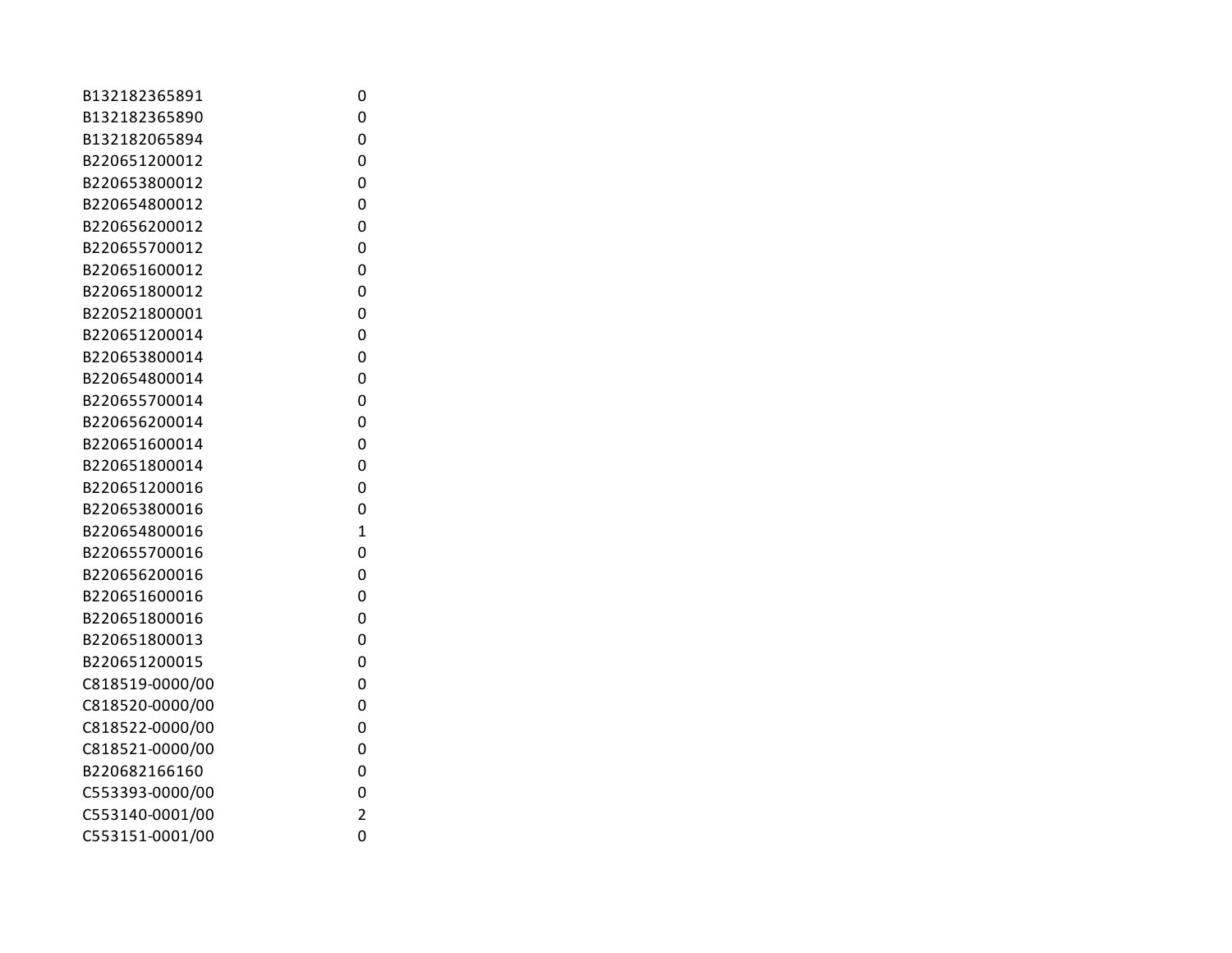| D631003-0000/00  | 0 |
|------------------|---|
| D631003-0000/00  | 0 |
| D631003-0000/00  | 0 |
| D631003-0000/00  | 0 |
| D631003-0000/00  | 0 |
| D631003-0000/00  | 0 |
| D631003-0000/00_ | 0 |
| D631003-0000/00  | 0 |
| D631003-0000/00  | 0 |
| D631003-0000/00  | 0 |
| D631003-0000/00  | 0 |
| D631003-0000/00  | 0 |
| D631003-0000/00  | 0 |
| D631003-0000/00  | 0 |
| D631003-0000/00  | 0 |
| D631003-0000/00  | 0 |
| D631003-0000/00  | 0 |
| D631003-0000/00  | 0 |
| D631003-0000/00  | 0 |
| D631003-0000/00  | 0 |
| D631003-0000/00  | 0 |
| D631003-0000/00  | 0 |
| D631003-0000/00  | 0 |
| D631003-0000/00  | 0 |
| D631003-0000/00  | 0 |
| D631003-0000/00  | 0 |
| D631003-0000/00  | 0 |
| D631003-0000/00  | 0 |
| D631003-0000/00  | 0 |
| D631003-0000/00  | 0 |
| D631003-0000/00  | 0 |
| D631003-0000/00  | 0 |
| D631003-0000/00  | 0 |
| D631003-0000/00  | 0 |
| D631003-0000/00  | 0 |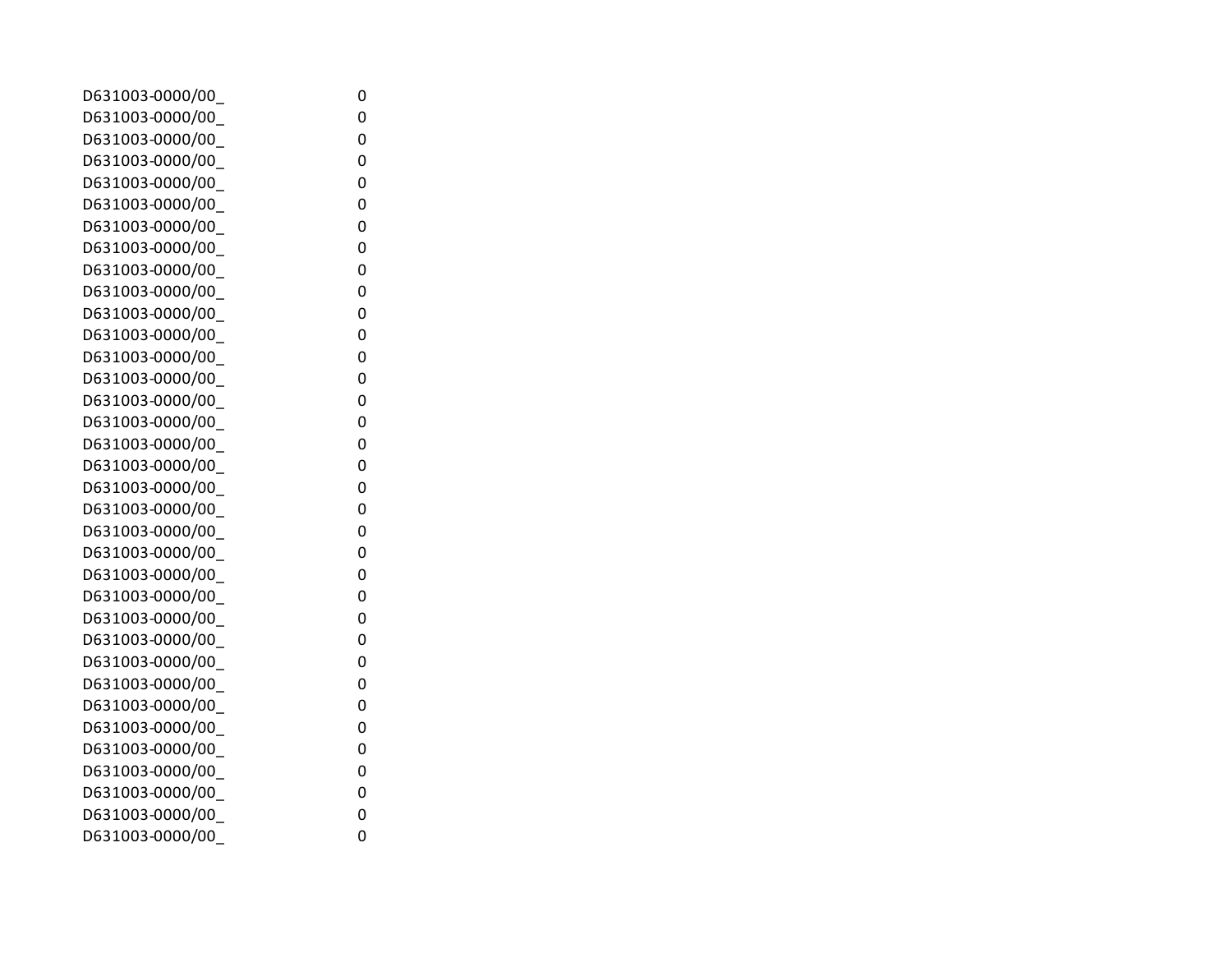| D631003-0000/00  | 0 |
|------------------|---|
| D631003-0000/00  | 0 |
| D631003-0000/00  | 0 |
| D631003-0000/00  | 0 |
| D631003-0000/00  | 0 |
| D631003-0000/00_ | 0 |
| D631003-0000/00_ | 0 |
| D631003-0000/00  | 0 |
| D631003-0000/00  | 0 |
| D631003-0000/00  | 0 |
| D631003-0000/00  | 0 |
| D631003-0000/00  | 0 |
| D631003-0000/00_ | 0 |
| D631003-0000/00  | 0 |
| D631003-0000/00  | 0 |
| B220600400001W(  | 0 |
| B220600400001W(  | 0 |
| B220600400001W(  | 0 |
| B220600400001W(  | 0 |
| B220600400001W(  | 0 |
| B220600400001W(  | 0 |
| B220600400001W(  | 0 |
| B220600400001W(  | 0 |
| B220600400001W(  | 0 |
| B220600400001W(  | 0 |
| B220600400001W(  | 0 |
| B220600400001W(  | 0 |
| B220600400001W(  | 0 |
| B220600400001W(  | 0 |
| B220600400001W(  | 0 |
| B220600400001W(  | 0 |
| B220600400001W(  | 0 |
| B220600400001W(  | 0 |
| B220600400001W(  | 0 |
| B220600400001W(  | 0 |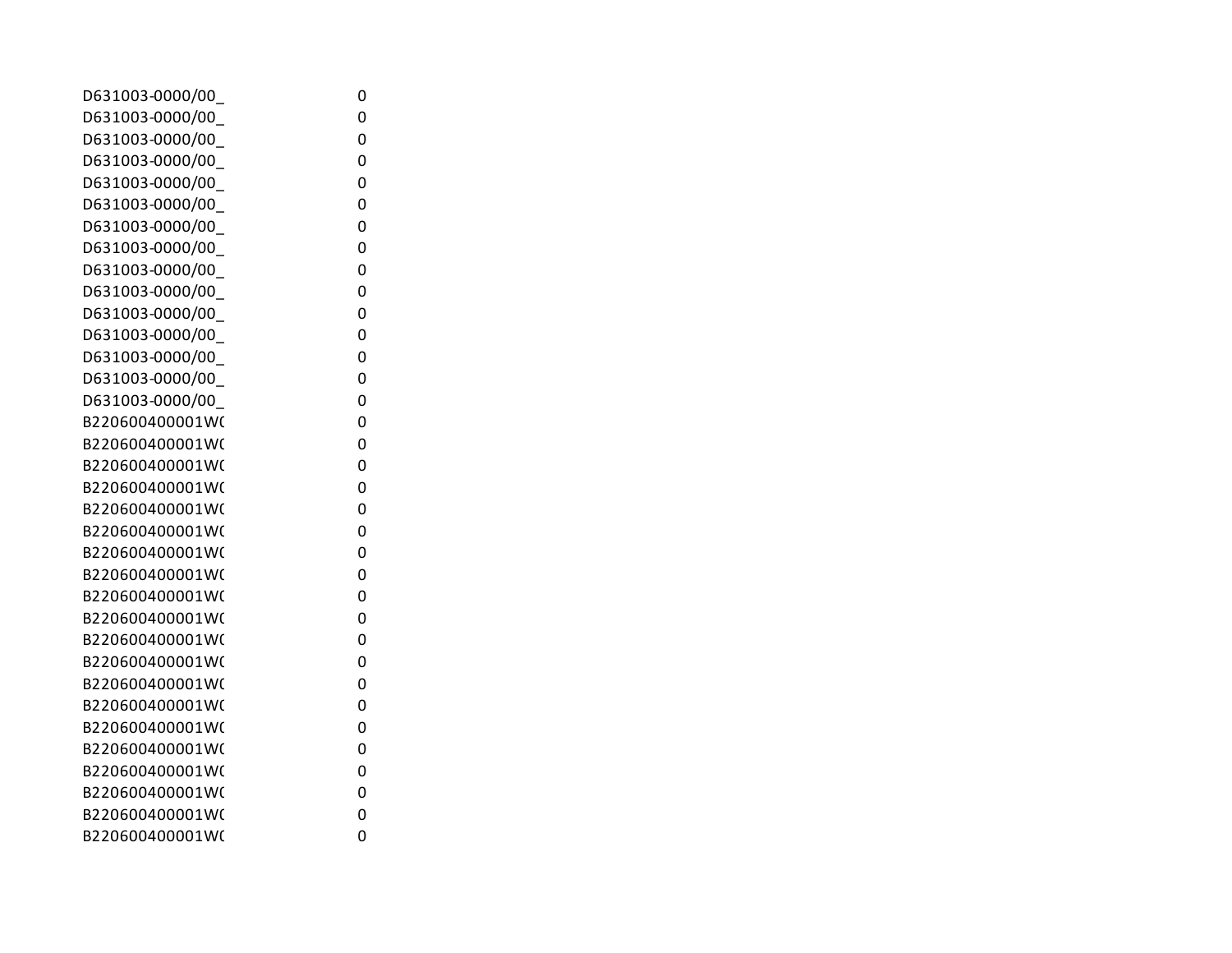| B220600400001W( | 0              |
|-----------------|----------------|
| B220600400001W( | 0              |
| B220600400001W( | 0              |
| B220600400001W( | 0              |
| B220600400001W( | 0              |
| B220600400001W( | 0              |
| B220600400001W( | 0              |
| B220600400001W( | 0              |
| B220600400001W( | 0              |
| B220600400001W( | 0              |
| B220651600015   | 3              |
| B220651800015   | 0              |
| B220653800015   | 0              |
| B220654800015   | $\overline{1}$ |
| B220656200015   | 0              |
| C643265-0044/00 | $\overline{1}$ |
| C643273-0044/00 | $\overline{1}$ |
| C643291-0044/00 | $\overline{1}$ |
| C643265-0028/00 | $\overline{1}$ |
| C643273-0028/00 | $\overline{1}$ |
| C643265-0026/00 | $\overline{1}$ |
| C643273-0026/00 | $\overline{1}$ |
| C643230-0028/00 | $\overline{1}$ |
| C643230-0026/01 | $\overline{1}$ |
| C643230-0026/00 | $\overline{1}$ |
| B256832-3025/00 | 0              |
| C817704-0000/00 | $\overline{0}$ |
| C817804-0000/00 | $\overline{0}$ |
| C818518-0000/00 | 0              |
| C817904-0000/00 | 0              |
| C643157-511A/00 | $\mathbf{1}$   |
| C643165-511A/00 | 0              |
| C643183-511A/00 | 0              |
| C643179-511A/00 | 0              |
| C643129-511A/00 | 0              |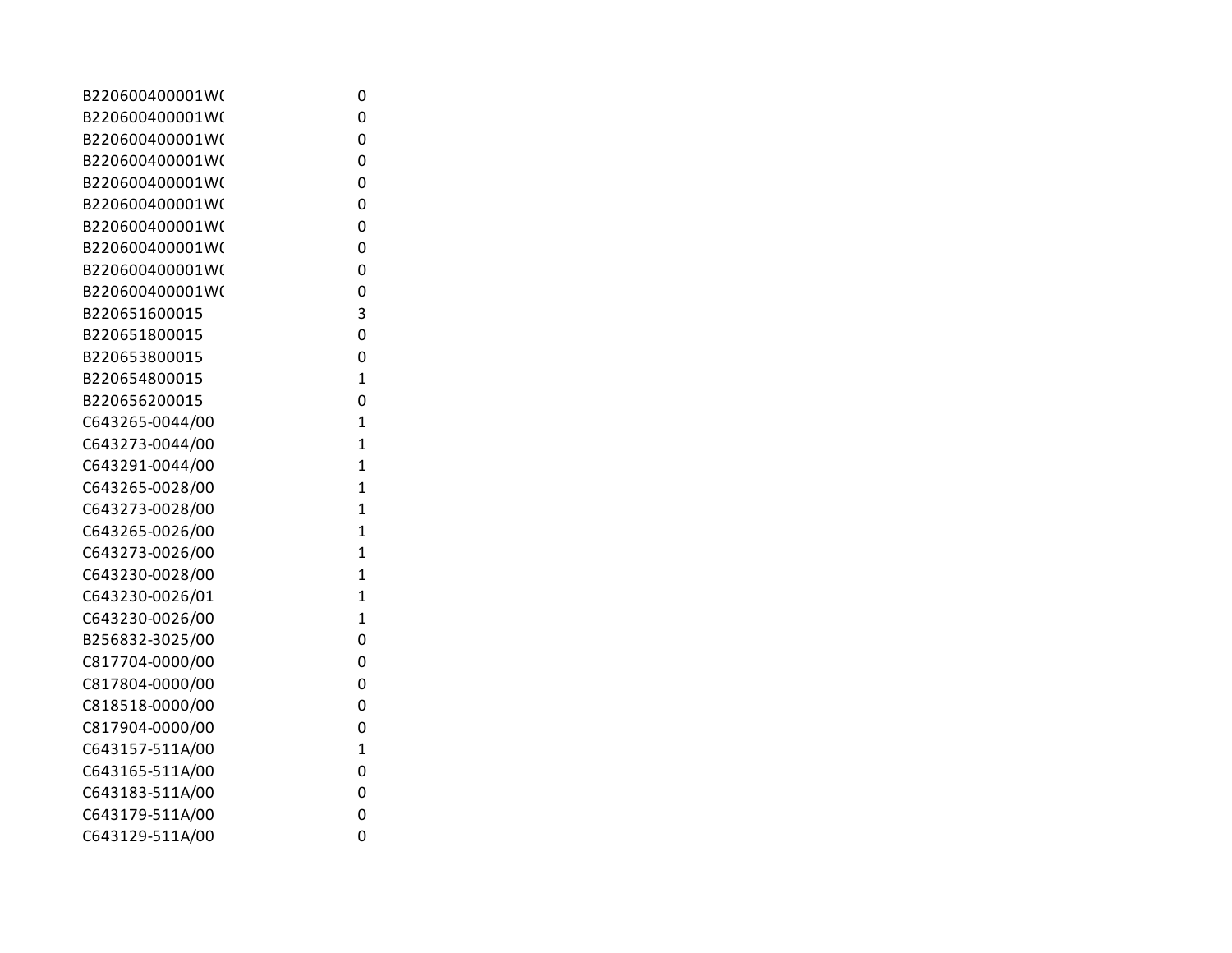| C643115-511A/00 | 2                       |
|-----------------|-------------------------|
| C643129-525A/00 | 1                       |
| C643115-525A/00 | $\overline{\mathbf{c}}$ |
| C643157-525A/00 | 0                       |
| C643165-525A/00 | 0                       |
| C643179-525A/00 | 0                       |
| C643183-525A/00 | 0                       |
| C643157-559A/00 | $\mathbf{1}$            |
| C643165-559A/00 | 0                       |
| C643179-559A/00 | 0                       |
| C643183-559A/00 | 0                       |
| C643129-559A/00 | 1                       |
| C643115-559A/00 | 8                       |
| C643157-560A/00 | 0                       |
| C643165-560A/00 | 0                       |
| C643179-560A/00 | 0                       |
| C643183-560A/00 | $\mathbf 1$             |
| C643115-560A/00 | $\overline{2}$          |
| C643129-560A/00 | $\mathbf 1$             |
| C643157-590A/00 | 0                       |
| C643165-590A/00 | 0                       |
| C643179-590A/00 | 0                       |
| C643183-590A/00 | 0                       |
| C643115-590A/00 | 0                       |
| C643129-590A/00 | 0                       |
| C643157-601A/00 | $\mathbf{1}$            |
| C643165-601A/00 | 0                       |
| C643179-601A/00 | 0                       |
| C643183-601A/00 | 0                       |
| C643115-601A/00 | $\overline{2}$          |
| C643129-601A/00 | $\overline{\mathbf{c}}$ |
| B220601700001W( | 0                       |
| B220601700001W( | 0                       |
| B220601700001W( | 0                       |
| B220601600001W( | 0                       |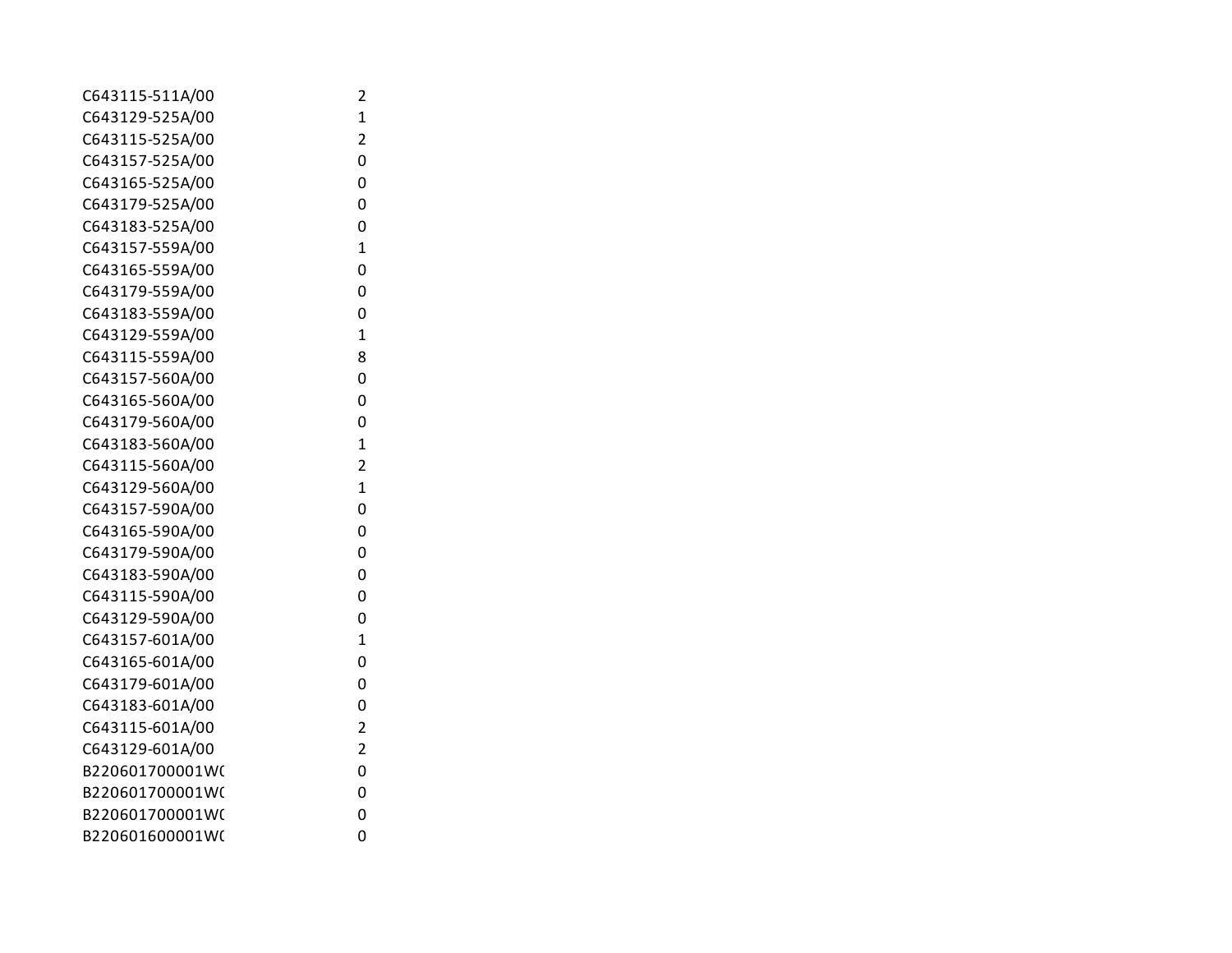| B220601600001W( | 0              |
|-----------------|----------------|
| B220601600001W( | 0              |
| B220601600001W( | 0              |
| B220601600001W( | 0              |
| B220601600001W( | 0              |
| B220601600001W( | 0              |
| B220601600001W( | 0              |
| B220601600001W( | 0              |
| B220601600001W( | 0              |
| B220601600001W( | 0              |
| B220601600001W( | 0              |
| B220601600001W( | 0              |
| B220601600001W( | 0              |
| B220601600001W( | 0              |
| B220601600001W( | 0              |
| B220601600001W( | 0              |
| B220601600001W( | 0              |
| B220601600001W( | 0              |
| B220601600001W( | 0              |
| B220601600001W( | 0              |
| B220601600001W( | 0              |
| B220601600001W( | 0              |
| B220601600001W( | 0              |
| B220601600001W( | 0              |
| B256823-3058/00 | $\overline{1}$ |
| C566503-0007/00 | 4              |
| B256812-3041/00 | 0              |
| B260517-0000/09 | 14             |
|                 | 0              |
| C552819-0000/00 | 0              |
| C561070-0002/00 | 0              |
| C560951-0000/00 | $\overline{1}$ |
| C558579-0000/00 | $\overline{1}$ |
| C819609-0000/28 | 0              |
| C819613-0000/28 | 4              |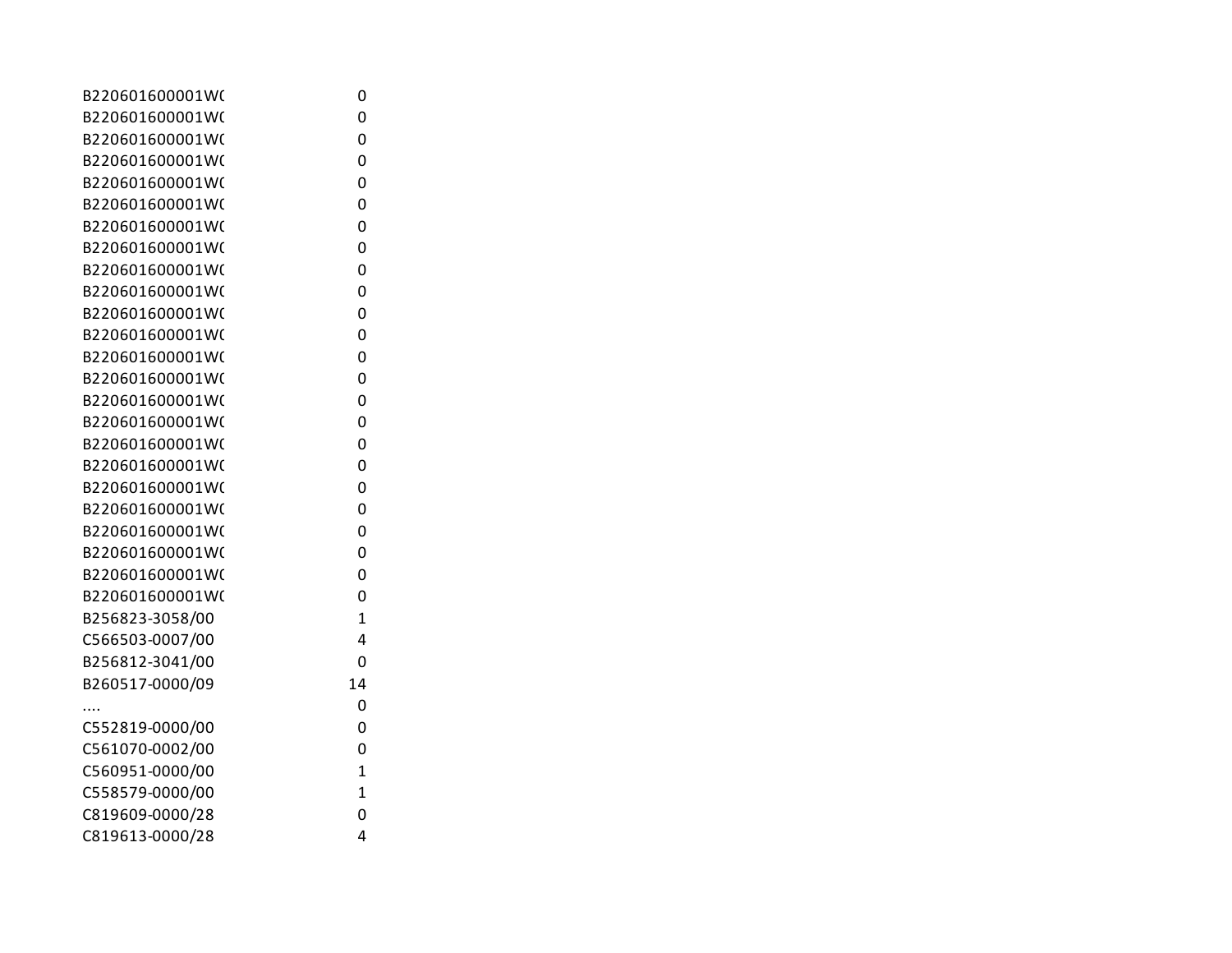| 1              |  |
|----------------|--|
| $\overline{1}$ |  |
| 0              |  |
| $\overline{2}$ |  |
| 0              |  |
| $\overline{c}$ |  |
| 0              |  |
| 0              |  |
| 0              |  |
| 0              |  |
| 0              |  |
| 0              |  |
| 0              |  |
| $\mathbf{1}$   |  |
| 0              |  |
| 0              |  |
| $\overline{1}$ |  |
| $\overline{1}$ |  |
| 0              |  |
| 0              |  |
| $\overline{1}$ |  |
| $\overline{1}$ |  |
| $\overline{1}$ |  |
| $\overline{1}$ |  |
| $\overline{1}$ |  |
| 0              |  |
| 0              |  |
| 0              |  |
| 0              |  |
| 0              |  |
| 0              |  |
| 0              |  |
| 0              |  |
| 0              |  |
| 0              |  |
|                |  |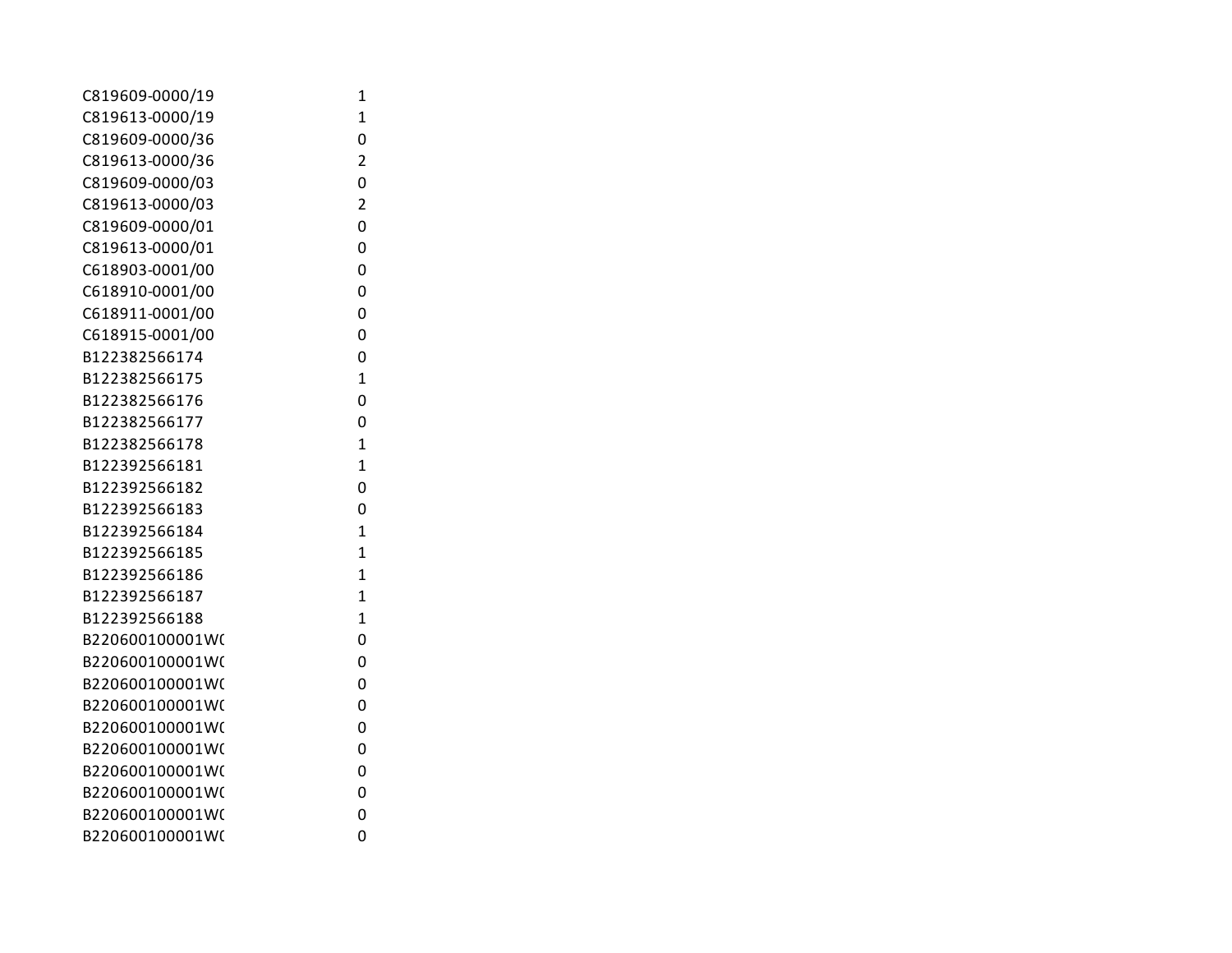| B220600100001W( | 0 |
|-----------------|---|
| B220600100001W( | 0 |
| B220600100001W( | 0 |
| B220600100001W( | 0 |
| B220600100001W( | 0 |
| B220600100001W( | 0 |
| B220600100001W( | 0 |
| B220600100001W( | 0 |
| B220600100001W( | 0 |
| B220600100001W( | 0 |
| B220600100001W( | 0 |
| B220600100001W( | 0 |
| B220600100001W( | 0 |
| B220600100001W( | 0 |
| B220600100001W( | 0 |
| B220600100001W( | 0 |
| B220600100001W( | 0 |
| B220600100001W( | 0 |
| B220600100001W( | 0 |
| B220600100001W( | 0 |
| B220600400001W( | 0 |
| B220600400001W( | 0 |
| B220600400001W( | 0 |
| B220600400001W( | 0 |
| B220600400001W( | 0 |
| B220600400001W( | 0 |
| B220600400001W( | 0 |
| B220600400001W( | 0 |
| B220600400001W( | 0 |
| B220600400001W( | 0 |
| B220600900001W( | 0 |
| B220600900001W( | 0 |
| B220600900001W( | 0 |
| B220600900001W( | 0 |
| B220600900001W( | 0 |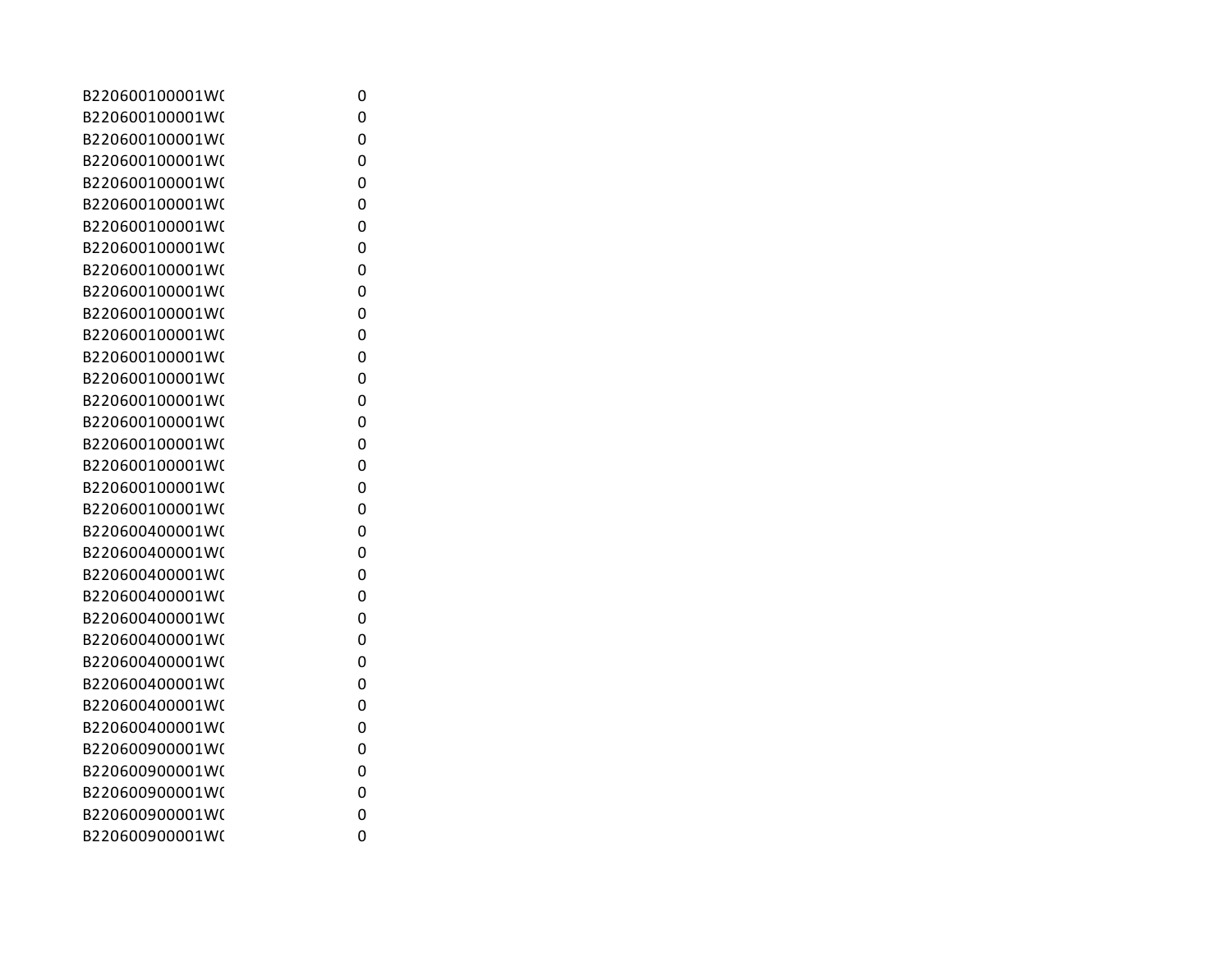| B220600900001W( | 1 |
|-----------------|---|
| B220600900001W( | 0 |
| B220600900001W( | 0 |
| B220600900001W( | 0 |
| B220600900001W( | 0 |
| B220600900001W( | 0 |
| B220600900001W( | 0 |
| B220600900001W( | 0 |
| B220600900001W( | 0 |
| B220600900001W( | 0 |
| B220600900001W( | 0 |
| B220600900001W( | 1 |
| B220600900001W( | 0 |
| B220600900001W( | 0 |
| B220600900001W( | 0 |
| B220601400001W( | 0 |
| B220601400001W( | 0 |
| B220601400001W( | 0 |
| B220601400001W( | 0 |
| B220601400001W( | 0 |
| B220601400001W( | 0 |
| B220601400001W( | 0 |
| B220601400001W( | 0 |
| B220601400001W( | 0 |
| B220601400001W( | 0 |
| B220601400001W( | 0 |
| B220601400001W( | 0 |
| B220601400001W( | 0 |
| B220601400001W( | 0 |
| B220601400001W( | 0 |
| B220601400001W( | 0 |
| B220601400001W( | 0 |
| B220601400001W( | 0 |
| B220601400001W( | 0 |
| B220601400001W( | 0 |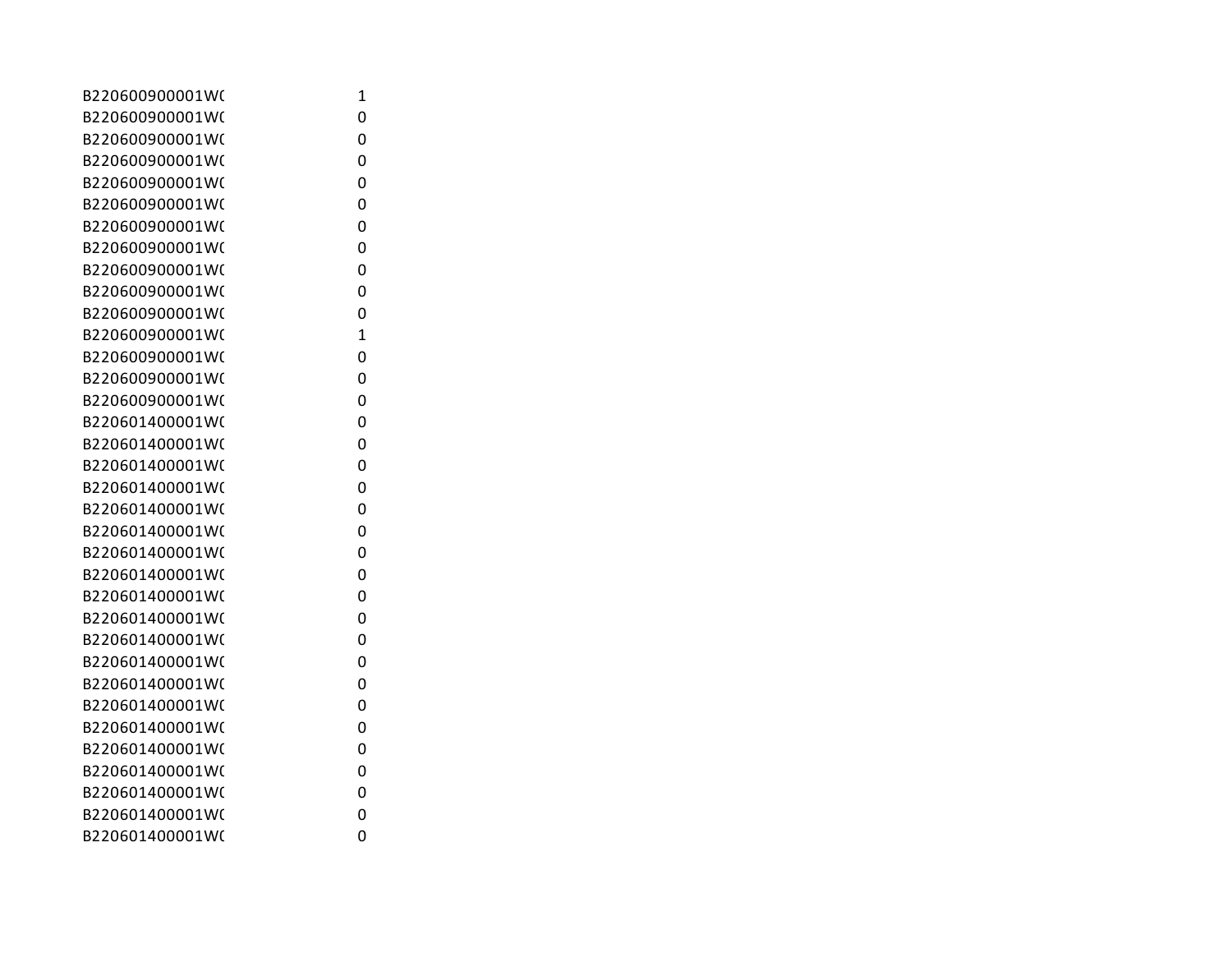| B122000265191 | 1              |
|---------------|----------------|
| B122000565177 | 0              |
| B122000565170 | 0              |
| B122000565165 | 0              |
| B122000565213 | 0              |
| B120130663996 | 0              |
| B122000565160 | 0              |
| B120130663975 | 0              |
| B120130663963 | 0              |
| B122000265214 | 0              |
| B122000265193 | 1              |
| B122000265175 | $\overline{1}$ |
| <b>BKM</b>    | $\overline{1}$ |
| B122001656699 | 1              |
| B120172057067 | 0              |
| B121900663234 | 0              |
| B152052364554 | 1              |
| B152052064566 | 0              |
| B152052064569 | $\mathbf{1}$   |
| B152052364556 | 0              |
| B152052364584 | 0              |
| B120451156951 | 0              |
| B120451664952 | 0              |
| B120451664951 | 0              |
| B121141640548 | 0              |
| B132101453149 | 0              |
| B132101435662 | 0              |
| B220672166128 | 0              |
| B220673066058 | 0              |
| B220671666127 | 0              |
| B220671766066 | 0              |
| B220552656795 | $\mathbf{1}$   |
| B220682166073 | 0              |
| B220682166068 | 0              |
| B220683066136 | 0              |
|               |                |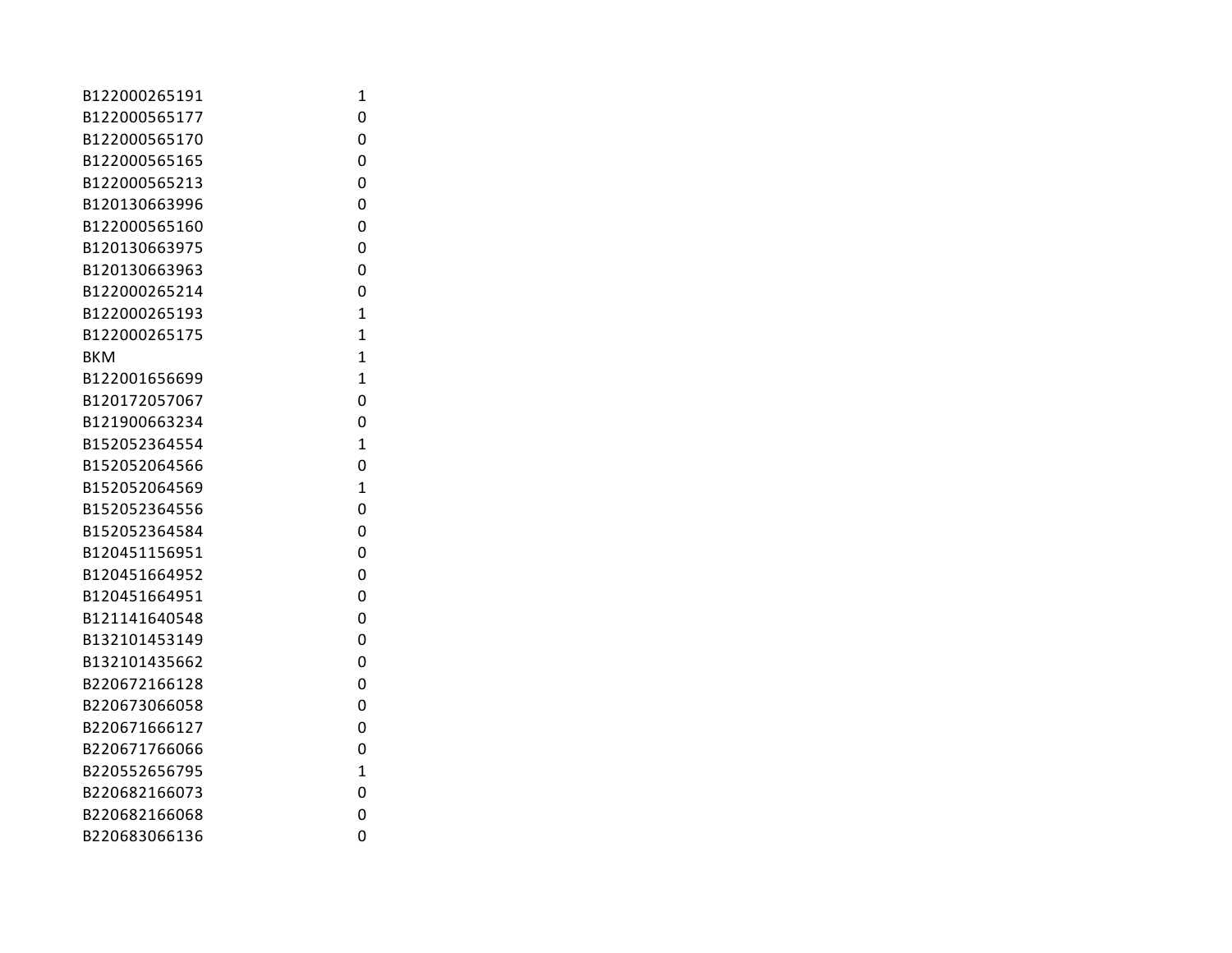| B220683066139   | 0              |
|-----------------|----------------|
| B220682166052   | 0              |
| B220683066134   | 0              |
| B122070864823   | 0              |
| B122070964770   | 0              |
| B122070964753   | 0              |
| B122071664786   | $\mathbf{1}$   |
| B122070964757   | $\overline{1}$ |
| B122071164776   | $\overline{1}$ |
| B122071164775   | 0              |
| B122071164781   | 0              |
| B122071664785   | $\mathbf{1}$   |
| B122071664810   | $\overline{1}$ |
| B142232365774   | 0              |
| B142232365774 2 | 0              |
| B142202065744   | 0              |
| B142202065735   | 0              |
| B142202065753   | $\mathbf{1}$   |
| B142202365761   | 0              |
| B142202365762   | 0              |
| C561075-0002/00 | $\overline{2}$ |
| C561074-0002/00 | $\overline{1}$ |
| C819810-0000/08 | 0              |
| C819811-0000/08 | 0              |
| C819815-0000/08 | 0              |
| C819817-0000/08 | 0              |
| C819810-0000/10 | 0              |
| C819811-0000/10 | 0              |
| C819815-0000/10 | 0              |
| C819817-0000/10 | 0              |
| C819810-0000/14 | 0              |
| C819811-0000/14 | 0              |
| C819815-0000/14 | 0              |
| C819817-0000/14 | 0              |
| C819810-0000/21 | 0              |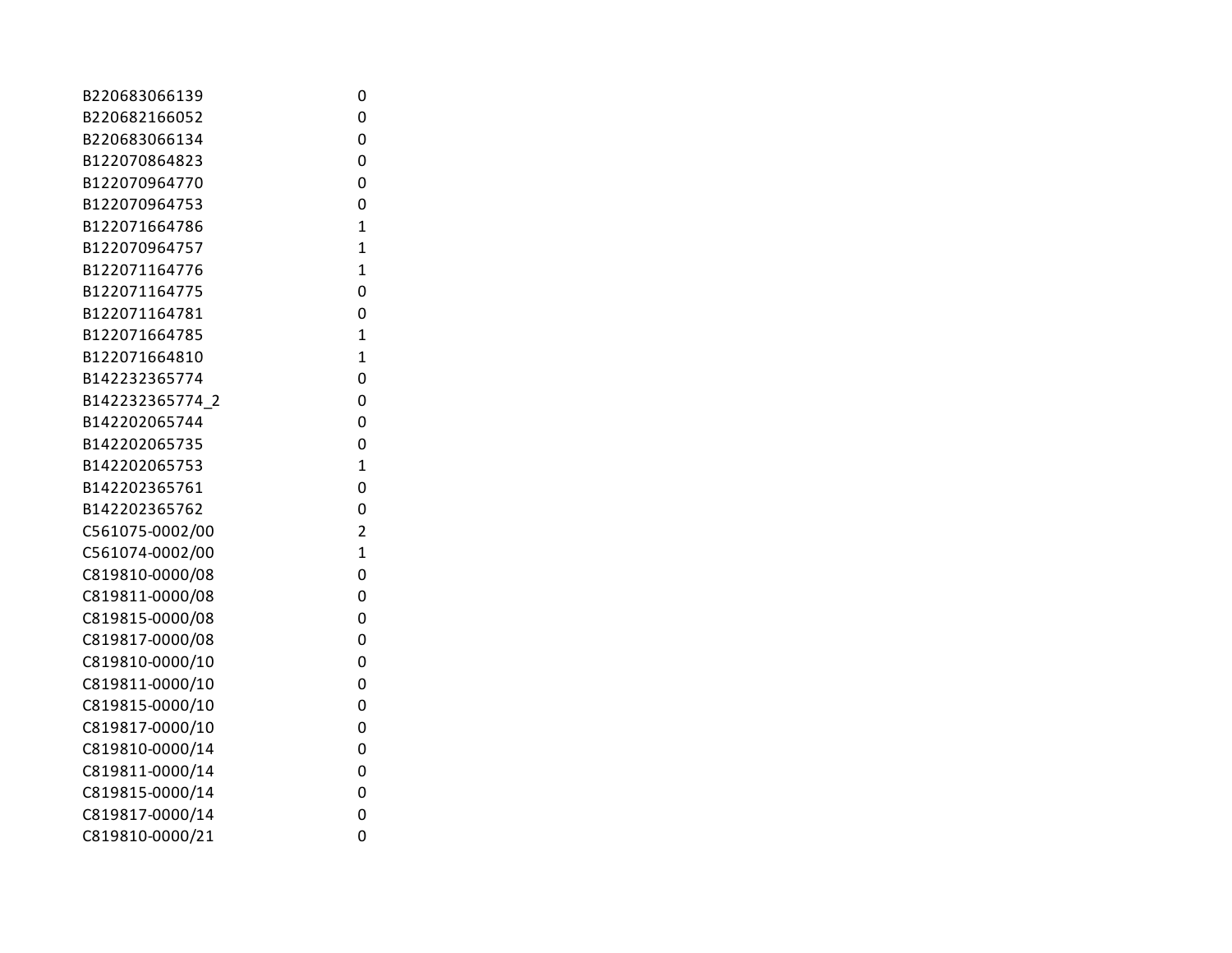| C819811-0000/21 | 0              |
|-----------------|----------------|
| C819815-0000/21 | $\mathbf 1$    |
| C819817-0000/21 | $\overline{2}$ |
| C819510-0000/02 | 0              |
| C819511-0000/02 | 0              |
| C819515-0000/02 | $\overline{1}$ |
| C819517-0000/02 | 0              |
| C819510-0000/03 | 0              |
| C819511-0000/03 | $\mathbf{1}$   |
| C819515-0000/03 | 0              |
| C819517-0000/03 | 0              |
| C561062-0001/00 | $\overline{1}$ |
| C561073-0002/00 | 0              |
| C561070-0001/00 | 0              |
| B220655700015   | $\overline{1}$ |
| B220656200013   | 0              |
| C819911-0308/01 | 0              |
| C819915-0308/01 | 0              |
| C819917-0308/01 | 0              |
| C819911-0309/01 | 0              |
| C819915-0309/01 | 0              |
| C819917-0309/01 | 0              |
| C905207-0000/00 | 0              |
| C905212-0000/00 | 0              |
| C905219-0000/00 | 0              |
| C905307-0000/00 | 0              |
| C905312-0000/00 | 0              |
| C905319-0000/00 | 0              |
| C560267-0000/00 | $\overline{2}$ |
| B272317-0001/00 | 0              |
| B272325-0001/00 | 0              |
| B272323-0001/00 | $\mathbf{1}$   |
| B272330-0001/00 | 0              |
| B256810-3022/00 | 0              |
| B256812-3025/00 | 0              |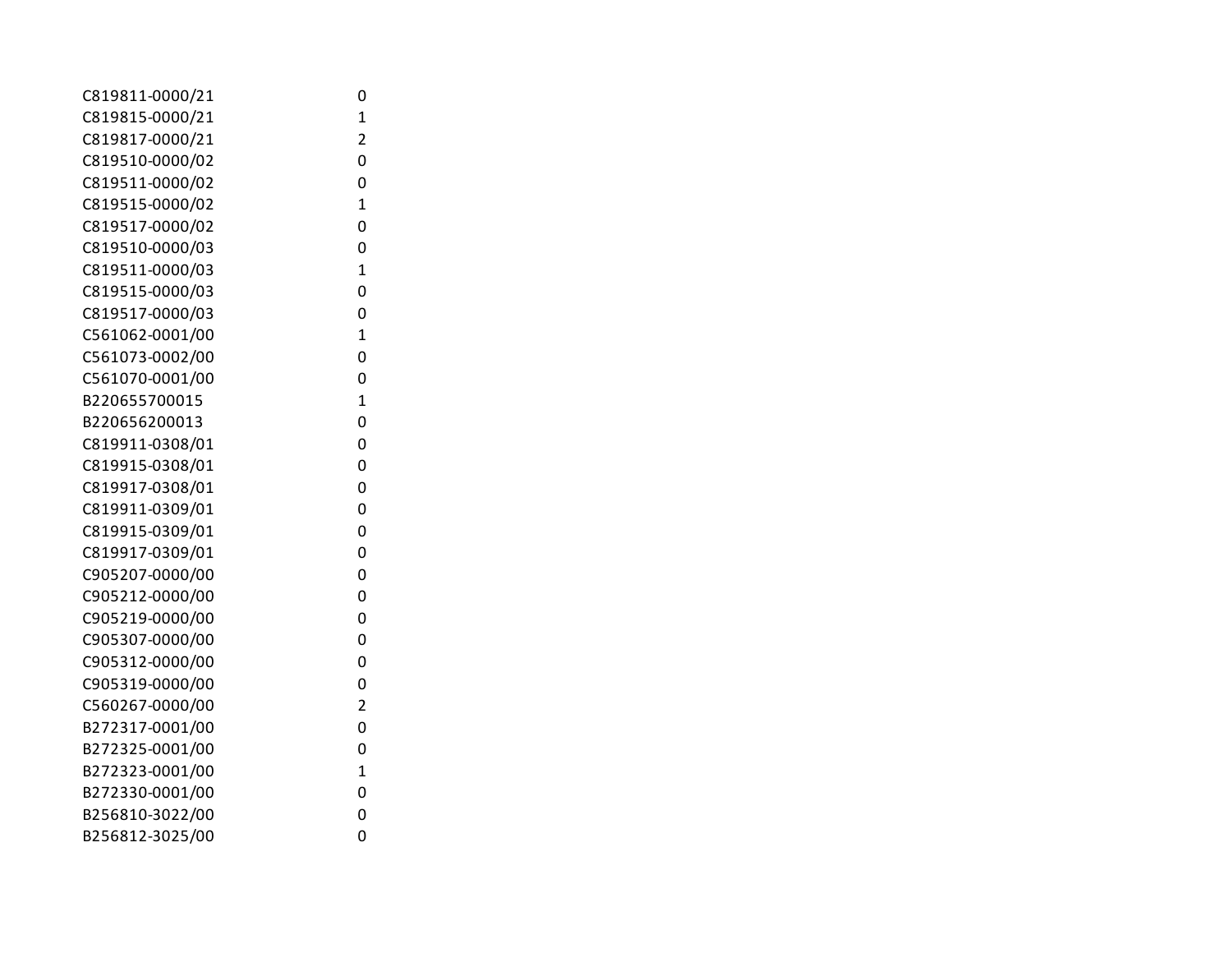| B220600100001W( | 0 |
|-----------------|---|
| B220600100001W( | 0 |
| B220600100001W( | 0 |
| B220600100001W( | 0 |
| B220600100001W( | 0 |
| B220600100001W( | 0 |
| B220600100001W( | 0 |
| B220600100001W( | 0 |
| B220600100001W( | 0 |
| B220600100001W( | 0 |
| B220600100001W( | 0 |
| B220600100001W( | 0 |
| B220600100001W( | 0 |
| B220600100001W( | 0 |
| B220600100001W( | 0 |
| B220600100001W( | 0 |
| B220600100001W( | 0 |
| B220600100001W( | 0 |
| B220600100001W( | 0 |
| B220600100001W( | 0 |
| B220600100001W( | 0 |
| B220600100001W( | 0 |
| B220600100001W( | 0 |
| B220600100001W( | 0 |
| B220600100001W( | 0 |
| B220600100001W( | 0 |
| B220600100001W( | 0 |
| B220600100001W( | 0 |
| B220600100001W( | 0 |
| B220600100001W( | 0 |
| B220600100001W( | 0 |
| B220600100001W( | 0 |
| B220600100001W( | 0 |
| B220600100001W( | 0 |
| B220600100001W( | 0 |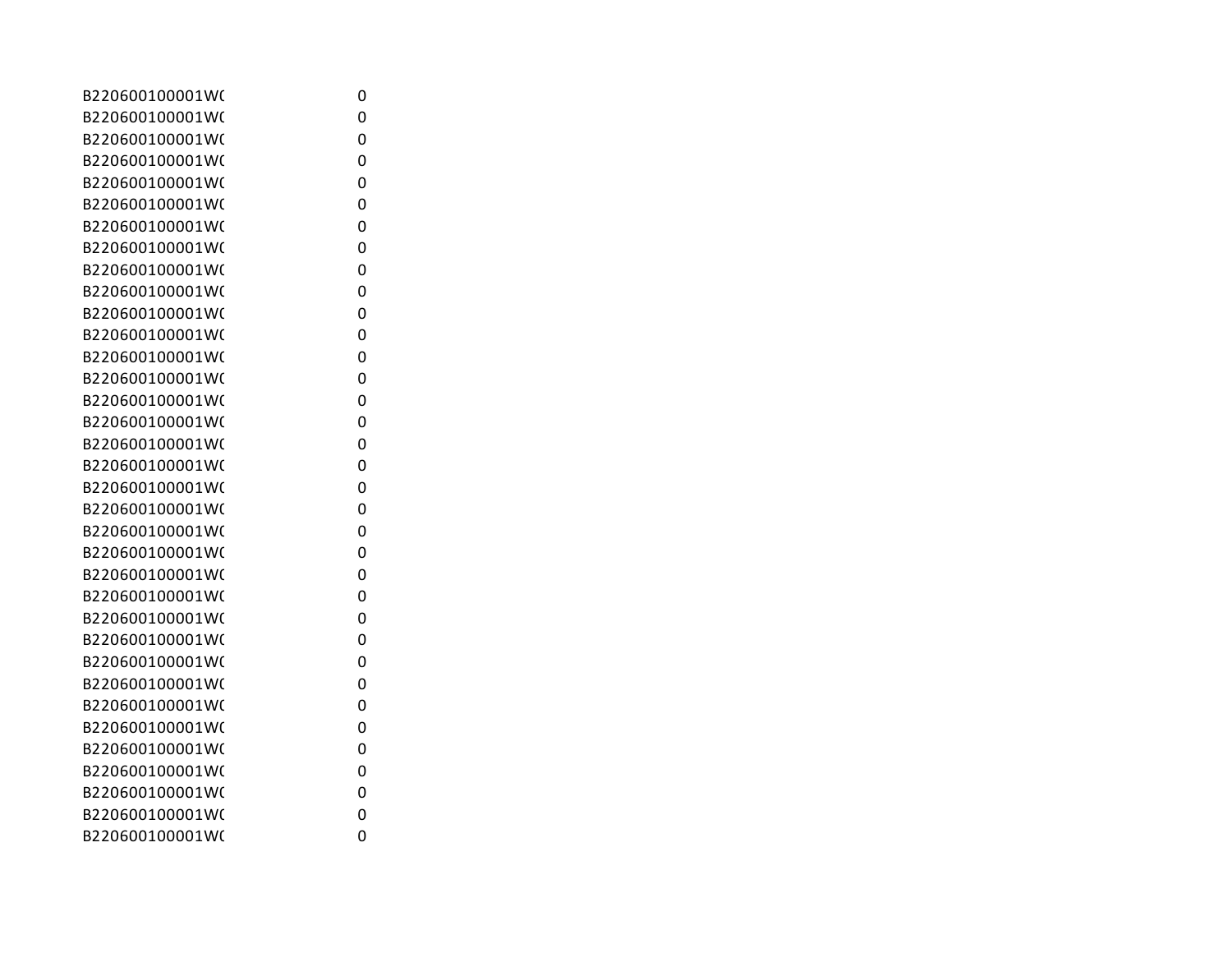| B220600500001W( | 0              |
|-----------------|----------------|
| B220600500001W( | 0              |
| B220600500001W( | 0              |
| B220600500001W( | 0              |
| B220600500001W( | 0              |
| B220600500001W( | 0              |
| B220600500001W( | 0              |
| B220600500001W( | 0              |
| B220600500001W( | 0              |
| B220600500001W( | 0              |
| B220600500001W( | 0              |
| B220600500001W( | 0              |
| B220600500001W( | 0              |
| B220600500001W( | 0              |
| B220600500001W( | 0              |
| B220600500001W( | 0              |
| B220600500001W( | 0              |
| B220600500001W( | 0              |
| B220600500001W( | 0              |
| B220600500001W( | 0              |
| B220600500001W( | 0              |
| B220600500001W( | 0              |
| B220600500001W( | 0              |
| B220600500001W( | 1              |
| B220600500001W( | 0              |
| B220600500001W( | 0              |
| B220600500001W( | 0              |
| B220600500001W( | 0              |
| B220600500001W( | 0              |
| B220600500001W( | 0              |
| B220600500001W( | 0              |
| B220600500001W( | 0              |
| B220600500001W( | 0              |
| B220600500001W( | 0              |
| B220600500001W( | $\overline{1}$ |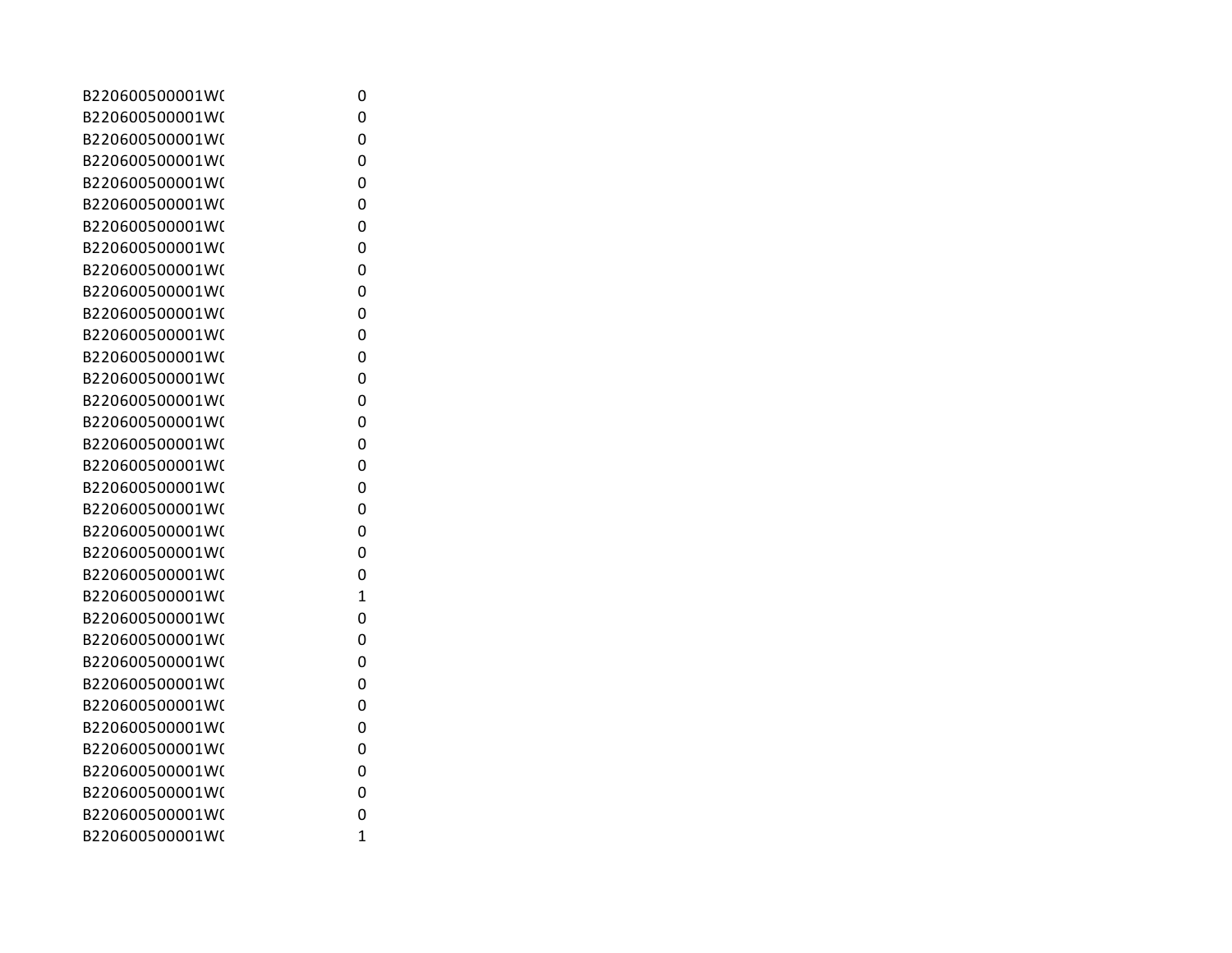| B220600900001W( | 1              |
|-----------------|----------------|
| B220600900001W( | 0              |
| B220600900001W( | 0              |
| B220600900001W( | 0              |
| B220600900001W( | 0              |
| B220600900001W( | 0              |
| B220600900001W( | $\overline{1}$ |
| B220600900001W( | 0              |
| B220600900001W( | 0              |
| B220600900001W( | 1              |
| B220600900001W( | 0              |
| B220600900001W( | 0              |
| B220600900001W( | 1              |
| B220600900001W( | 1              |
| B220600900001W( | 1              |
| B220600900001W( | 0              |
| B220600900001W( | 1              |
| B220600900001W( | 1              |
| B220600900001W( | 0              |
| B220600900001W( | 0              |
| B220600900001W( | $\overline{1}$ |
| B220600900001W( | 0              |
| B220600900001W( | 0              |
| B220600900001W( | 0              |
| B220600900001W( | 0              |
| B220600900001W( | 0              |
| B220600900001W( | 0              |
| B220600900001W( | 0              |
| B220600900001W( | 1              |
| B220600900001W( | 1              |
| B220600900001W( | 0              |
| B220600900001W( | 0              |
| B220600900001W( | 1              |
| B220600900001W( | 0              |
| B220600900001W( | $\overline{1}$ |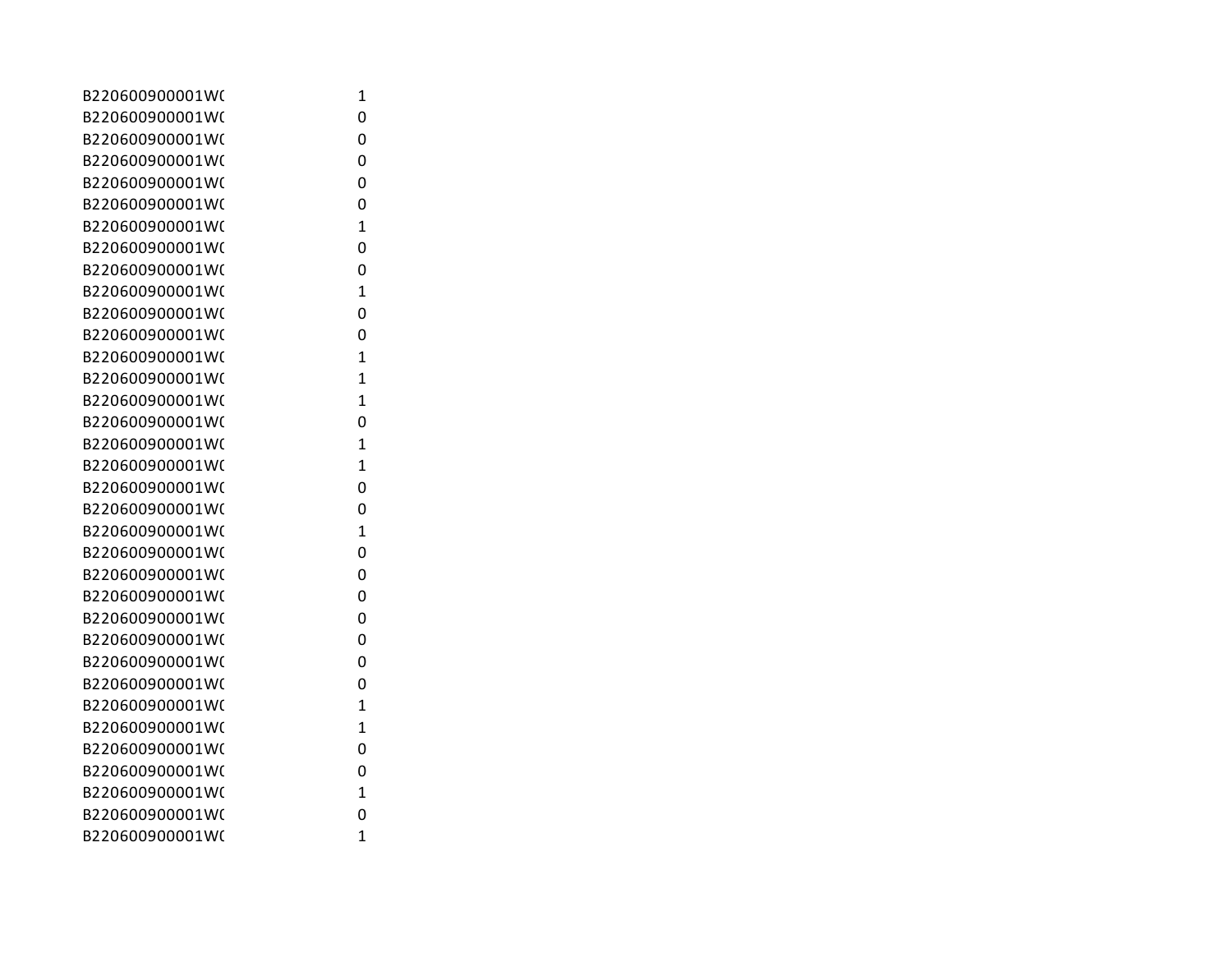| B220601400001W( | 0 |
|-----------------|---|
| B220601400001W( | 0 |
| B220601400001W( | 0 |
| B220601400001W( | 0 |
| B220601400001W( | 0 |
| B220601400001W( | 0 |
| B220601400001W( | 0 |
| B220601400001W( | 0 |
| B220601400001W( | 0 |
| B220601400001W( | 0 |
| B220601400001W( | 0 |
| B220601400001W( | 0 |
| B220601400001W( | 0 |
| B220601400001W( | 0 |
| B220601400001W( | 0 |
| B220601400001W( | 0 |
| B220601400001W( | 0 |
| B220601400001W( | 0 |
| B220601400001W( | 0 |
| B220601400001W( | 0 |
| B220601400001W( | 0 |
| B220601400001W( | 0 |
| B220601400001W( | 0 |
| B220601400001W( | 0 |
| B220601400001W( | 1 |
| B220601400001W( | 0 |
| B220601400001W( | 0 |
| B220601400001W( | 0 |
| B220601400001W( | 0 |
| B220601400001W( | 0 |
| B220601400001W( | 0 |
| B220601400001W( | 0 |
| B220601400001W( | 1 |
| B220601400001W( | 0 |
| B220601400001W( | 0 |
|                 |   |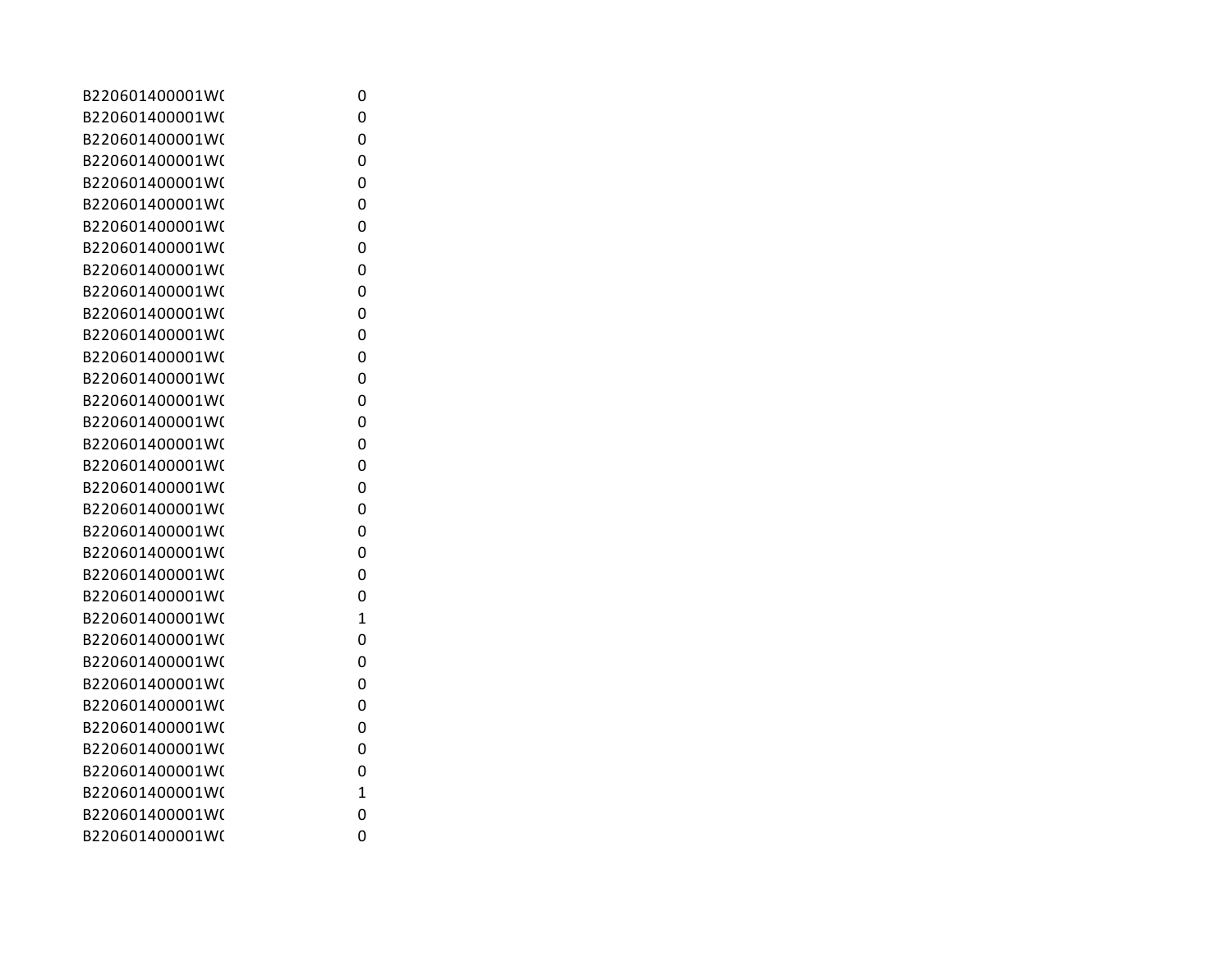| B220601600001W( | 0 |
|-----------------|---|
| B220601600001W( | 0 |
| B220601600001W( | 0 |
| B220601600001W( | 0 |
| B220601600001W( | 0 |
| B220601600001W( | 0 |
| B220601600001W( | 0 |
| B220601600001W( | 0 |
| B220601700001W( | 0 |
| B220601700001W( | 0 |
| B220601700001W( | 0 |
| B220601700001W( | 0 |
| B220601700001W( | 0 |
| B220601700001W( | 0 |
| B220601700001W( | 0 |
| B220601700001W( | 0 |
| B220601700001W( | 0 |
| B220601700001W( | 0 |
| B220601700001W( | 0 |
| B220601700001W( | 0 |
| B220601700001W( | 0 |
| B220601700001W( | 0 |
| B220601700001W( | 0 |
| B220601700001W( | 0 |
| B220601700001W( | 0 |
| B220601700001W( | 0 |
| B220601700001W( | 0 |
| B220601700001W( | 0 |
| B220601700001W( | 0 |
| B220601700001W( | 0 |
| B220601700001W( | 0 |
| B220601700001W( | 0 |
| B220601700001W( | 0 |
| B220601700001W( | 0 |
| B220601700001W( | 0 |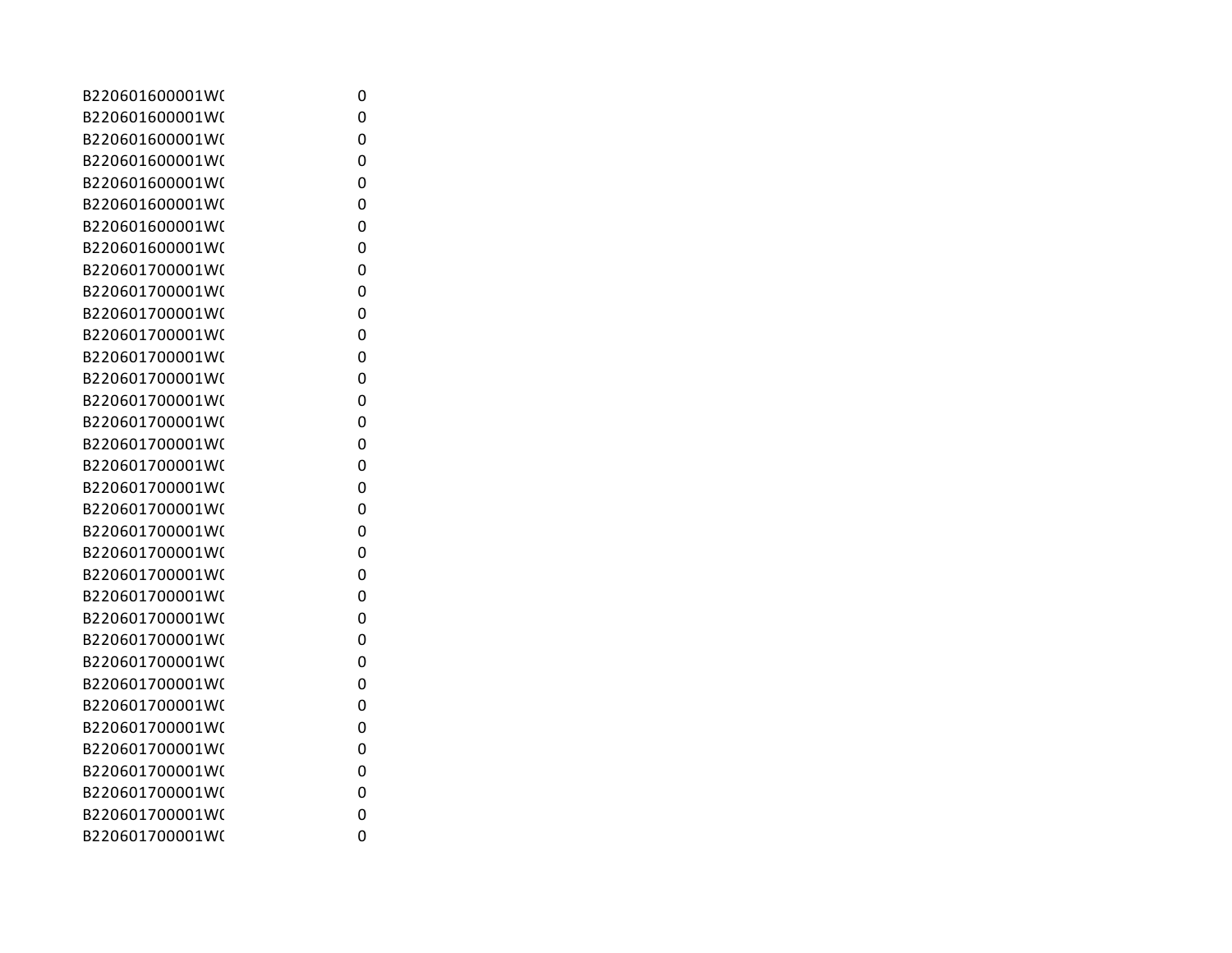| B220601700001W( | 0 |
|-----------------|---|
| B220601700001W( | 0 |
| B220601700001W( | 0 |
| B220601700001W( | 0 |
| B220601700001W( | 0 |
| B220601700001W1 | 0 |
| B220601700001W1 | 0 |
| B220601700001W1 | 0 |
| B220601700001W1 | 0 |
| B220601700001W1 | 0 |
| B220601700001W1 | 0 |
| B220601700001W1 | 0 |
| B220601700001W1 | 0 |
| B220601700001W1 | 0 |
| B220601700001W1 | 0 |
| B220601700001W1 | 0 |
| B220601700001W1 | 0 |
| B220601700001W1 | 0 |
| B220601700001W1 | 0 |
| B220601700001W1 | 0 |
| B220601700001W1 | 0 |
| B220601700001W1 | 0 |
| B220601700001W1 | 0 |
| B220601700001W1 | 0 |
| B220601700001W1 | 0 |
| B220601700001W1 | 0 |
| B220601700001W1 | 0 |
| B220601700001W1 | 0 |
| B220601700001W1 | 0 |
| B220601700001W1 | 0 |
| B220601700001W1 | 0 |
| B220601700001W1 | 0 |
| B220601700001W1 | 0 |
| B220601700001W1 | 0 |
| B220602100001W( | 0 |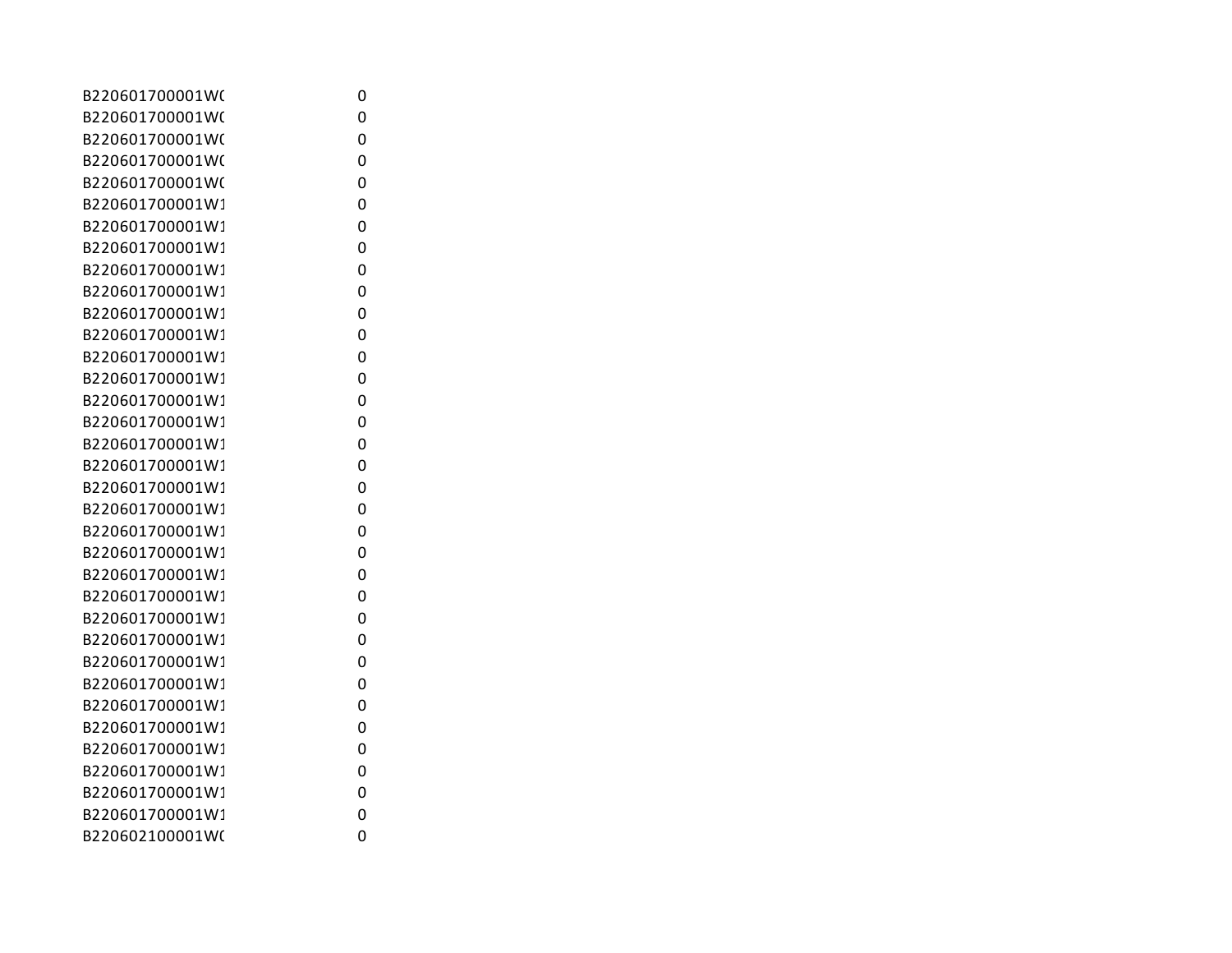| B220602100001W( | 0              |
|-----------------|----------------|
| B220602100001W( | 0              |
| B220602100001W( | 0              |
| B220602100001W( | 0              |
| B220602100001W( | 0              |
| B220602100001W( | 0              |
| B220602100001W( | 0              |
| B220602100001W( | $\overline{1}$ |
| B220602100001W( | 0              |
| B220602100001W( | 0              |
| B220602100001W( | 0              |
| B220602100001W( | 0              |
| B220602100001W( | 0              |
| B220602100001W( | 0              |
| B220602100001W( | 0              |
| B220603000002W( | 0              |
| C562340-0000/06 | 0              |
| prueba1         | 9              |
| B220601700001W( | $\mathbf{1}$   |
| B220601700001W( | 1              |
| B220601700001W( | $\mathbf{1}$   |
| B220601700001W( | $\overline{1}$ |
| B220601700001W( | 1              |
| B220601700001W( | 1              |
| B220601700001W( | $\overline{1}$ |
| B220601700001W( | 1              |
| B220601700001W( | 1              |
| B220601700001W( | $\mathbf{1}$   |
| B220601700001W( | 1              |
| B220601700001W( | 1              |
| B220601700001W( | 1              |
| B220601700001W( | 1              |
| B220601700001W( | 1              |
| B220601700001W( | $\overline{1}$ |
| B270829-0000/00 | 0              |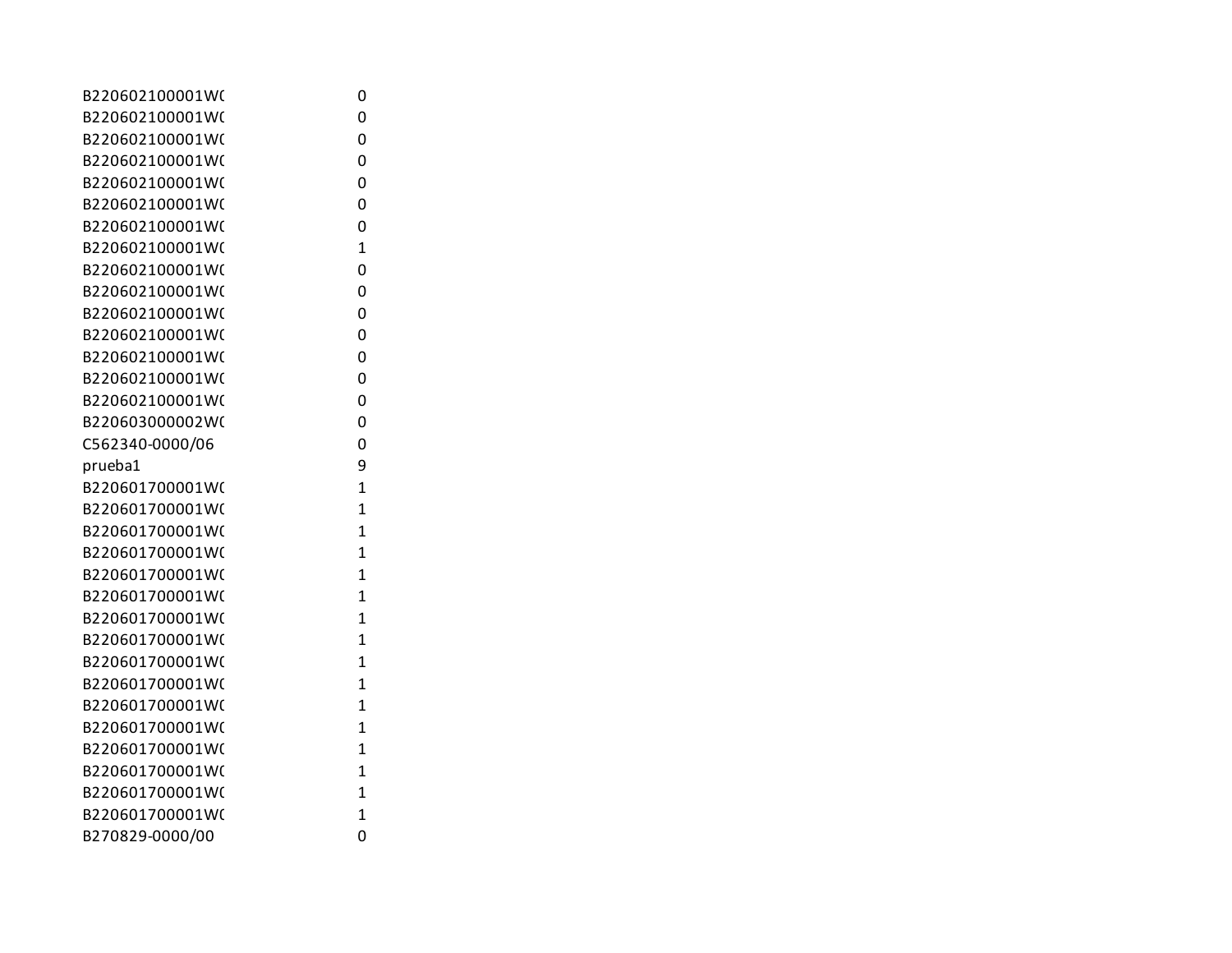| C816111-0000/00 | 0              |
|-----------------|----------------|
| C816110-0000/00 | 0              |
| B152031000001   | $\mathbf{1}$   |
| B152031400001   | $\mathbf{1}$   |
| B152032000001   | 0              |
| B152032100001   | $\mathbf{1}$   |
| B152041000001   | $\overline{2}$ |
| B152041400001   | $\overline{1}$ |
| B152042000001   | $\overline{1}$ |
| B152042100001   | $\overline{1}$ |
| B152051000001   | $\overline{1}$ |
| B152051400001   | $\overline{1}$ |
| B152052000001   | 0              |
| B152052100001   | 0              |
| B152061000001   | 0              |
| B152061400001   | 0              |
| B152062000001   | 0              |
| B152062100001   | $\overline{1}$ |
| B152071000001   | 0              |
| B152072000001   | $\overline{1}$ |
| B152072100001   | $\overline{1}$ |
| B152081000001   | $\overline{2}$ |
| B152081400001   | 0              |
| B152082000001   | 0              |
| B152082100001   | 0              |
| C818705-0135/00 | 0              |
| B152052066269   | $\overline{1}$ |
| B152052066274   | 0              |
| B152052066276   | 0              |
| B152052066281   | 0              |
| B152052066286   | 0              |
| B152052066287   | 0              |
| B152052066290   | 0              |
| B152052066292   | $\overline{1}$ |
| B152052166255   | 0              |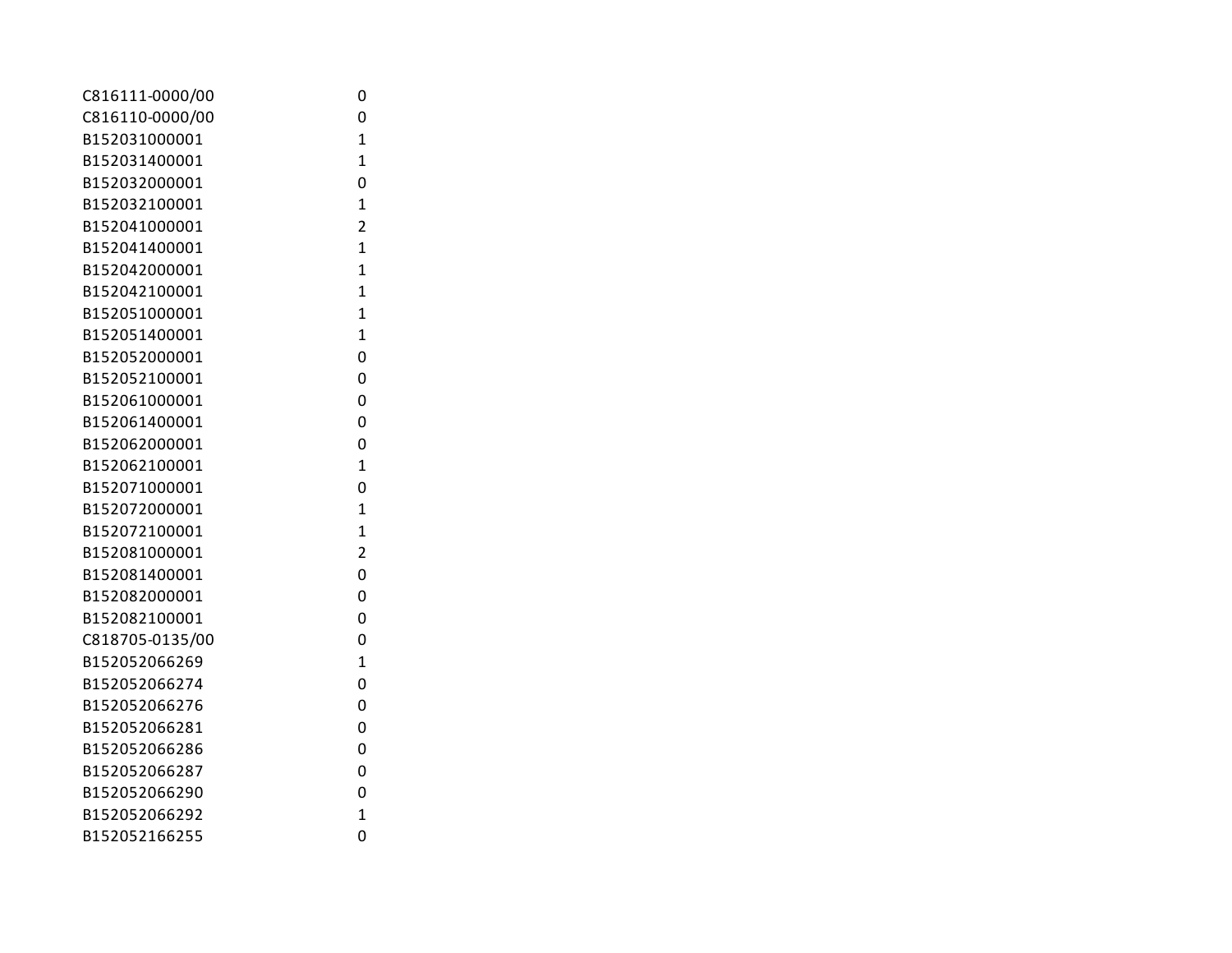| B152052166267 | 1              |
|---------------|----------------|
| B152052166268 | 0              |
| B152052166273 | 0              |
| B152052166278 | 0              |
| B152052166280 | 0              |
| B152052166283 | 0              |
| B152052166285 | 0              |
| B152052166288 | 0              |
| B152052166289 | 0              |
| B152052166293 | 0              |
| B152052366252 | 0              |
| B152052366257 | 0              |
| B152052366259 | 0              |
| B152052366260 | 0              |
| B152052366262 | 0              |
| B152052366264 | $\mathbf{1}$   |
| B152052366270 | 1              |
| B152052366271 | 0              |
| B152052366282 | $\overline{1}$ |
| B152052366284 | $\mathbf{1}$   |
| B152052366291 | 0              |
| B152052366294 | 0              |
| B152052366298 | 0              |
| B152052366299 | 0              |
| B152052366300 | 0              |
| B152052366302 | 0              |
| B152052366303 | 0              |
| B152052366304 | 0              |
| B152052366305 | $\mathbf{1}$   |
| B152052366308 | 0              |
| B152052366309 | $\mathbf{1}$   |
| B152052366312 | $\overline{1}$ |
| B152052366314 | 0              |
| B152052366316 | $\mathbf{1}$   |
| B152052366317 | 0              |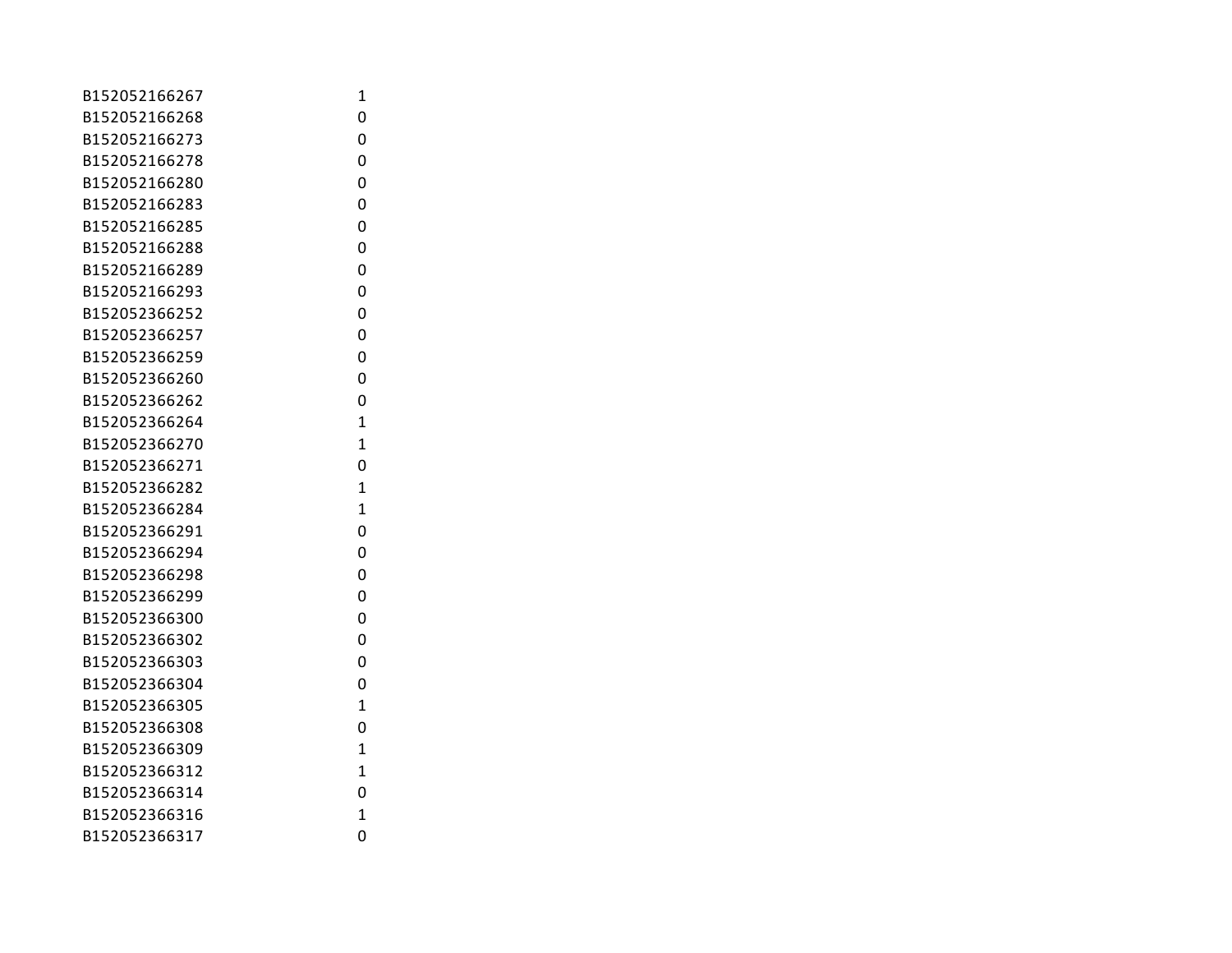| B152052366318   | 0              |
|-----------------|----------------|
| B152052466256   | 1              |
| B152052466258   | $\overline{1}$ |
| B152052466266   | 0              |
| B152052466272   | 0              |
| B152052466277   | 0              |
| B152052466295   | 0              |
| B152052466296   | 0              |
| B152052466297   | 0              |
| B152052466301   | 0              |
| B152052466306   | 0              |
| B152052466307   | 0              |
| B152052466310   | $\mathbf{1}$   |
| B152052466315   | 0              |
| B241632000000   | 0              |
| B220602100001ML | 0              |
| B220602100001ML | 0              |
| B220602100001ML | 0              |
| B220602100001ML | 0              |
| B220602100001ML | 0              |
| B220602100001ML | 0              |
| B220602100001ML | 0              |
| B220602100001ML | 0              |
| B220602100002ML | 0              |
| B220602100002ML | 0              |
| B220602100002ML | 0              |
| B220602100002ML | 0              |
| B220602100002ML | 0              |
| B220602100002ML | 0              |
| B220603000001ML | $\overline{1}$ |
| B220603000001ML | $\overline{1}$ |
| B220603000001ML | 0              |
| B220603000001ML | 0              |
| B220603000001ML | 0              |
| B220603000001ML | 0              |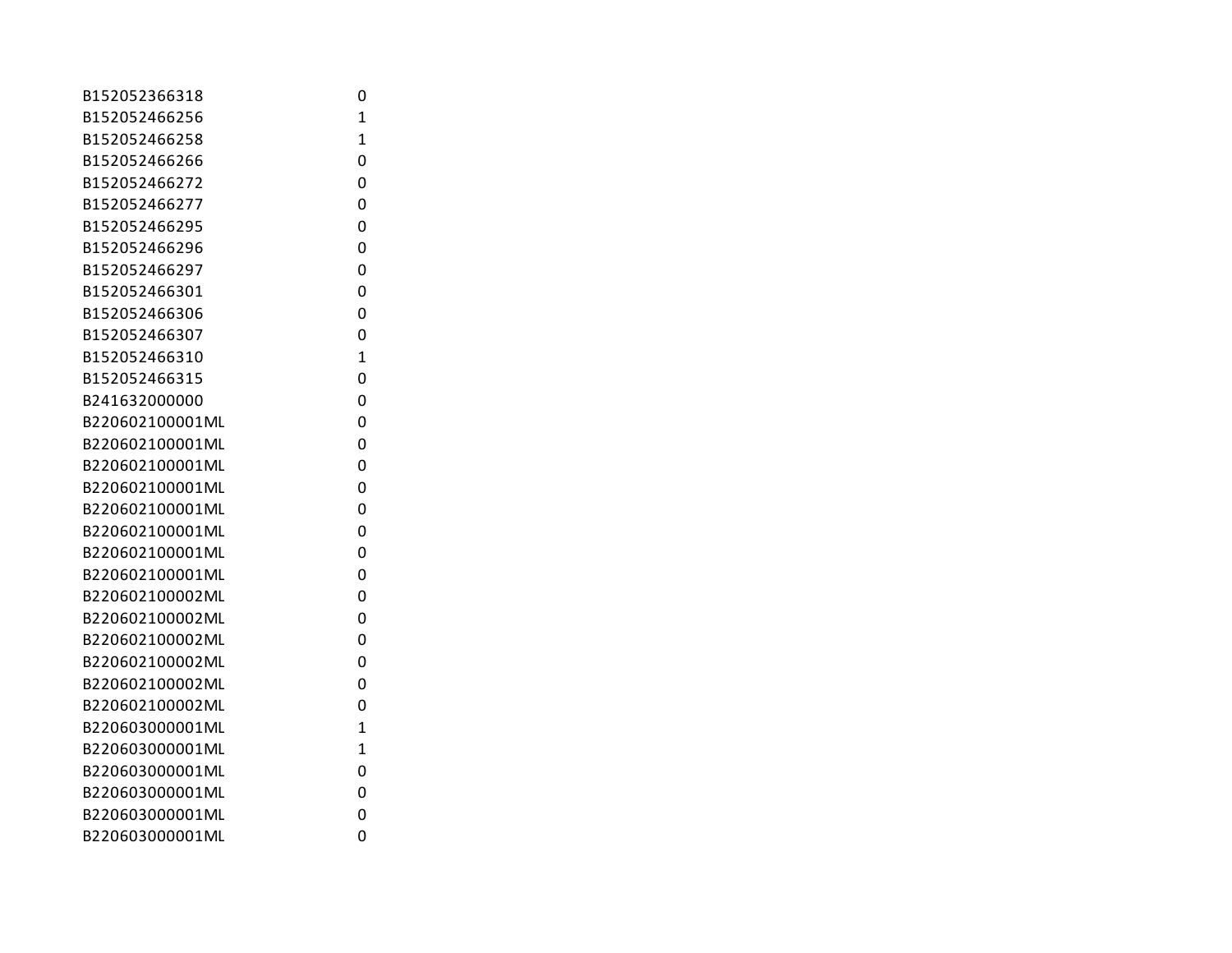| B220603000001ML | 0              |
|-----------------|----------------|
| B220603000001ML | 0              |
| B220603000001ML | 0              |
| B220603000001ML | $\overline{1}$ |
| B220603000002ML | 0              |
| B220603000002ML | 0              |
| B220603000002ML | 0              |
| B220603000002ML | 0              |
| B220603000002ML | 0              |
| B220603000002ML | 0              |
| B220603000002ML | 0              |
| B250660400004   | 3              |
| B250661700004   | $\overline{1}$ |
| B250662100004   | $\overline{1}$ |
| B250663000004   | $\overline{2}$ |
| B250661800004   | 0              |
| B250660400005   | 6              |
| B250661700005   | $\overline{2}$ |
| B250662100005   | 4              |
| B250663000005   | 4              |
| B250661800005   | $\overline{1}$ |
| B142271100006   | 0              |
| B142271100014   | 0              |
| B142271100016   | 0              |
| B142271200026   | 0              |
| B142271600039   | 0              |
| B142271600049   | 0              |
| B142271600052   | $\overline{1}$ |
| B142271600055   | 0              |
| B142271600057   | 0              |
| B142271600058   | 0              |
| B142272000093   | $\overline{1}$ |
| B142272000059   | $\overline{1}$ |
| B142272000094   | 0              |
| B142272000060   | 0              |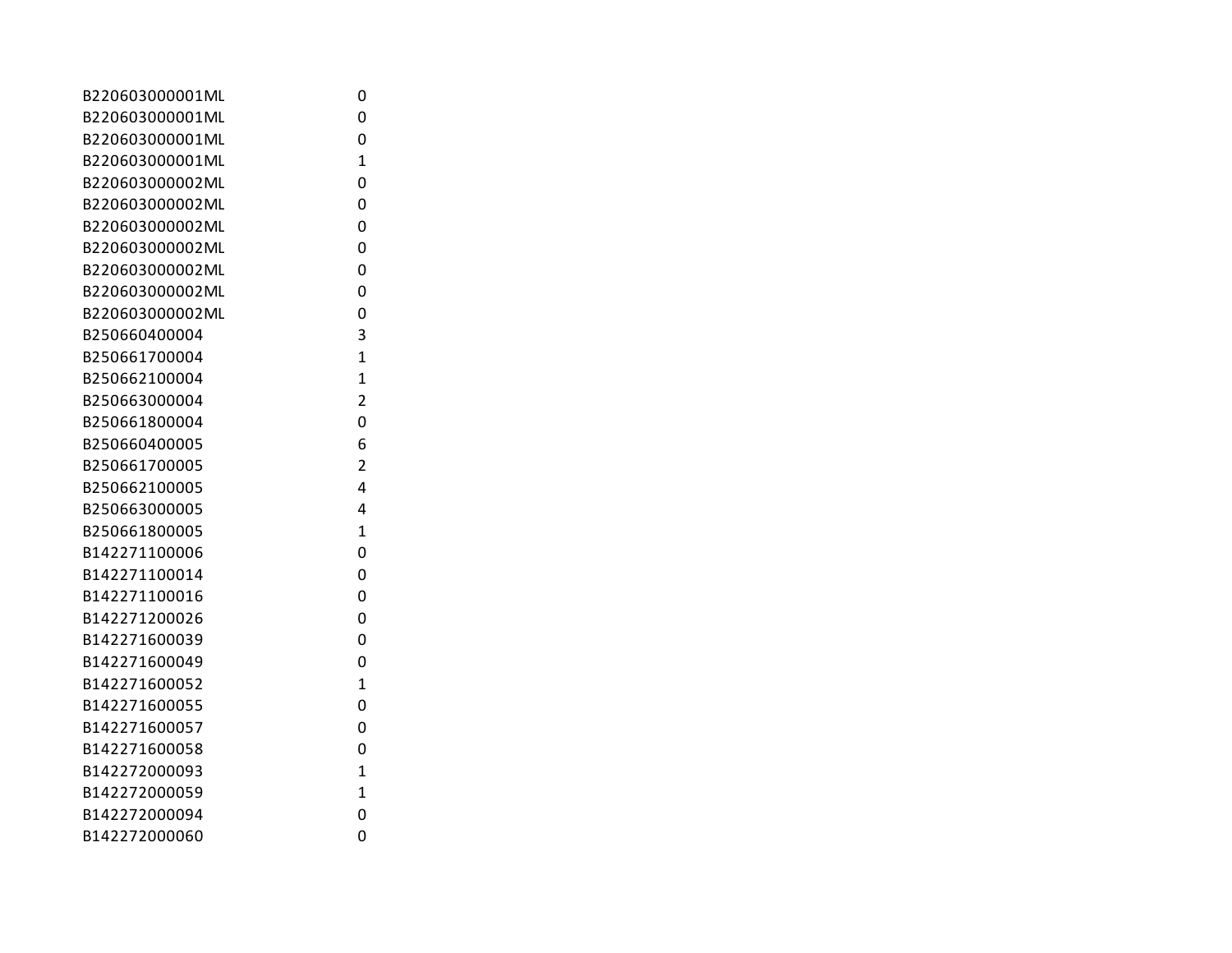| 0              |
|----------------|
| 0              |
| 0              |
| 0              |
| 0              |
| 0              |
| 0              |
| 0              |
| 0              |
| $\overline{1}$ |
| 1              |
| 0              |
| 0              |
| 0              |
| 0              |
| 0              |
| 0              |
| 0              |
| 0              |
| 0              |
| 0              |
| 0              |
| 0              |
| 1              |
| 3              |
| $\overline{c}$ |
| 3              |
| 3              |
| 3              |
| 3              |
| 3              |
| $\mathbf 1$    |
| $\overline{c}$ |
| 3              |
| 3              |
|                |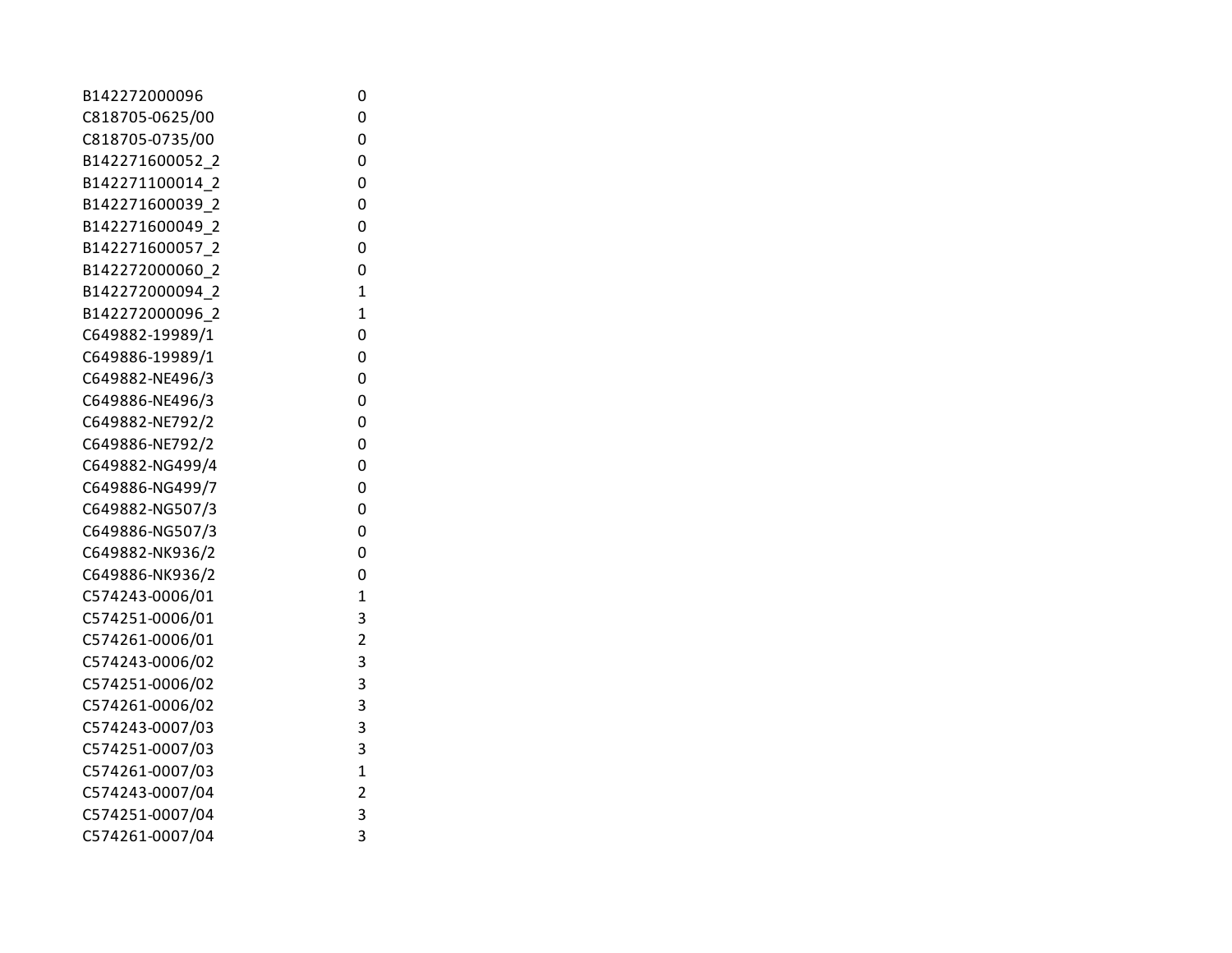| C571962-2070/00 | 1              |
|-----------------|----------------|
| C571962-2071/00 | 2              |
| B220600400002W( | 0              |
| B220600400002W( | 0              |
| B220600400002W( | 0              |
| B220600400002W( | $\mathbf{1}$   |
| B220600400002W( | 0              |
| B220600400002W( | 0              |
| B220600400002W( | $\mathbf{1}$   |
| B220600400002W( | 0              |
| B220600400002W( | 1              |
| B220600400002W( | 0              |
| B220600400002W( | 1              |
| B220600400002W( | 1              |
| B220600400002W( | 0              |
| B220600400002W( | 0              |
| B220600400002W( | $\overline{1}$ |
| B220600400002W1 | 0              |
| B220600400002W1 | 0              |
| B220600400002W1 | $\overline{1}$ |
| B220600400002W1 | 0              |
| B220600400002W1 | 0              |
| B220600500001W( | $\overline{1}$ |
| B220600500001W( | 1              |
| B220600500001W( | $\overline{1}$ |
| B220600500001W( | $\mathbf{1}$   |
| B220600500001W( | $\mathbf{1}$   |
| B220600500001W( | $\mathbf{1}$   |
| B220600500001W( | $\mathbf{1}$   |
| B220600500001W( | 0              |
| B220600500001W( | 1              |
| B220600500001W( | 1              |
| B220600500001W( | 0              |
| B220600500001W( | 0              |
| B220600500001W( | $\mathbf{1}$   |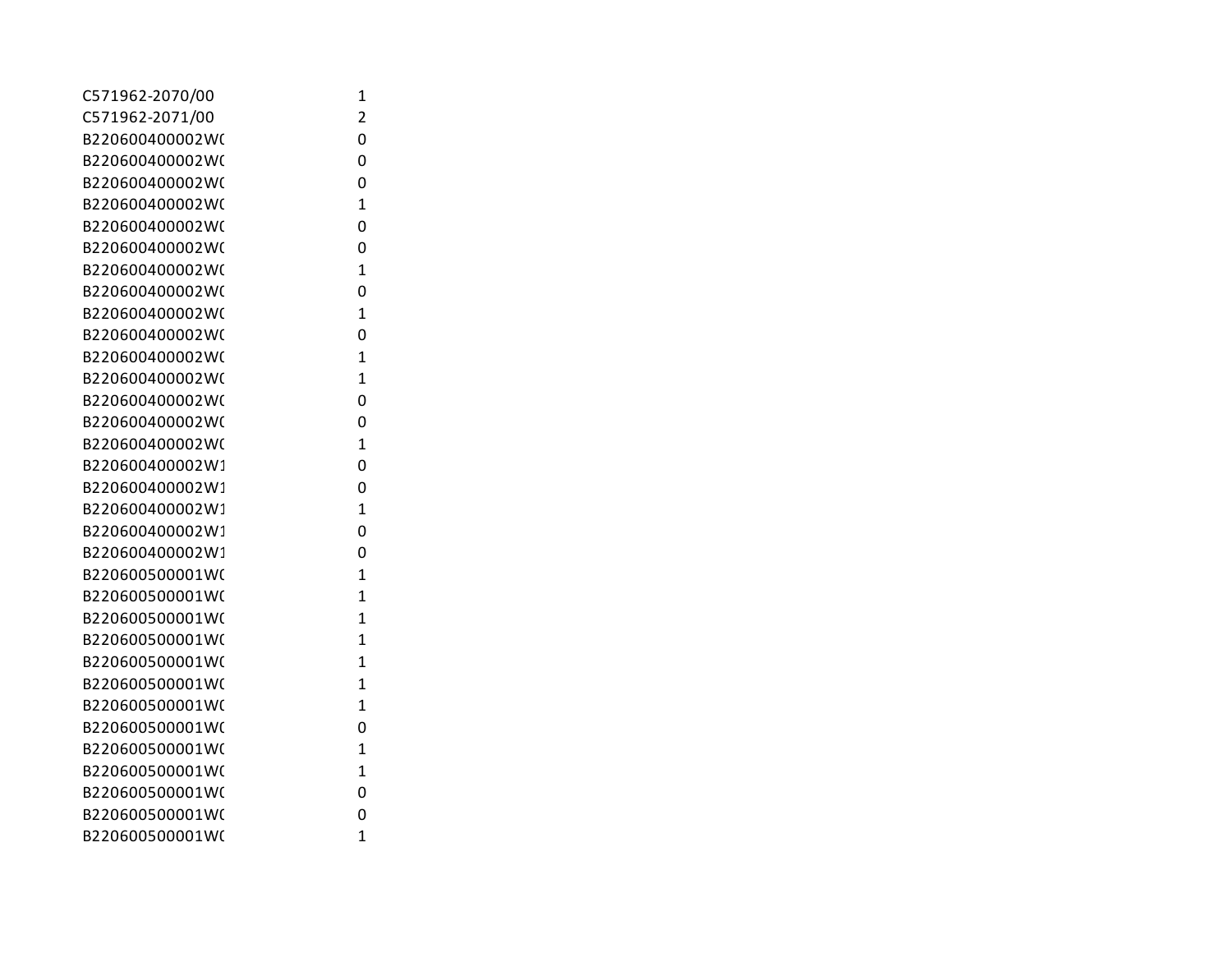| B220600500001W( | 0              |
|-----------------|----------------|
| B220600500001W( | 0              |
| B220600500001W( | 1              |
| B220600500001W( | 0              |
| B220600500001W( | 1              |
| B220600500001W1 | 1              |
| B220600500001W1 | 1              |
| B220600500001W1 | $\mathbf{1}$   |
| B220600500001W1 | 0              |
| B220600500001W1 | 0              |
| B220600500001W1 | 1              |
| B220600500001W1 | 0              |
| B220600500001W1 | 1              |
| B220600500001W1 | 0              |
| B220600500001W1 | 0              |
| B220600500001W1 | 1              |
| B220600500001W1 | 1              |
| B220600900001W( | 1              |
| B220600900001W( | 1              |
| B220600900001W( | 0              |
| B220600900001W( | $\mathbf{1}$   |
| B220600900001W( | $\overline{1}$ |
| B220600900001W( | 0              |
| B220600900001W( | 0              |
| B220600900001W( | 0              |
| B220600900001W( | 1              |
| B220600900001W( | $\mathbf{1}$   |
| B220600900001W( | 0              |
| B220600900001W( | $\overline{1}$ |
| B220600900001W( | $\overline{1}$ |
| B220600900001W( | 1              |
| B220600900001W( | 0              |
| B220600900001W( | 1              |
| B220600900001W( | 1              |
| B220600900001W( | 1              |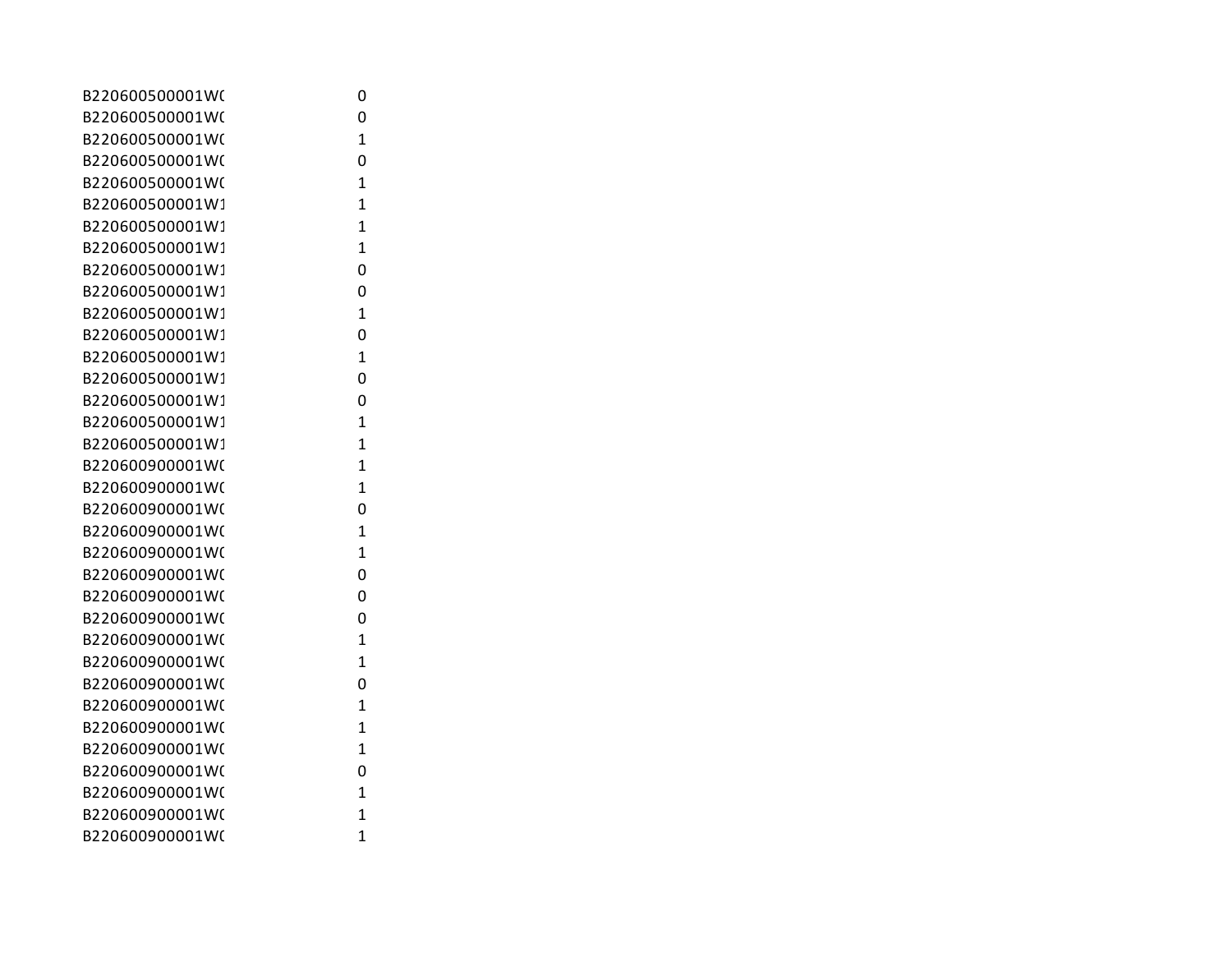| B220600900001W( | 1              |
|-----------------|----------------|
| B220600900001W( | $\mathbf{1}$   |
| C571919-2070/00 | $\overline{2}$ |
| C571921-2070/00 | $\overline{2}$ |
| C571919-2069/00 | $\overline{2}$ |
| C571921-2069/00 | $\overline{2}$ |
| C571919-2071/00 | $\overline{2}$ |
| C571921-2071/00 | $\overline{2}$ |
| C820911-0002/00 | 0              |
| C820916-0002/00 | 0              |
| C819211-1689/00 | 0              |
| B122400166228   | $\overline{1}$ |
| B122400166233   | $\overline{1}$ |
| B122400166231   | $\overline{1}$ |
| B122400166226   | 0              |
| B122400166231 2 | $\overline{1}$ |
| B122400166224   | $\overline{1}$ |
| B122400166197   | $\overline{1}$ |
| B122400166225   | $\overline{1}$ |
| B122400166227   | $\overline{1}$ |
| B122400166223   | $\mathbf{1}$   |
| B122400166230   | $\overline{1}$ |
| C623462-0000/00 | $\overline{1}$ |
| C623462-0000/04 | 0              |
| C550851-0000/00 | $\overline{2}$ |
| C550859-0000/00 | $\overline{1}$ |
| C561116-0002/00 | $\overline{1}$ |
| C550751-0000/00 | 0              |
| C820917-0002/00 | 0              |
| C820811-013/00  | 0              |
| C820815-0011/00 | $\overline{1}$ |
| C820817-0011/00 | 0              |
| C820811-0013/00 | 0              |
| C820815-0013/00 | 0              |
| C820817-0013/00 | 0              |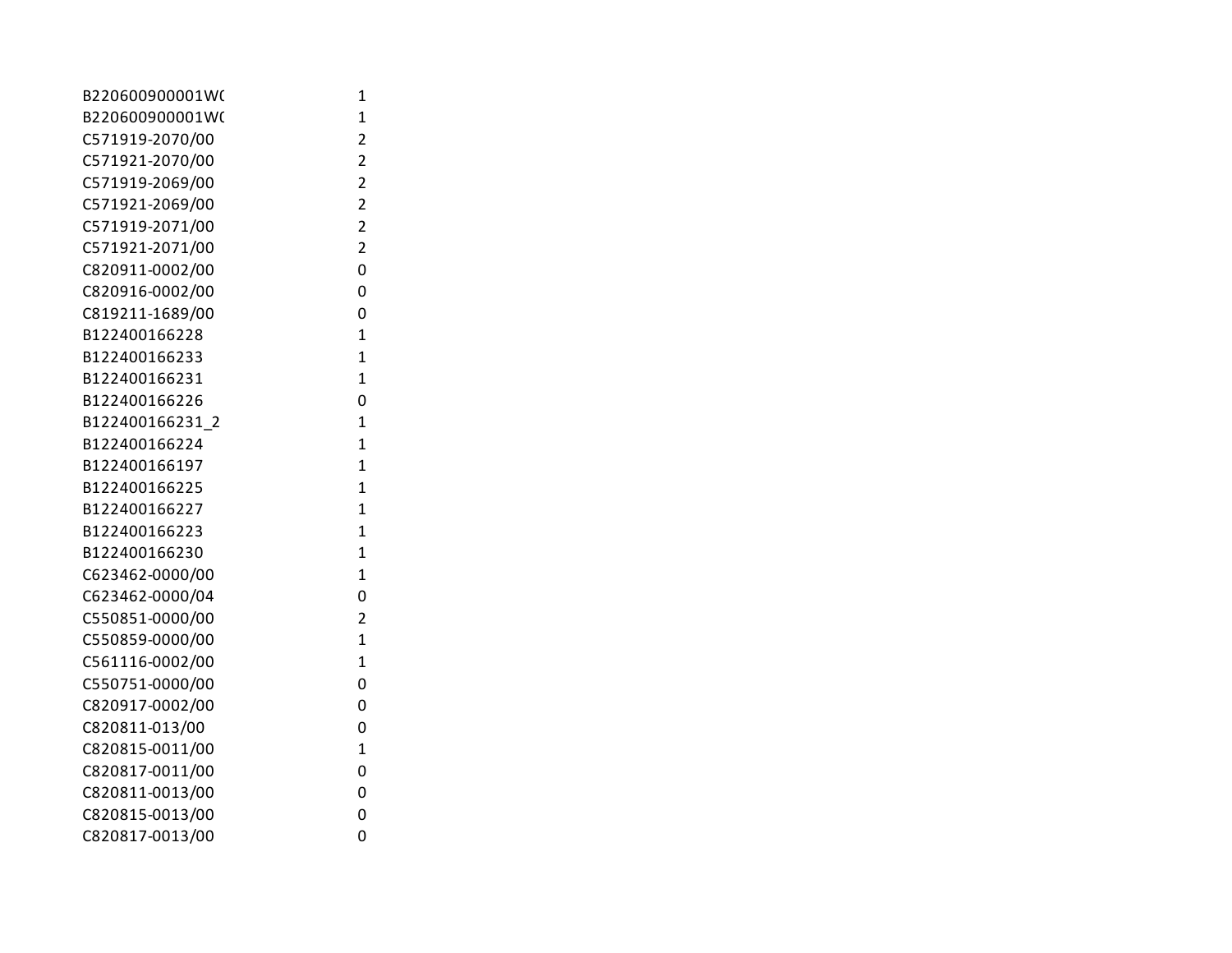| C644817-0092/20 | 2                       |
|-----------------|-------------------------|
| C644865-0092/20 | 0                       |
| C644879-0092/20 | 0                       |
| C644817-0088/32 | $\overline{2}$          |
| C644865-0088/32 | 0                       |
| C640857-1478/00 | 0                       |
| C640865-1478/00 | 0                       |
| C640883-1478/00 | 0                       |
| C640886-1478/00 | 0                       |
| C640857-1482/00 | $\overline{1}$          |
| C640865-1482/00 | $\overline{2}$          |
| C640883-1482/00 | $\overline{2}$          |
| C640886-1482/00 | $\overline{\mathbf{c}}$ |
| C640857-1483/00 | $\overline{1}$          |
| C640865-1483/00 | 0                       |
| C640883-1483/00 | 0                       |
| C640886-1483/00 | $\overline{1}$          |
| C640857-1698/00 | $\overline{1}$          |
| C640865-1698/00 | 0                       |
| C640883-1698/00 | $\overline{1}$          |
| C640886-1698/00 | $\overline{2}$          |
| C640857-1699/00 | 3                       |
| C640865-1699/00 | 0                       |
| C640883-1699/00 | $\overline{2}$          |
| C640886-1699/00 | $\overline{2}$          |
| C640857-2200/00 | 0                       |
| C640865-2200/00 | 0                       |
| C640883-2200/00 | $\overline{2}$          |
| C640886-2200/00 | 1                       |
| C649865-NK936/2 | 0                       |
| B250871500002   | 0                       |
| B250872000002   | $\overline{1}$          |
| B250872500002   | 1                       |
| B250871500003   | 0                       |
| B250872000003   | 0                       |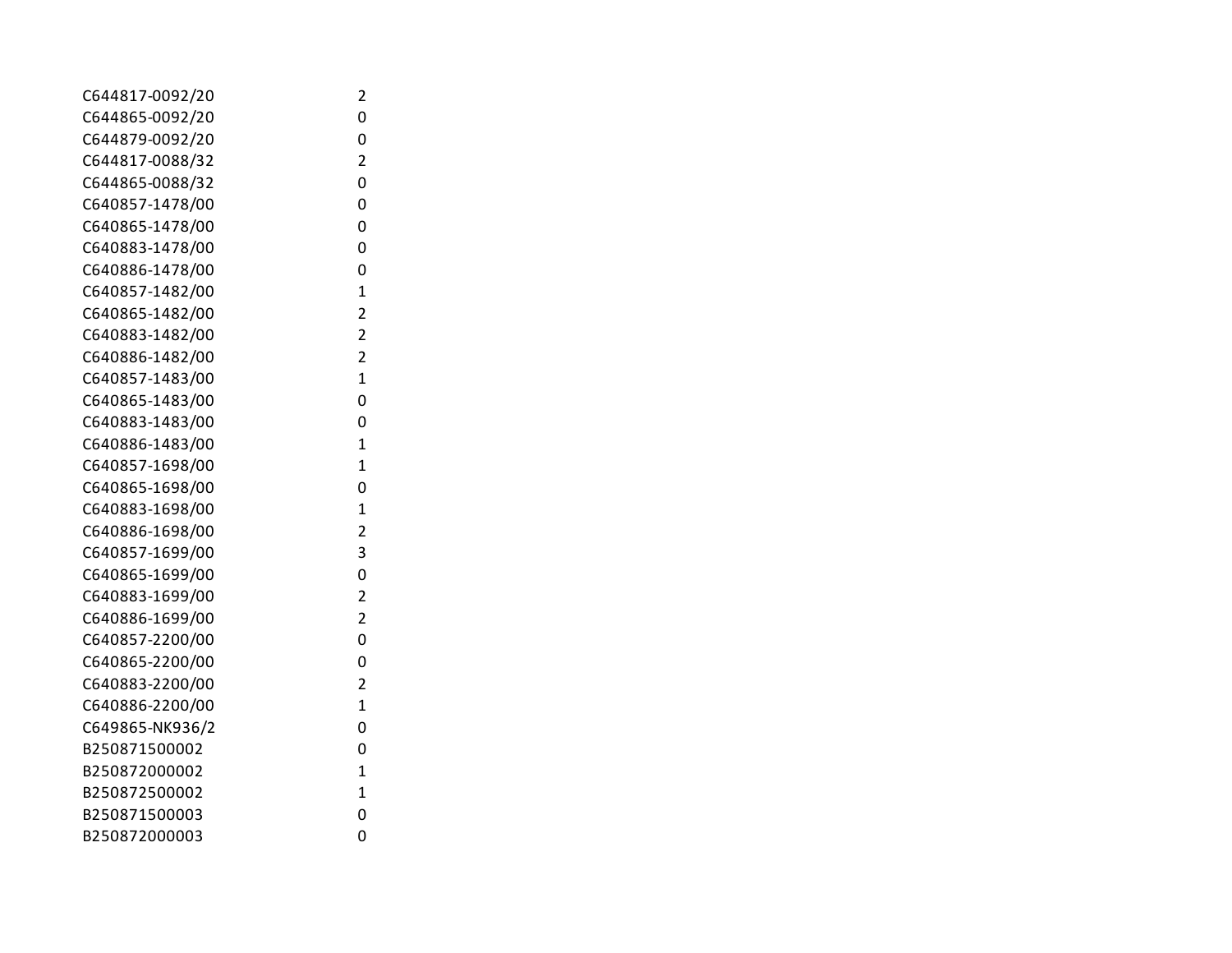| B250872500003   | 0              |
|-----------------|----------------|
| B250882000001   | $\overline{1}$ |
| B250885100001   | 0              |
| B250882800001   | $\overline{1}$ |
| C575643-0037/00 | $\overline{1}$ |
| C575643-10021/0 | $\overline{1}$ |
| B220602100001W( | $\overline{1}$ |
| B220602100001W( | 0              |
| B220602100001W( | 1              |
| B220602100001W( | $\overline{1}$ |
| B220602100001W( | $\overline{1}$ |
| B220602100001W( | $\overline{1}$ |
| B220602100001W( | $\overline{1}$ |
| B220602100001W( | $\overline{1}$ |
| B220602100001W( | $\overline{1}$ |
| B220603000001W( | $\overline{1}$ |
| B220603000001W( | 1              |
| B220603000001W( | $\overline{1}$ |
| B220603000001W( | $\overline{1}$ |
| B220603000001W( | 0              |
| B220603000001W( | $\overline{1}$ |
| B220603000001W( | $\overline{1}$ |
| B220603000001W( | $\overline{1}$ |
| B220603000001W( | 1              |
| B220603000001W( | $\overline{1}$ |
| B220603000001W( | 1              |
| B220603000001W( | $\overline{1}$ |
| B220603000001W( | $\mathbf{1}$   |
| B220603000001W( | $\overline{1}$ |
| B220603300001W( | $\overline{1}$ |
| B220603300001W( | 1              |
| B220603300001W( | $\overline{1}$ |
| B220603300001W( | 1              |
| B220603300001W( | $\overline{1}$ |
| B220603300001W( | $\overline{1}$ |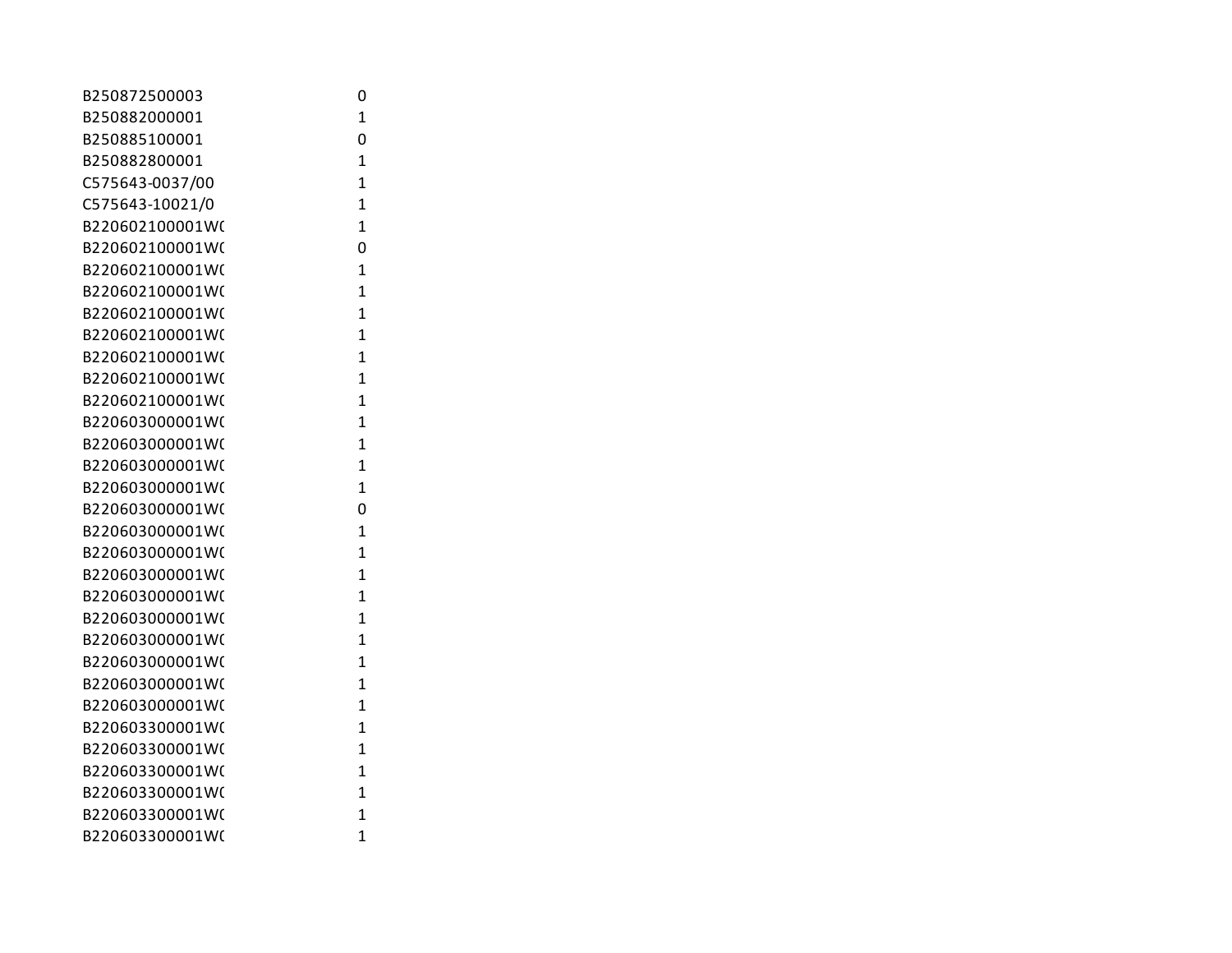| B120261227432 | 1              |
|---------------|----------------|
| B122382466834 | $\mathbf{1}$   |
| B122382466836 | $\mathbf{1}$   |
| B122382466837 | 1              |
| B122382466838 | $\overline{1}$ |
| B122382466839 | $\overline{1}$ |
| B122382466840 | $\mathbf{1}$   |
| B122382466843 | $\mathbf{1}$   |
| B122382466844 | $\overline{1}$ |
| B122382466851 | $\mathbf{1}$   |
| B122382566841 | $\overline{1}$ |
| B122382566845 | $\overline{1}$ |
| B122382566846 | $\mathbf{1}$   |
| B122382566847 | $\mathbf{1}$   |
| B122382566848 | $\overline{1}$ |
| B122382566849 | $\mathbf{1}$   |
| B122382566850 | 1              |
| B122382566852 | $\overline{1}$ |
| B122392366795 | $\overline{1}$ |
| B122392466797 | $\mathbf{1}$   |
| B122392466798 | $\overline{1}$ |
| B122392466799 | $\overline{1}$ |
| B122392466800 | $\mathbf{1}$   |
| B122392466801 | $\overline{1}$ |
| B122392466805 | $\mathbf{1}$   |
| B122392466807 | $\mathbf{1}$   |
| B122392466809 | $\mathbf{1}$   |
| B122392466810 | $\mathbf{1}$   |
| B122392466813 | $\mathbf{1}$   |
| B122392466814 | 1              |
| B122392466818 | $\overline{1}$ |
| B122392466819 | $\overline{1}$ |
| B122392466822 | $\overline{1}$ |
| B122392466826 | $\overline{1}$ |
| B122392466827 | $\overline{1}$ |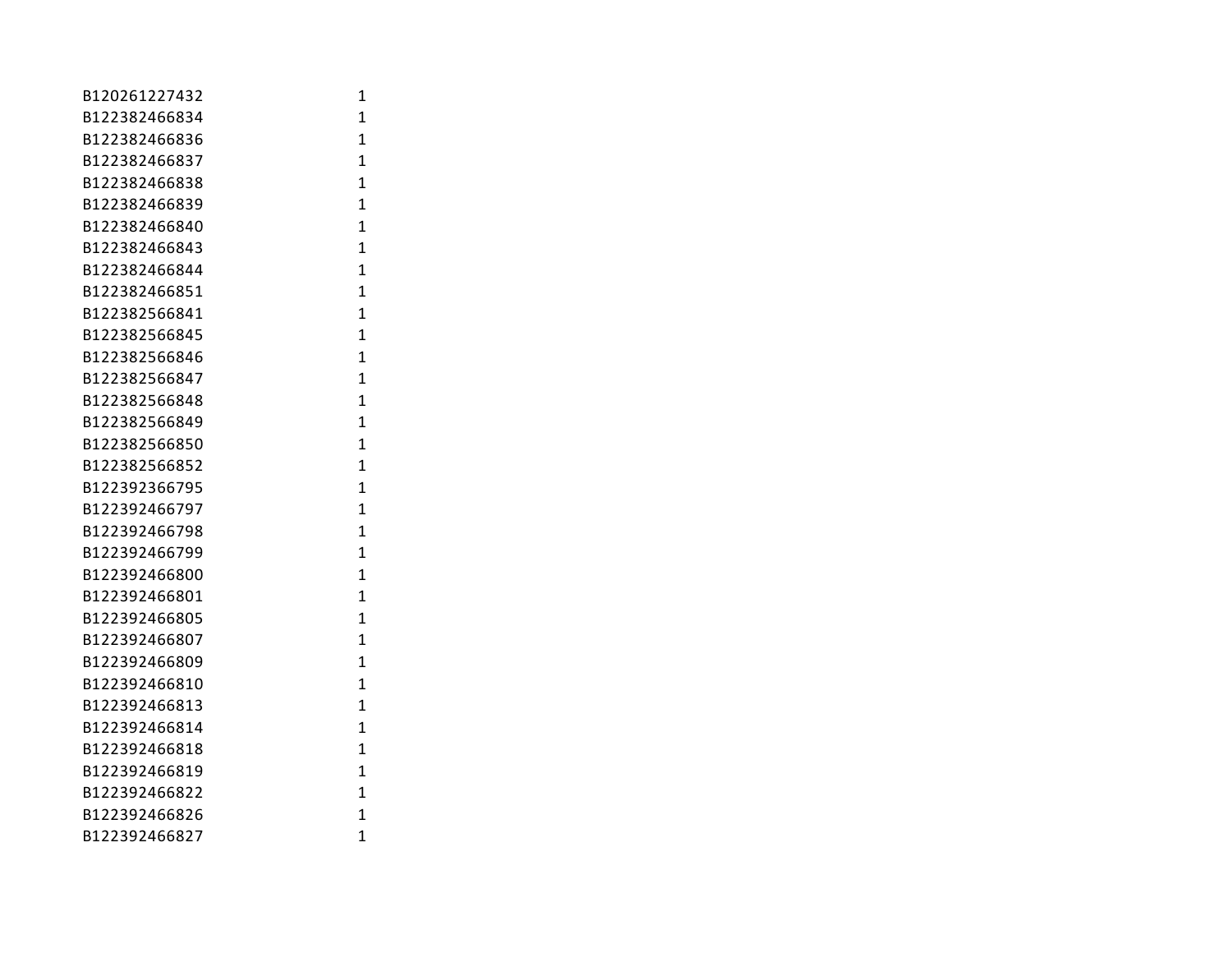| B122392466828   | 1              |
|-----------------|----------------|
| B122392466829   | $\mathbf{1}$   |
| B122392466832   | $\mathbf{1}$   |
| B122392466833   | $\mathbf{1}$   |
| B122392566824   | $\mathbf{1}$   |
| B122392566831   | $\mathbf{1}$   |
| B141741320966   | $\mathbf{1}$   |
| B240573024986   | $\overline{1}$ |
| B260153303290   | $\overline{1}$ |
| C643265-ORAA/32 | $\mathbf{1}$   |
| C643273-ORAA/32 | $\mathbf{1}$   |
| C643291-ORAA/32 | $\mathbf{1}$   |
| C643265-ORBA/32 | $\mathbf{1}$   |
| C643273-ORBA/32 | $\mathbf{1}$   |
| C643291-ORBA/32 | $\mathbf{1}$   |
| C643265-0E10/27 | $\mathbf{1}$   |
| C643273-0E10/27 | $\mathbf{1}$   |
| C643291-0EI0/27 | $\mathbf{1}$   |
| C643115-OHLF/12 | $\overline{2}$ |
| C643157-OHLF/12 | $\mathbf{1}$   |
| C643165-OHLF/12 | $\mathbf{1}$   |
| C643179-OHLF/12 | $\mathbf{1}$   |
| C643183-OHLF/12 | $\mathbf{1}$   |
| C643115-515E/24 | 2              |
| C643157-515E/24 | $\mathbf{1}$   |
| C643165-515E/24 | $\overline{1}$ |
| C643179-515E/24 | $\mathbf{1}$   |
| C643183-515E/24 | $\mathbf{1}$   |
| C643115-515D/15 | $\overline{2}$ |
| C643157-515D/15 | $\mathbf{1}$   |
| C643165-515D/15 | $\mathbf{1}$   |
| C643179-515D/15 | $\mathbf{1}$   |
| C643183-515D/15 | $\mathbf{1}$   |
| C643115-524B/14 | $\overline{2}$ |
| C643157-524B/14 | $\overline{1}$ |